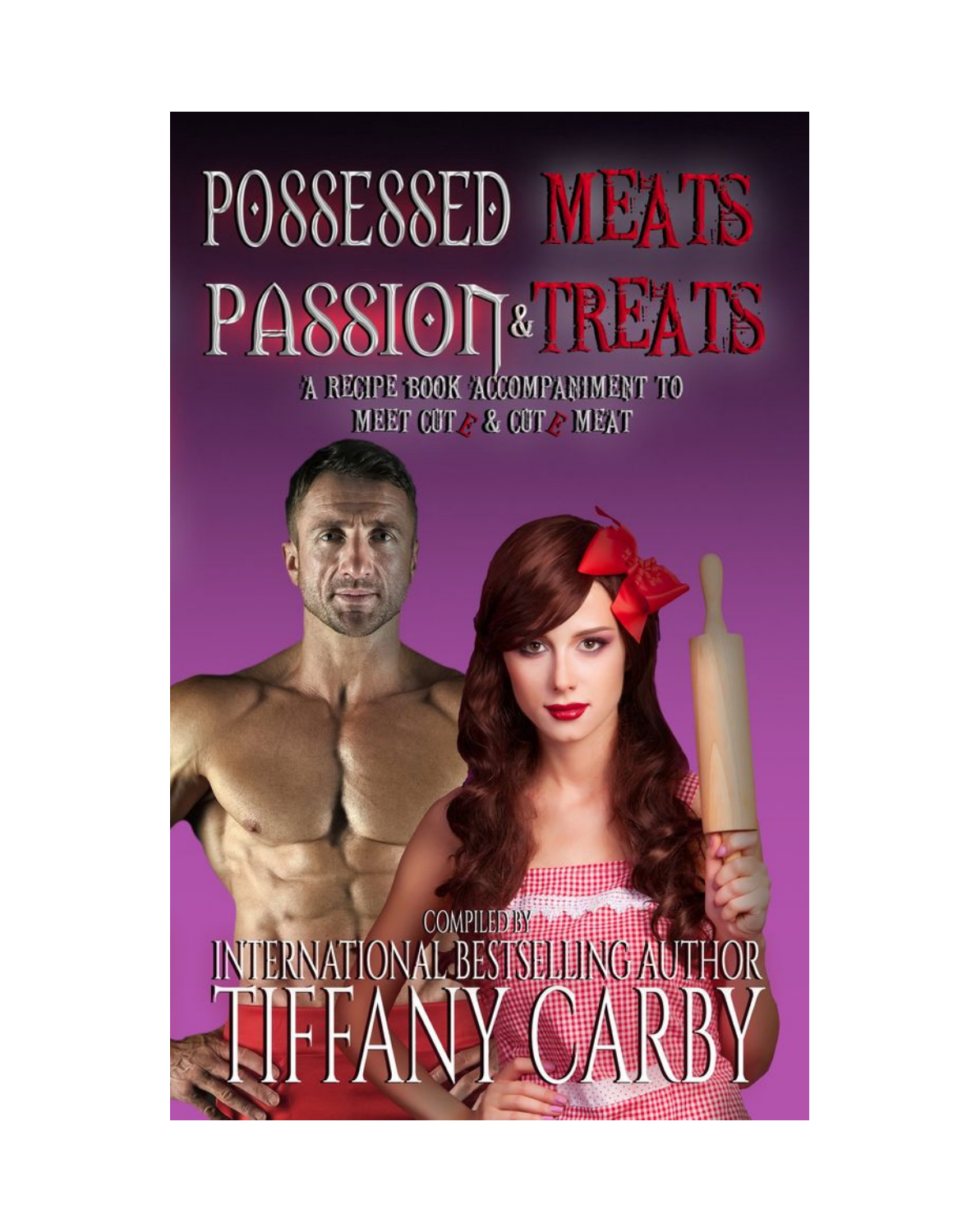This recipe book is a compilation of recipes created specifically for the stories Meet Cut(e) and Cut(e) Meat, in addition to recipes local to Kentucky (where Hazenberg is fictionally located) and beloved recipes from family and friends.

As recipes are often handed down and shared with others, those which we were able to cite sources have origins listed at the bottom of each recipe. Titles have been altered for the characteristics of the books. Where brands are listed, these are just personal preference and not an endorsement; mold the recipes as you see fit.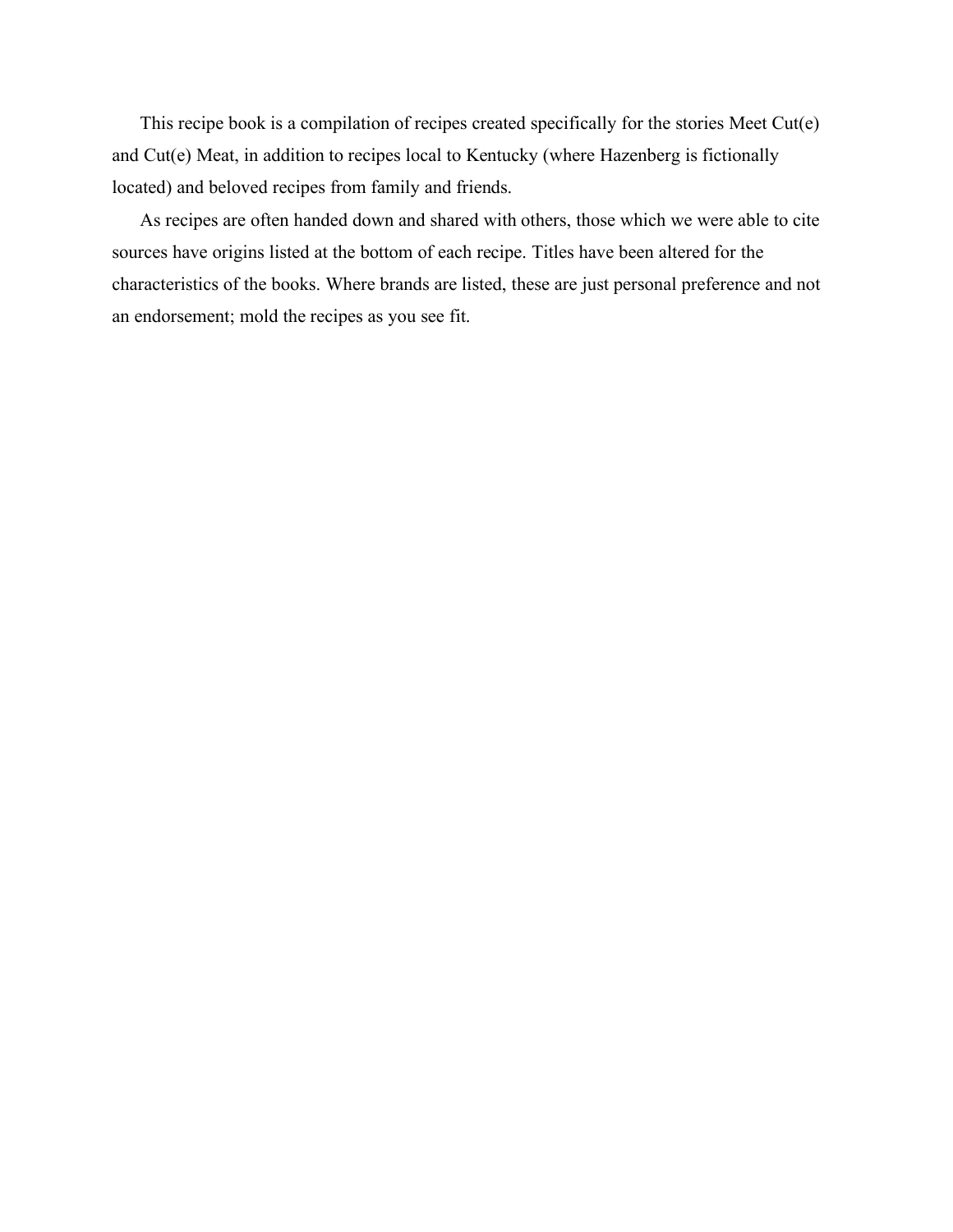# **TABLE OF CONTENTS**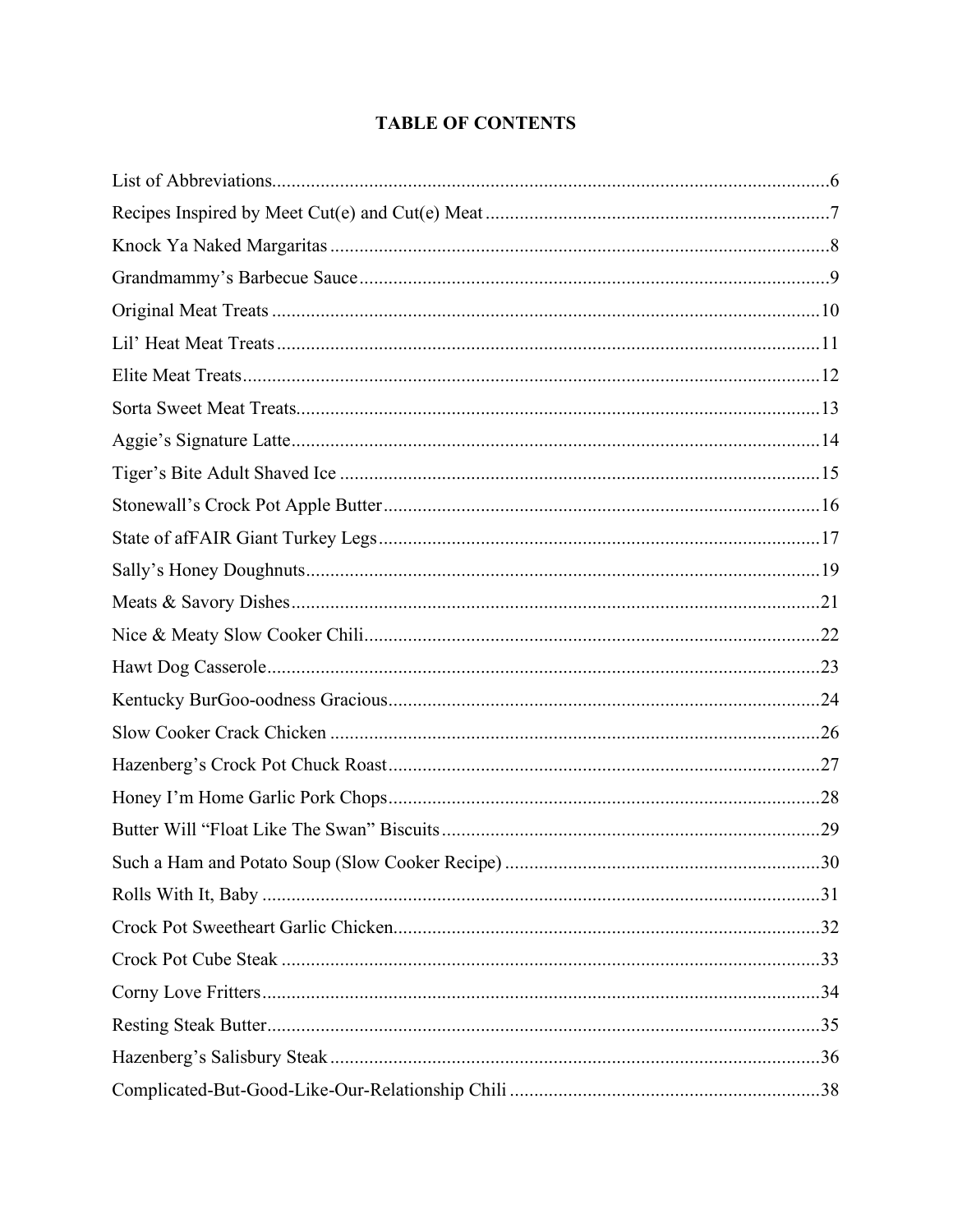| 69 |  |
|----|--|
|    |  |
|    |  |
|    |  |
|    |  |
|    |  |
|    |  |
|    |  |
|    |  |
|    |  |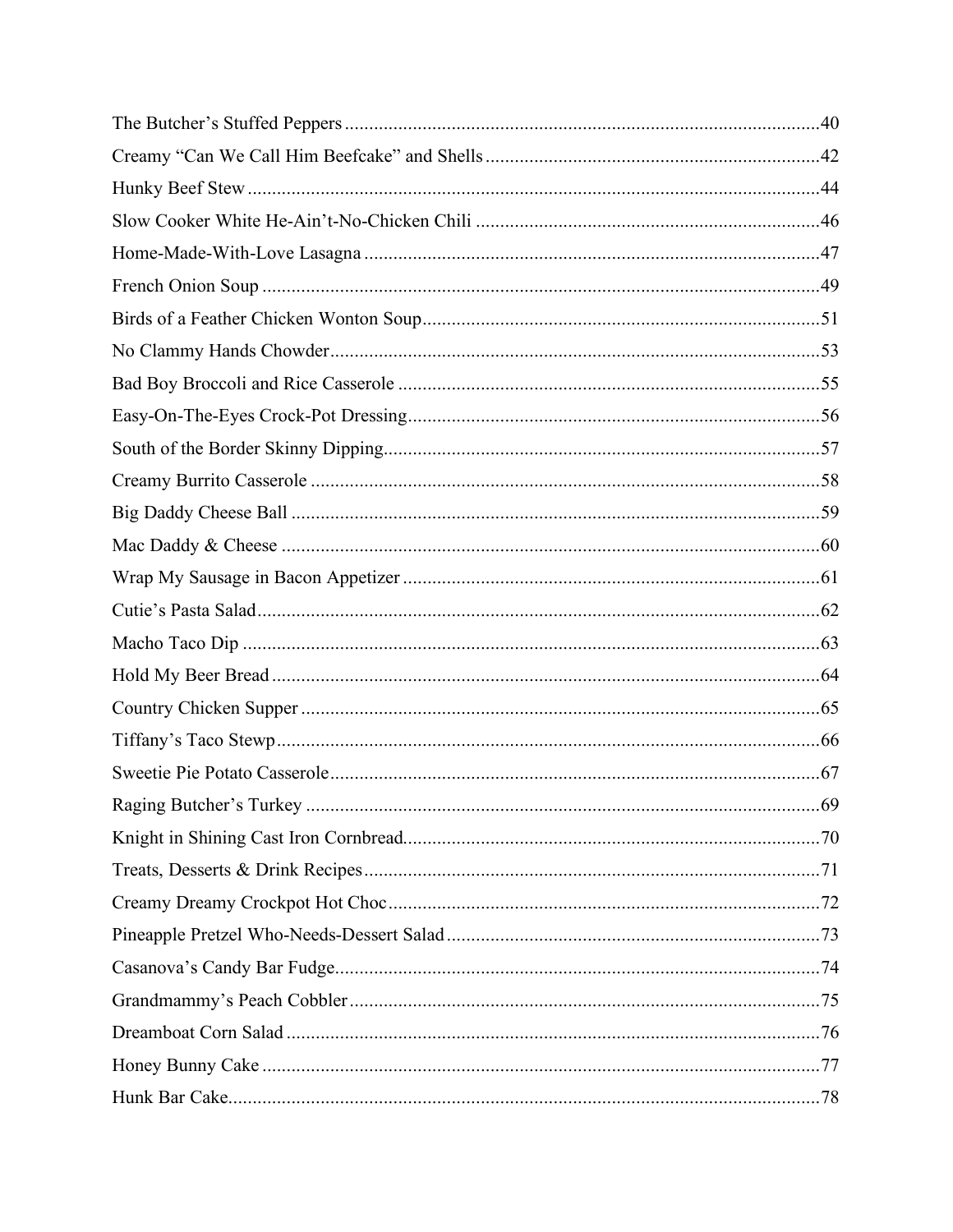| Connect with Carby through social media, email, and her website listed below  102 |  |
|-----------------------------------------------------------------------------------|--|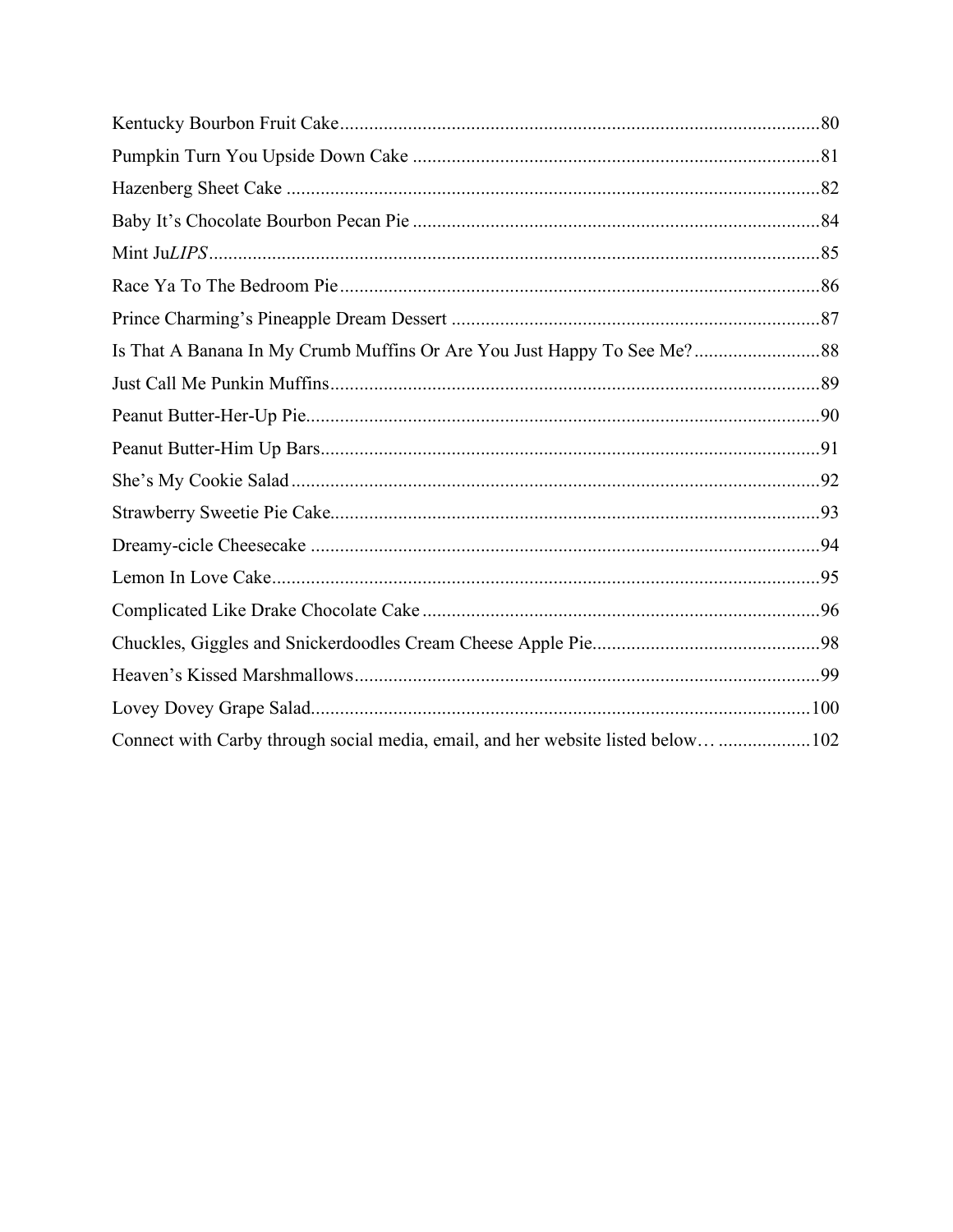# **List of Abbreviations**

<span id="page-5-0"></span>oz. = ounces

 $tsp. = tsp.$ 

Tbsp. = Tablespoon(s)

lb./lbs. = pound or pounds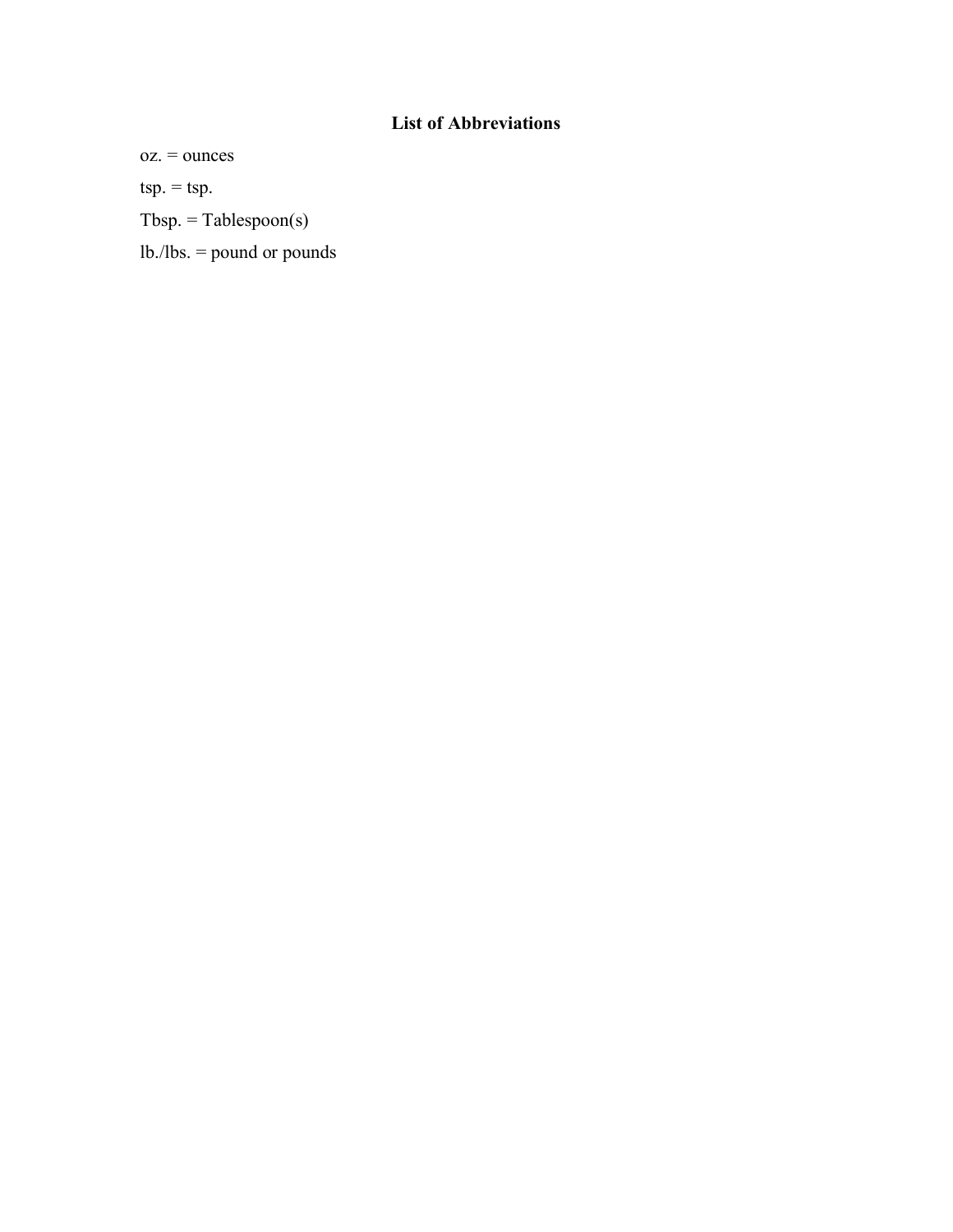<span id="page-6-0"></span>**Recipes Inspired by Meet Cut(e) and Cut(e) Meat**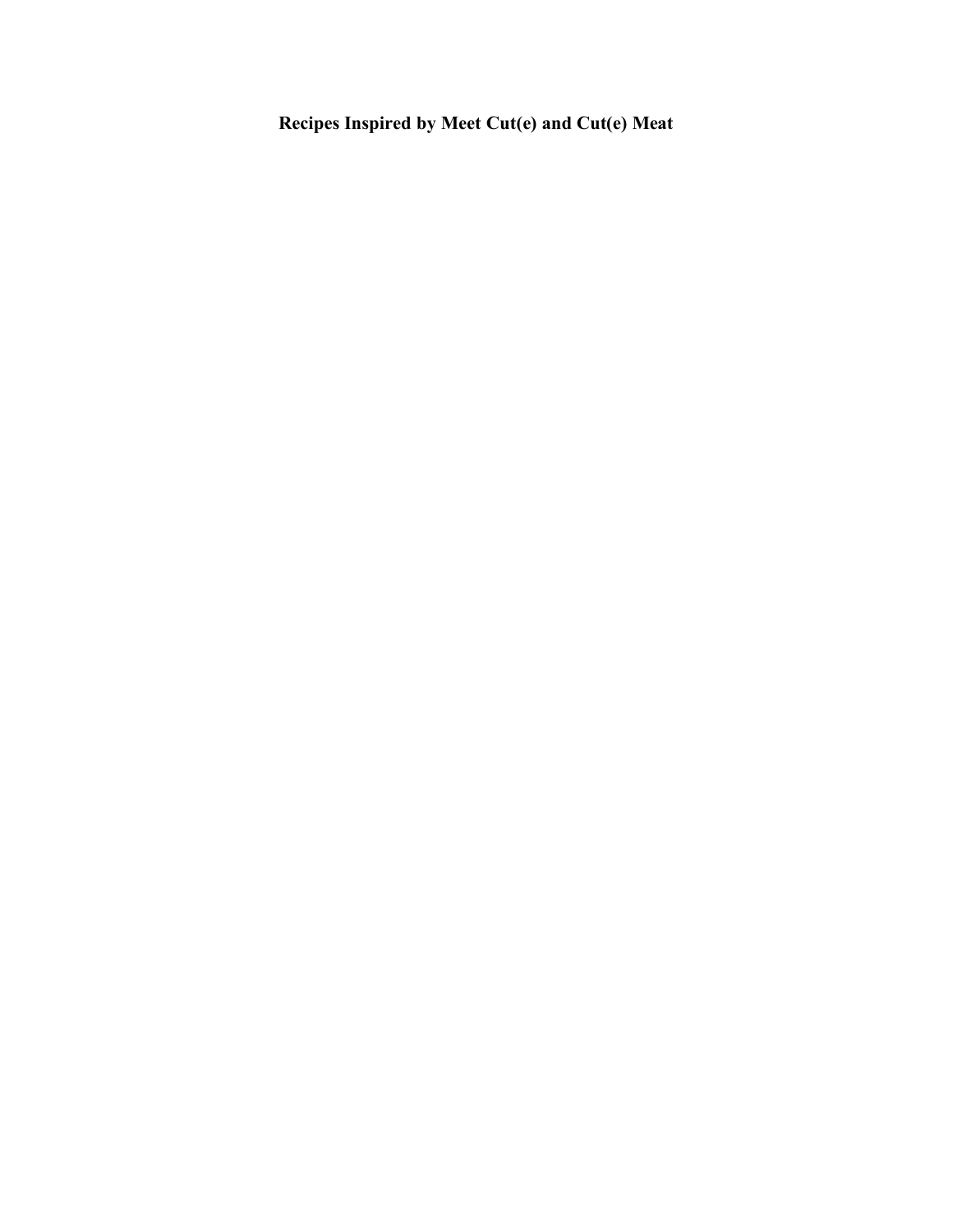### **Knock Ya Naked Margaritas**

### <span id="page-7-0"></span>INGREDIENTS

1 can of frozen limeade concentrate (thawed) 1 bottle (cold) light beer 1 can lemon lime soda or ginger ale 12 oz. vodka Pitcher, ice

### **INSTRUCTIONS**

To measure vodka, empty limeade container and refill with vodka for an easy measure and to rinse out the concentrate. Pour all ingredients over ice and stir. This drink tends to go down easy and is a real crowd pleaser, hence its name…

*Source: Friends and Family; This recipe has many adaptations online. It can be made with tequila and Corona beer as an alternative. It was shared with me by a friend several years ago and was the perfect addition to the story.*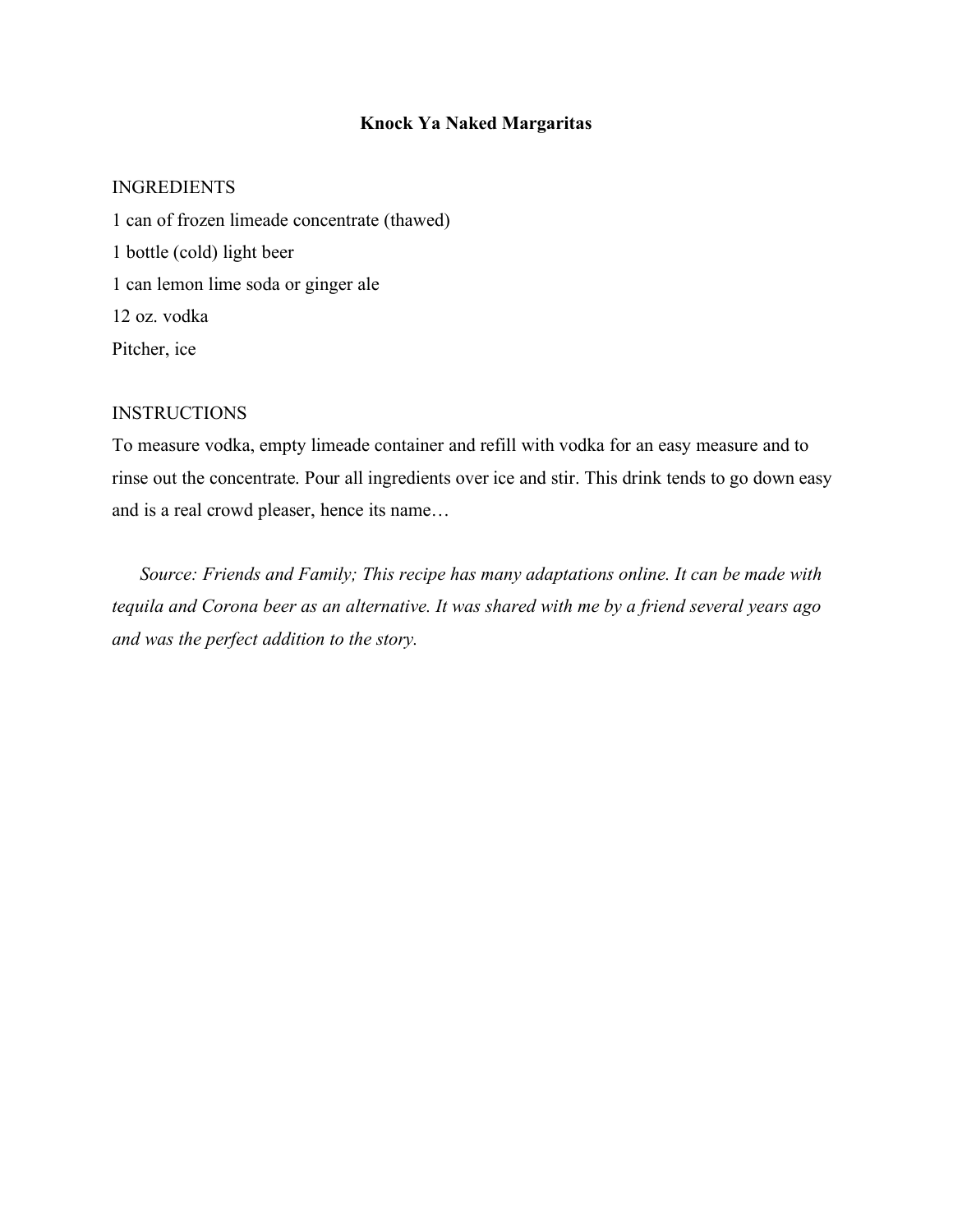# **Grandmammy's Barbecue Sauce**

## <span id="page-8-0"></span>INGREDIENTS

1 can tomato sauce (15 ounces) 1 can tomato paste (6 ounces) 1/3 cup apple cider vinegar 1/4 cup dark brown sugar 1/4 cup pure maple syrup 1/4 cup molasses 2 Tbsp. Worcestershire sauce 2 Tbsp. water 2 tsp. paprika 1 tsp. garlic powder 1/2 tsp. salt 1/2 tsp. black pepper

## **INSTRUCTIONS**

In a medium-sized saucepan, add all ingredients and thoroughly. Bring up to a low boil and stir off and on for ten minutes. Cool completely before storing in fridge. Sauce can be canned using proper canning methods.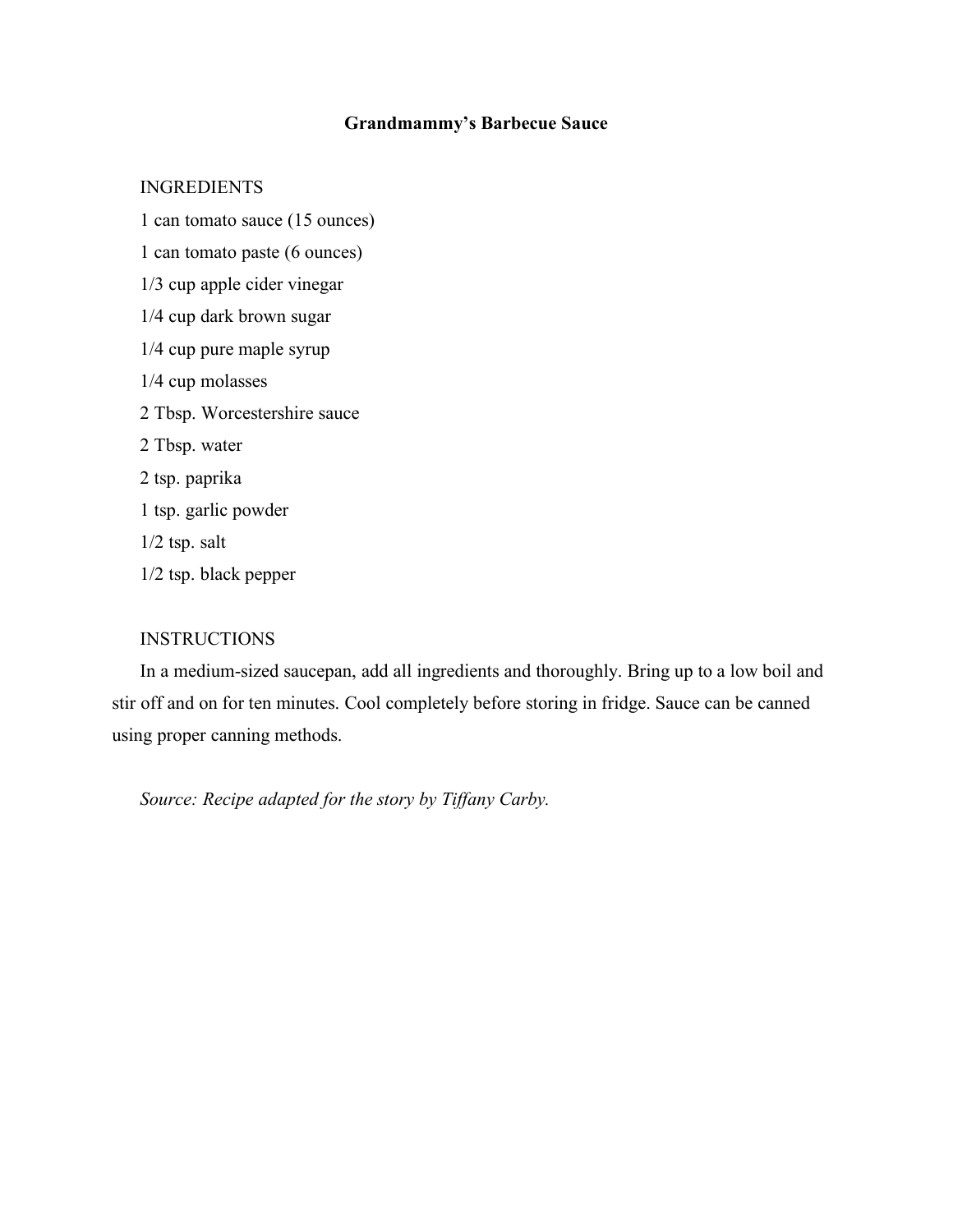# **Original Meat Treats**

Marinade for Beef Jerky

### <span id="page-9-0"></span>INGREDIENTS

1 cup soy sauce 1 cup Worcestershire sauce 1 tsp. liquid smoke 1 Tbsp. honey 1 Tbsp. Paprika 1 tsp. black pepper 1 tsp. garlic powder 1 tsp. onion powder Approximately 2 lbs. of meat, very thinly sliced

## **INSTRUCTIONS**

Marinate meat overnight in fridge for best results. Use standard cutting methods and drying methods for beef jerky preparation.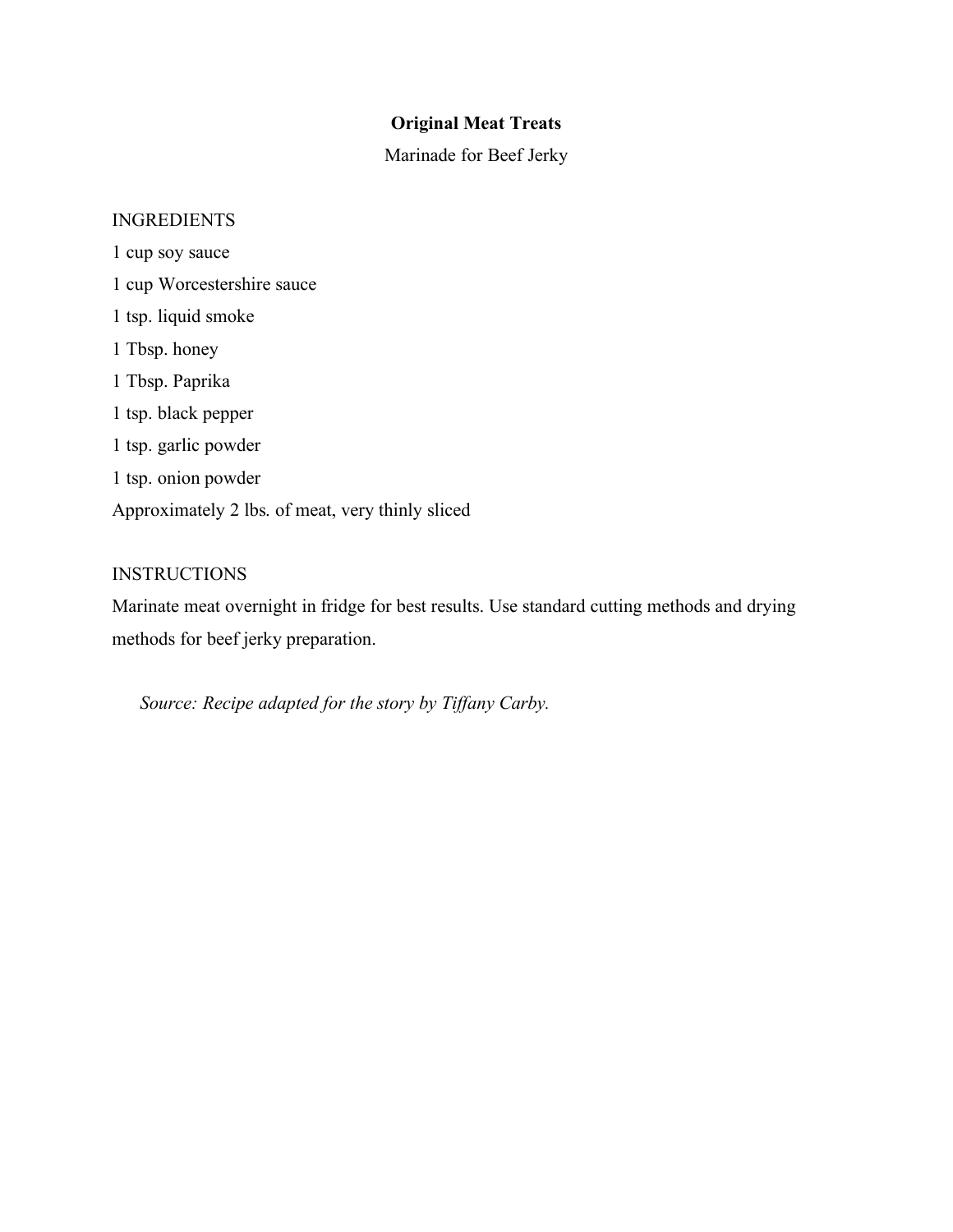# **Lil' Heat Meat Treats**

Marinade for Beef Jerky

### <span id="page-10-0"></span>INGREDIENTS

1 cup soy sauce 1 cup Worcestershire sauce 1 tsp. liquid smoke 1 Tbsp. honey 2 Tbsp. molasses 1 Tbsp. Paprika 1 tsp. black pepper 1 tsp. garlic powder 1 tsp. onion powder 1 tsp. cayenne pepper 1 tsp. red pepper flakes Approximately 2 lbs. of meat, very thinly sliced

## **INSTRUCTIONS**

Marinate meat overnight in fridge for best results. Use standard cutting methods and drying methods for beef jerky preparation.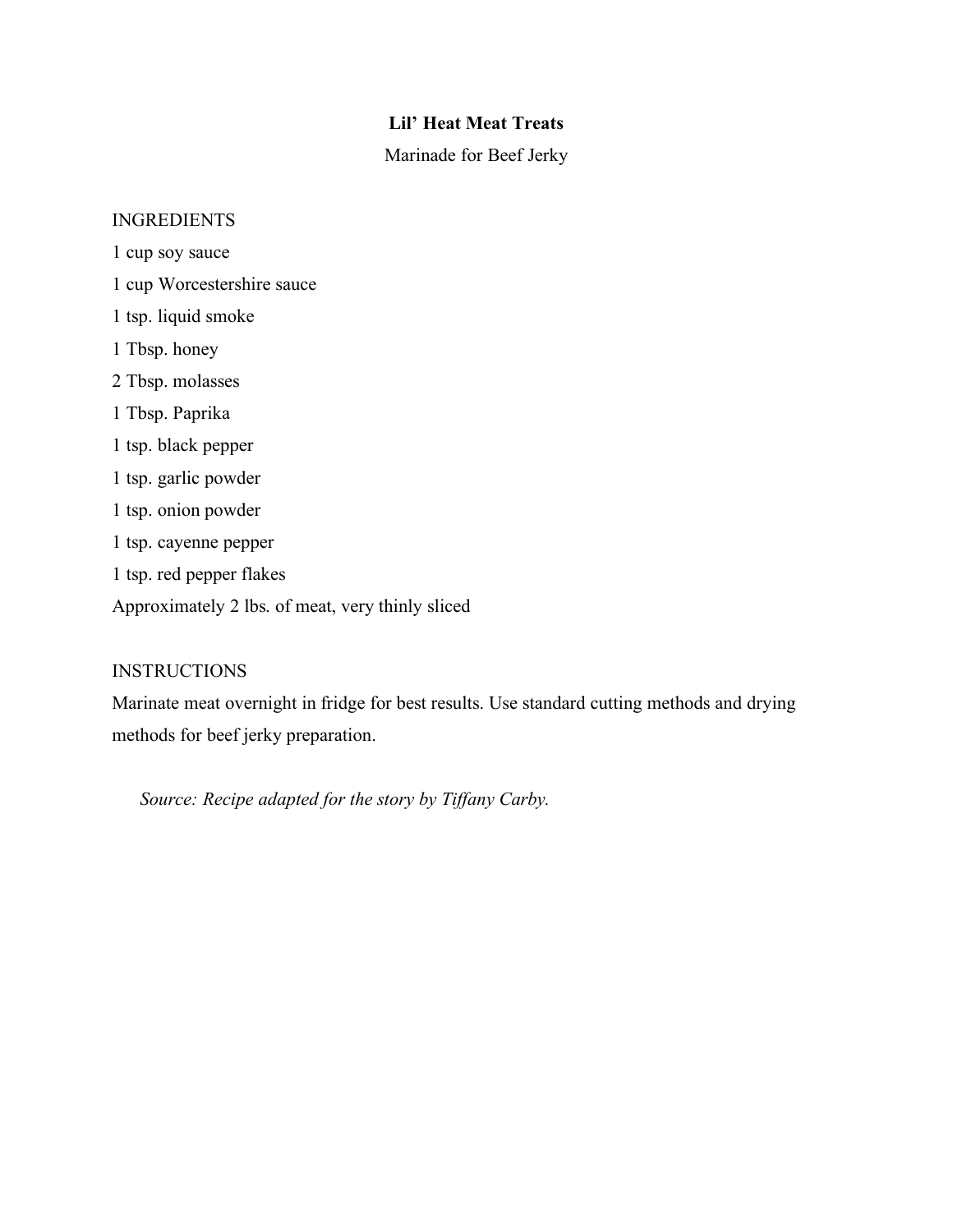# **Elite Meat Treats**

# Marinade for Beef Jerky

### <span id="page-11-0"></span>INGREDIENTS

1 cup soy sauce 1 cup Worcestershire sauce 1/2 cup Dale's Steak Seasoning 1 tsp. liquid smoke 1 Tbsp. honey 2 Tbsp. molasses 1 Tbsp. Paprika 1 tsp. black pepper 1 tsp. garlic powder 1 tsp. onion powder 1 pack/2 ounces Bloemers Chile Powder Approximately 2 lbs. of meat, very thinly sliced

## **INSTRUCTIONS**

Marinate meat overnight in fridge for best results. Use standard cutting methods and drying methods for beef jerky preparation.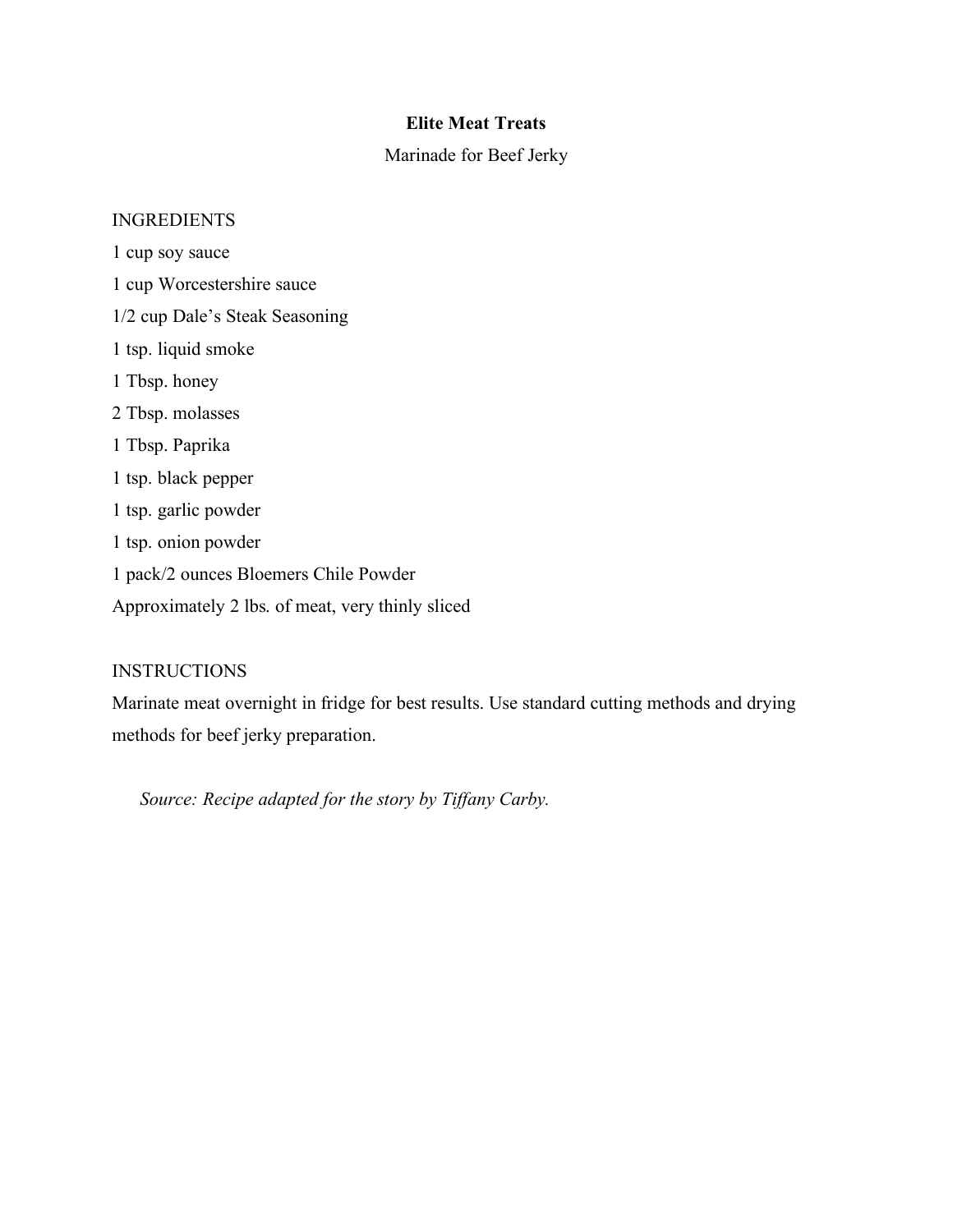# **Sorta Sweet Meat Treats**

Marinade for Beef Jerky

### <span id="page-12-0"></span>INGREDIENTS

1 cup soy sauce 1 cup Worcestershire sauce 1 tsp. liquid smoke 1 Tbsp. honey 2 Tbsp. molasses 2 Tbsp. dark brown sugar 2 Tbsp. Paprika 1 tsp. black pepper 1 tsp. onion powder Approximately 2 lbs. of meat, very thinly sliced

## **INSTRUCTIONS**

Marinate meat overnight in fridge for best results. Use standard cutting methods and drying methods for beef jerky preparation.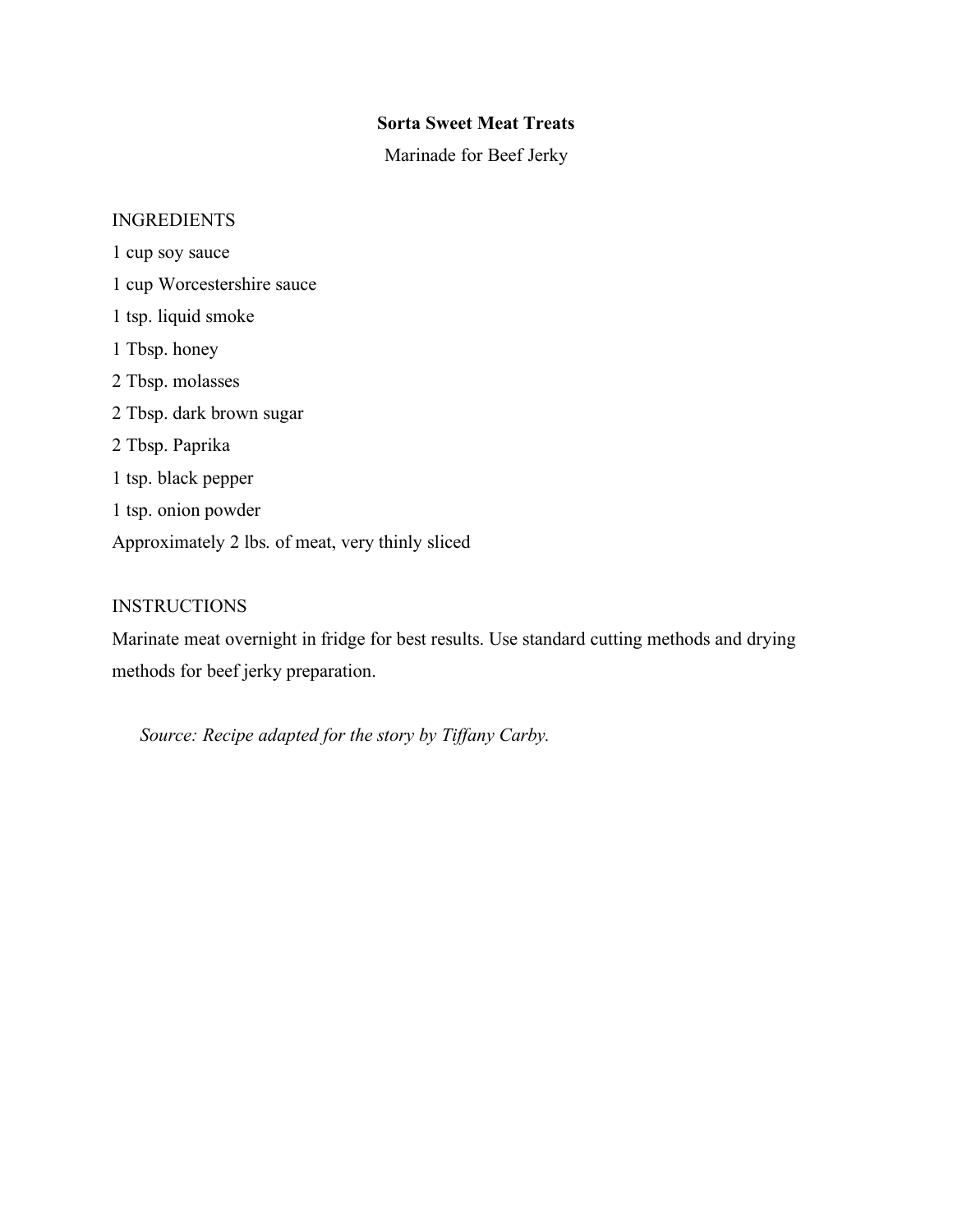# **Aggie's Signature Latte**

## <span id="page-13-0"></span>INGREDIENTS

1 cup brewed espresso 1 1/2 cups 2 percent milk 2 pumps white chocolate mocha syrup 2 pumps toffee nut syrup Whipped cream Caramel syrup, for drizzle

## **INSTRUCTIONS**

Stir ingredients together in a large mug or travel cup. Top with whipped cream and caramel drizzle.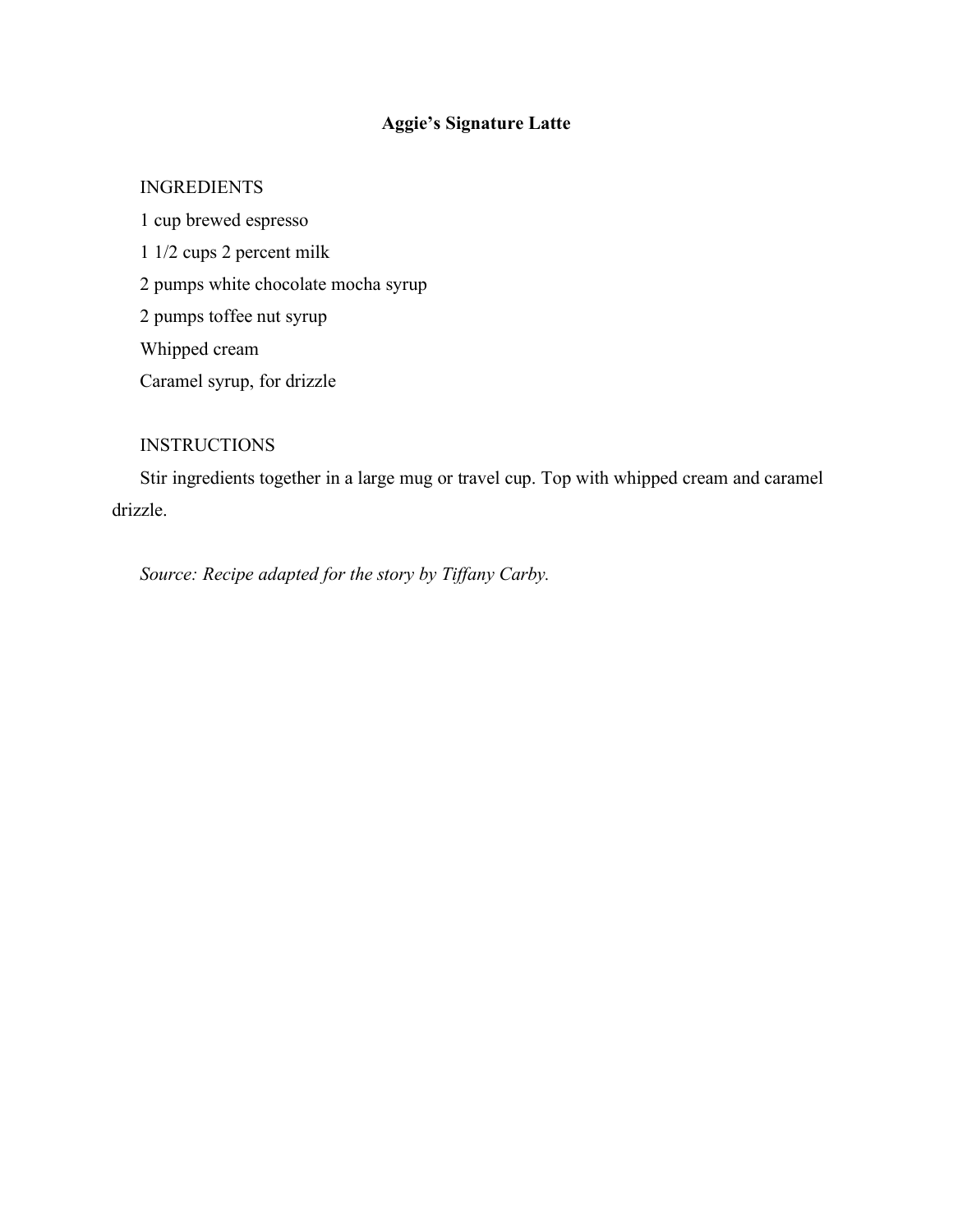# **Tiger's Bite Adult Shaved Ice**

### <span id="page-14-0"></span>INGREDIENTS

Shaved Ice Bourbon 2 packets of Cherry Kool-Aid 1 cup sugar 1/2 cup water

## **INSTRUCTIONS**

In a bowl or small pitcher, stir sugar, water and Kool-Aid together to make a syrup. Add shaved ice to a party glass, pour over a splash to a shot of bourbon to taste preference. Pour a little syrup concoction over ice to taste as well and add a drizzle of grenadine.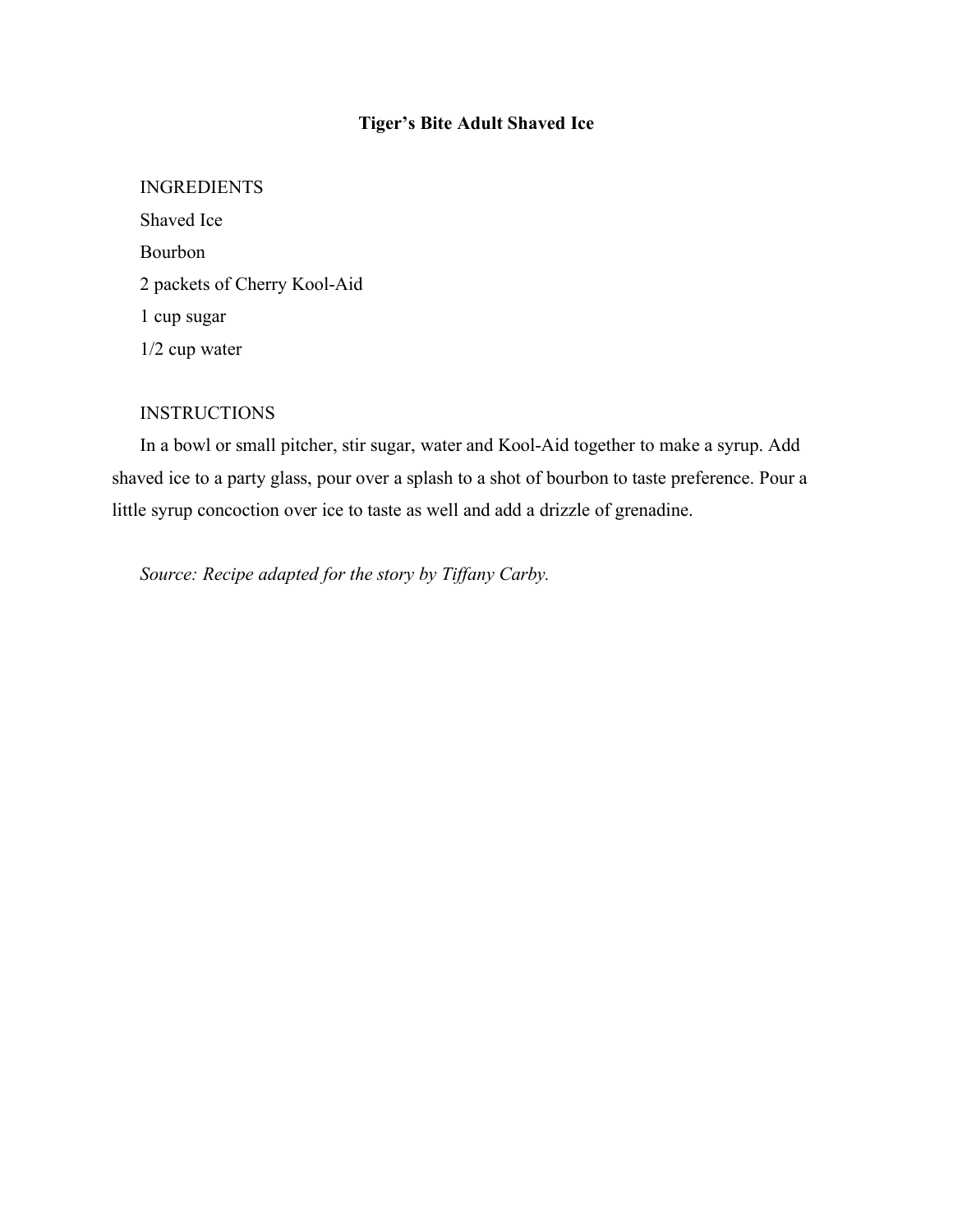### **Stonewall's Crock Pot Apple Butter**

### <span id="page-15-0"></span>INGREDIENTS

2 pounds of apples, washed, cored and sliced (do not peel) 1 cup brown sugar 1 cup white sugar 1/2 cup molasses 2 Tbsp. pumpkin pie spice

### **INSTRUCTIONS**

Mix all ingredients together in a large crock pot. Cook on high 6-8 hours, stirring hourly so the mixture doesn't stick to the bottom. Mixture will get watery and then thicken toward the end of cooking. Once dark brown, add mixture to a blender and blend until smooth. Then can, freeze or refrigerate.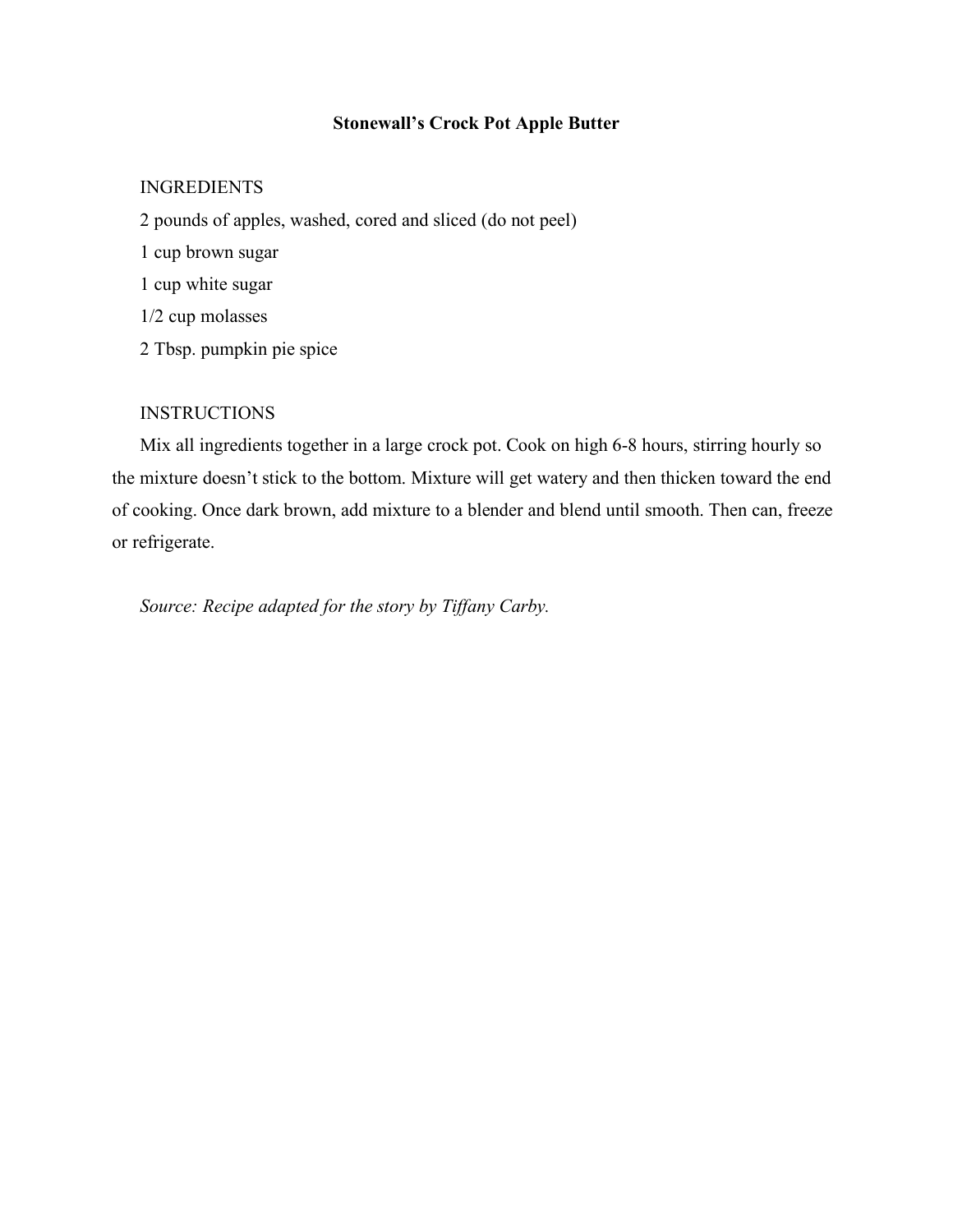### **State of afFAIR Giant Turkey Legs**

### <span id="page-16-0"></span>INGREDIENTS

## BRINE

1/2 cup table salt

1/2 cup brown sugar

2 Tbsp. onion powder

2 Tbsp. garlic powder

2 Tbsp. red pepper flakes

2 Tbsp. poultry seasoning

1 Tbsp. hot sauce

3/4-1 gallon water

6 large turkey legs

### RUB

2 Tbsp. chili powder

2 Tbsp. steak seasoning

2 tsp. paprika

1 tsp. onion powder

1 tsp. garlic powder

1 tsp. salt

olive oil

#### INSTRUCTIONS

Mix all the brine ingredients in a large container with a lid and add turkey legs. Let sit in brine for 12-24 hours, stirring occasionally. Prepare charcoal grill for indirect cooking at about 325F. Meanwhile, remove turkey legs from brine, rinse and pat dry. Mix rub ingredients together in a small bowl (except the olive oil). Lightly drizzle olive oil over the turkey legs, then sprinkle all the rub over the legs and gently rub to coat. Cook over indirect heat (325 degrees Fahrenheit) for 45 mins to an hour until thickest part of leg reaches 165 degrees Fahrenheit. Turn legs every 10-15 minutes to cook evenly.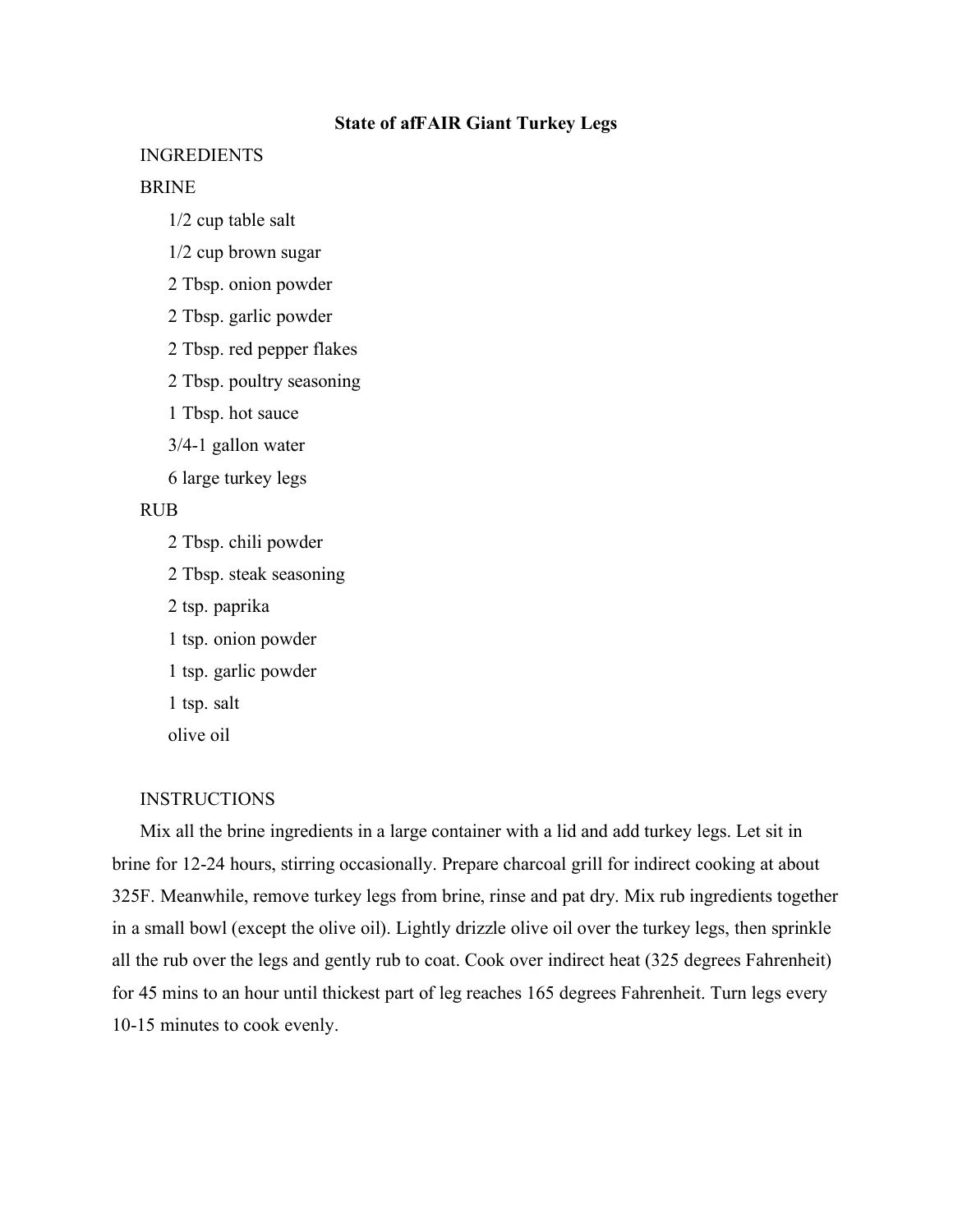*Source: Adapted from Giant Turkey Legs, www.aroundmyfamilytable.com/giant-fair-styleturkey-legs*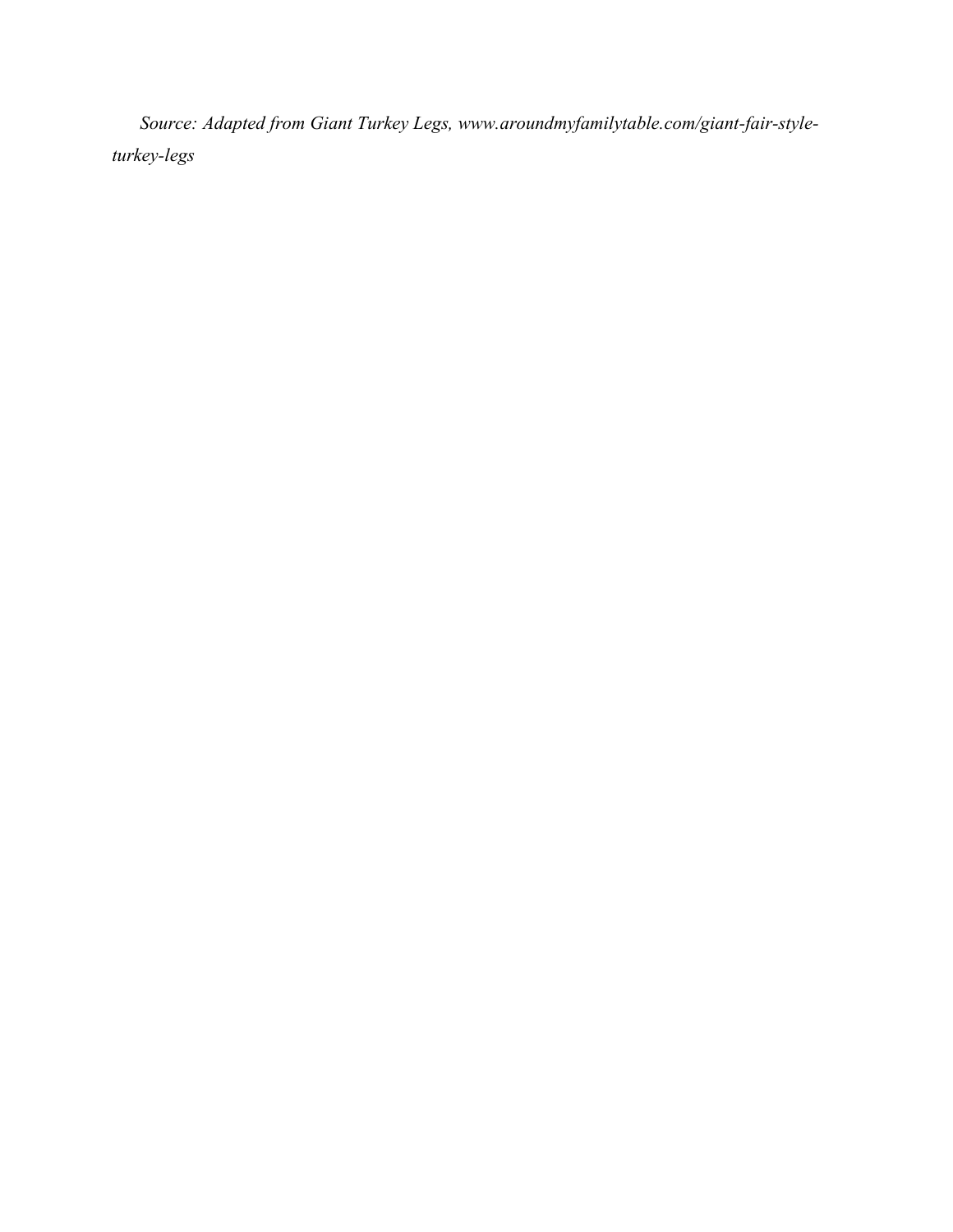### **Sally's Honey Doughnuts**

## <span id="page-18-0"></span>INGREDIENTS

## DOUGHNUTS

1 3/4 cup flour

1 1/2 tsp. baking powder

1/2 tsp. baking soda

Pinch of salt

1/2 tsp. cinnamon

1/2 cup white granulated sugar

2 eggs

3/4 cup buttermilk

3 Tbsp. butter, melted

1/4 cup honey

1 tsp. vanilla extract

2 Tbsp. sour cream

GLAZE

1 cup powdered sugar

2 Tbsp. heavy whipping cream

2 Tbsp. honey

#### INSTRUCTIONS

Preheat oven to 350 and grease a doughnut pan (it will take two pans or two batches).

In a large mixing bowl, whisk eggs, sugar, buttermilk, sour cream, melted butter, honey, and vanilla together until smooth.

Sift in all dry ingredients and whisk until all incorporated.

Pour some batter into a piping bag. (Don't overfill the bag or it will be difficult to pipe the batter.) Cut the tip off the piping bag, leaving only about a  $\frac{1}{2}$  inch opening.

Squeeze batter into the doughnut cups of the pan in one smooth circular motion, filling each cup about 3/4 full. Make sure there is an even amount of batter all around. (Refill the piping bag when needed.)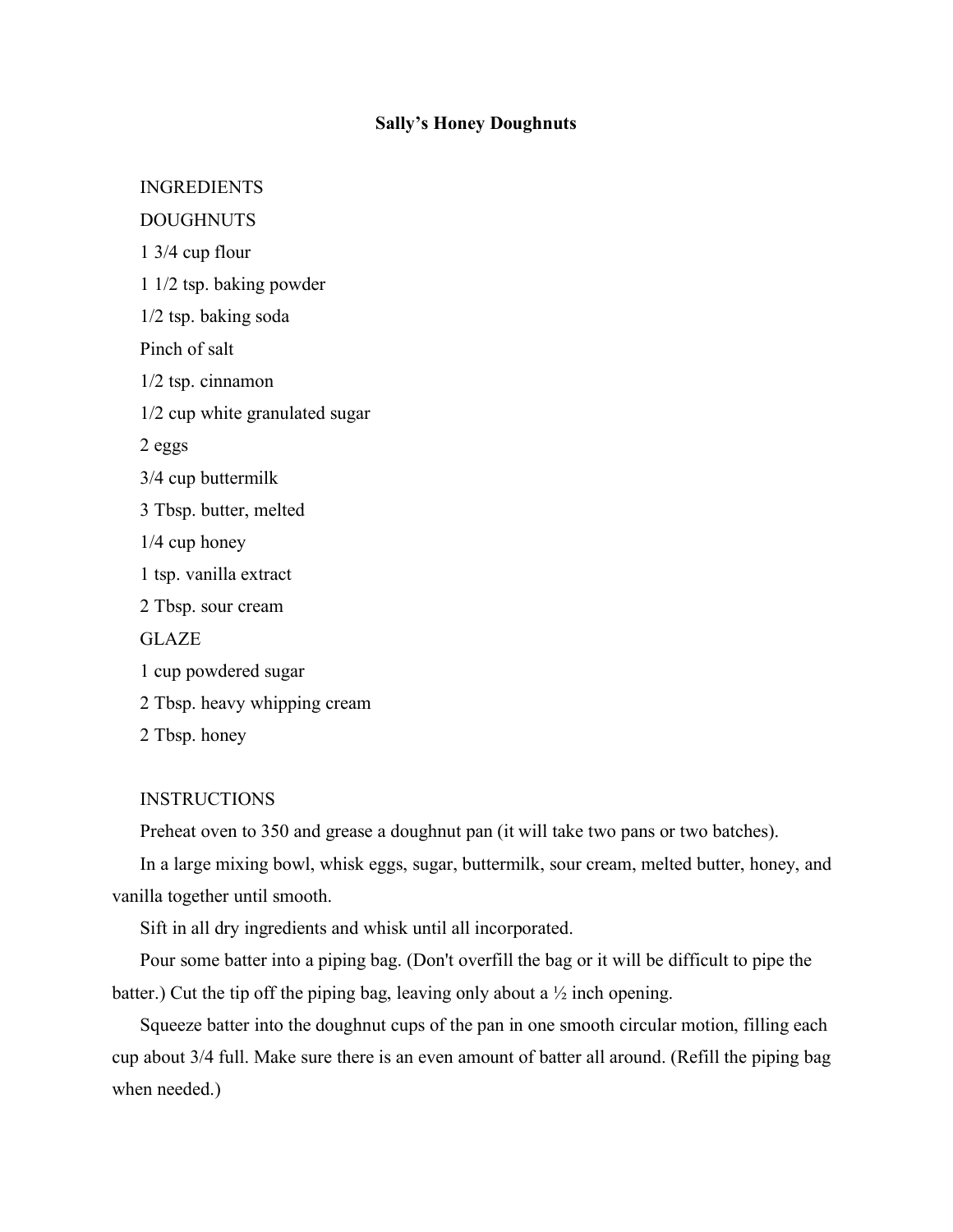Bake for 10-11 minutes and let doughnuts cool on the wire rack, just until they are cooled enough to be handled. Spread paper towel under the cooling rack to catch glaze drippings.

Glaze: Add powdered sugar into a small mixing bowl. Add heavy whipping cream and whisk until smooth. Whisk in honey until completely incorporated. Pour glaze into another piping bag and cut off a small tip, just enough to drizzle the glaze. Drizzle each doughnut with honey glaze.

*Source: Adapted from Honey Doughnuts, www.willcookforsmiles.com/honey-doughnuts*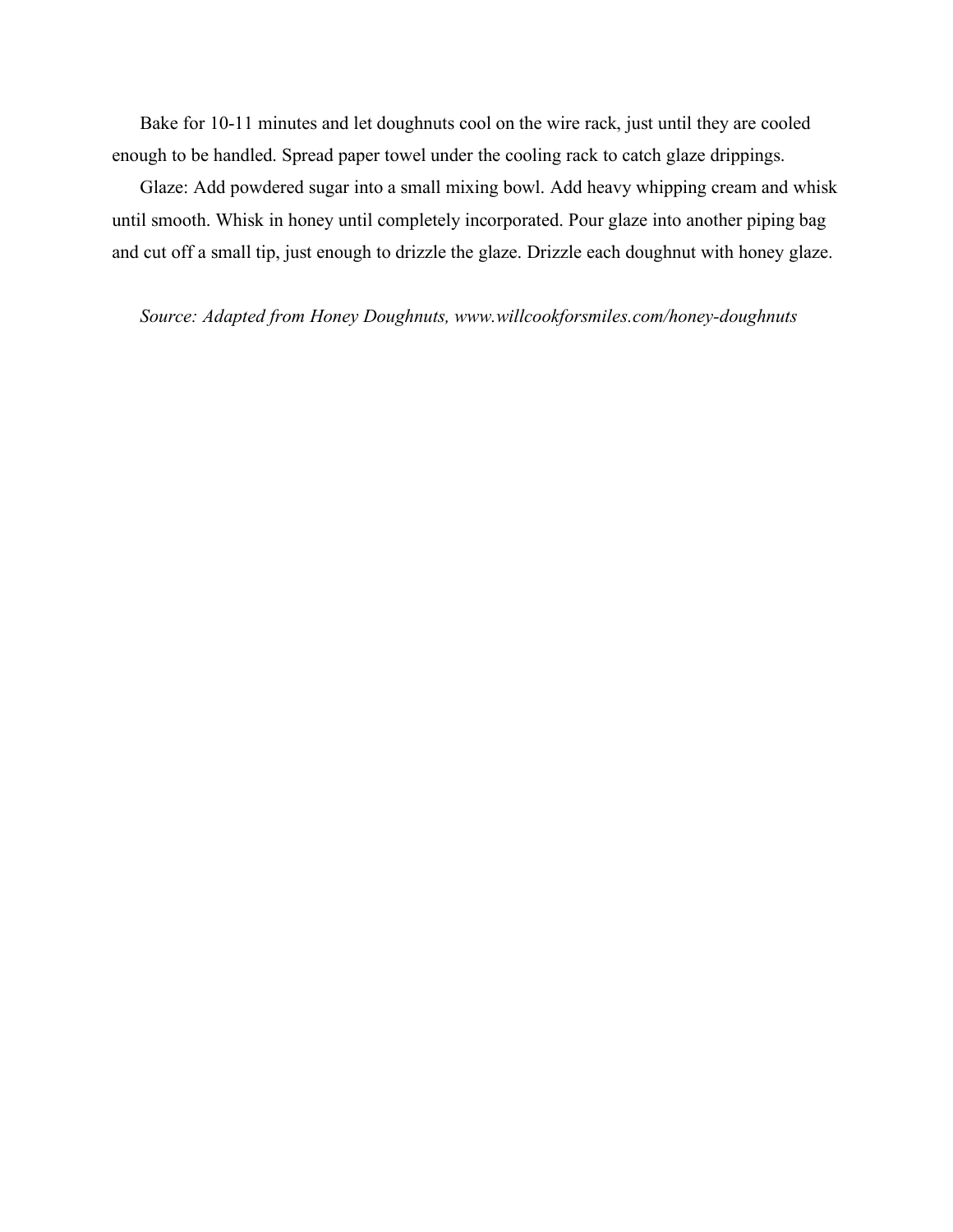<span id="page-20-0"></span>**Meats & Savory Dishes**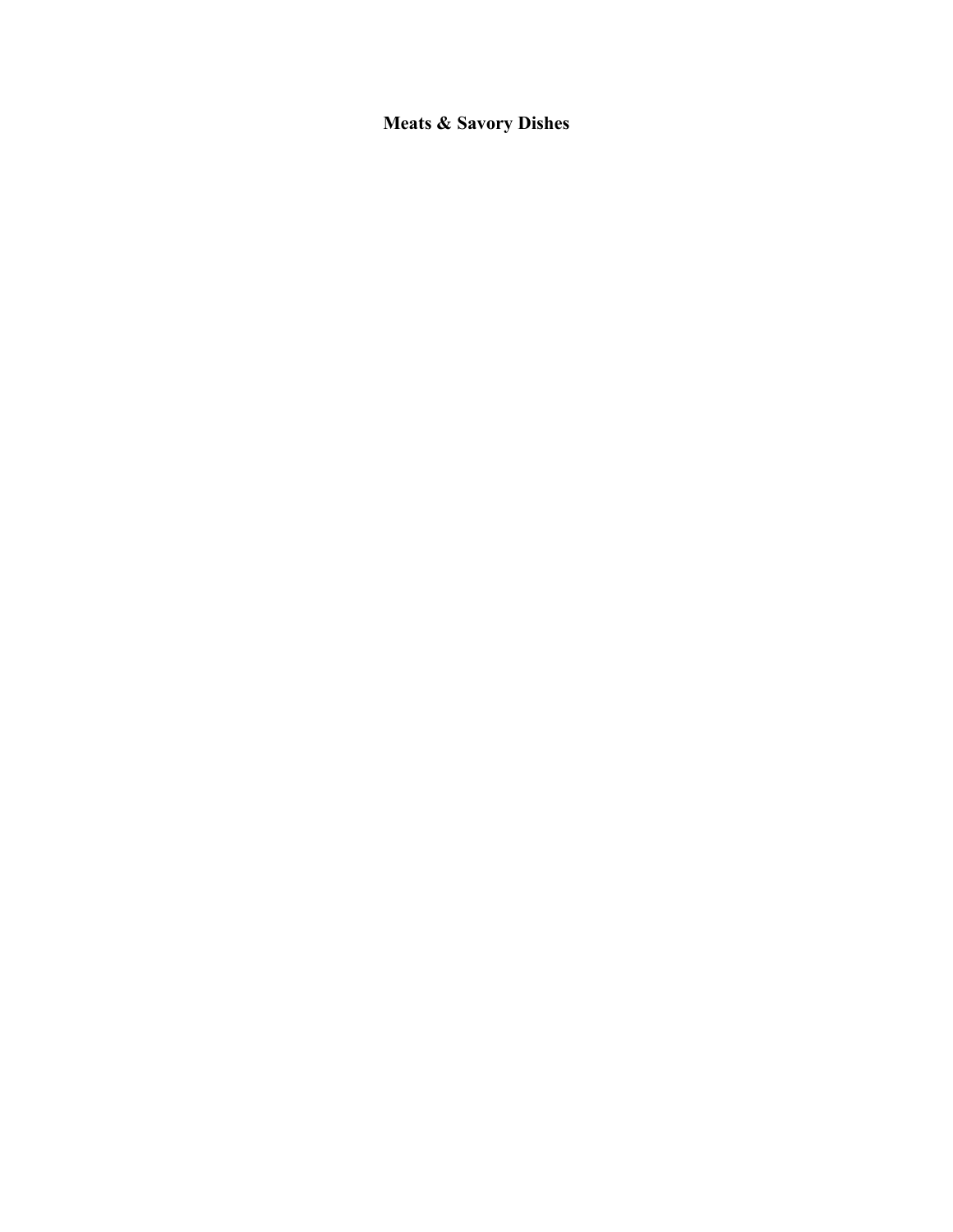## **Nice & Meaty Slow Cooker Chili**

### <span id="page-21-0"></span>INGREDIENTS

1 1⁄2lbs ground beef 1⁄2 lb. uncooked pork sausage 1 - 10 3/4 ounce can tomato soup, plus 1 can of water 1 - 14 1/2 ounce can crushed tomatoes 1 large can or 2 small cans Brooks Chili Beans (mild or hot is your preference) 1 - 10 ounce) can original Rotel diced tomatoes and green chilies 1 medium onion, chopped 2 small packages (or 2 oz.) Bloemers Chile Powder (more or less to your taste preference) Salt and pepper to taste Toppings: sour cream, shredded cheese, green onion, corn chips, soup crackers

## **DIRECTIONS**

Brown ground beef and sausage with the onion and garlic. Drain well. Add all the ingredients to a slow cooker. Stir and let simmer on low for 6-8 hours or on high for 3-4 hours. Add toppings of your choice to each bowl before serving.

*Source: Recipe adapted by Tiffany Carby from Daddy's Chili Recipe*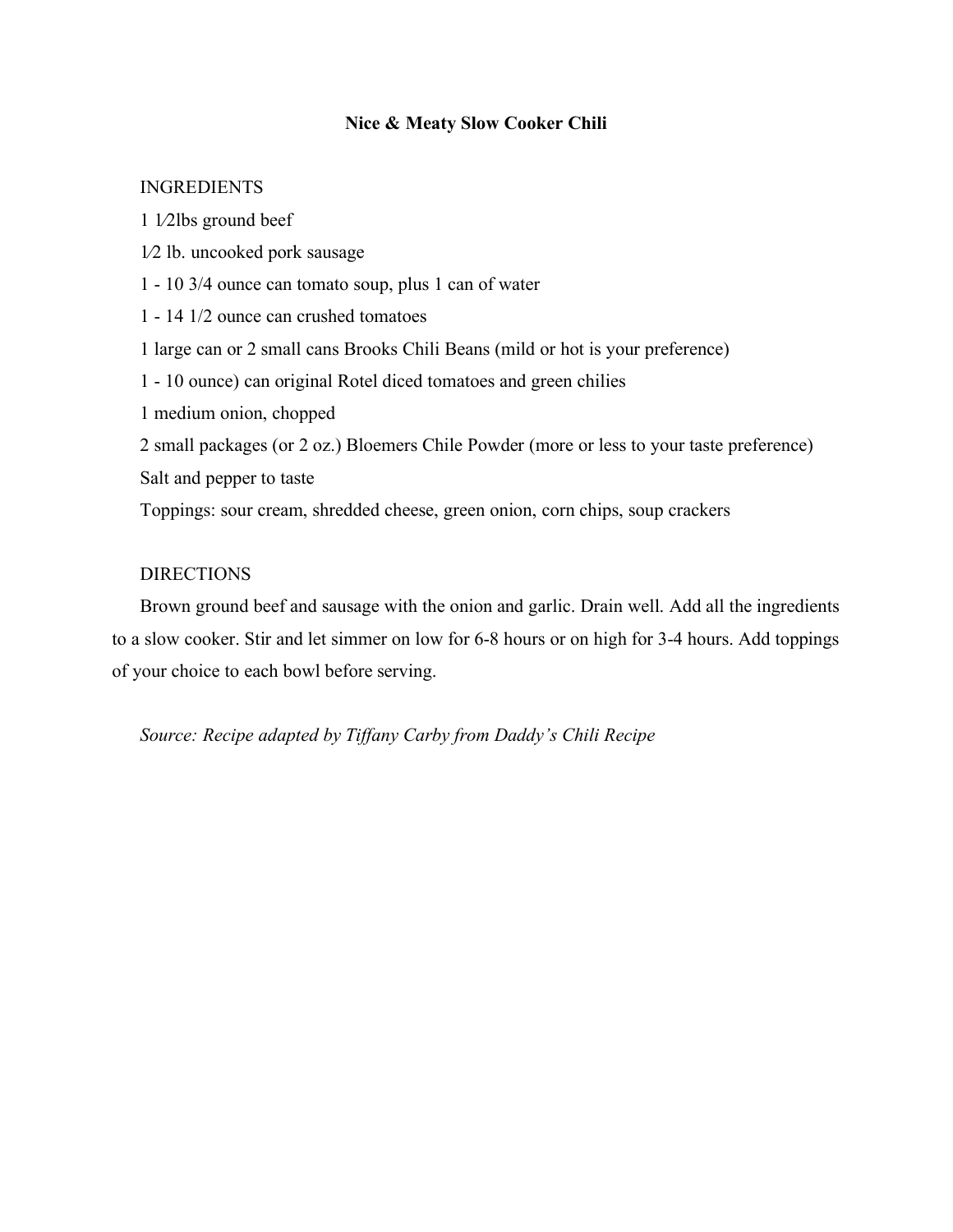# **Hawt Dog Casserole**

# <span id="page-22-0"></span>Ingredients

- 1 bag of egg noodles, cooked
- 1 cup of Velveeta cheese, cubed
- 1 onion, chopped and sautéed
- 1 can cream of chicken soup
- 1 cup milk
- 1 package hot dogs, cut into 1/2" pieces

# **Instructions**

Combine all ingredients and pour into a greased casserole dish. Top with breadcrumbs and bake for one at 350 degrees.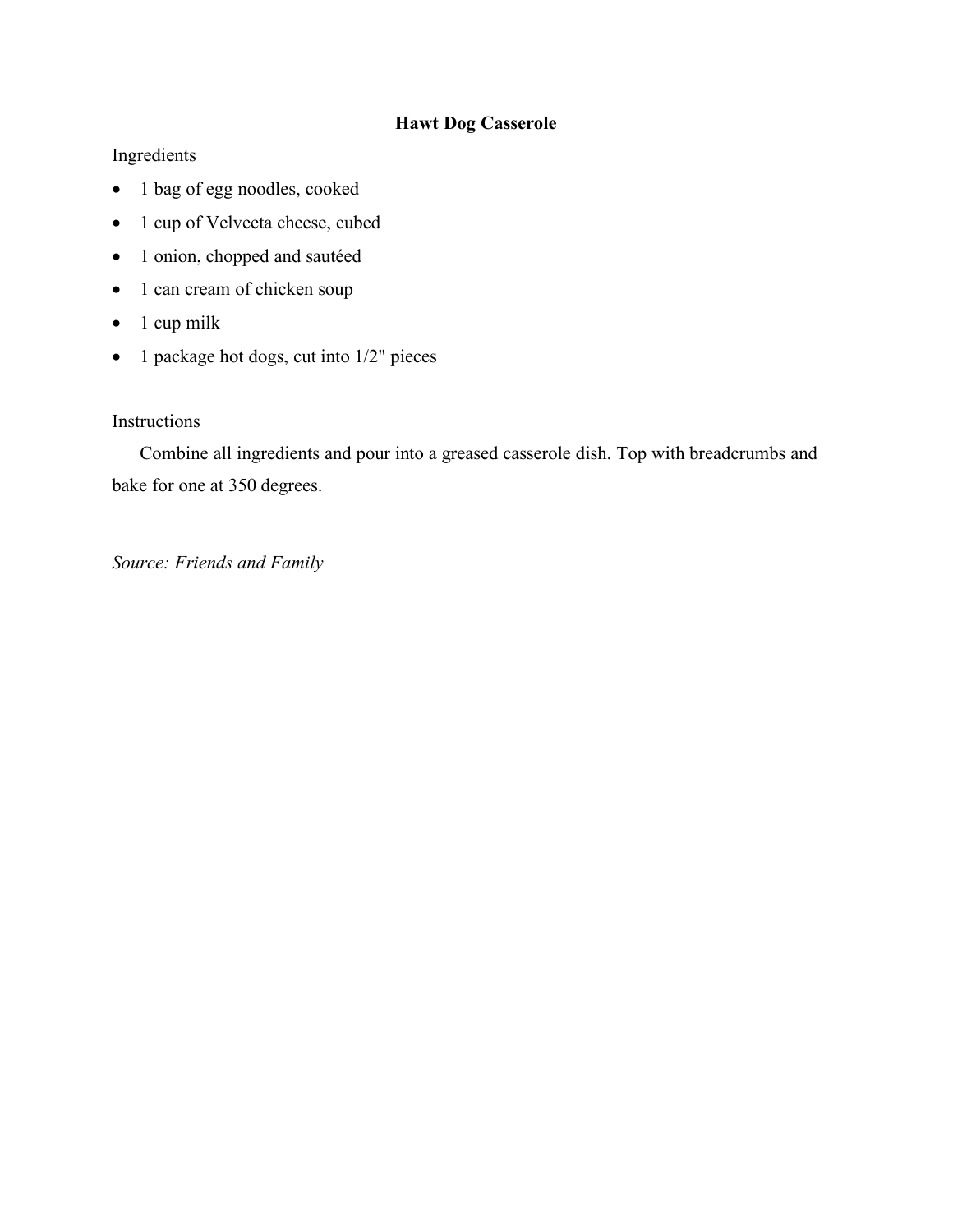### **Kentucky BurGoo-oodness Gracious**

### <span id="page-23-0"></span>INGREDIENTS

2-3 Tbsp. vegetable oil

2-3 lbs. pork shoulder/country ribs, cut into large pieces

1-2 lbs. chuck roast or stew meat, cut into large pieces

3-4 chicken legs (bone-in)

1 green pepper, chopped

1 large onion, chopped

1 carrots, chopped

2 celery stalks, chopped

3 garlic cloves, chopped

2 cups chicken stock or broth

2 cups beef stock or broth

1 can of crushed tomatoes

1 can of diced potatoes

1 small bag of frozen corn

1 small bag of frozen lima beans

4-6 big splashes of Worcestershire sauce

Salt and pepper to taste

#### **INSTRUCTIONS**

Heat vegetable oil in a large kettle or soup pot, add meat. Salt and pepper while browning the meats on all sides. Do this in batches to avoid the meat getting tough and not browning well. Remove the browned meats to the side.

Sauté the onions, carrots, celery and green pepper in the pot. Season the vegetables with sault. Add garlic and cook for a minute or so more before adding the meat back to the pot. Stir well to combine.

Add broths, tomatoes, stir to combine and bring to a simmer. Reduce heat and simmer gently for 2 hours, stirring occasionally as the lima beans may try to stick to the bottom of the pot.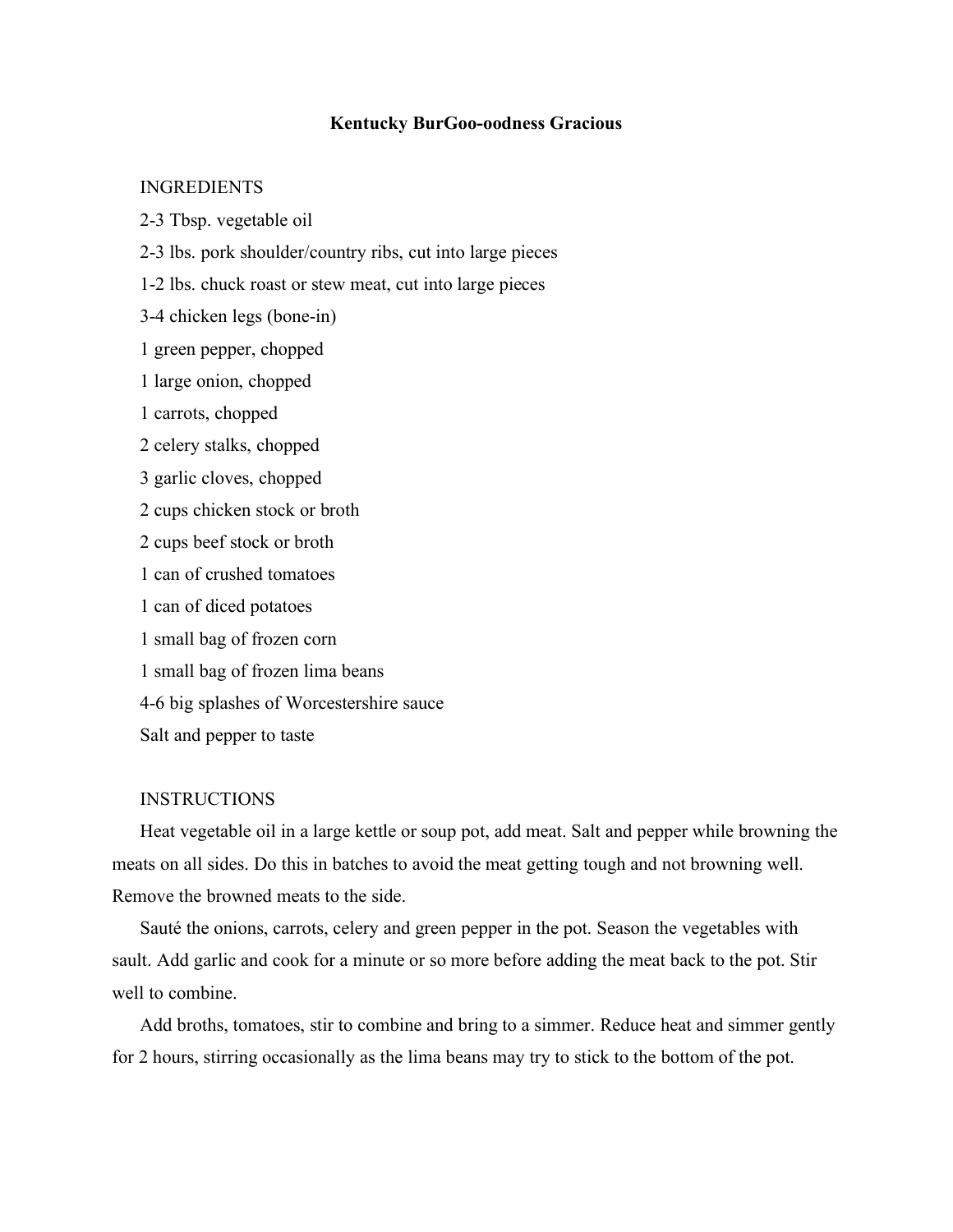Remove the meat from the pot and pull chicken off the bones, discard skin. Cut into smaller pieces where necessary and return to the pot. Bring burgoo up to a strong simmer.

Drain and add potatoes, add Worcestershire sauce, corn and lima beans mix well and add additional salt if necessary.

Typically served with crusty bread or cornbread and a bottle of hot sauce on the side.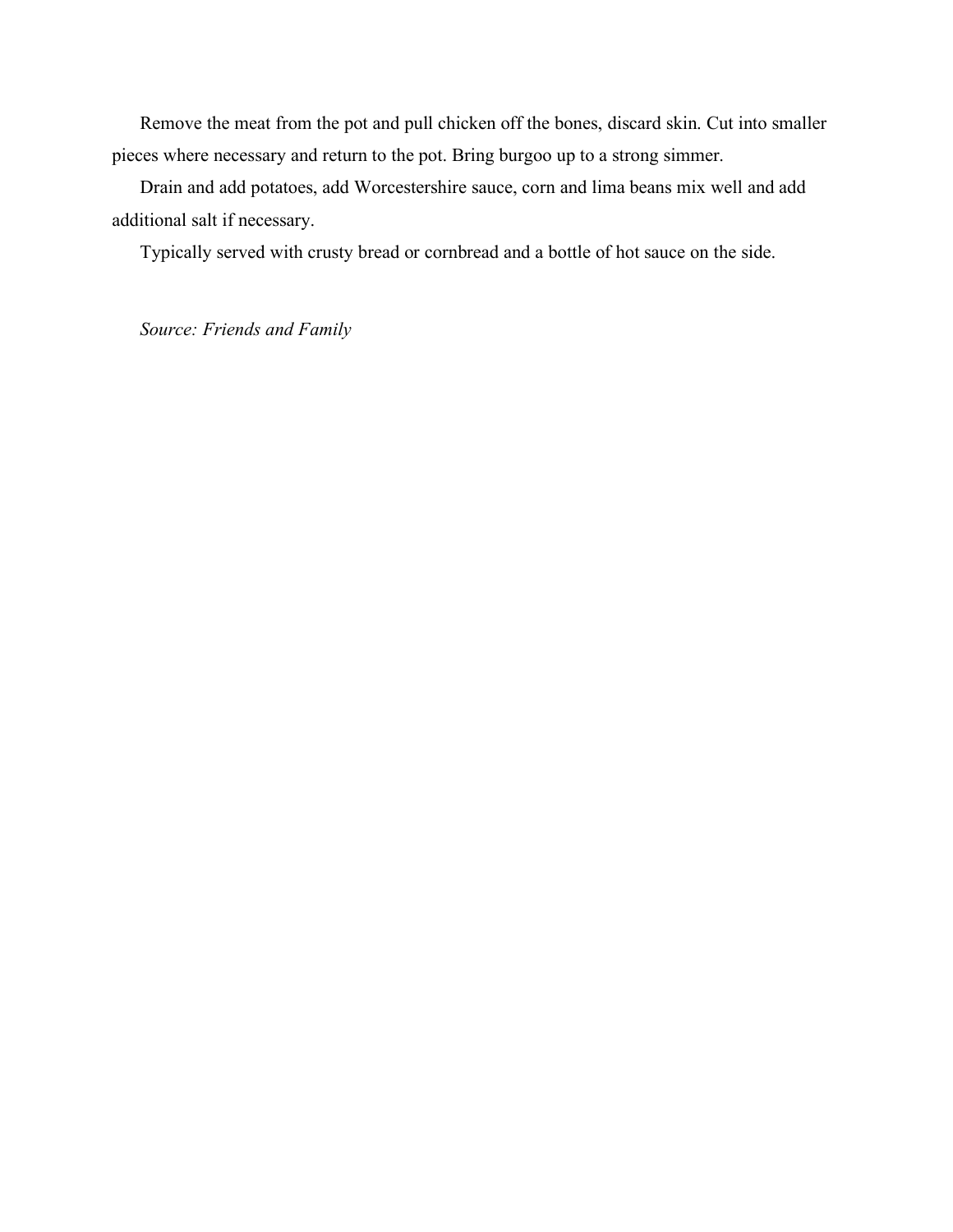# **Slow Cooker Crack Chicken**

## <span id="page-25-0"></span>INGREDIENTS

- 3 lbs. boneless chicken breasts
- 2 8 oz. blocks cream cheese
- 2 1 oz. packets dry ranch seasoning
- 8 oz bacon, cooked crisply and crumbled

## Instructions

In a slow cooker combine chicken, cream cheese, and ranch seasoning. Cook on low for 6-8 hours or on high for 4 hours, until chicken shreds easily. Once chicken shreds, pull apart with a large fork and all the ingredients combine. Add in crumbled bacon and stir to incorporate. Serve warm.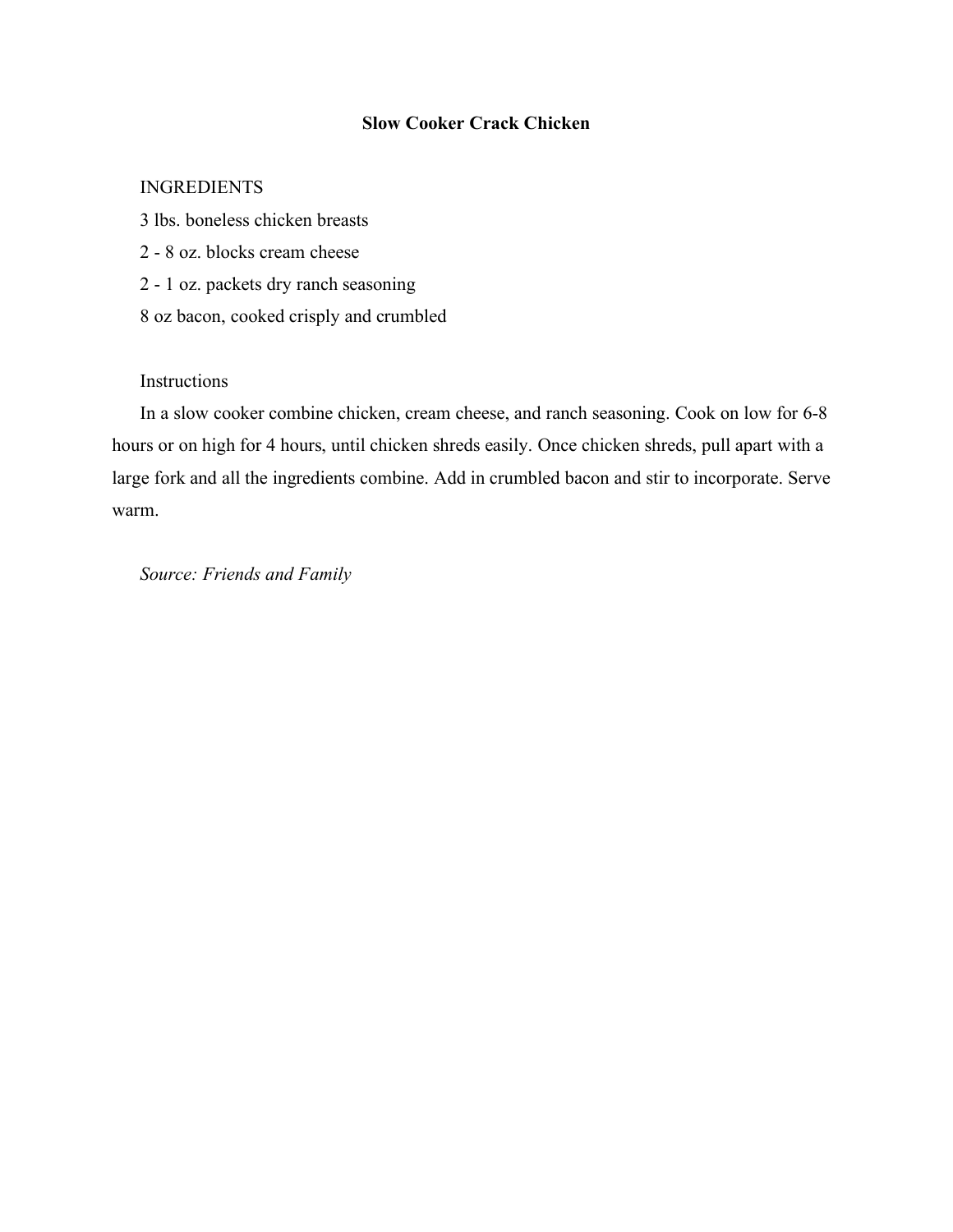### **Hazenberg's Crock Pot Chuck Roast**

## <span id="page-26-0"></span>INGREDIENTS

Chuck Roast (the beef, not the Chuck Roast mentioned in the story) 1 packet of brown gravy mix (don't prepare it) 1 packet ranch dressing/dip mix (don't prepare it) 1 small jar banana peppers, do not drain 1 stick butter

## INSTRUCTIONS

Add meat to crock pot/slow cooker. Sprinkle gravy and ranch packets over the meat. Add pats of butter on top of roast. Pour jar of peppers and 1/3 of the juice from the jar around the sides of the roast. Slow cook roast for on low for 6-8 hours, or on high for 4-6 hours.

Remove from the crock pot to serve. It will likely fall apart. Let the meat rest for 10 minutes or so before shredding with a fork.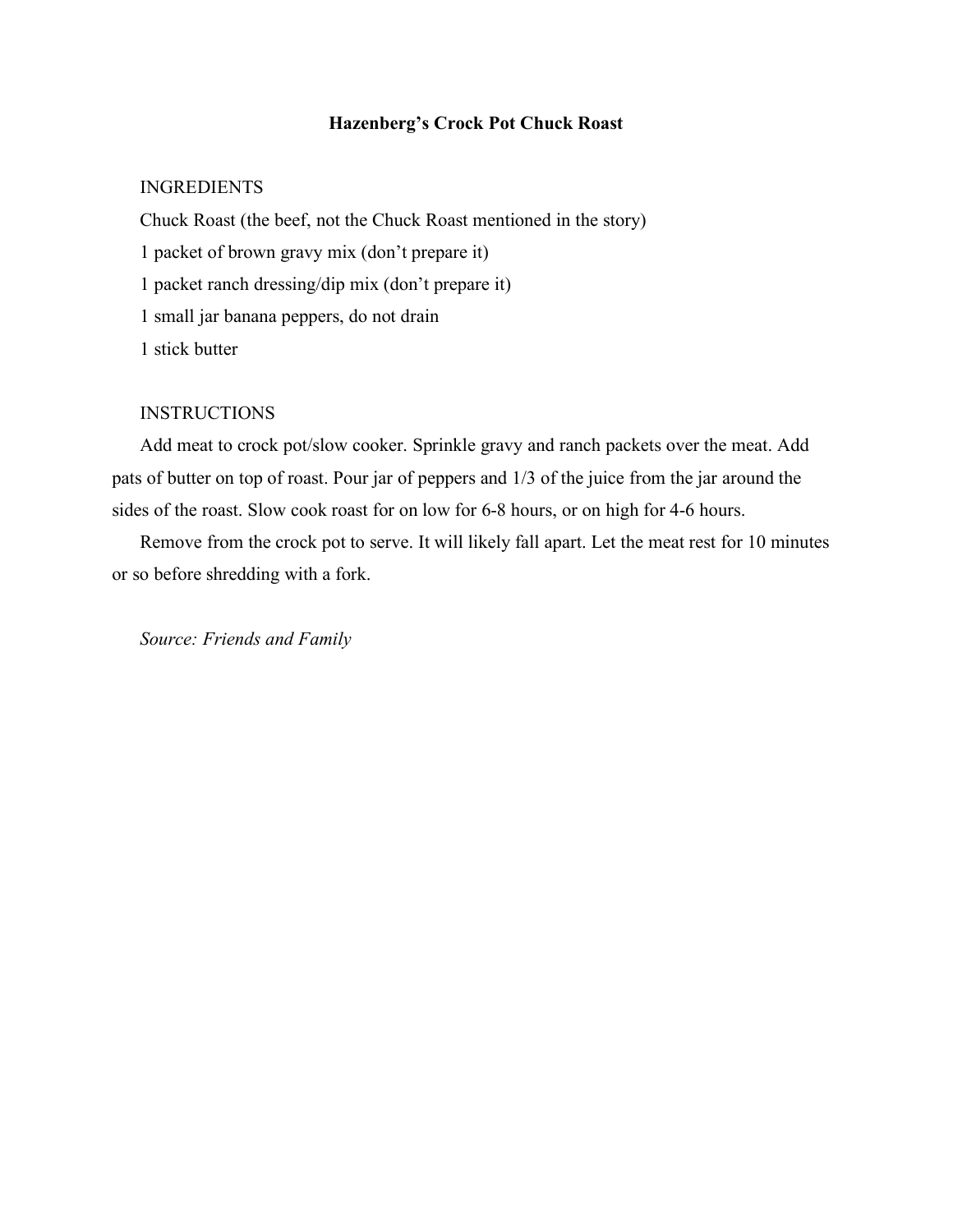### **Honey I'm Home Garlic Pork Chops**

### <span id="page-27-0"></span>INGREDIENTS

4-6 pork chops Salt and pepper, to taste 2 Tbsp. vegetable oil 1 Tbsp. unsalted butter 2 Tbsp. apple cider or white vinegar 6 cloves garlic, minced 1/4 cup honey 1/4 cup water (or broth)

### INSTRUCTIONS

Season chops with salt and pepper before cooking. Heat oil in pan or skillet over medium high heat until hot. Sear chops on both sides until golden and cooked through (about 4-5 minutes each side). Transfer to a plate; set aside. Reduce heat to medium. Melt butter in the same pan, scraping up any browned bits from the bottom of the pan. Sauté garlic until fragrant (about 30 seconds). Add the honey, water and vinegar. Increase heat to medium-high and continue to cook until the sauce reduces down and thickens slightly (about 3-4 minutes), while stirring occasionally. Add pork back into the pan, baste generously with the sauce and cook for another 1-2 minutes, or until edges are slightly charred.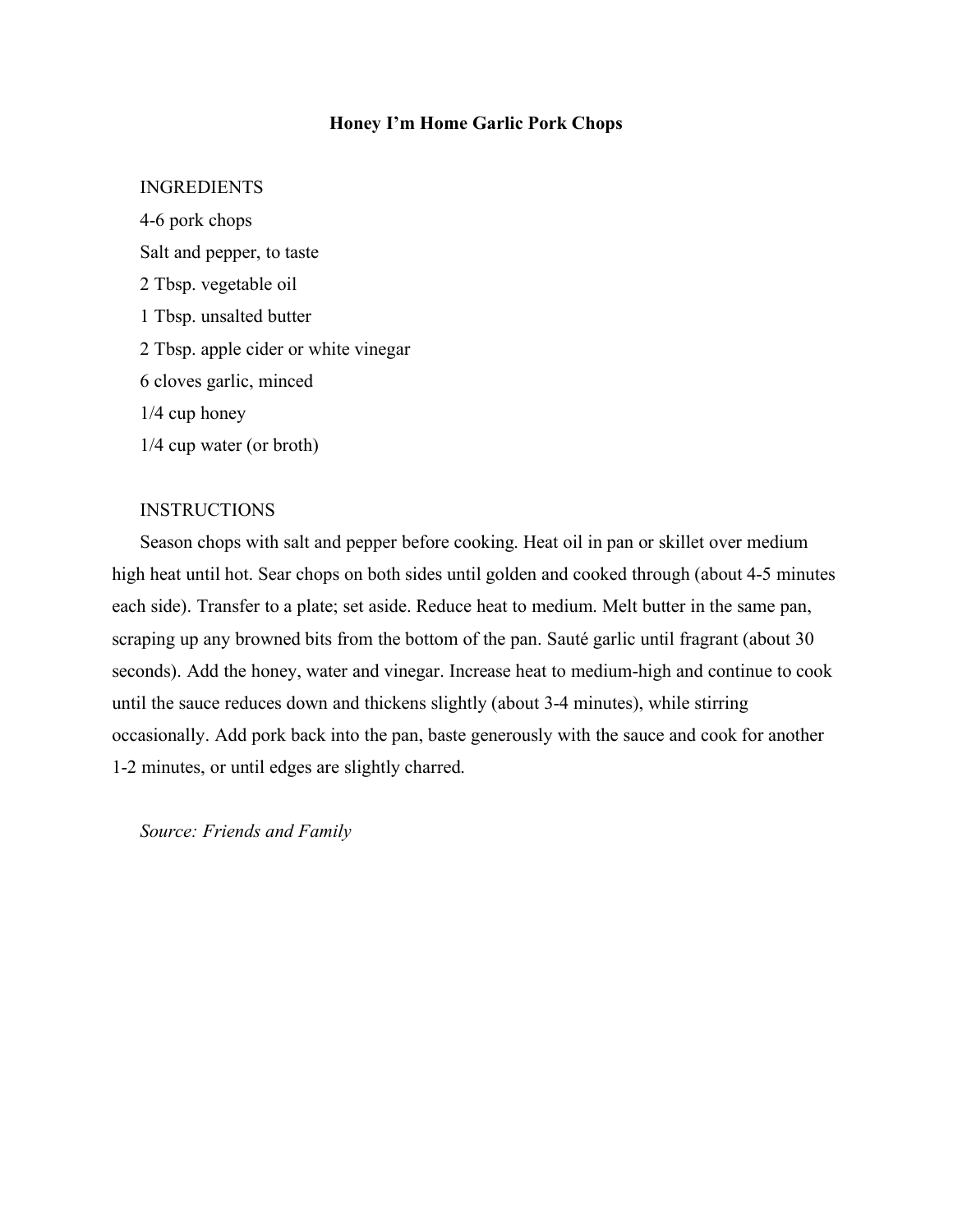## **Butter Will "Float Like The Swan" Biscuits**

### <span id="page-28-0"></span>INGREDIENTS

2 1/2 cups all-purpose flour 2 cups buttermilk 1 stick butter 4 tsp. baking powder 4 tsp. sugar 2 tsp. salt

### **INSTRUCTIONS**

Preheat the oven to 450 degrees. Combine all of the dry ingredients in a medium sized bowl. Next, add the buttermilk and mix all of the ingredients together until a moist dough is formed.

Melt the butter in a microwave safe bowl, and then pour it into an 8x8 or 9x9 baking dish (make sure that your pan is not too small or shallow so that the butter doesn't drip out of the pan while it's baking). Place the dough right on top of the melted butter and use a spatula to spread it evenly across the pan until it touches the sides.

Cut the unbaked dough (it should be swimming in butter at this point) into 9 evenish squares. Bake for 20-25 minutes or until golden brown on top.

*Source: Adapted from Butter Swim Biscuits, www.instrupix.com/butter-swim-biscuits*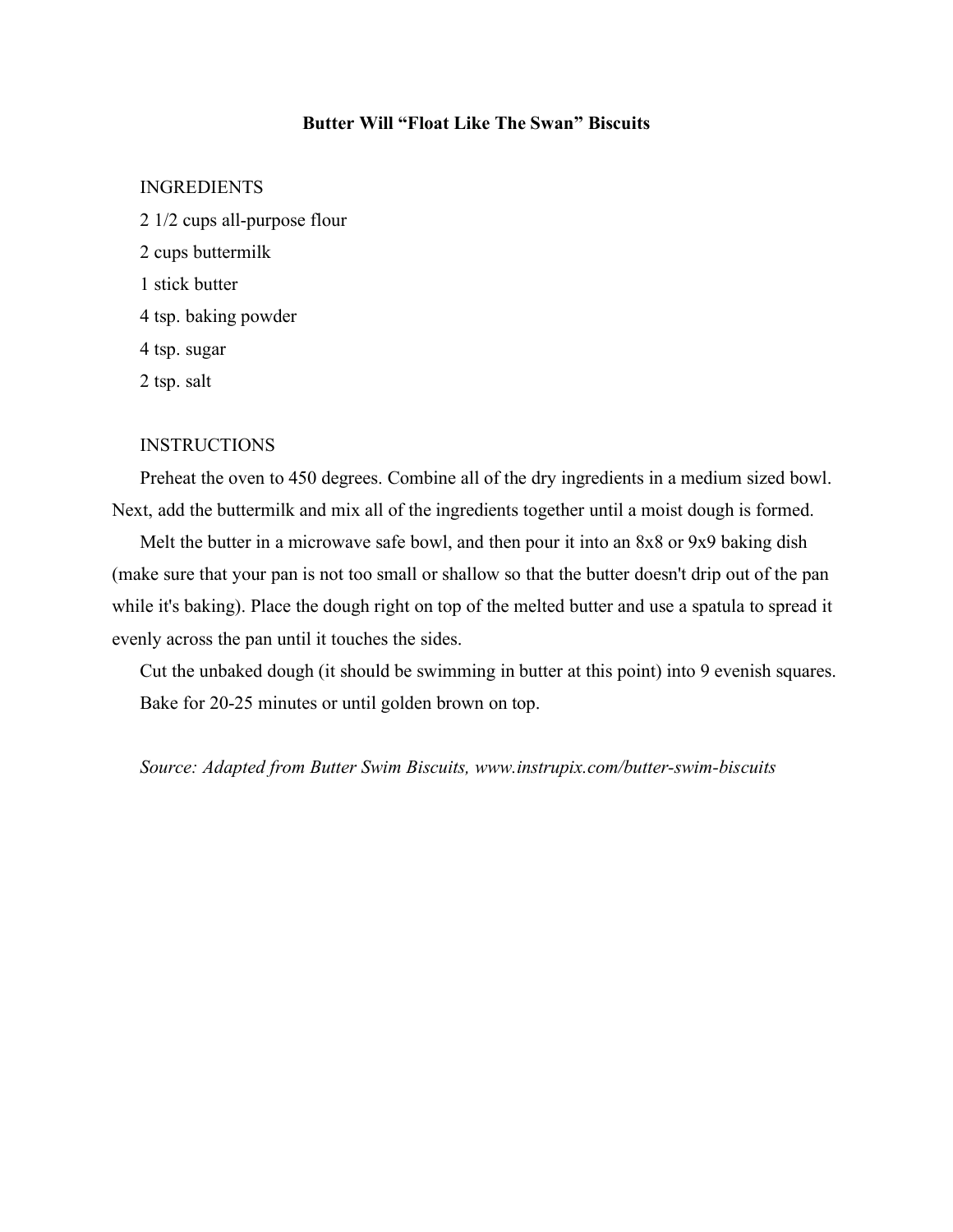### **Such a Ham and Potato Soup (Slow Cooker Recipe)**

### <span id="page-29-0"></span>INGREDIENTS:

8 cups russet potatoes, diced 1 yellow onion, diced 2 large carrots, peeled and chopped 1/2 cup chopped celery 16 ounces Cubed Ham 1 tsp. salt 1/4 tsp. fresh cracked black pepper 1/4 cup flour 4 cups chicken broth 1 1/2 cups heavy cream or whole milk 1/2 cup sour cream

### INSTRUCTIONS:

Add the potatoes, onion, carrot, celery, ham, salt, pepper, chicken broth to your slow cooker and cook on low 7-8 hours, or high 4-5 hours. Using a potato masher, mash about 1/3 of the potatoes (don't worry about the ham as it won't mash that much). Add the flour, heavy cream/milk and sour cream and stir everything together. Cover and cook on high for an additional 15 minutes.

*Source: Adapted from Slow Cooker Ham and Potato Soup www.dinnerthendessert.com/slowcooker-ham-potato-soup*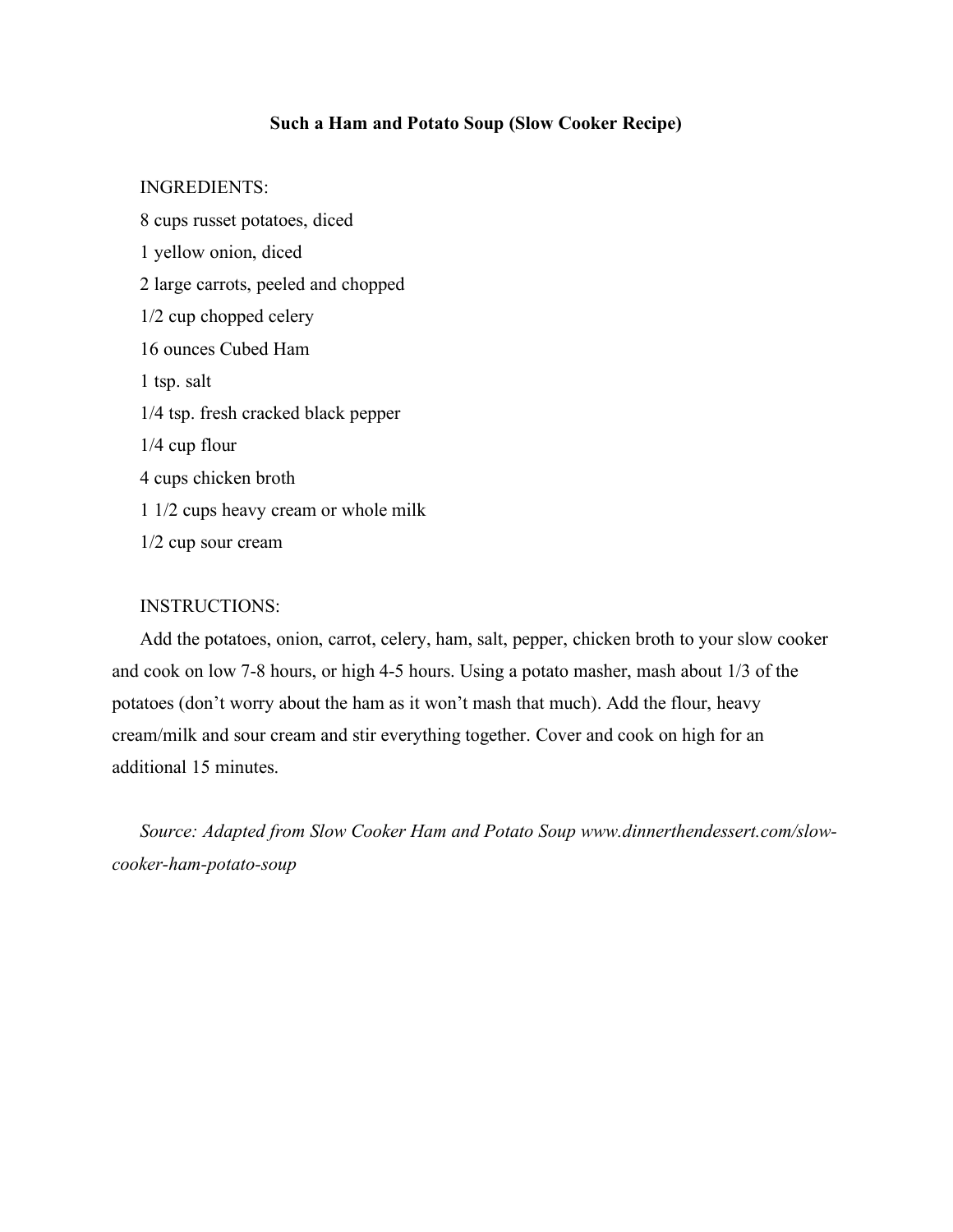### **Rolls With It, Baby**

### <span id="page-30-0"></span>INGREDIENTS

1 cup plus 2 Tbsp. warm water 1/3 cup oil 2 Tbsp. active dry yeast 1/4 cup sugar 1/2 tsp. salt 1 egg 3 1/2 cups flour (either bread flour or all-purpose)

#### INSTRUCTIONS

Preheat oven to 400 degrees. In the bowl of your stand mixer, combine the warm water, oil, yeast, and sugar. Allow the mixture to rest for 15 minutes.

Mix 2 cups of the flour, the salt, and the egg into the yeast mixture using a dough hook. Add the remaining 1 1/2 cups flour  $1/2$  cup at a time. Shape dough into 12 balls and place in a  $9\times13$ pan. Let dough rest for 10 minutes.

Bake for 10 minutes or until tops is just golden brown.

*Source: Adapted from World's Best Dinner Rolls, https://life-in-the-lofthouse.com/worldsbest-dinner-rolls*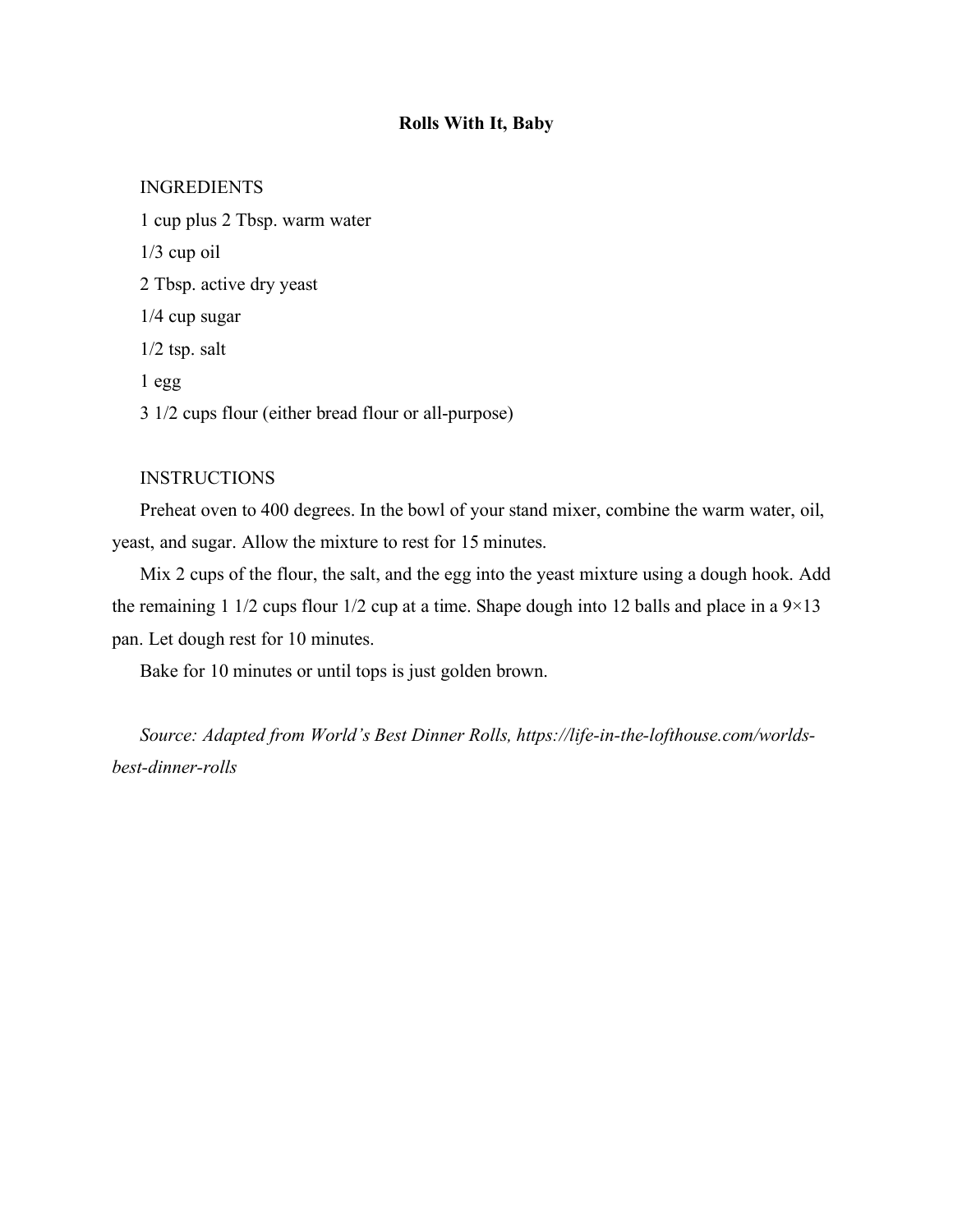### **Crock Pot Sweetheart Garlic Chicken**

## <span id="page-31-0"></span>INGREDIENTS

4-6 chicken breasts 1 cup packed brown sugar... 2/3 cup vinegar (can use apple cider vinegar) 1/4 cup lemon-lime soda (diet or regular) 2-3 Tbsp. minced garlic 2 Tbsp. soy sauce 1 tsp. fresh ground pepper 2 Tbsp. corn starch 2 Tbsp. water Red pepper flakes (optional)

## **INSTRUCTIONS**

Spray slow cooker with non-stick cooking spray. Place chicken (frozen, thawed or fresh) inside slow cooker. Mix together brown sugar, vinegar, soda, garlic, soy sauce, and pepper together. Pour over chicken. Cook on low for 6-8 hours or high for 4 hours.

Take chicken pieces out of slow cooker (mine basically fell apart) and pour remaining sauce into saucepan. Place saucepan over high heat. Mix together corn starch and water, pour into saucepan, and mix well. Let sauce come to a boil and boil for 2-3 minutes, or until it starts to thicken and turns into a glaze. Remove from heat and let sit for a minute or two (it will continue to thicken as it cools down).

Sprinkle red pepper flakes on top if desired. Serve over rice or noodles.

*Source: Adapted from Crock Pot Sweet Garlic Chicken, www.epicurious.com/recipes/member/views/crock-pot-sweet-garlic-chicken-52496001*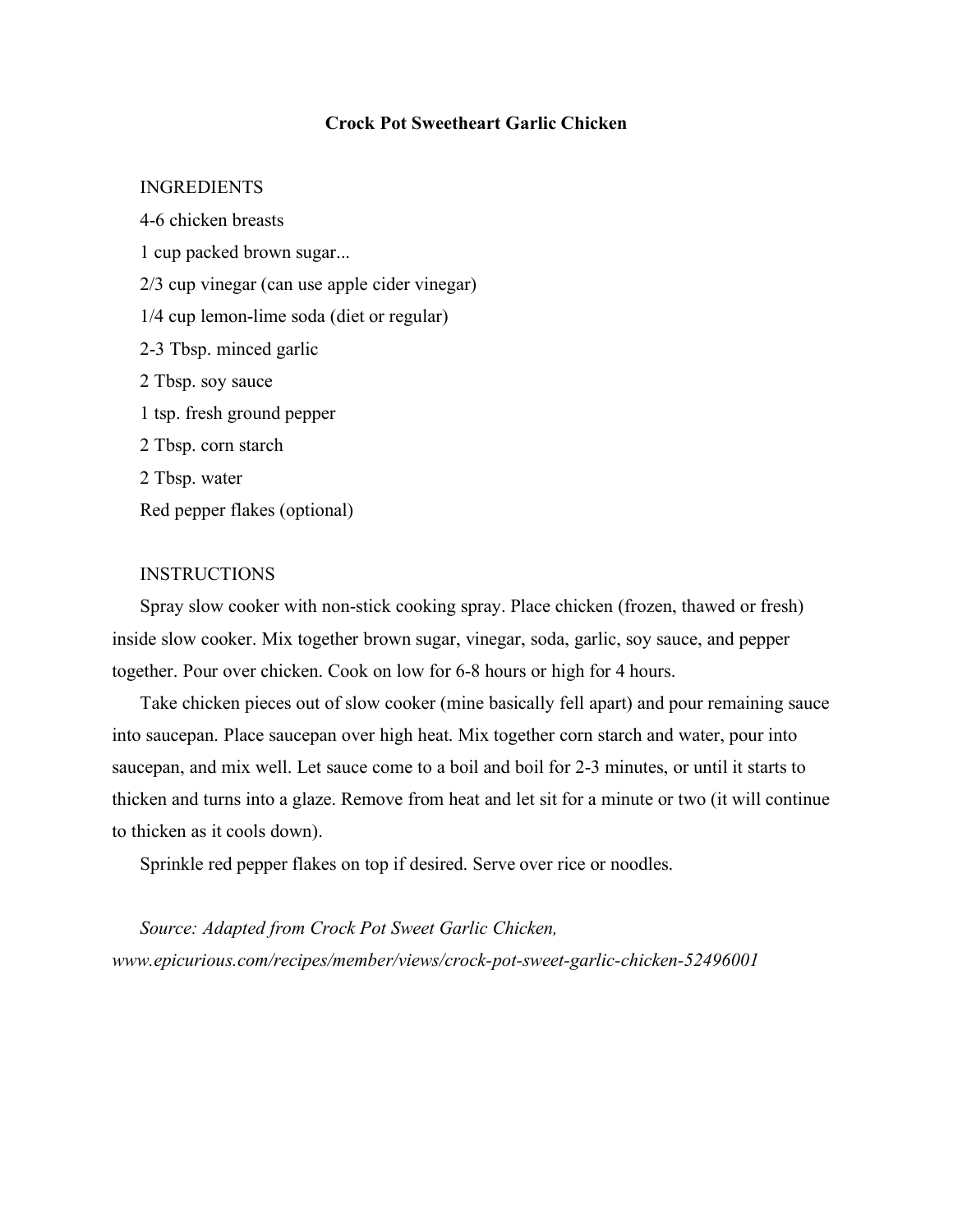# **Crock Pot Cube Steak**

## <span id="page-32-0"></span>INGREDIENTS

6 cube steaks 1 medium onion peeled and sliced into rings 1 can cream of chicken soup 1 can cream of celery soup 1 packet Lipton Onion Soup Mix 1/2 soup can of water

## **INSTRUCTIONS**

Mix soups and water in a bow. Layer ingredients, onions, meat, sauce, onions, meat, sauce in a crock pot and cook on low for 6-8 hours.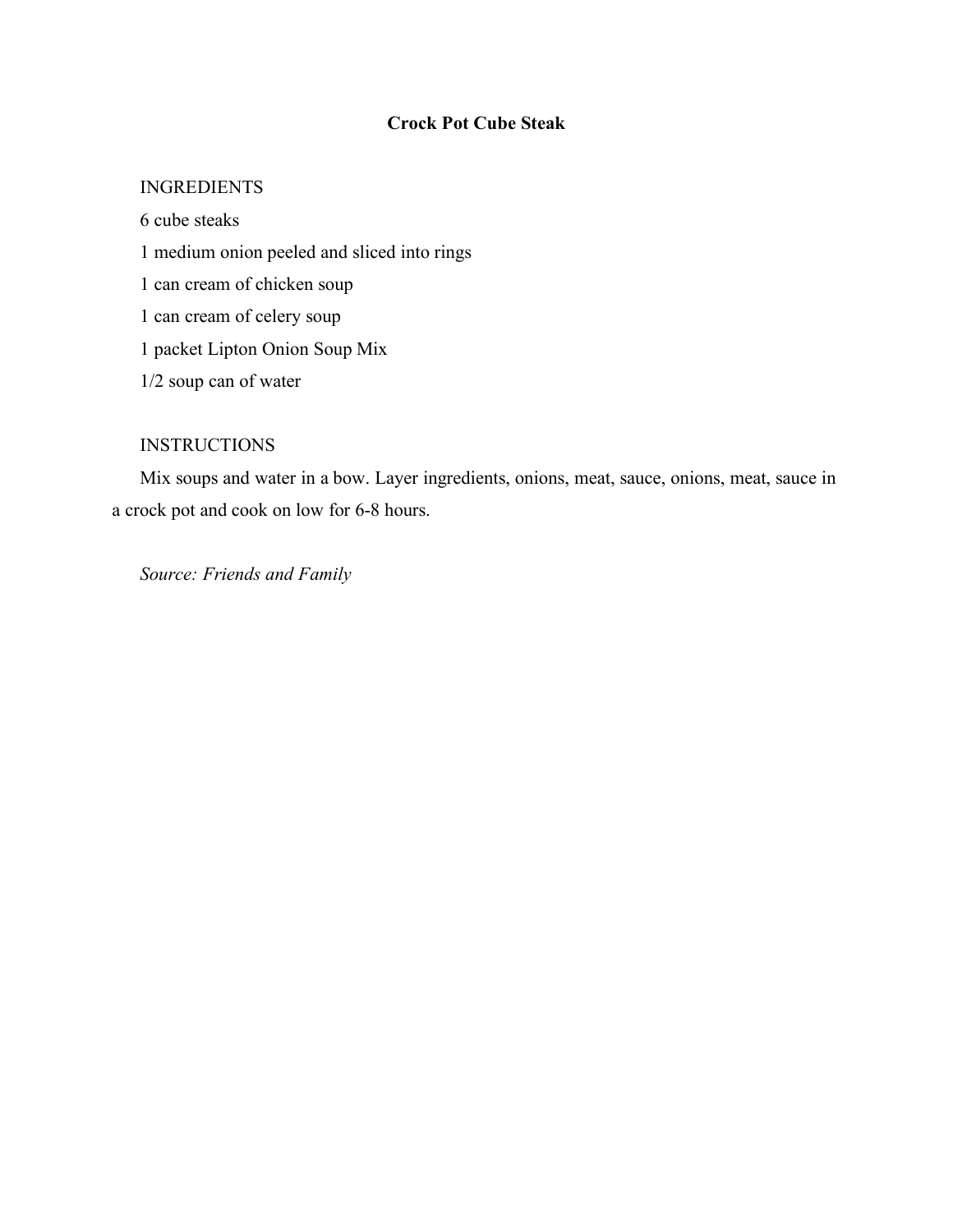## **Corny Love Fritters**

### <span id="page-33-0"></span>INGREDIENTS

1 can whole kernel corn 2 eggs Salt and pepper to taste 1/2 cup flour 1 tsp. baking powder 1/2 shredded cheese 1 pat butter 2 Tbsp. oil

## **INSTRUCTIONS**

Drain corn and discard liquid. Put eggs, salt and pepper in a bowl and beat. Add flour and baking powder, whisk until smooth. Add corn and cheese. Stir.

Put butter and oil in frypan, heat until bubbly over medium heat. Drop corn mixture in spoonful lots into frypan. When golden turn and cook other side. Drain on absorbent paper and serve.

*Source: Adapted from Corn Fritters food.com*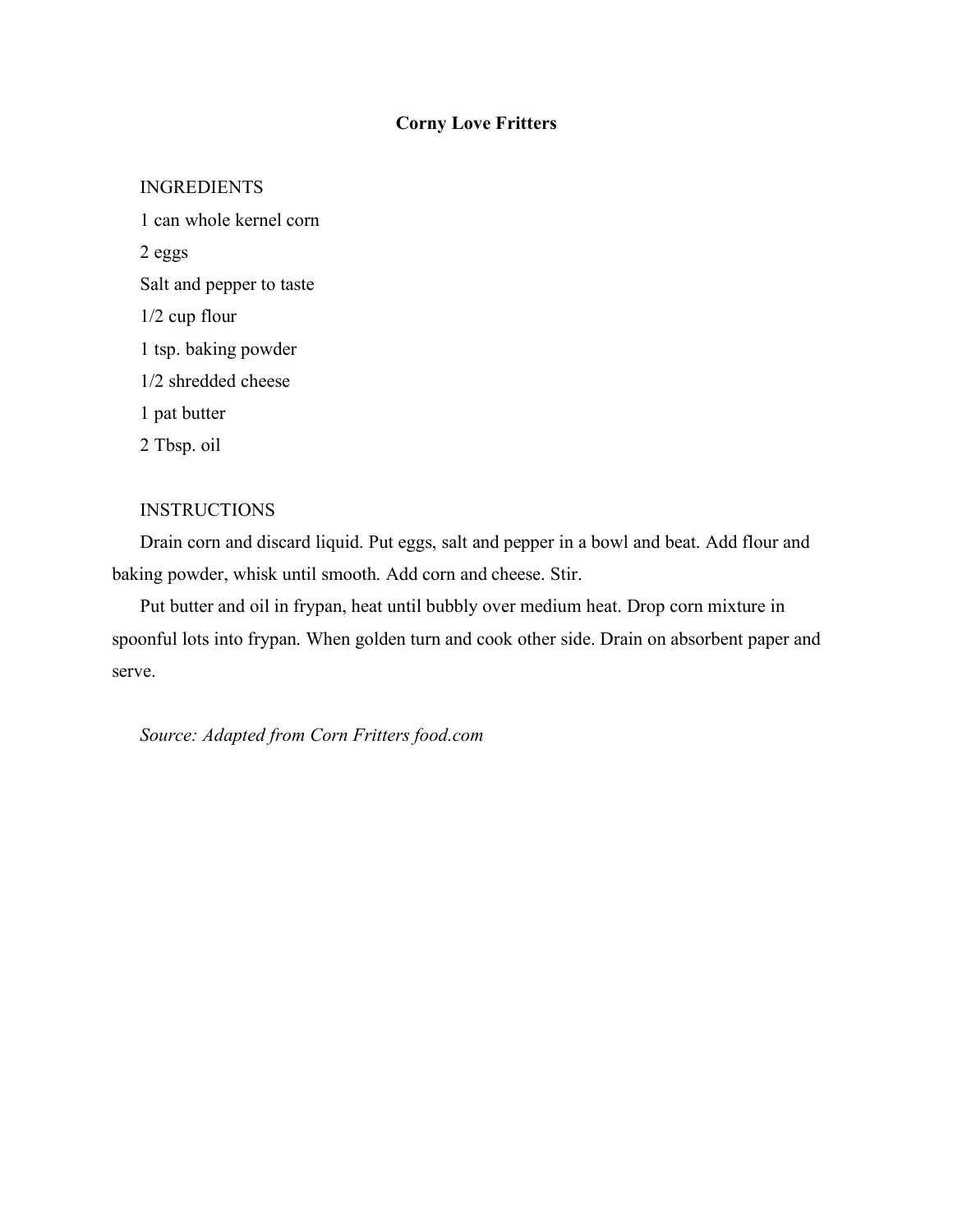### **Resting Steak Butter**

<span id="page-34-0"></span>4 Tbsp. unsalted butter (softened) 2 cloves garlic, minced 1 Tbsp. Worcestershire sauce 1/2 tsp. dried thyme leaves  $\frac{1}{2}$  tsp. salt  $\frac{1}{2}$  tsp. pepper

Combine all ingredients for the resting steak butter in a small bowl until mixed well.

Place the steak butter on the serving platter. Before you take your steaks off the grill, place one spoonful of butter directly on your serving platter underneath where each steak will be placed. Set aside the remaining butter for the top of the grilled steaks and add them to top of the steaks while they are resting.

Refrigerate for one week. Any remaining resting steak butter can be stored in the fridge for up to a week.

*Source: Adapted from Resting Steak Butter,<https://heygrillhey.com/resting-steak-butter>*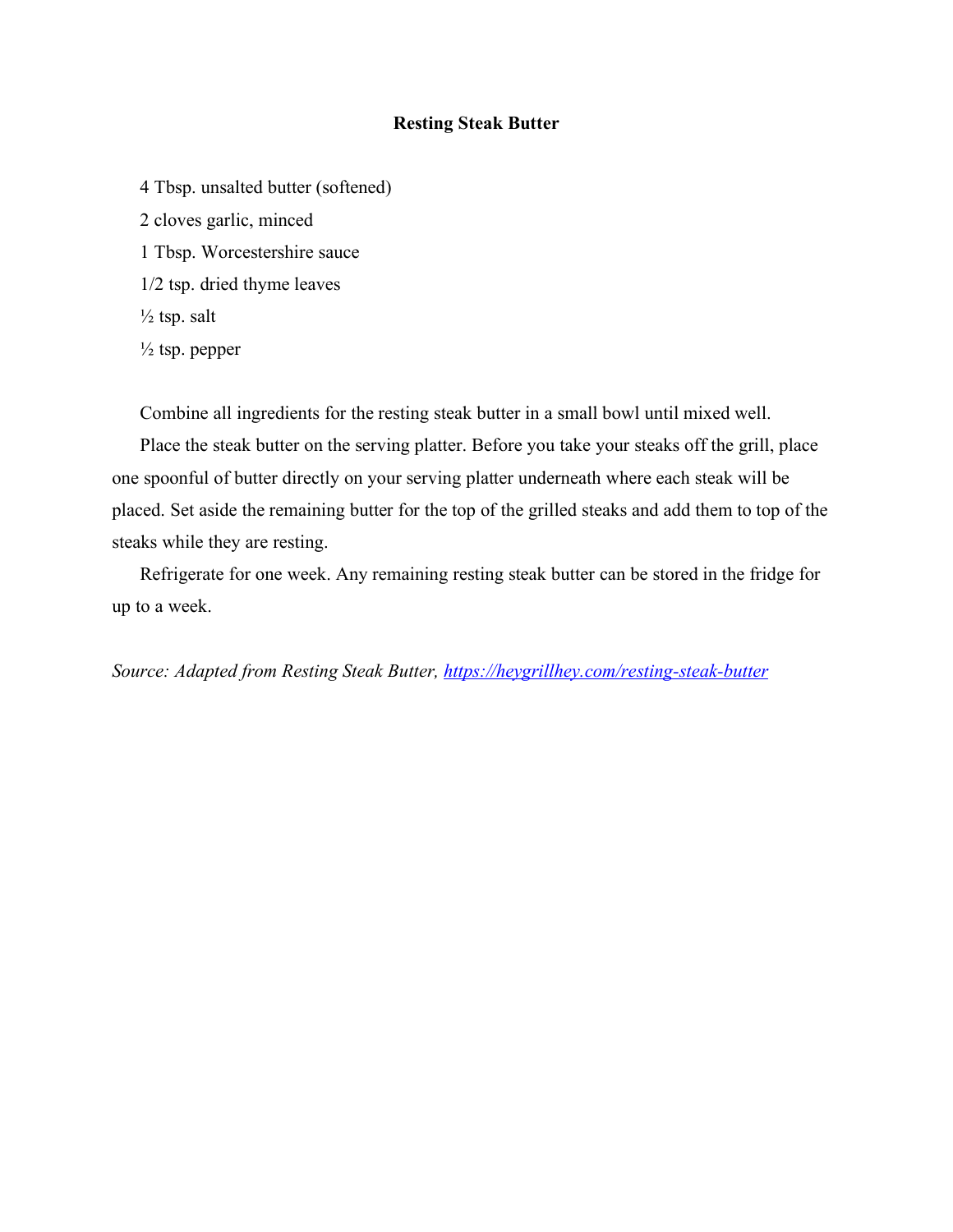## **Hazenberg's Salisbury Steak**

### <span id="page-35-0"></span>INGREDIENTS

Patties:

1 pound ground sirloin 1/2 cup panko breadcrumbs 1 egg, beaten 2 Tbsp. milk 1/2 (1 ounce) package dry onion soup mix 1 tsp. Worcestershire sauce 1/4 tsp. ground black pepper GRAVY 3 Tbsp. butter 2 cups fresh mushrooms, sliced 1 sweet onion, sliced 3 Tbsp. all-purpose flour 1/2 (1 ounce) package dry onion soup mix 1 1/2 cups beef stock 1 cup water salt and ground black pepper to taste

## **INSTRUCTIONS**

Mix ground sirloin, panko breadcrumbs, egg, milk, and 1/2 packet onion soup mix, Worcestershire sauce, and black pepper together in a large bowl; shape into 5 patties.

Heat a skillet over medium heat. Cook patties in hot skillet until browned, 3 to 5 minutes per side.

Melt butter in a separate skillet over medium-high heat. Sauté mushrooms and onion in melted butter until tender, 5 to 7 minutes. Stir flour and remaining dry onion soup mix into the mushroom mixture; cook and stir until flour is integrated fully, about 1 minute. Stream beef stock and water over the mushroom mixture while stirring continually; bring to a simmer, reduce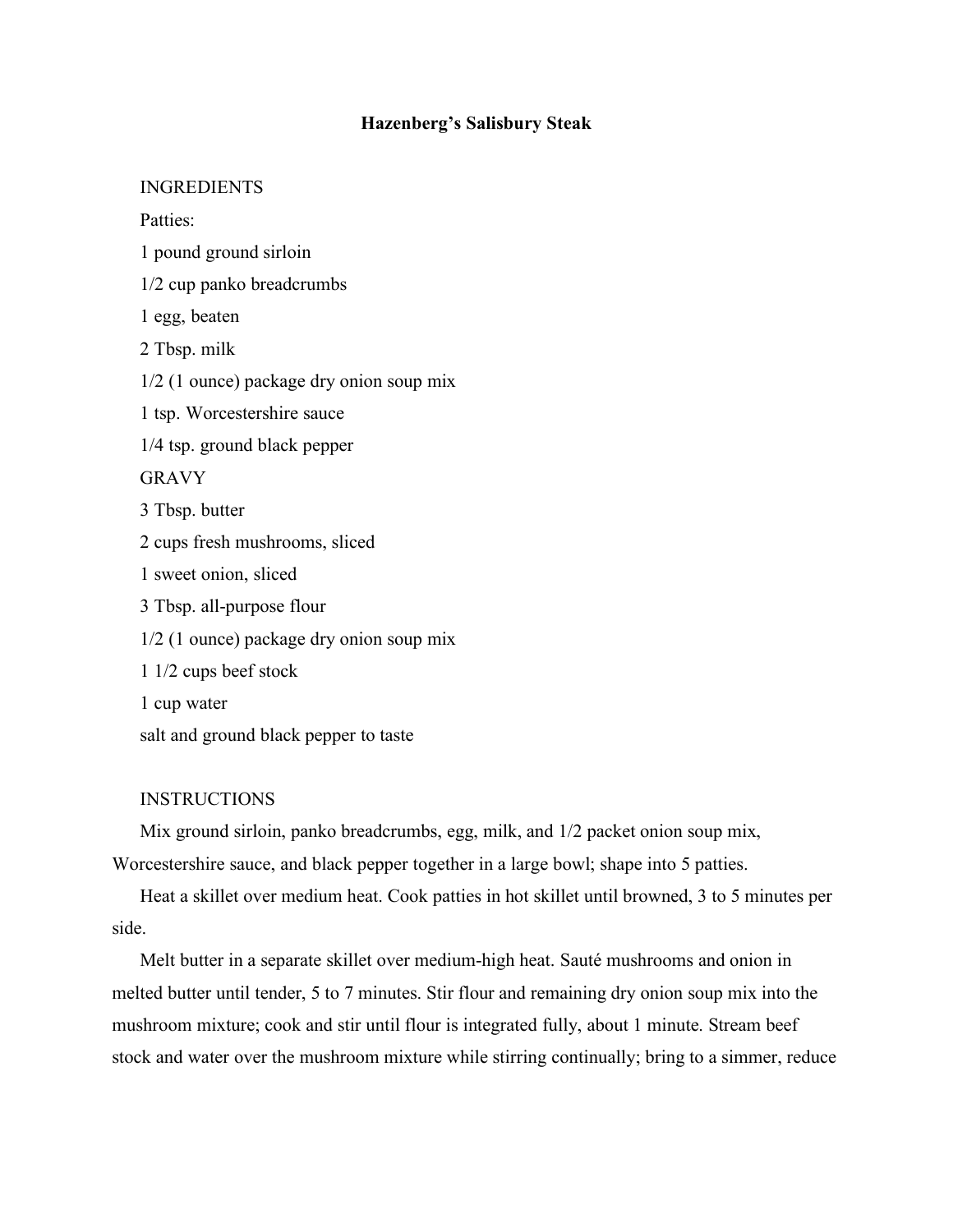heat to medium, and cook, stirring frequently, until the liquid thickens, about 5 minutes. Season with salt and pepper.

Lie the browned steaks into the gravy; simmer until steaks are firm and gray in the center, about 30 minutes. An instant-read thermometer inserted into the center should read 160 degrees F.

*Source: Adapted from Midwest Salisbury Steak,<https://www.allrecipes.com/recipe/239534>*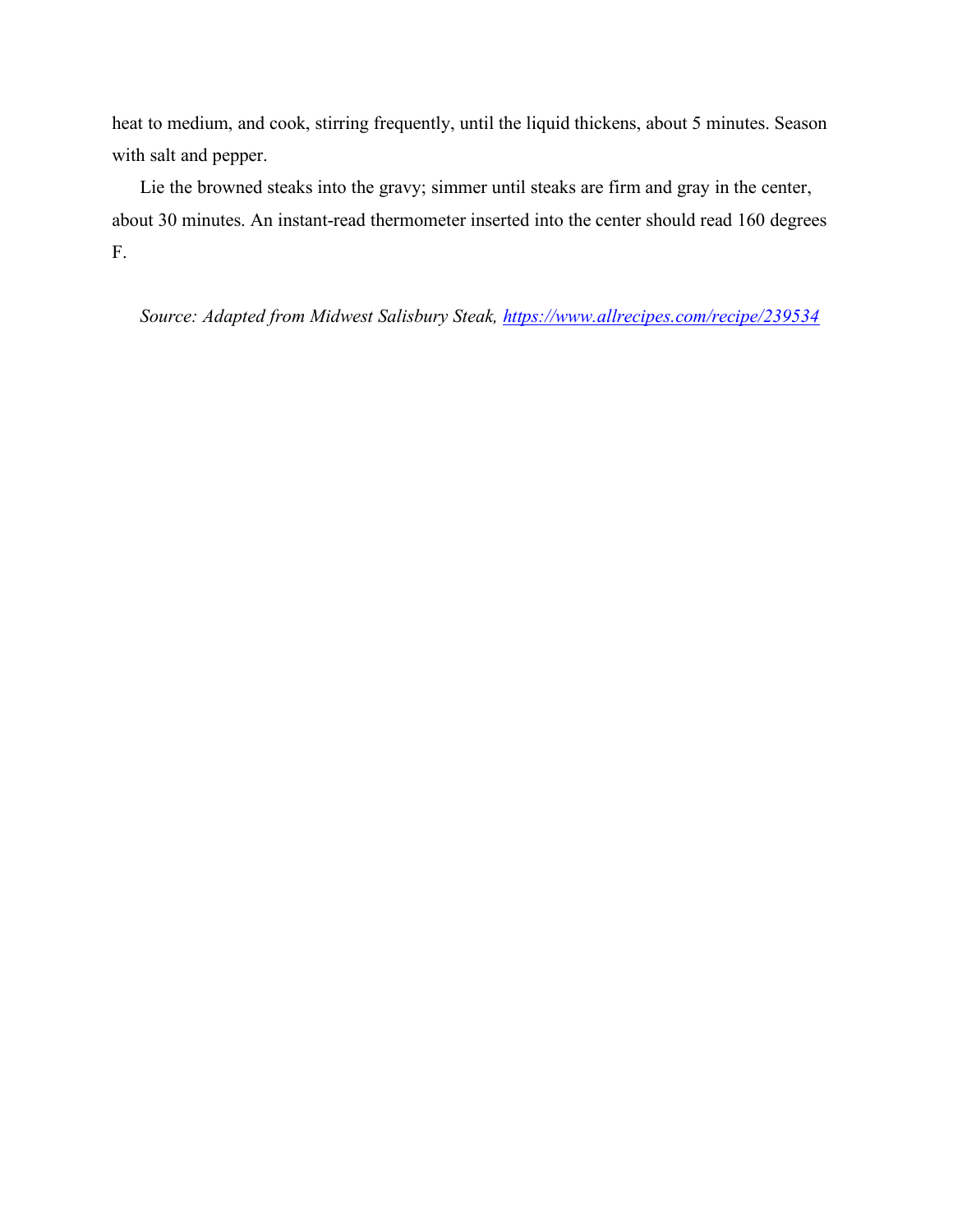# **Complicated-But-Good-Like-Our-Relationship Chili**

### INGREDIENTS

- 4 Tbsp. olive oil
- 1 yellow onion, chopped
- 1 red bell pepper, chopped
- 1 Anaheim chile pepper, chopped
- 2 red jalapeno pepper, chopped
- 4 garlic cloves, minced
- 2 1/2 pounds lean ground beef
- 1/4 cup Worcestershire sauce
- 1 pinch garlic powder, or to taste
- 2 beef bouillon cubes
- 1 (12 fluid ounce) can or bottle light beer (such as Coors(R))
- 1 (28 ounce) can crushed San Marzano tomatoes
- 1 (14.5 ounce) can fire-roasted diced tomatoes
- 1 (12 ounce) can tomato paste
- 1/2 cup white wine
- 2 Tbsp. chili powder
- 2 Tbsp. ground cumin
- 1 Tbsp. brown sugar
- 1 Tbsp. chipotle pepper sauce
- 2 1/2 tsp. dried basil
- 1 1/2 tsp. smoked paprika
- 1 tsp. salt
- 1/2 tsp. dried oregano
- 1/2 tsp. ground black pepper
- 2 (16 ounce) cans dark red kidney beans (such as Bush's(R))
- 1 cup sour cream
- 3 Tbsp. chopped fresh cilantro
- 1/2 tsp. ground cumin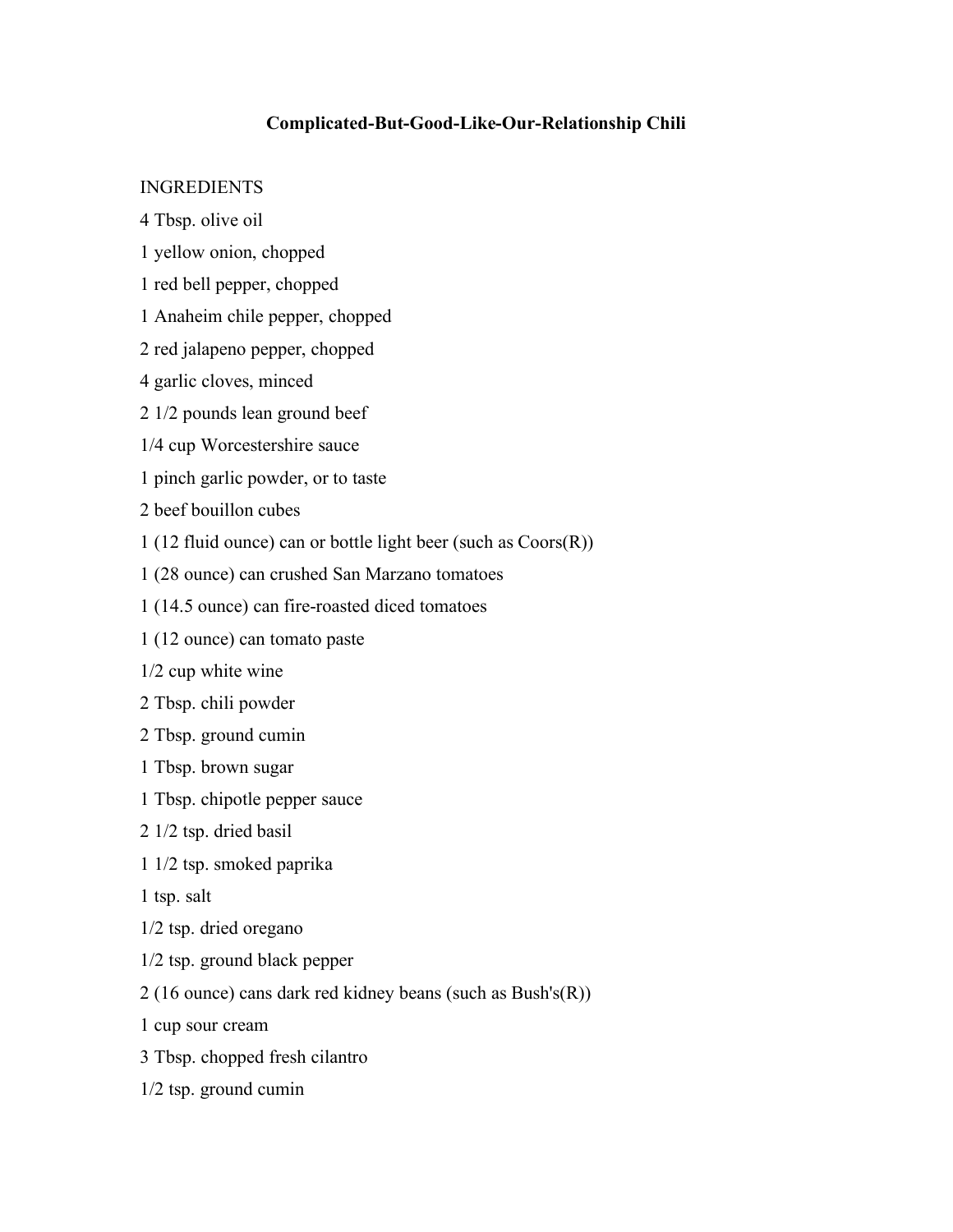#### **INSTRUCTIONS**

Heat oil in a large pot over medium heat; cook and stir onion, bell pepper, Anaheim pepper, jalapeno peppers, and garlic in the hot oil until softened.

Meanwhile, heat a large skillet over medium-high heat. Cook and stir beef in the hot skillet until browned and crumbly, 5 to 7 minutes; add Worcestershire sauce and garlic powder. Crumble bouillon cubes over beef and add beer. Continue to cook , scraping any browned bits from the bottom of the skillet, until liquid is hot, about 3 minutes. Stir beef mixture into pepper mixture.

Stir crushed tomatoes, diced tomatoes, tomato paste, and wine to the beef mixture. Season with chili powder, 2 Tbsp. cumin, brown sugar, pepper sauce, basil, paprika, salt, oregano, and black pepper. Bring to a boil and reduce heat to medium-low. Cover and simmer until meat and vegetables are very tender and flavors have developed in the chili, about 90 minutes, stirring occasionally.

Mix kidney beans into beef and vegetables. Continue to simmer until beans are hot, about 30 minutes more.

Blend sour cream, cilantro, and remaining 1/2 tsp. cumin in a food processor until smooth. Serve sour cream mixture with chili.

#### *Source: Adapted from Best Damn Chili, https://www.allrecipes.com/recipe/233613*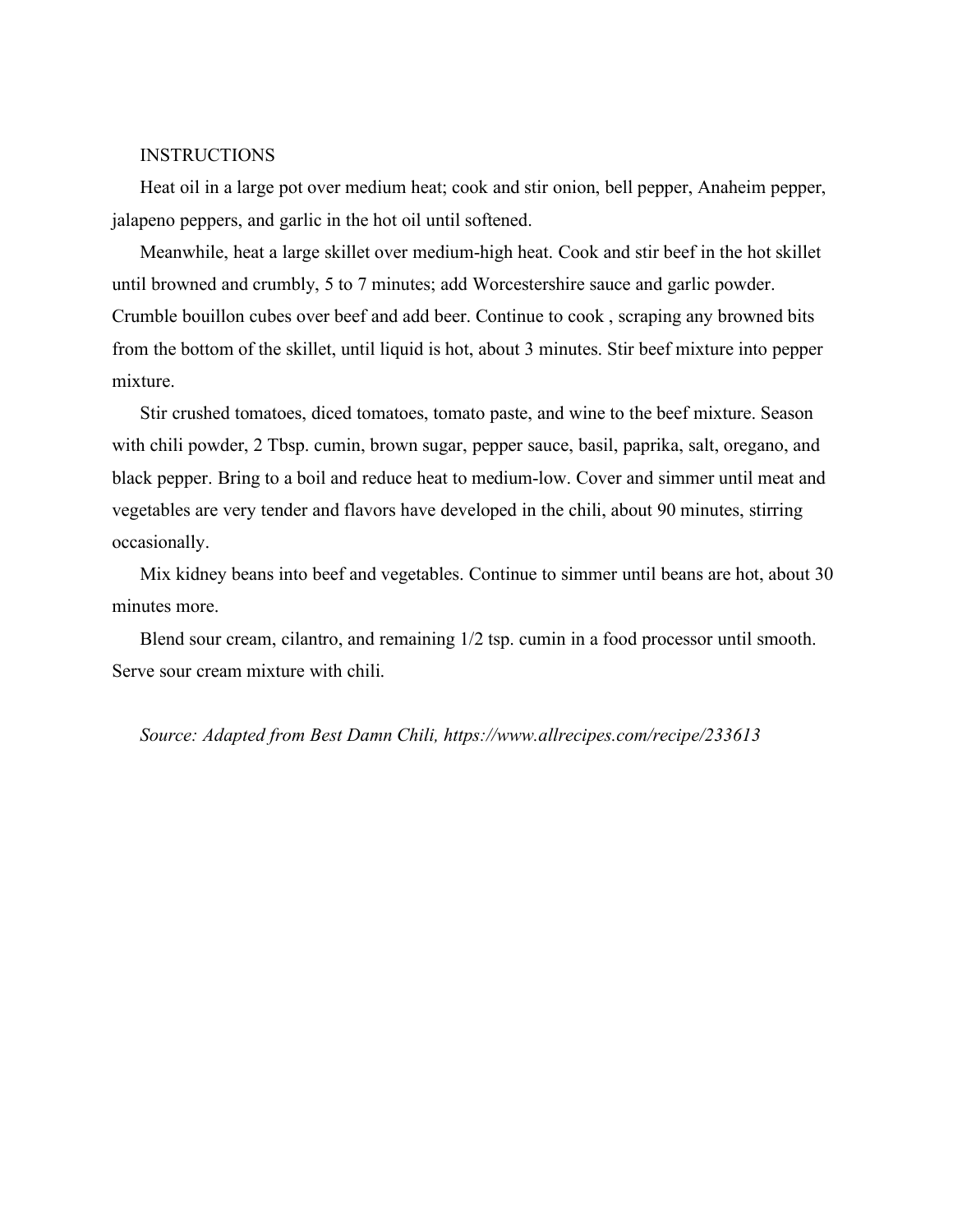## **The Butcher's Stuffed Peppers**

### INGREDIENTS

Ingredient Checklist

1 cup uncooked long grain white rice

2 cups water

**SAUCE** 

1 onion, diced

1 Tbsp. olive oil

2 cups marinara sauce

1 cup beef broth

1 Tbsp. balsamic vinegar

¼ tsp. crushed red pepper flakes

## **PEPPERS**

1 pound lean ground beef

¼ pound hot Italian pork sausage, casing removed

1 (10 ounce) can diced tomatoes

 $\frac{1}{4}$  cup chopped fresh Italian parsley

4 cloves garlic, minced

2 tsp. salt

1 tsp. freshly ground black pepper

1 pinch ground cayenne pepper

4 large green bell peppers, halved lengthwise and seeded

1 cup finely grated Parmigiano-Reggiano cheese, plus more for topping

# **INSTRUCTIONS**

Preheat the oven to 375 degrees F (190 degrees C).

Bring rice and water to a boil in a saucepan over high heat. Reduce heat to medium-low,

cover, and simmer until the rice is tender, and the liquid has been absorbed, 20 to 25 minutes. Set the cooked rice aside.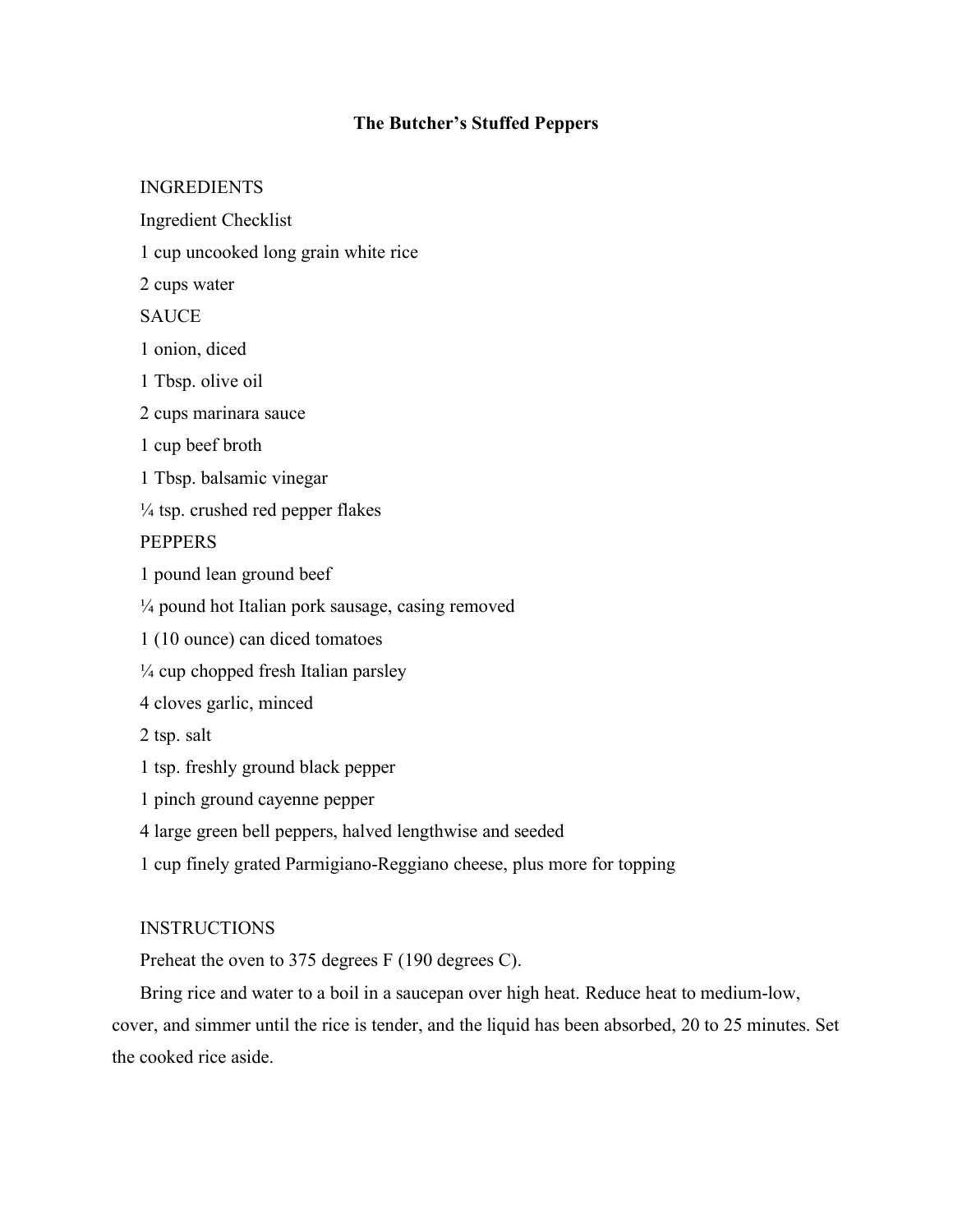Cook onion and olive oil over medium heat until onion begins to soften, about 5 minutes. Transfer half of cooked onion to a large bowl and set aside.

Stir marinara sauce, beef broth, balsamic vinegar, and red pepper flakes into the skillet; cook and stir for 1 minute.

Pour sauce mixture into a 9x13-inch baking dish and set aside.

Combine ground beef, Italian sausage, diced tomatoes, Italian parsley, garlic, salt, black pepper, and cayenne pepper into bowl with reserved onions; mix well. Stir in cooked rice and Parmigiano Reggiano. Stuff green bell peppers with beef and sausage mixture.

Place stuffed green bell pepper halves in the baking dish over tomato sauce; sprinkle with remaining Parmigiano-Reggiano, cover baking dish with aluminum foil, and bake in the preheated oven for 45 minutes.

Remove aluminum foil and bake until the meat is no longer pink, the green peppers are tender and the cheese is browned on top, an addition 20 to 25 minutes.

*Source: Adapted from Meat Stuffed Bell Peppers, www.mydeliciousmeals.com/recipe/meatstuffed-bell-peppers*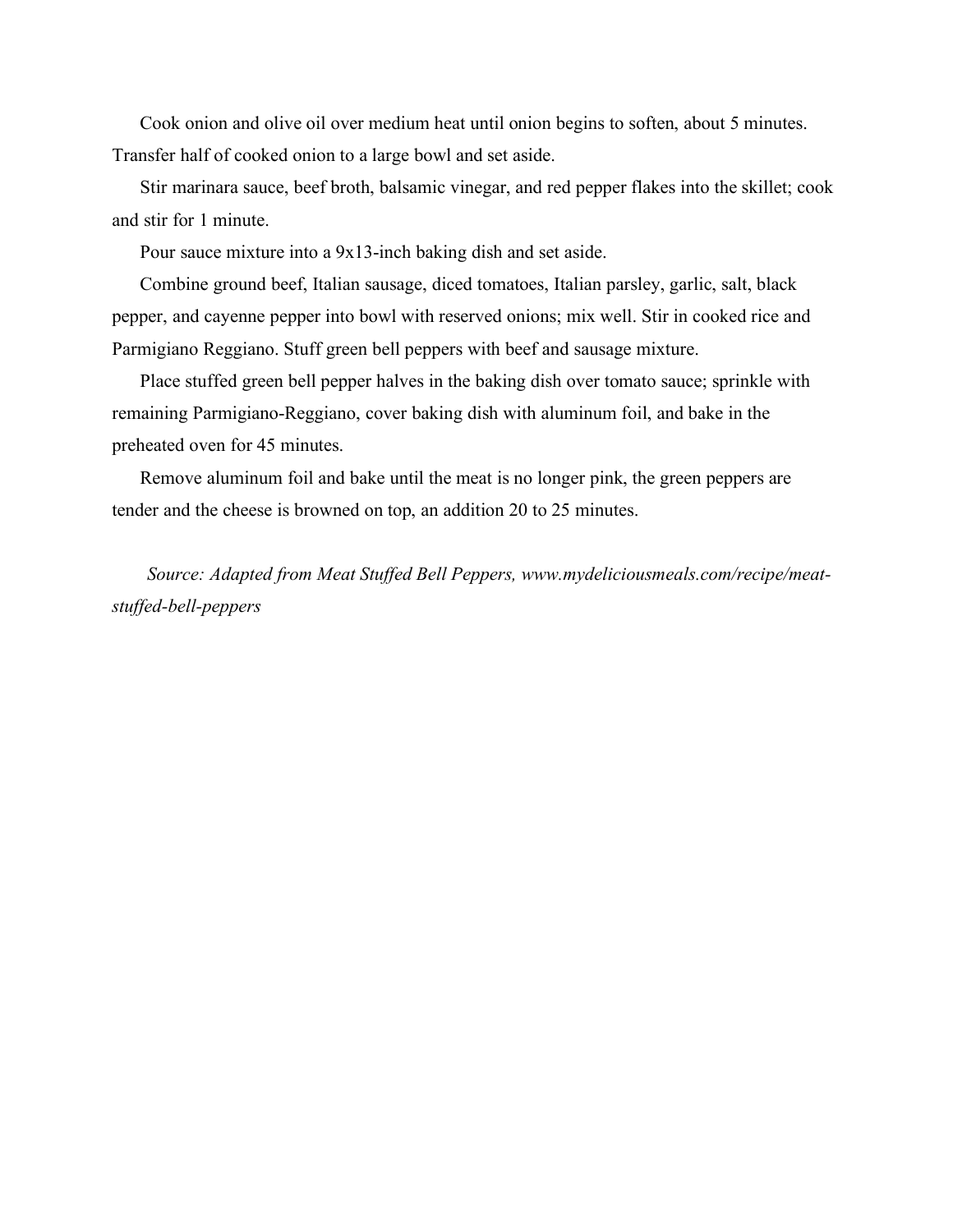#### **Creamy "Can We Call Him Beefcake" and Shells**

#### INGREDIENTS

8 ounces medium pasta shells 1 Tbsp. olive oil 1 pound ground beef 1/2 medium sweet onion, diced 2 cloves garlic, minced 1 1/2 tsp. Italian seasoning 2 Tbsp. all-purpose flour 2 cups beef stock 1 (15-ounce) can tomato sauce 3/4 cup heavy cream Kosher salt and freshly ground black pepper, to taste 6 ounces shredded extra-sharp cheddar cheese, about 1 1/2 cups

### INSTRUCTIONS

In a large pot of boiling salted water, cook pasta according to package instructions; drain well.

Heat olive oil in a large skillet over medium high heat. Add ground beef and cook until browned, about 3-5 minutes, making sure to crumble the beef as it cooks; drain excess fat. Set aside.

Add onion to the skillet, and cook, stirring frequently, until translucent, about 2-3 minutes. Stir in garlic and Italian seasoning until fragrant, about 1 minute.

Whisk in flour until lightly browned, about 1 minute.

Gradually whisk in beef stock and tomato sauce. Bring to a boil; reduce heat and simmer, stirring occasionally, until reduced and slightly thickened, about 6-8 minutes.

Stir in pasta, beef and heavy cream until heated through, about 1-2 minutes; season with salt and pepper, to taste. Stir in cheese until melted, about 2 minutes.

Serve immediately.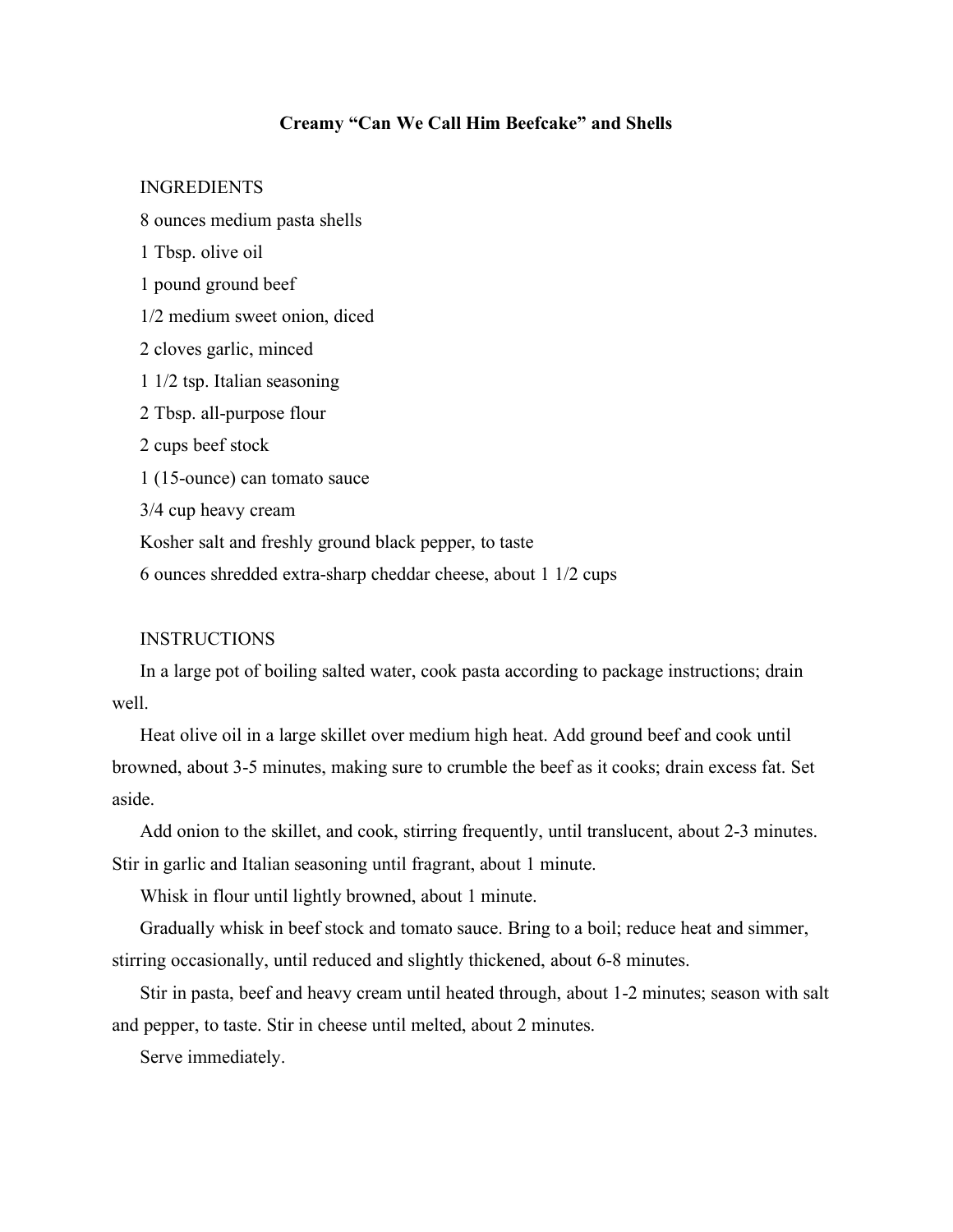*Source: Recipe adapted from Creamy Beef Pasta Shells, https://tasty.co/recipe/creamy-beefpasta-shells*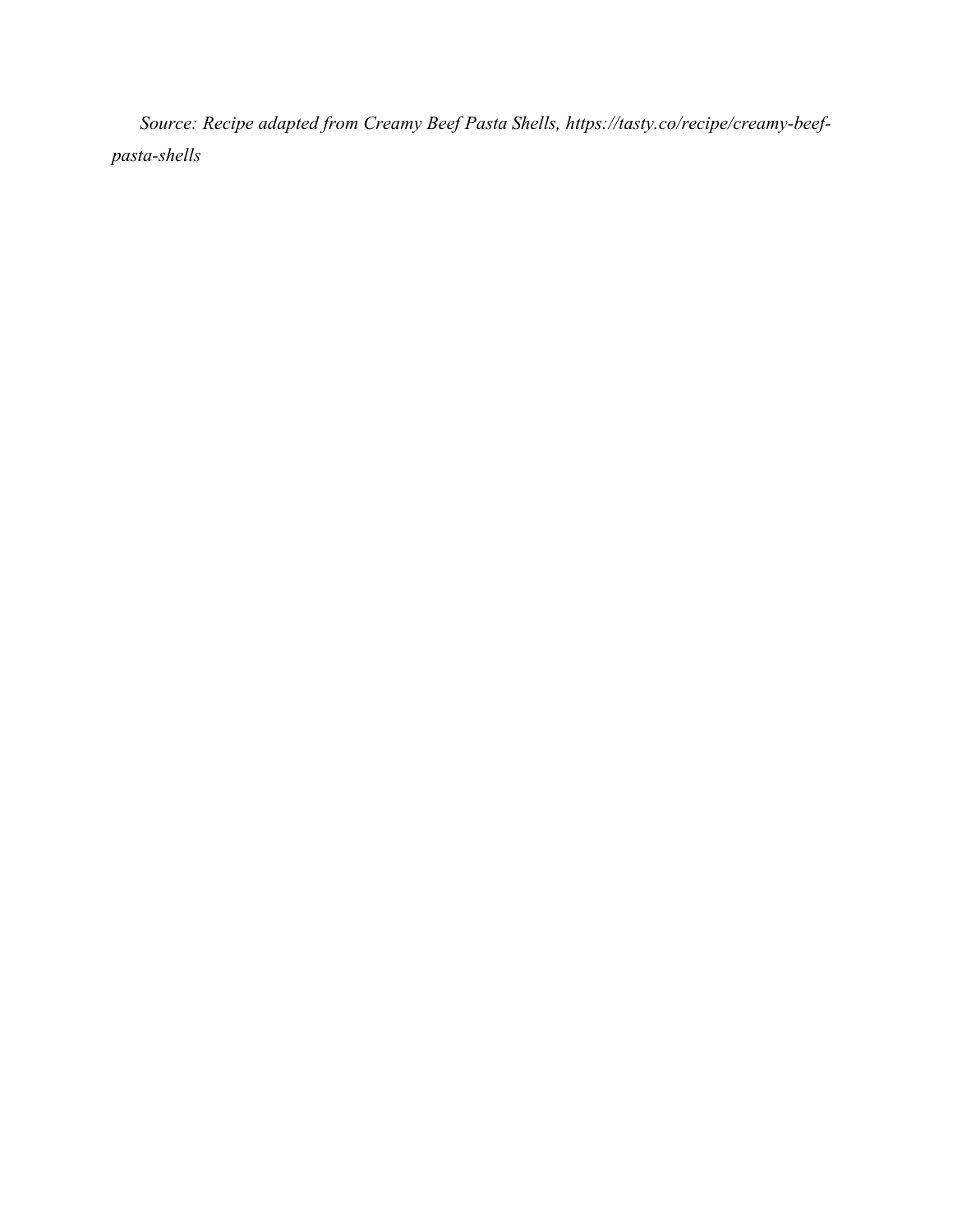#### **Hunky Beef Stew**

### INGREDIENTS:

2 Tbsp. olive oil 2 pounds top sirloin steak, diced Kosher salt and freshly ground black pepper, to taste 1 medium sweet onion, diced 2 large carrots, peeled and diced 2 celery ribs, diced 3 cloves garlic, minced 8 ounces cremini mushrooms, halved 3 Tbsp. all-purpose flour 2 Tbsp. tomato paste 1/2 cup dry red wine 2 1/2 cups beef stock 4 sprigs fresh thyme 2 bay leaves 1 large russet potato, peeled and cut in 1/2-inch chunks 2 Tbsp. chopped fresh parsley leaves

#### **INSTRUCTIONS**

Heat olive oil in a large stockpot or Dutch oven over medium heat. Season steak with 1 tsp. salt and 1/2 tsp. pepper. Working in batches, add steak to the stockpot and cook, stirring occasionally, until evenly browned, about 6-8 minutes; set aside.

Add onion, carrots and celery. Cook, stirring occasionally, until tender, about 3-4 minutes.

Add garlic and mushrooms, and cook, stirring occasionally, until tender and browned, about 3-4 minutes.

Whisk in flour and tomato paste until lightly browned, about 1 minute.

Stir in wine, scraping any browned bits from the bottom of the stockpot.

Stir in beef stock, thyme, bay leaves and steak. Bring to a boil; reduce heat and simmer until beef is very tender, about 30 minutes.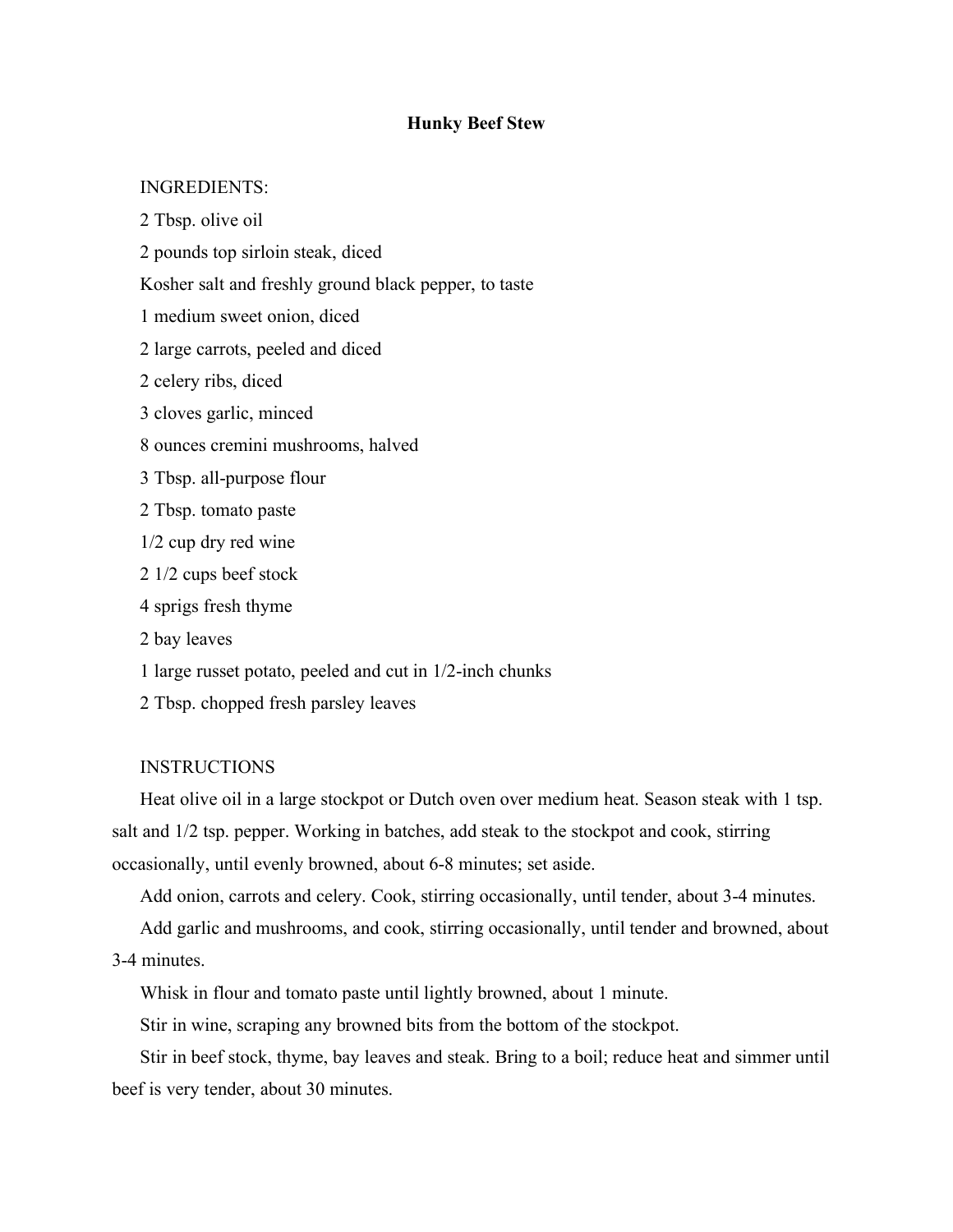Stir in potato; simmer until potatoes are just tender and stew has thickened, about 20 minutes. Remove and discard thyme sprigs and bay leaves. Stir in parsley; season with salt and pepper, to taste.

Serve immediately.

*Source: Adapted from Beef Stew, www.summercovehouston.com/Portal/Home/BlogPost/a1f3897*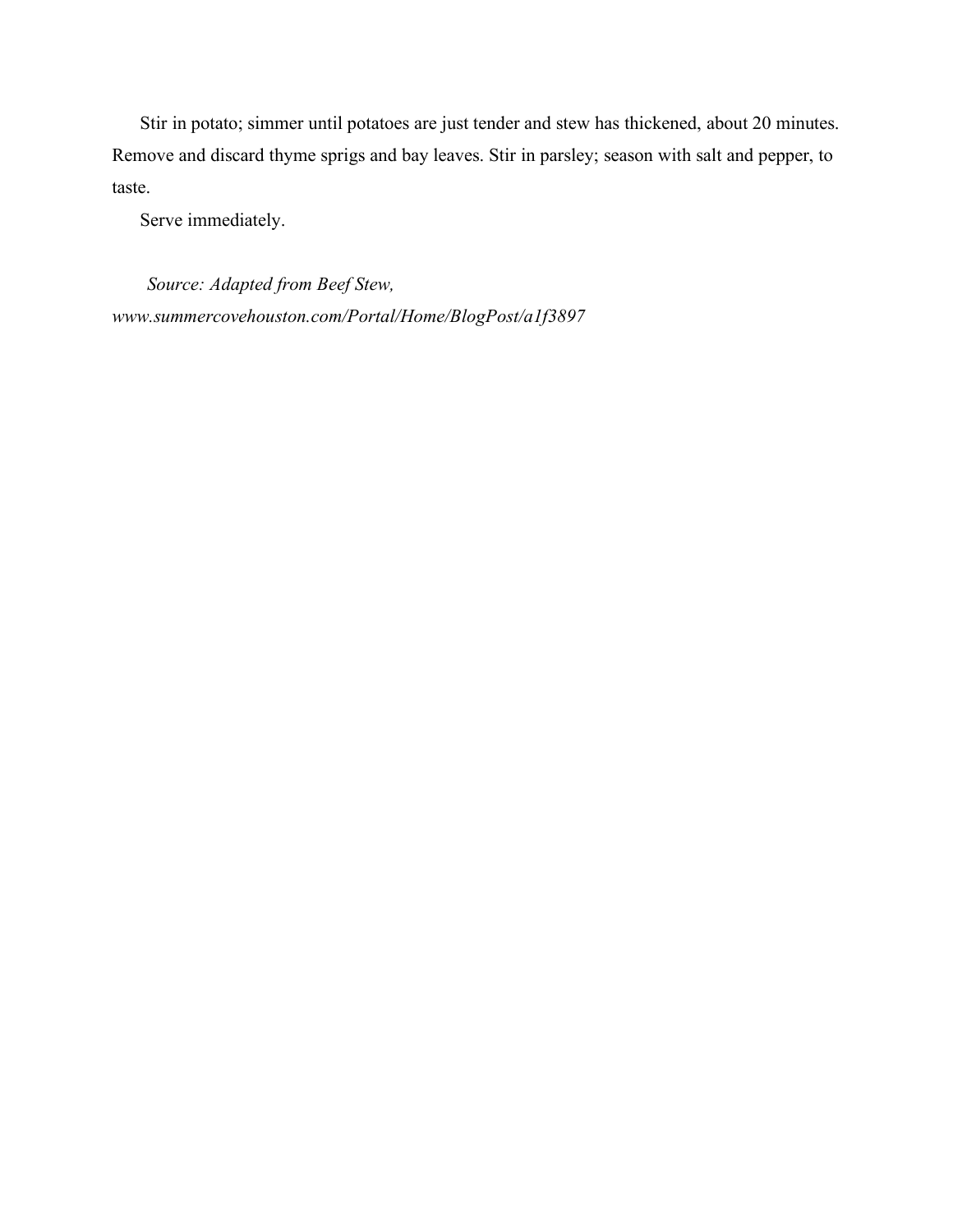### **Slow Cooker White He-Ain't-No-Chicken Chili**

#### INGREDIENTS:

1 1/2 pounds boneless, skinless chicken thighs

4 cups chicken stock

3 (4-ounce) cans diced green chiles

1 (15.5 ounce) can cannellini beans, drained and rinsed

1 (15.5 ounce) can garbanzo beans, drained and rinsed

1 medium sweet onion, diced

4 cloves garlic, minced

1 tsp. ground cumin

1 tsp. dried oregano

Kosher salt and freshly ground black pepper, to taste

1/2 cup chopped fresh cilantro leaves

2 Tbsp. freshly squeezed lime juice

TOPPINGS

tortilla chips, fresh cilantro leaves, sour cream, diced red onion, chopped avocado, lime wedges

#### **INSTRUCTIONS**

Place chicken into a 6-qt slow cooker. Stir in chicken stock, green chiles, beans, onion, garlic, cumin and oregano; season with salt and pepper, to taste.

Cover and cook on low heat for 7-8 hours or high heat for 5-6 hours.

Remove chicken from the slow cooker and shred, using two forks.

Stir chicken, cilantro and lime juice into the slow cooker; season with salt and pepper, to taste.

Serve immediately with desired toppings.

*Source: Adapted from Slow Cooker White Chicken Chili, https://damndelicious.net/2019/04/27/slow-cooker-white-chicken-chili*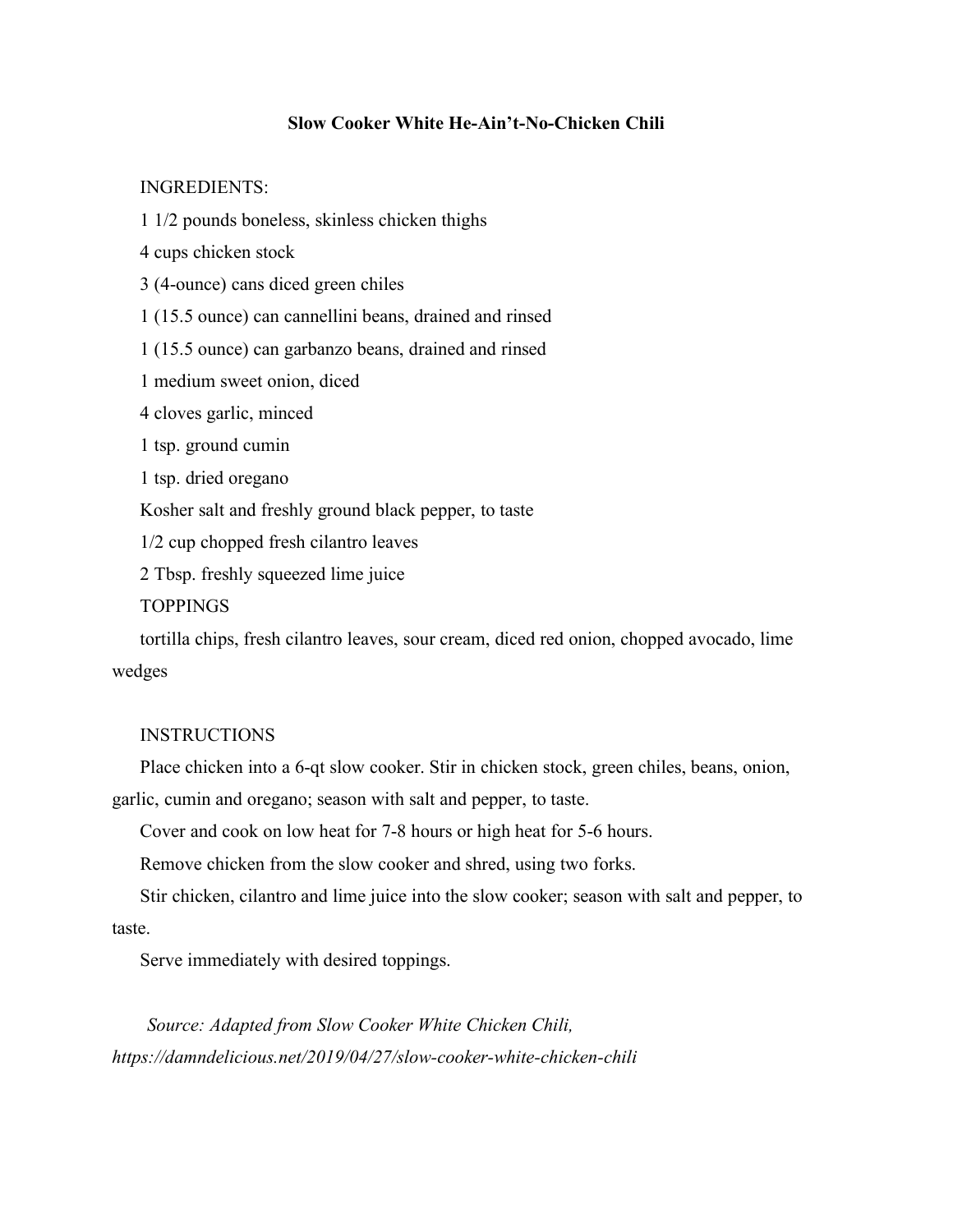### **Home-Made-With-Love Lasagna**

#### INGREDIENTS

- 1 pound sweet Italian sausage
- 3/4 pound lean ground beef
- 1/2 cup minced onion
- 2 cloves garlic, crushed
- 1 (28 ounce) can crushed tomatoes
- 2 (6 ounce) cans tomato paste
- 2 (6.5 ounce) cans canned tomato sauce
- 1/2 cup water
- 2 Tbsp. white sugar
- 1 1/2 tsp. dried basil leaves
- 1/2 tsp. fennel seeds
- 1 tsp. Italian seasoning
- 1 1/2 tsp. salt, divided, or to taste
- 1/4 tsp. ground black pepper
- 4 Tbsp. chopped fresh parsley
- 12 lasagna noodles
- 16 ounces ricotta cheese
- 1 egg
- 3/4 pound mozzarella cheese, sliced
- 3/4 cup grated Parmesan cheese

#### INSTRUCTIONS

In a Dutch oven, cook sausage, ground beef, onion, and garlic over medium heat until well browned. Stir in crushed tomatoes, tomato paste, tomato sauce, and water. Season with sugar, basil, fennel seeds, Italian seasoning, 1 tsp. salt, pepper, and 2 Tbsp. parsley. Simmer, covered, for about 1 1/2 hours, stirring occasionally.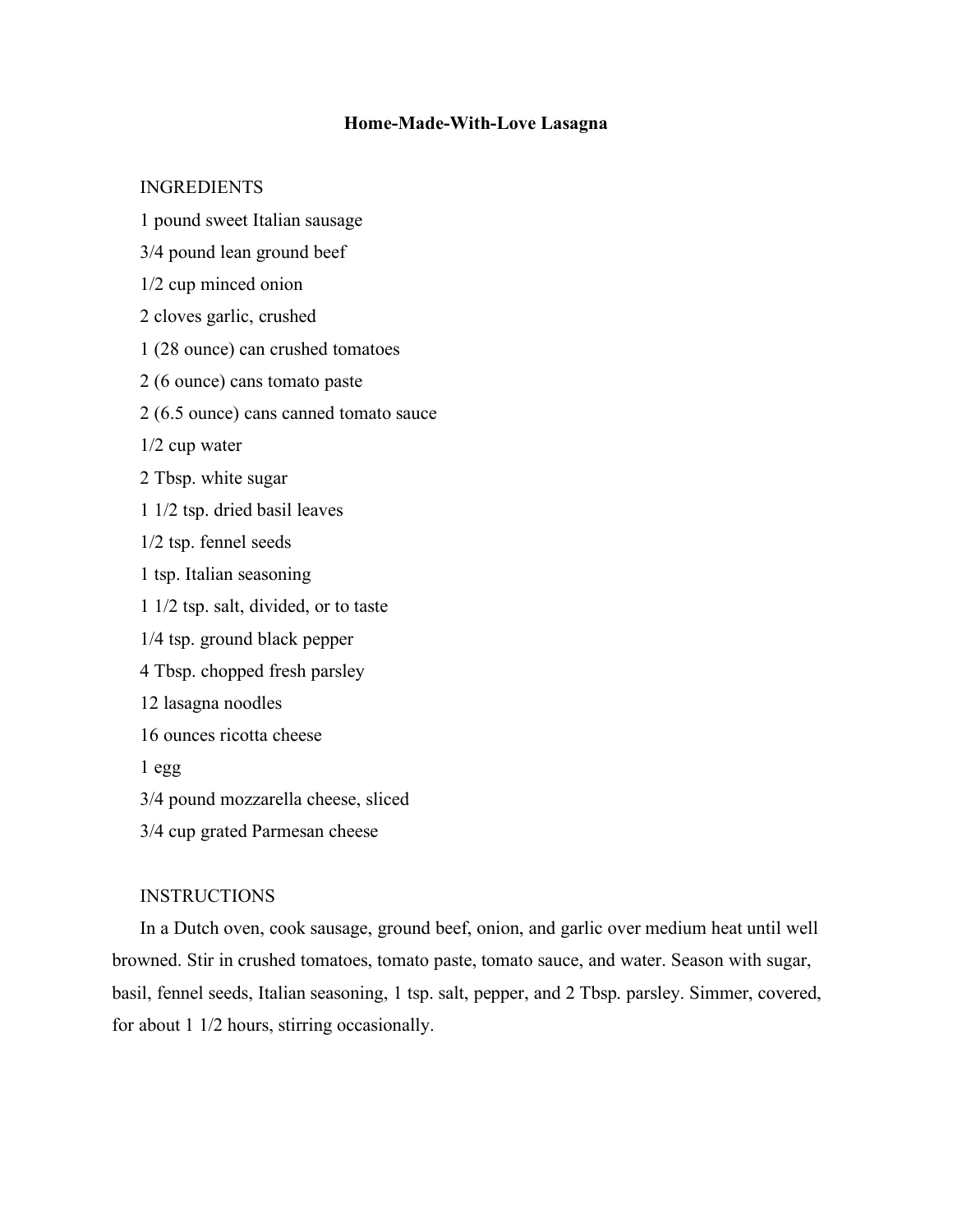Bring a large pot of lightly salted water to a boil. Cook lasagna noodles in boiling water for 8 to 10 minutes. Drain noodles, and rinse with cold water. In a mixing bowl, combine ricotta cheese with egg, remaining parsley, and 1/2 tsp. salt.

Preheat oven to 375 degrees F.

To assemble, spread 1 1/2 cups of meat sauce in the bottom of a 9x13 inch baking dish. Arrange 6 noodles lengthwise over meat sauce. Spread with one half of the ricotta cheese mixture. Top with a third of mozzarella cheese slices. Spoon 1 1/2 cups meat sauce over mozzarella, and sprinkle with 1/4 cup Parmesan cheese. Repeat layers, and top with remaining mozzarella and Parmesan cheese. Cover with foil: to prevent sticking, either spray foil with cooking spray, or make sure the foil does not touch the cheese.

Bake in preheated oven for 25 minutes. Remove foil and bake an additional 25 minutes. Cool for 15 minutes before serving.

*Source: Adapted from World's Best Lasagna, https://www.allrecipes.com/recipe/23600*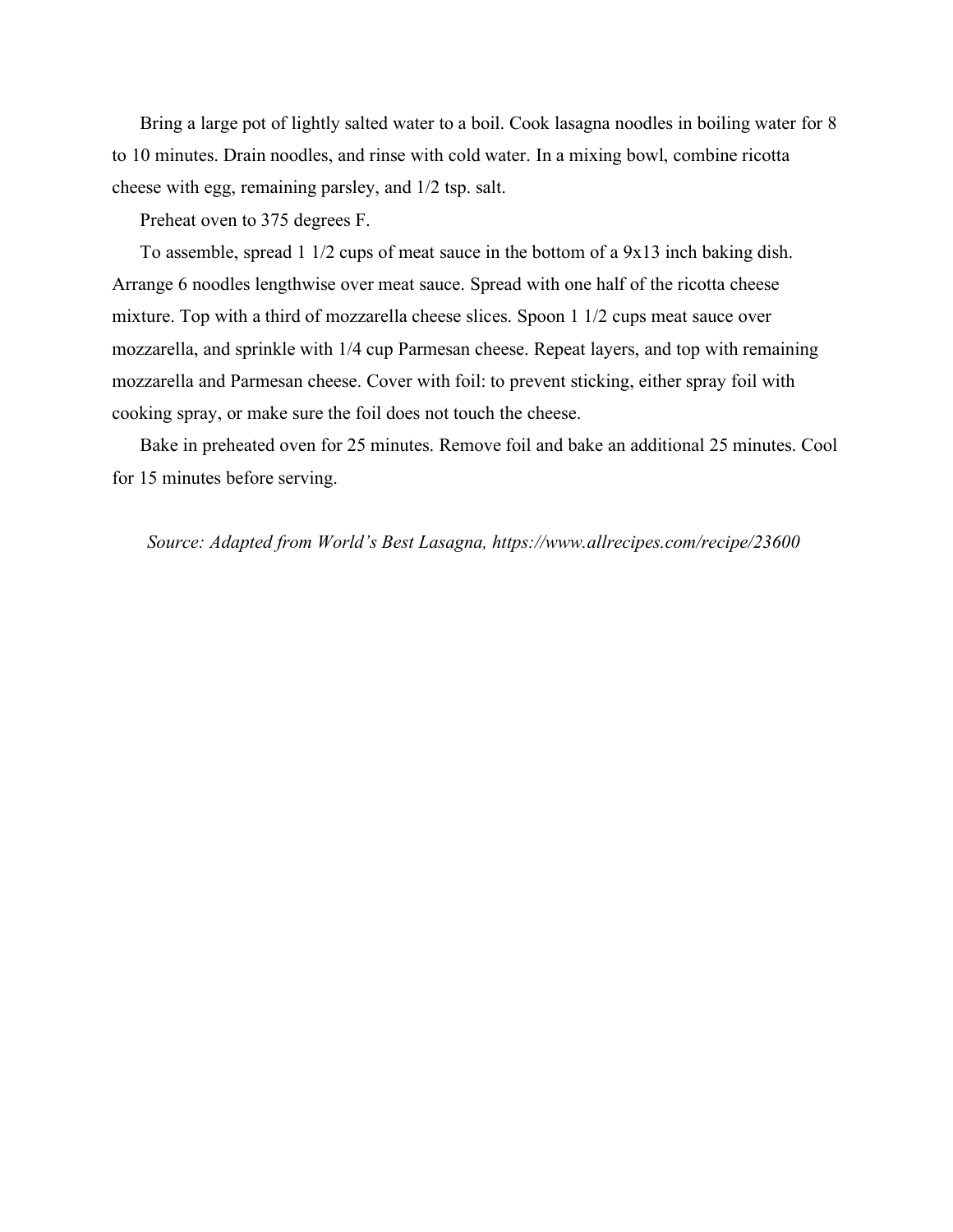#### **French Onion Soup**

### INGREDIENTS:

1/4 cup unsalted butter 3 pounds (about 5 medium) sweet onions, sliced 2 cloves garlic, minced 1/3 cup dry white wine 6 cups beef stock 4 sprigs fresh thyme 2 bay leaves 2 tsp. white wine vinegar Kosher salt and freshly ground black pepper, to taste 12 (3/4-inch-thick) French baguette slices 1 cup shredded Swiss cheese 1 cup shredded Gruyere cheese

### INSTRUCTIONS

Melt butter in a large stockpot or Dutch oven over medium heat. Add onions, and cook, stirring often, until deep golden brown and caramelized, about 30-40 minutes.\* Stir in garlic until fragrant, about 1 minute. Stir in wine, scraping any browned bits from the bottom of the stockpot. Stir in beef stock, thyme and bay leaves. Bring to a boil; reduce heat and simmer, stirring occasionally, until slightly reduced, about 15-20 minutes. Remove and discard thyme sprigs and bay leaves. Stir in white wine vinegar; season with salt and pepper, to taste.

Preheat oven to broil. Place baguette slices onto a baking sheet. Place into oven and broil until golden brown on both sides, about 1-2 minutes per side; set aside.

Divide soup into ramekins or ovenproof bowls. Place onto a baking sheet. Top with baguette slices to cover the surface of the soup completely; sprinkle with cheeses. Place into oven and broil until golden brown and cheeses have melted; about 2 minutes. Serve immediately.

*Source: Adapted from Our Favorite French Onion Soup, https://www.epicurious.com/recipes/food/views/our-favorite-french-onion-soup-51248680*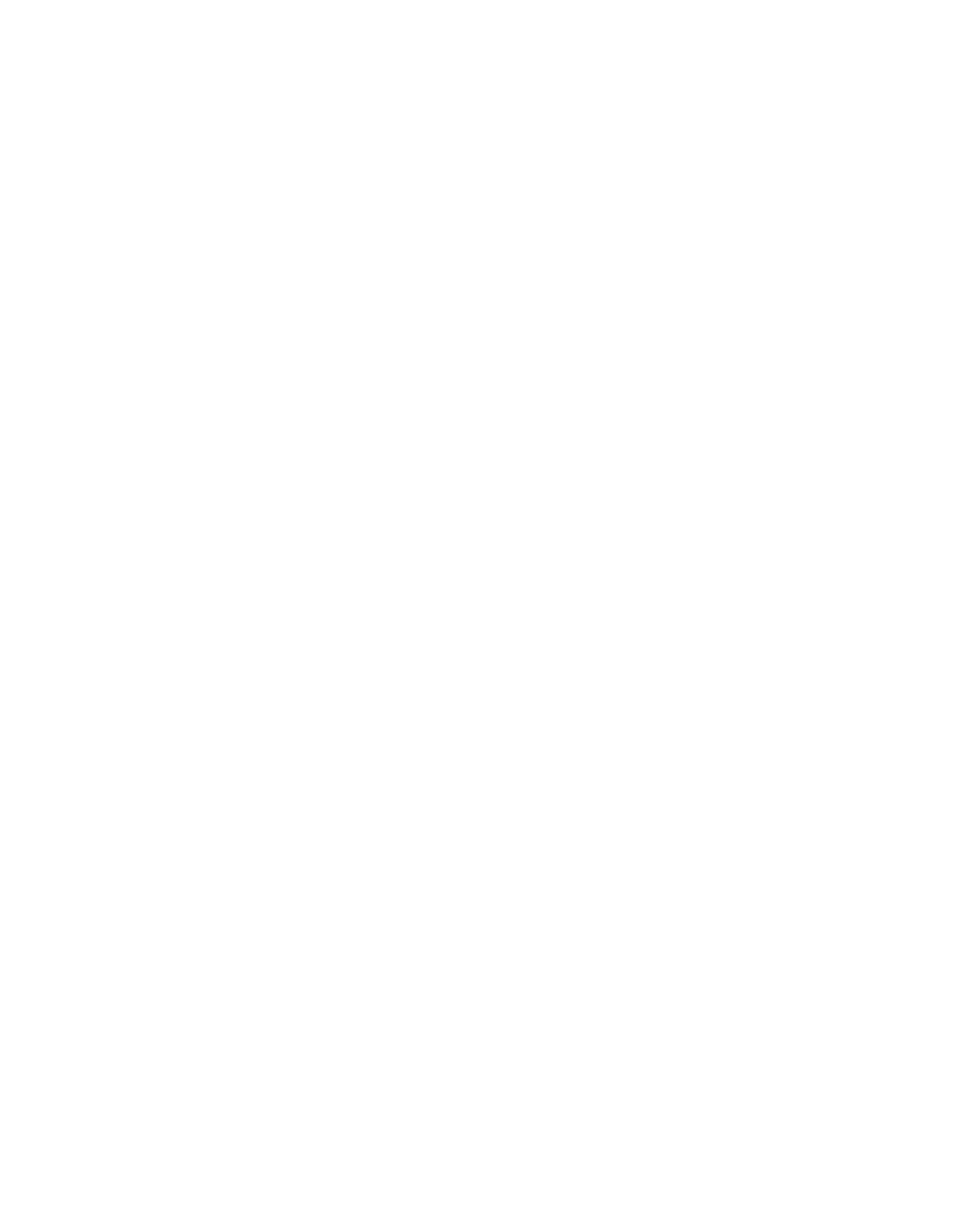### **Birds of a Feather Chicken Wonton Soup**

#### INGREDIENTS:

1 Tbsp. sesame oil 1 Tbsp. canola oil 3 cloves garlic, minced 1 1/2 Tbsp. freshly grated ginger 6 cups low sodium chicken broth 1 1/2 Tbsp. seasoned rice wine vinegar 1 Tbsp. reduced sodium soy sauce 6 ounces shiitake mushrooms 3 baby bok choy, coarsely chopped 2 green onions, thinly sliced FOR THE CHICKEN WONTONS 8 ounces ground chicken 2 cloves garlic, minced 2 green onions, thinly sliced 1 Tbsp. oyster sauce 1 Tbsp. reduced sodium soy sauce 1 Tbsp. freshly grated ginger 1 tsp. sesame oil 1/4 tsp. white pepper 36 2-inch won ton wrappers

#### INSTRUCTIONS

In a large bowl, combine chicken, garlic, green onions, oyster sauce, soy sauce, ginger, sesame oil and white pepper.

To assemble the wontons, place wrappers on a work surface. Spoon 1 Tbsp. of the chicken mixture into the center of each wrapper. Using your finger, rub the edges of the wrappers with water. Fold the dough over the filling to create a half-moon shape, pinching the edges to seal; set aside.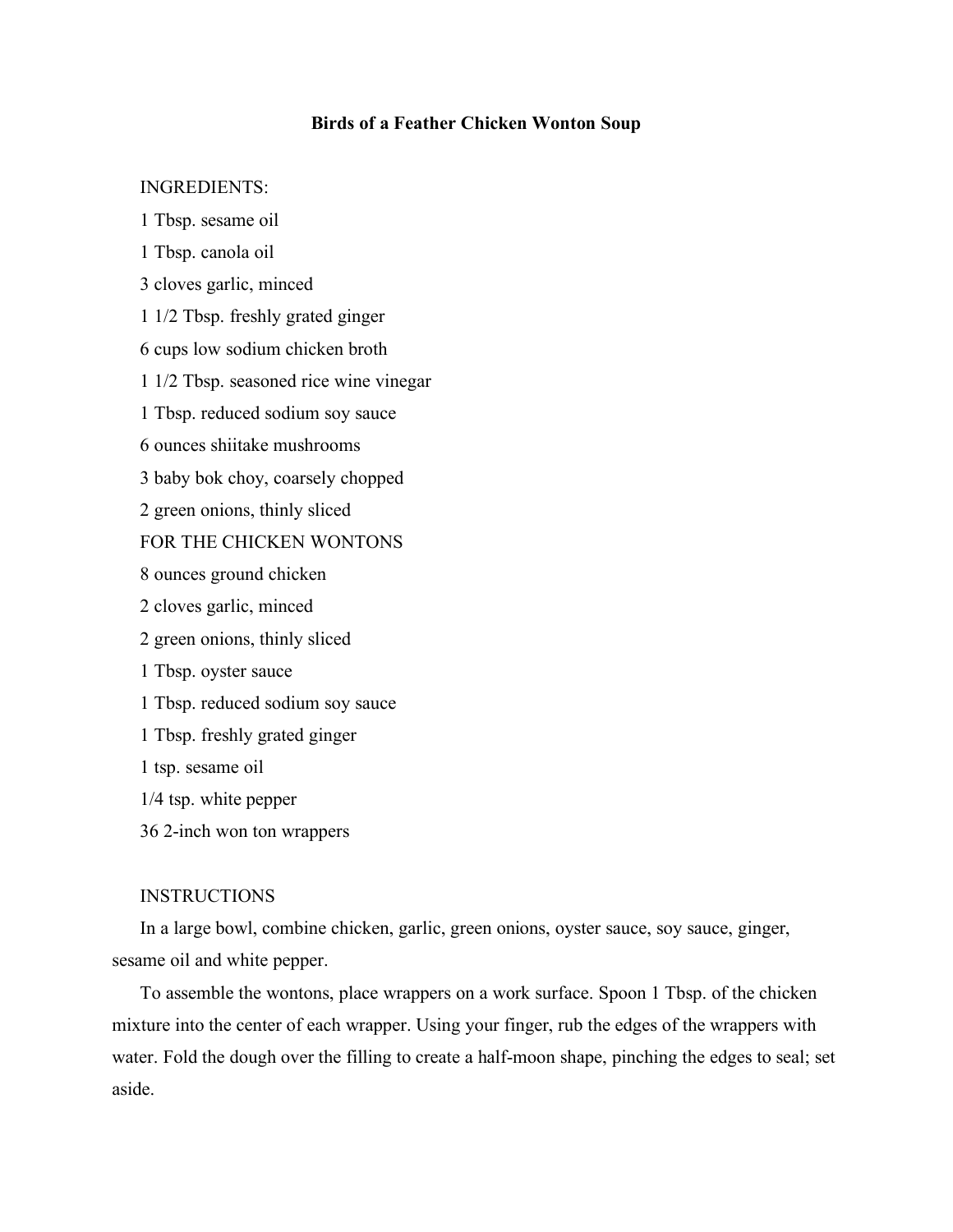Heat sesame oil and canola oil in a large stockpot or Dutch oven over medium heat. Add garlic and ginger, and cook, stirring frequently, until fragrant, about 1-2 minutes.

Whisk in chicken broth, rice wine vinegar, soy sauce and mushrooms. Bring to a boil; reduce heat and simmer until mushrooms have softened, about 8-10 minutes. Stir in bok choy and green onions. Stir in wontons until cooked through, about 2-4 minutes. Serve immediately.

*Source: Adapted from Chicken Wonton Soup, https://damndelicious.net/2018/04/06/chickenwonton-soup*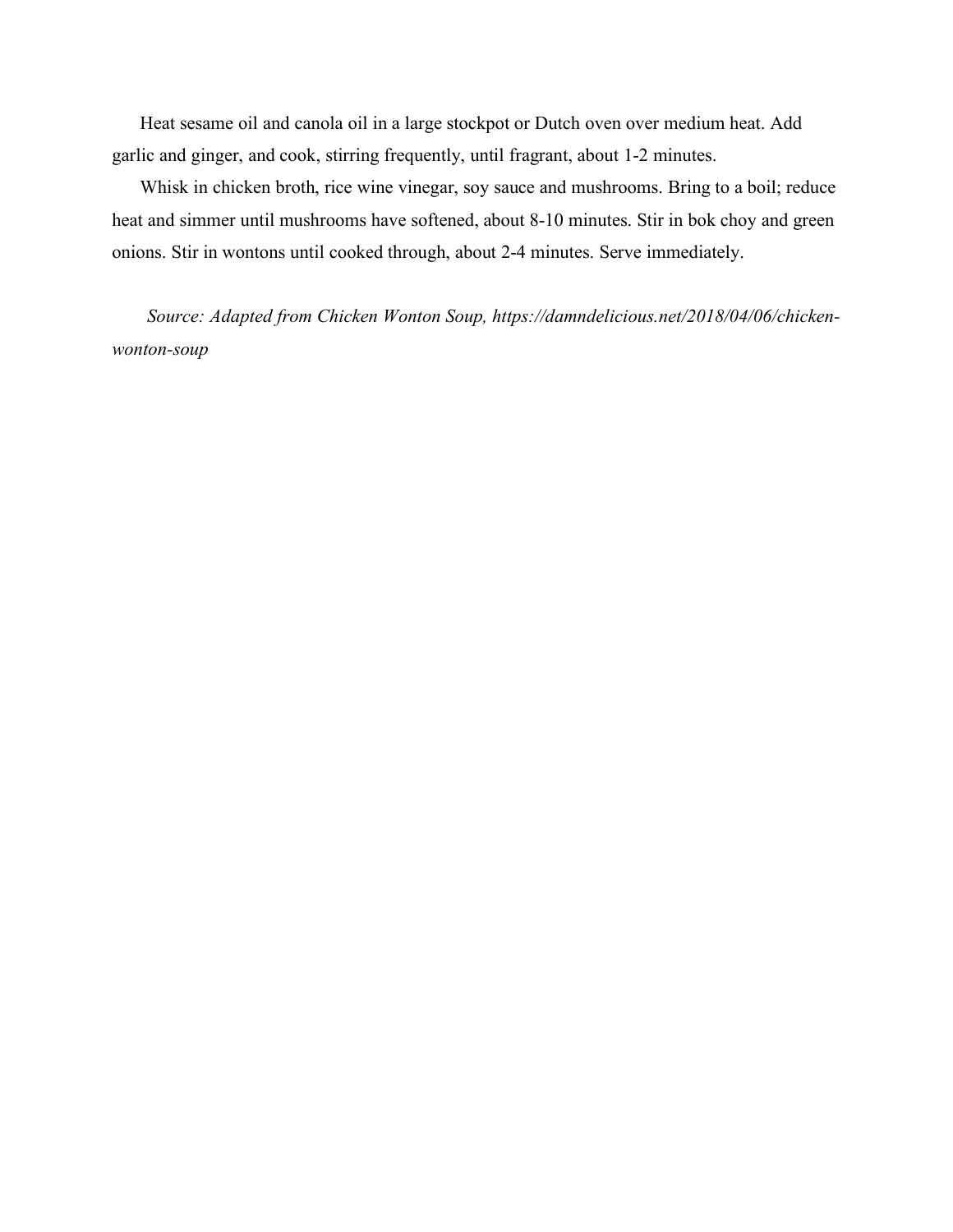#### **No Clammy Hands Chowder**

#### INGREDIENTS:

4 slices bacon, diced 2 Tbsp. unsalted butter 2 cloves garlic, minced 1 onion, diced 1/2 tsp. dried thyme 3 Tbsp. all-purpose flour 1 cup milk 1 cup vegetable stock 2 (6.5-ounce) cans chopped clams, juices reserved 1 bay leaf 2 russet potatoes, peeled and diced 1 cup half and half Kosher salt and freshly ground black pepper, to taste 2 Tbsp. chopped fresh parsley leaves

#### **INSTRUCTIONS**

Heat a large stockpot or Dutch oven over medium high heat. Add bacon and cook until brown and crispy, about 6-8 minutes. Transfer to a paper towel-lined plate, reserving 1 Tbsp. excess fat; set aside. Melt butter in the stockpot. Add garlic and onion, and cook, stirring frequently, until onions have become translucent, about 2-3 minutes. Stir in thyme until fragrant, about 1 minute.

Whisk in flour until lightly browned, about 1 minute. Gradually whisk in milk, vegetable stock, clam juice and bay leaf, and cook, whisking constantly, until slightly thickened, about 1-2 minutes. Stir in potatoes.

Bring to a boil; reduce heat and simmer until potatoes are tender, about 12-15 minutes.

Stir in half and half and clams until heated through, about 1-2 minutes; season with salt and pepper, to taste. If the soup is too thick, add more half and half as needed until desired consistency is reached.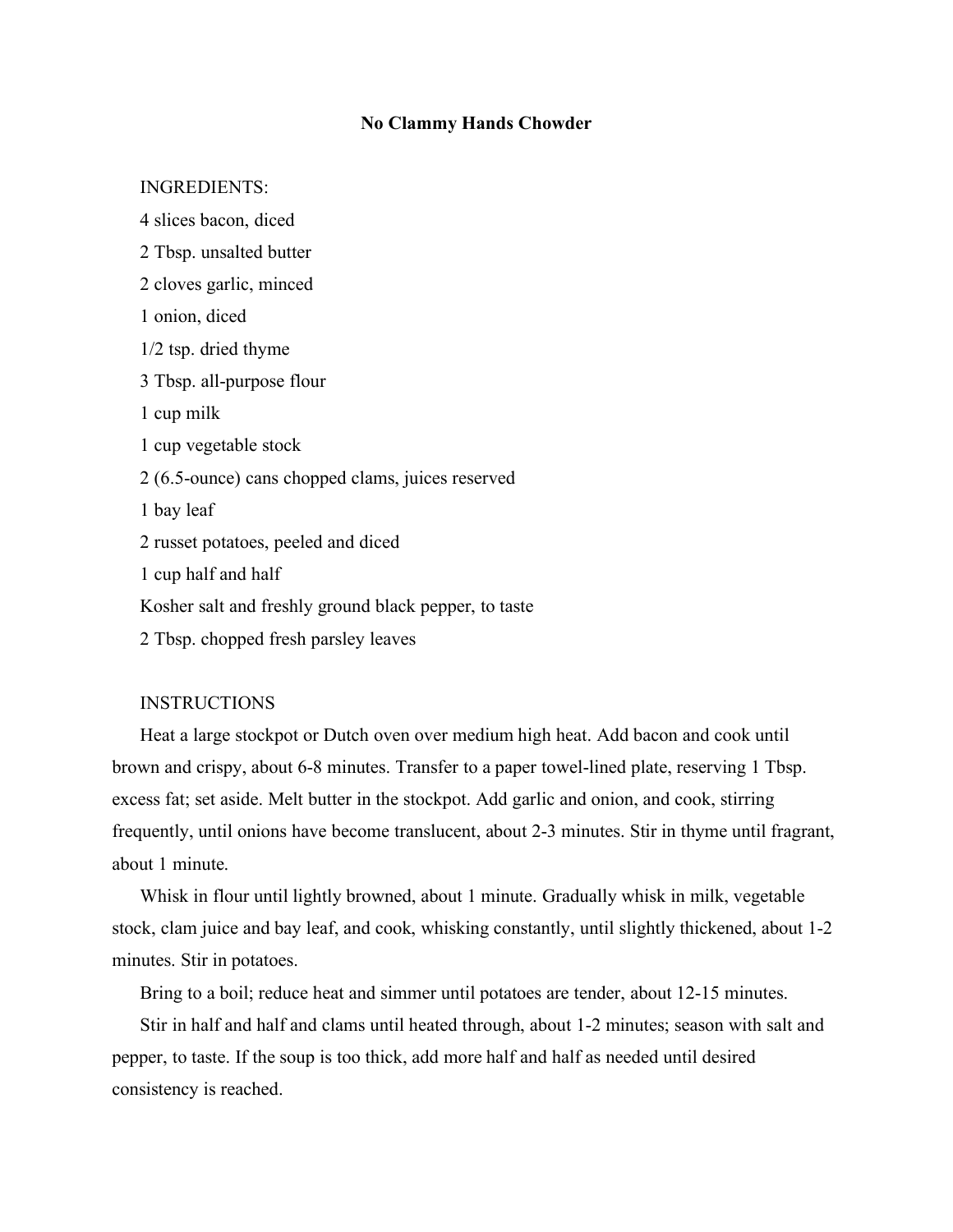Serve immediately, garnished with bacon and parsley, if desired.

*Source: Adapted from Easy Clam Chowder, https://damndelicious.net/2015/04/25/easy-clamchowder*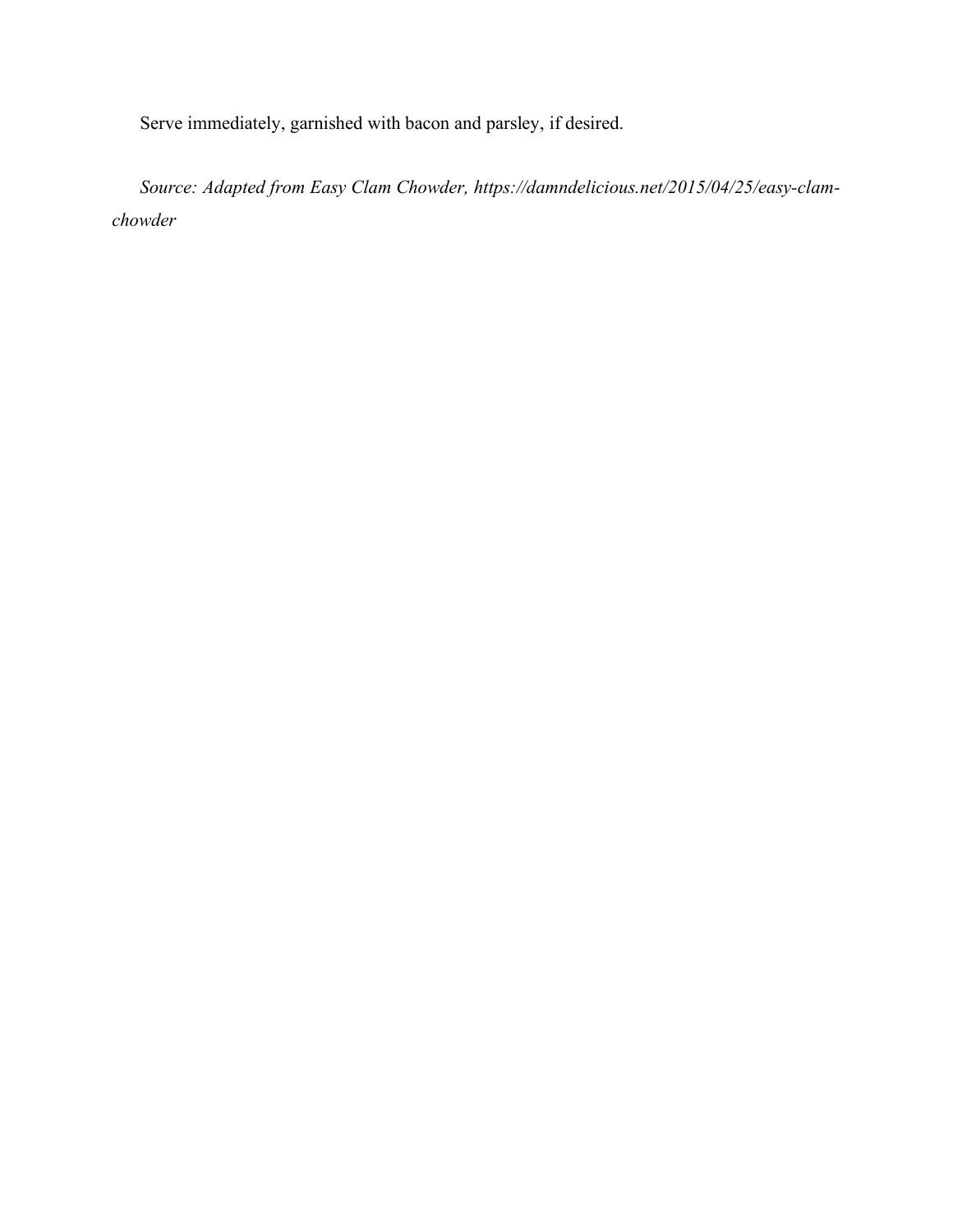# **Bad Boy Broccoli and Rice Casserole**

### INGREDIENTS

1/2 c. cooked rice 1 pkg. chopped broccoli, cooked and drained 1 can cream of chicken or mushroom soup 1/2 lb. Velveeta cheese, cubed 1 can of mushrooms (optional) Salt and pepper to taste

### **INSTRUCTIONS**

Combine and cook in greased casserole at 300 degrees for 30 to 40 minutes.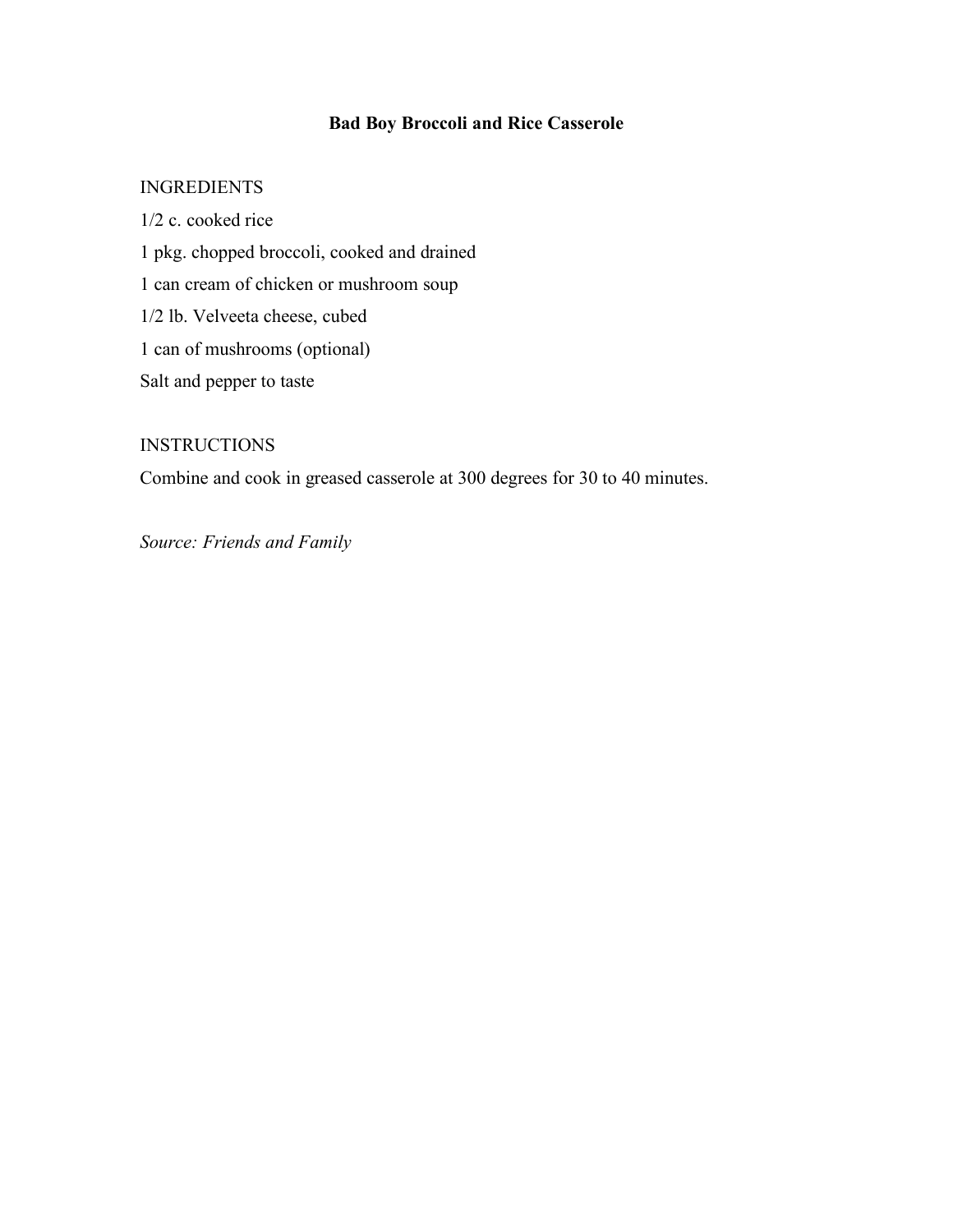# **Easy-On-The-Eyes Crock-Pot Dressing**

#### INGREDIENTS

1 cup butter 2 cup chopped celery 2 cup chopped onion 1 tsp. poultry seasoning 1 1/2 tsp. sage 1 1/2 tsp. salt 1/2 tsp. black pepper 1 tsp. thyme 2 eggs, beaten 4 cup chicken broth 12 cup dry bread cubes

### **INSTRUCTIONS**

Sauté celery and onions in butter until softened. Mix with spices, eggs and broth until well blended. Add crumbs; stir to blend. Cook in crock-pot on high for 45 minutes; reduce heat to low for 6 hours. Optional: add browned pork sausage.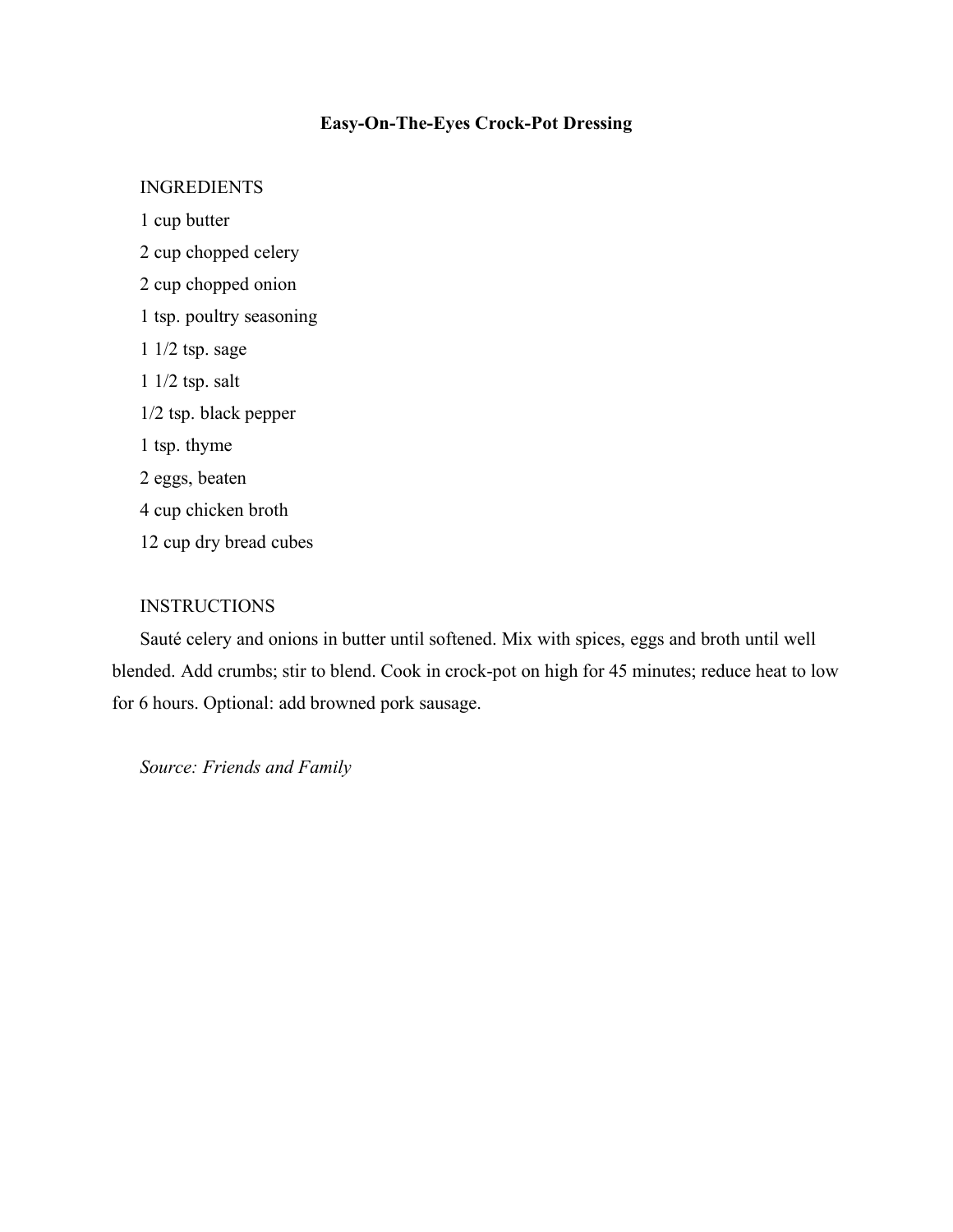#### **South of the Border Skinny Dipping**

### INGREDIENTS

1 (8 ounce) package cream cheese, softened 1 pound extra-lean ground beef 1 (1.25 ounce) package taco seasoning mix 1/2 cup salsa 2 cups shredded Mexican-style cheese

### INSTRUCTIONS

Preheat oven to 350 degrees F (175 degrees C). Coat a 9 inch pie plate with vegetable oil spray. Press cream cheese evenly onto the bottom of the pie plate. In a large skillet, brown the hamburger. Drain excess fat. Mix in the taco seasoning. Cook and stir 2 to 4 minutes. Pour the salsa over the cream cheese in the pie plate. Pour beef mixture over salsa. Sprinkle the Mexicanstyle cheese over the entire dish. Bake at 350 degrees F (175 degrees C) until the cheese has melted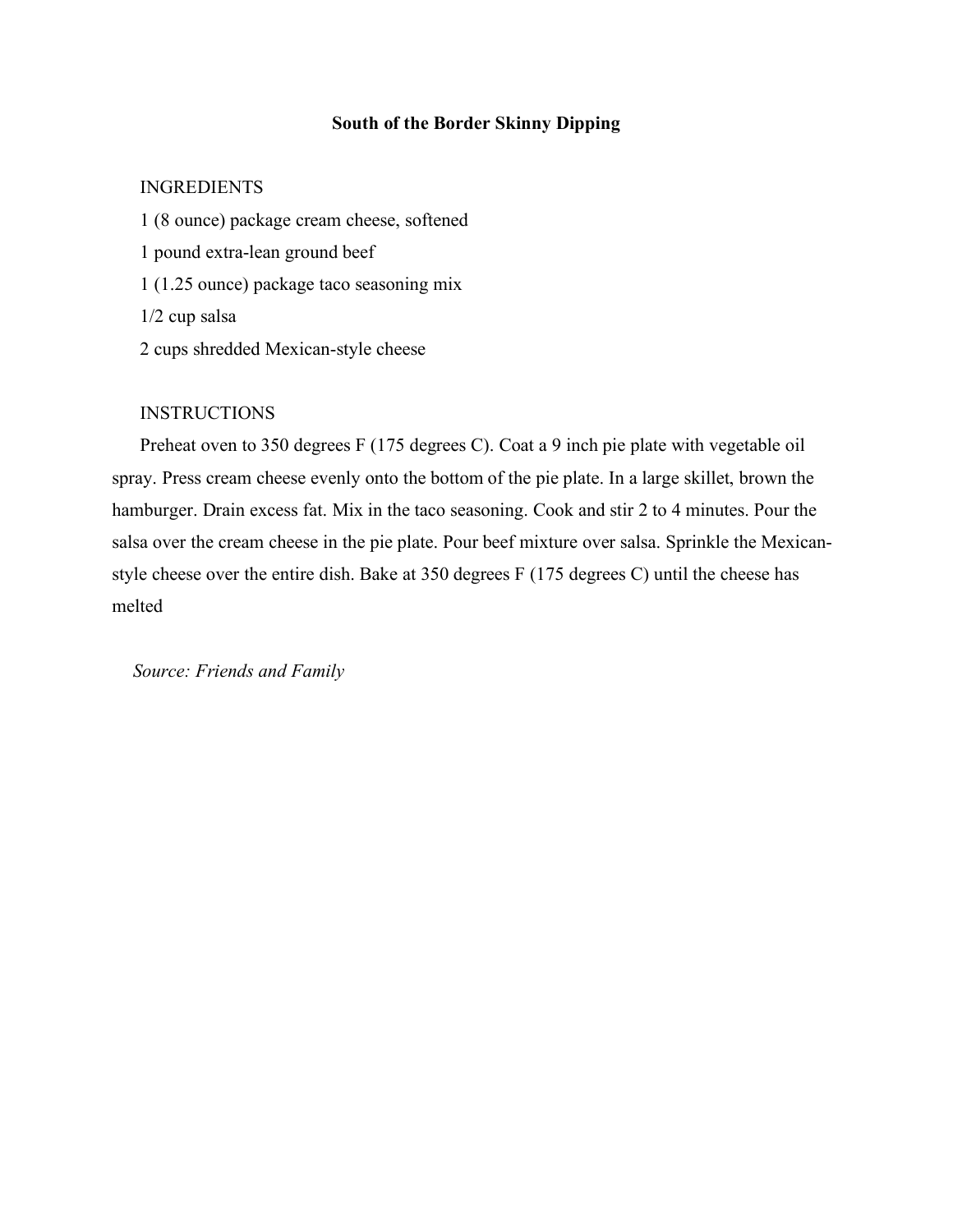### **Creamy Burrito Casserole**

### INGREDIENTS

1 lb. ground beef or turkey 1/2 medium yellow onion, chopped 1 - 1 1/4 ounce package taco seasoning 6 large flour tortillas 1 - 16 ounce can refried beans 2 -3 cups shredded taco cheese or 2 -3 cups cheddar cheese 1 - 10 3/4 ounce can cream of mushroom soup 4 ounces sour cream Taco sauce or burrito sauce for additional spice, if desired.

### INSTRUCTIONS

Brown ground meat and onion; drain. Add taco seasoning and stir in refried beans. Mix soup and sour cream in a separate bowl. Spread half sour cream mixture in the bottom of a casserole dish. Tear up 3 tortillas and spread over sour cream mixture. Add half the meat bean mixture over that. Add a layer of cheese. Add taco/burrito sauce now, if desired. Repeat the layers. Sprinkle cheese over the top and bake, uncovered, at 350°F for 30 minutes.

*Source: Family & Friends*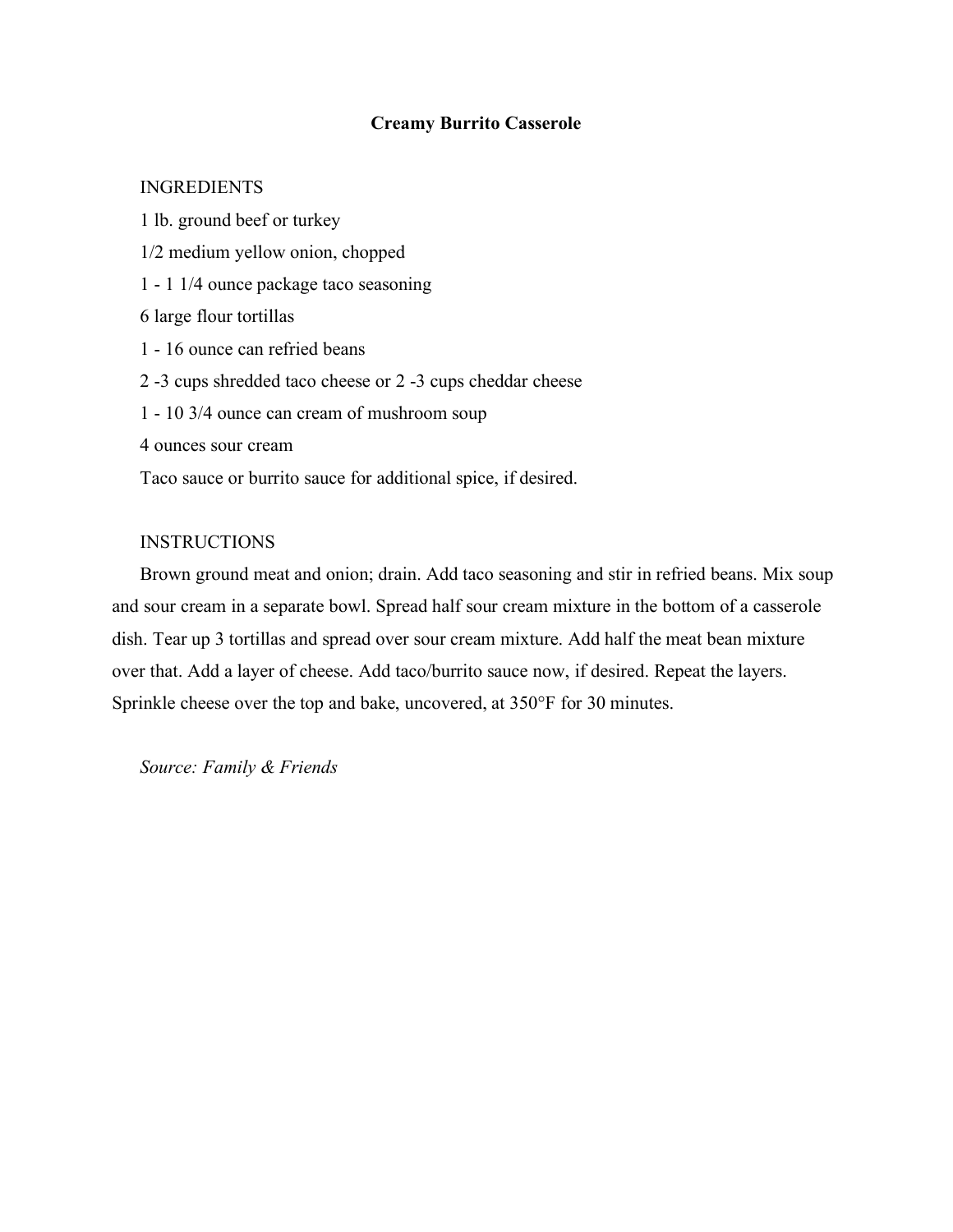# **Big Daddy Cheese Ball**

### INGREDIENTS

2 - 8 oz pkg cream cheese - softened 2 Tbsp. Accent seasoning 1 tsp. Worcestershire sauce 6 to 8 Green Onions chopped fine 2 - 3oz pkg dried beef - shredded

### **INSTRUCTIONS**

Stir all ingredients together and roll into a ball. Refrigerate until firm. Serve with crackers.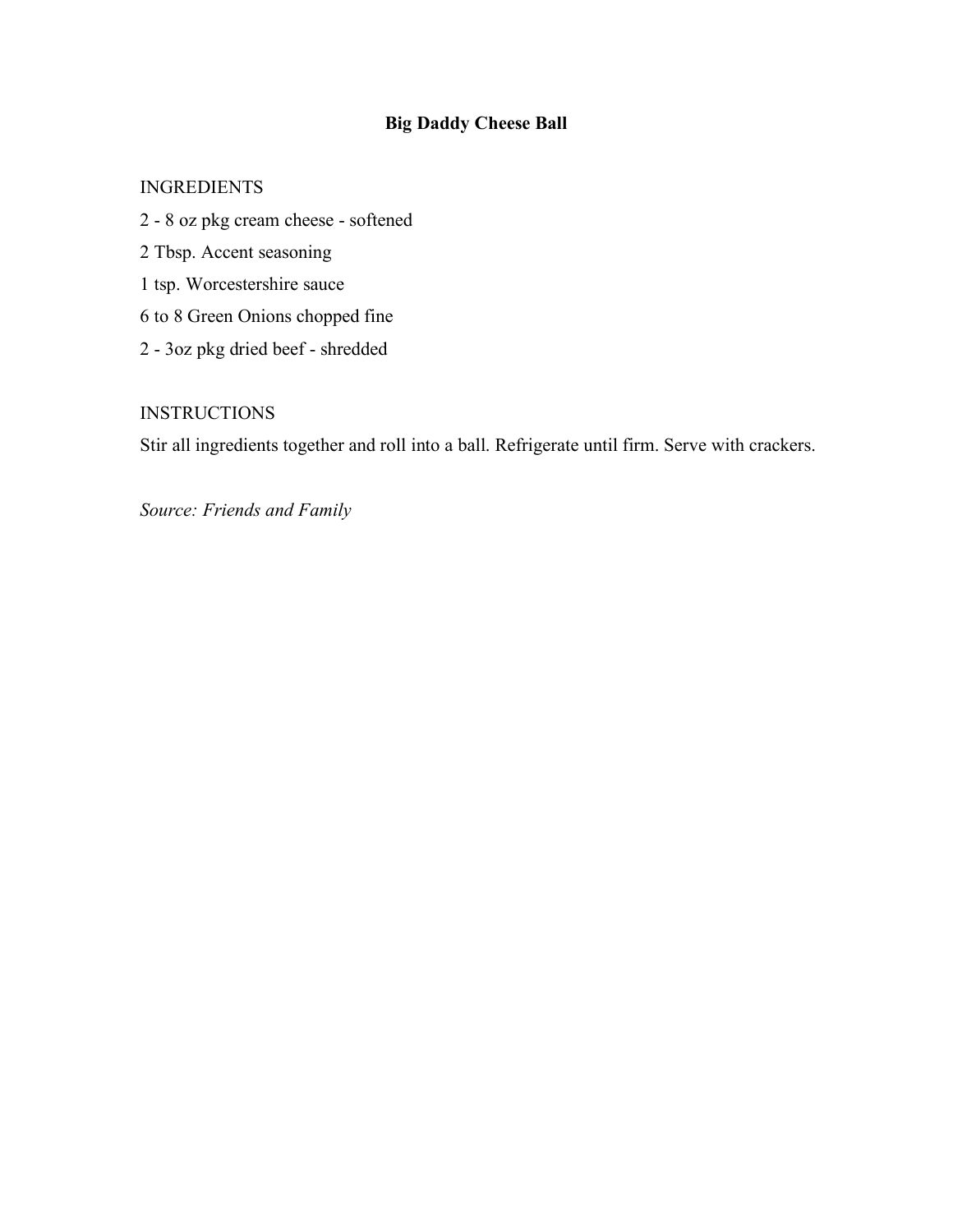# **Mac Daddy & Cheese**

### INGREDIENTS

3 c cooked macaroni  $\frac{1}{2}$  c butter  $\frac{1}{2}$  c milk 1 small bag of shredded cheese ½ lb. cooked bacon - crumbled

## **INSTRUCTIONS**

Mix first four ingredients together and place in baking dish. Add bacon and bake for 30 minutes in 300 degree oven.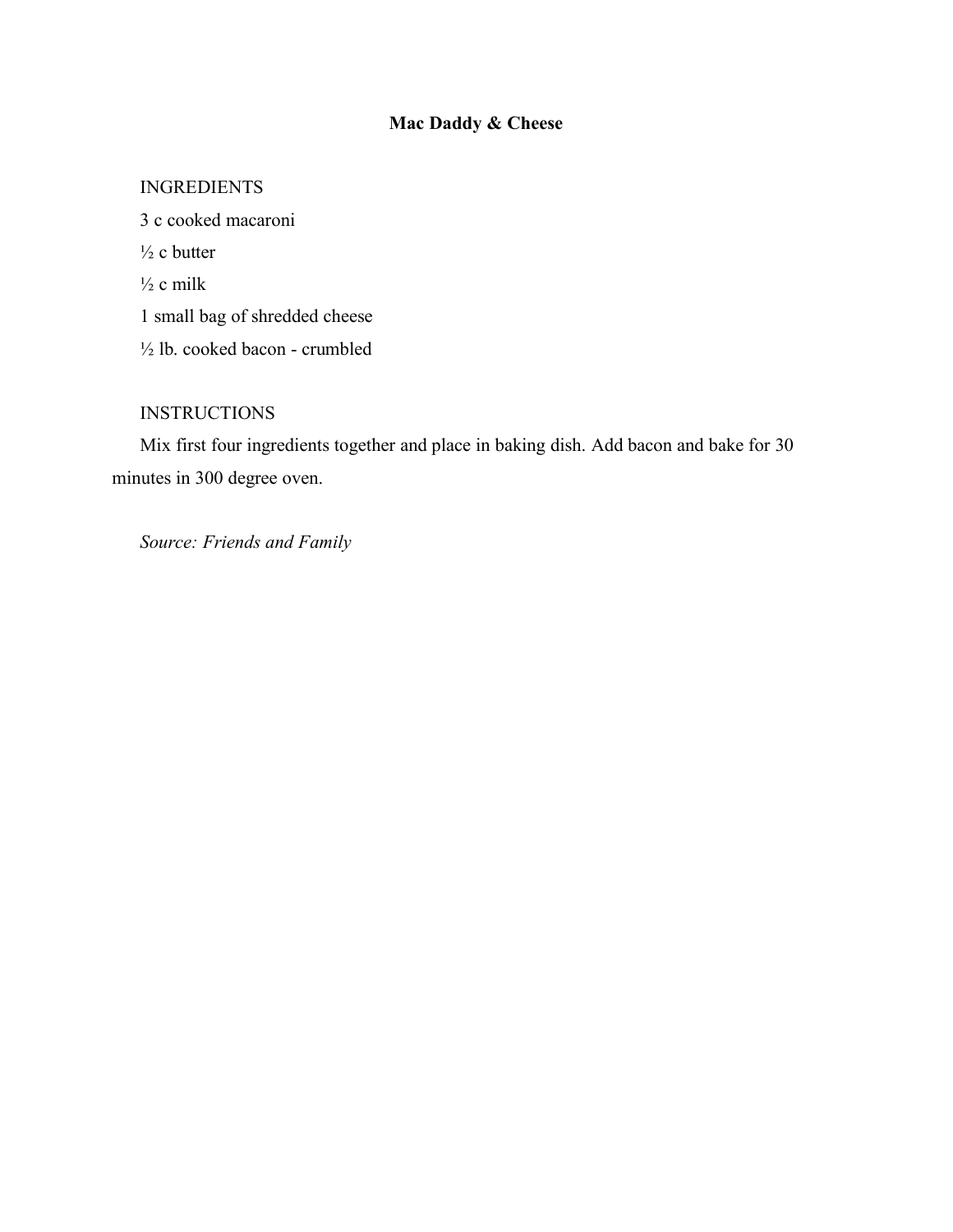# **Wrap My Sausage in Bacon Appetizer**

### INGREDIENTS

1 pack little smokies 1 pound bacon 1/2 cup brown sugar Toothpicks

### **INSTRUCTIONS**

Open the bacon and precisely cut strips into even-sized thirds. Wrap each individual smoked sausage in bacon and secure by poking a toothpick through the meat. Add to casserole dish. Once all sausages have been wrapped, sprinkle with brown sugar. Bake in a 400 degrees F oven that has been preheated for approximately 10-15 minutes. Sugar will caramelize and bacon will cook. Stir midway if needed.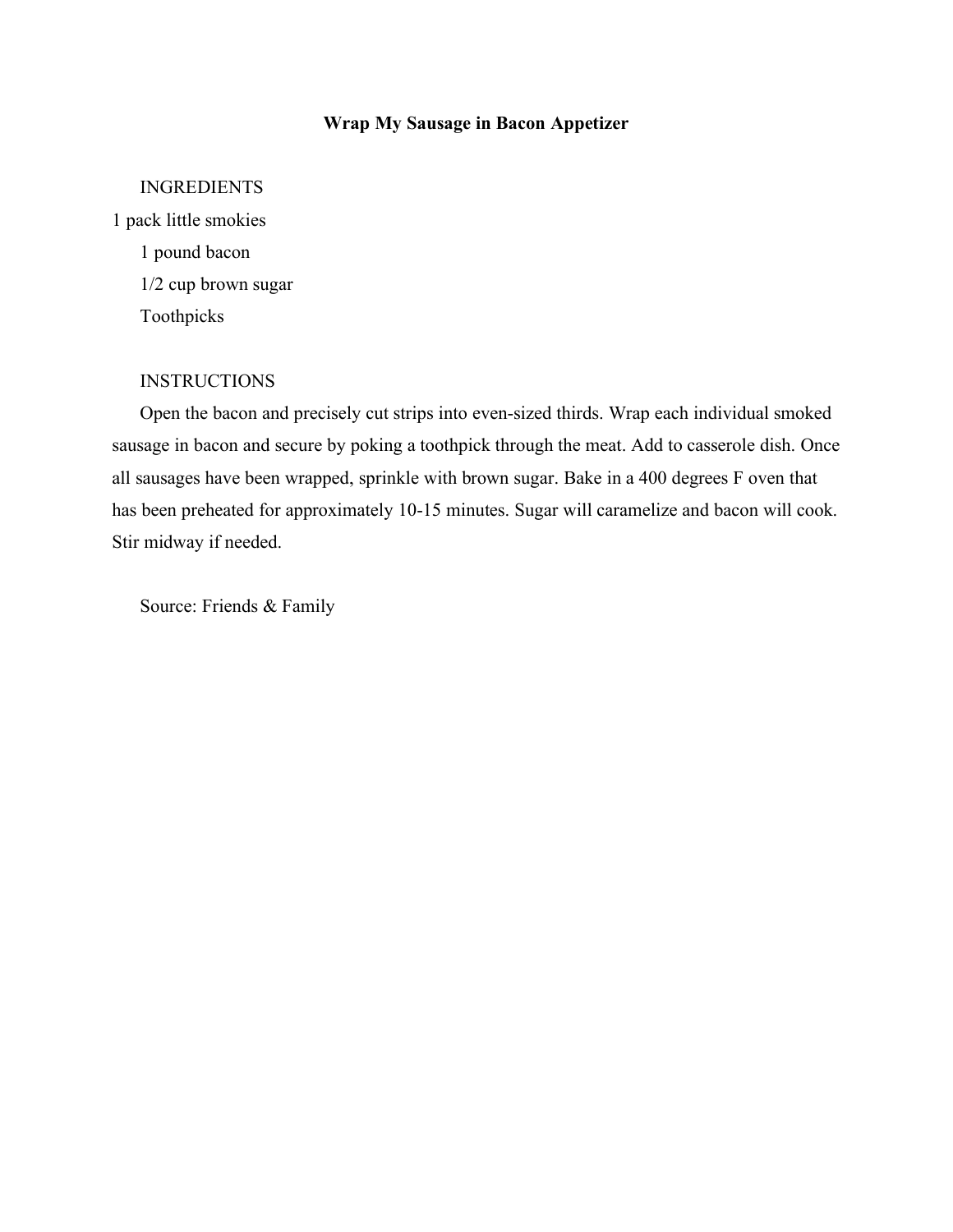### **Cutie's Pasta Salad**

### INGREDIENTS

1 bottle of Italian Dressing 1 small onion, diced finely 1 each - yellow, green, and pepper, diced finely 1 box colored rotini pasta 2-3 tomatoes (slice in half, squeeze out juice and dice finely) 1 lg. cucumber, diced Half bottle of McCormick's Supreme Salad Seasoning

#### **INSTRUCTIONS**

Cook pasta according to directions on box. Drain and return to pot, cover in cold water and place in fridge until ready to use. Dice above ingredients and stir into cold, drained pasta. Sprinkle with a tsp. of pepper and salt. Add Italian dressing to taste and salad seasoning to taste and stir in well. (The seasoning will give the salad a red tint, don't worry!) Refrigerate for at least an hour.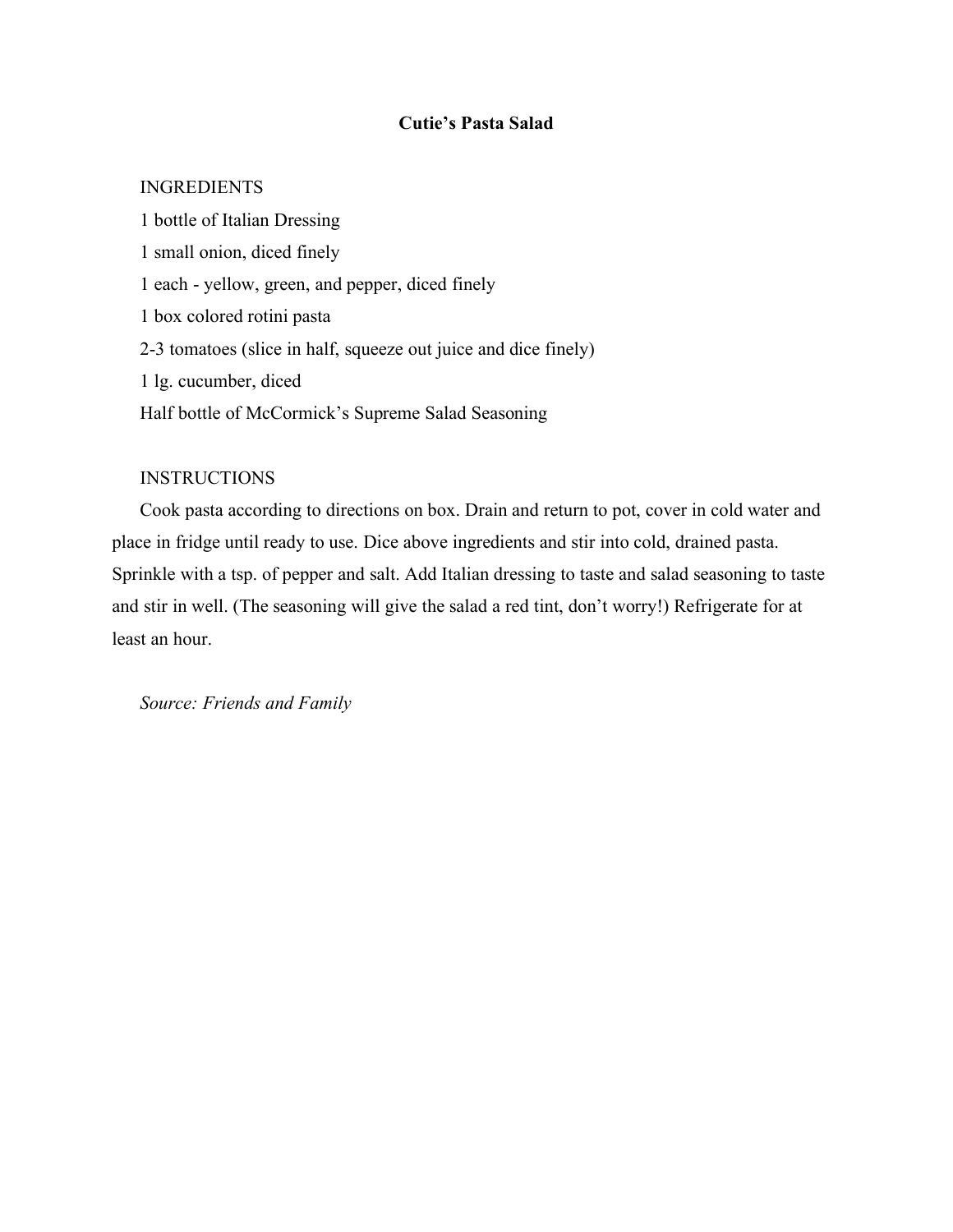# **Macho Taco Dip**

### INGREDIENTS

1 - 8 oz. container of sour cream 2 blocks cream cheese 2 packs of taco seasoning 1 package of shredded taco cheese

# **INSTRUCTIONS**

Mix all ingredients together with mixer (except Shredded cheese) until well blended. Then layer the cheese on top. Serve with crackers or nacho cheese chips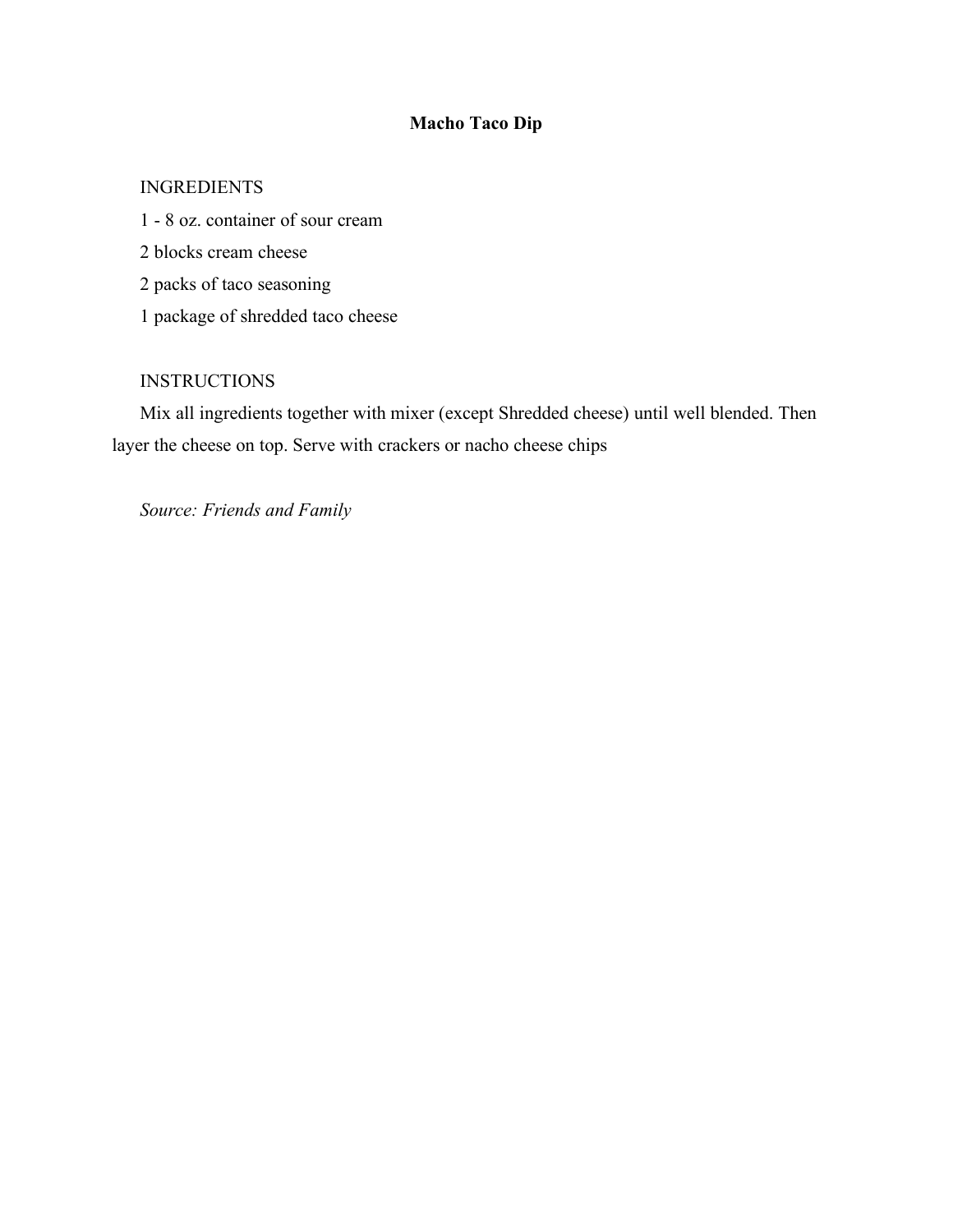### **Hold My Beer Bread**

#### INGREDIENTS

3 cups all-purpose flour 1 1/2 Tablespoon baking powder 2 Tablespoons sugar 1/2 teaspoon salt 12 oz beer or lager 4 Tablespoons butter, melted

### **INSTRUCTIONS**

Preheat the oven to 375 degrees F and spray a loaf pan with nonstick cooking spray. Set aside. Next, combine the flour, baking powder, sugar, and salt together. Slowly add the beer or lager to create a bread dough. Pour the batter into the prepared loaf pan, and drizzle it with the melted butter. Make sure you use ALL the butter! Then, bake the bread for 45-55 minutes. Cool on a wire rack before serving.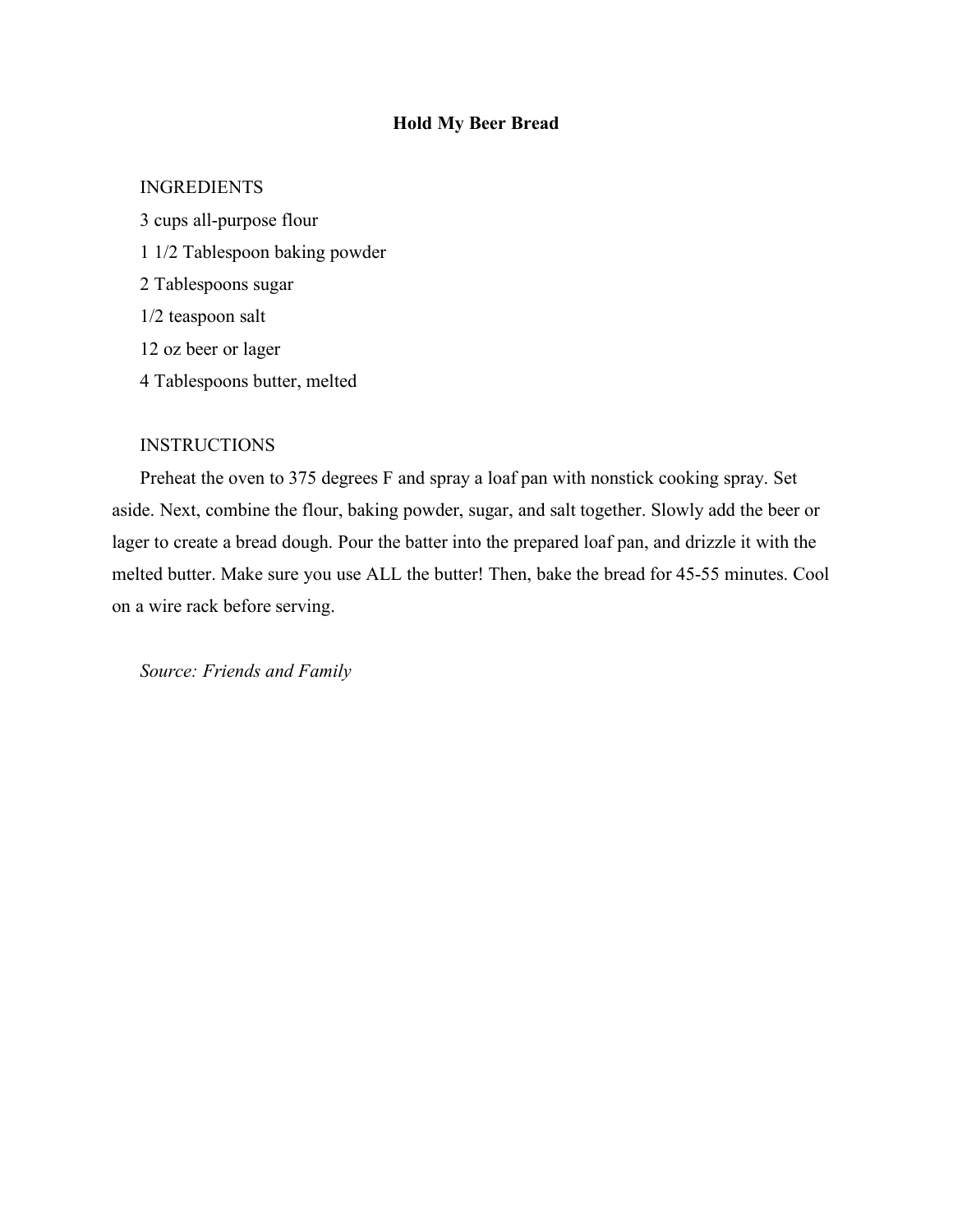### **Country Chicken Supper**

#### INGREDIENTS

3 skinless, boneless chicken breasts 1/2 tsp. salt 2 Tbsp. vegetable oil 1/4 tsp. ground black pepper 1/2 cup chopped onion 1 cup water 1 can each: green beans, carrots, diced tomatoes 1 cup uncooked white rice 1 potato, peeled and diced 1/4 tsp. ground black pepper 1/2 cup shredded cheddar cheese

### **INSTRUCTIONS**

Cut chicken into bite size pieces. Heat oil in a large skillet over medium heat. Sauté onion and chicken for about 3 minutes. Add green beans, tomatoes with liquids (not drained), carrots, potato, rice, salt and pepper to skillet. Mix gently. Pour water over top of chicken mixture. Cover skillet and simmer over medium low heat, stirring occasionally, for 20 minutes or until rice and potato are tender. Sprinkle chicken mixture with cheese. Let stand covered for 5 minutes and serve.

*Source: Adapted from Country Chicken Supper, www.allrecipes.com/recipe/8943/countrychicken-supper*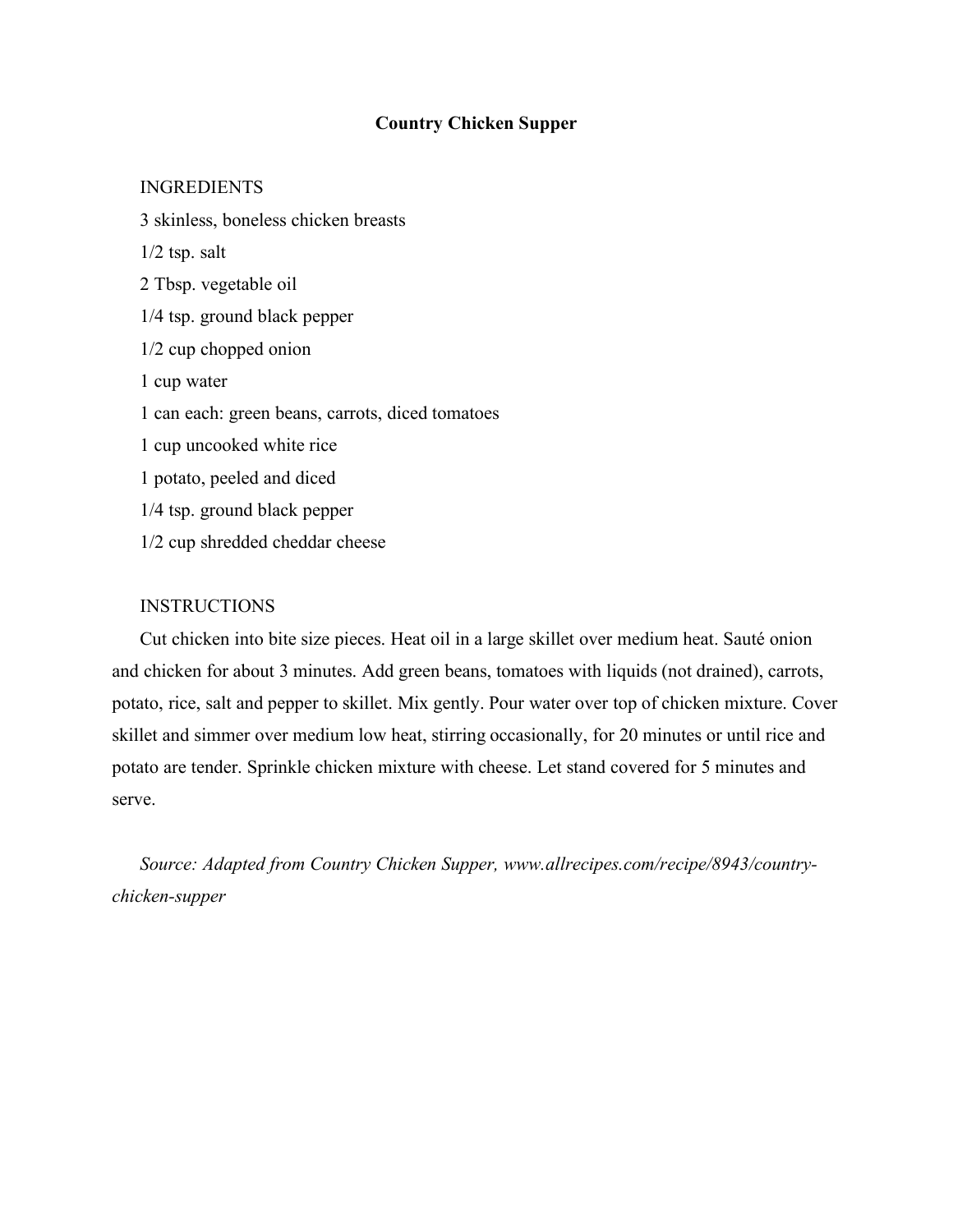### **Tiffany's Taco Stewp**

(Stewp = Thicker than a soup, thinner than a stew)

### INGREDIENTS

1 1/2 to 2 lbs. ground beef 4-5 jalapeño slices, diced very finely 1 onion diced 3 cans Medium Chili Beans (Bush's) 1 can of corn (un-drained) 1 can diced tomatoes 2 cans tomato sauce 1 envelope ranch dressing/ranch dip mix 1 envelope taco seasoning (Use cans approximately 15 oz.)

### **INSTRUCTIONS**

Scramble hamburger and onion, drain. Add peppers to hot hamburger. In large soup pot, add hamburger mixture and the rest of the ingredients. Stir well, let simmer until hot. Place taco stewp in bowls. Top with shredded cheese, lettuce, tomatoes and sour cream. Serve with tortilla chips.

*Source: Adapted from family recipes by Tiffany Carby*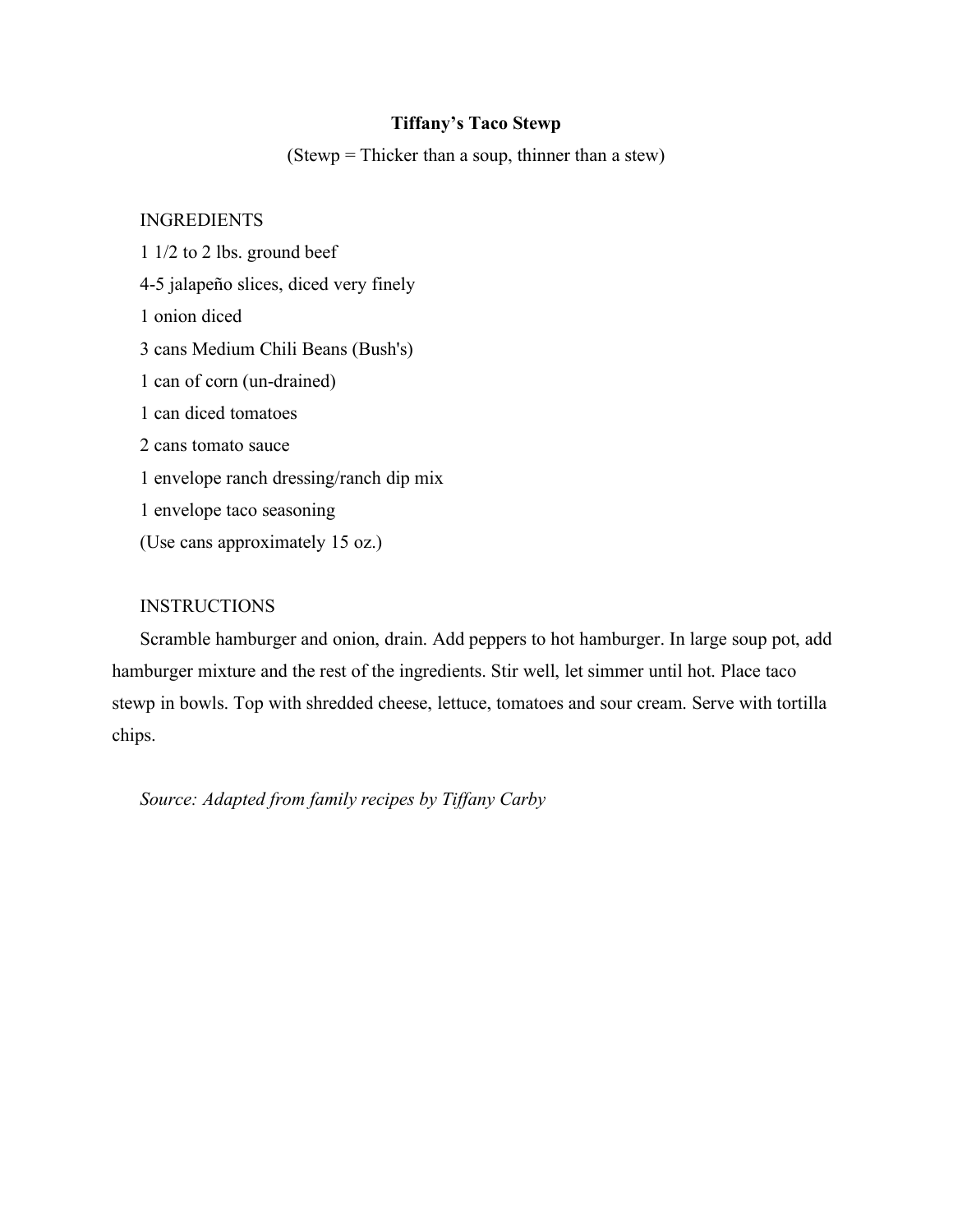### **Sweetie Pie Potato Casserole**

### INGREDIENTS

1 large can sweet potatoes, drained 3/4 stick, margarine or butter, softened 2 eggs 1/2 cup canned (evaporated) milk 1 cup sugar 2 tsp. cinnamon dash of salt TOPPING 1 cup brown sugar 1 cup crushed cornflakes 1/2 stick butter 1 cup pecans (whole or pieces)

# **INSTRUCTIONS**

Mix together the first ingredients and bake 20 minutes at 350 degrees. Topping to be made separately.

For topping, melt the butter and brown sugar together. Add cornflakes and pecans. Put topping on the casserole and bake 10 minutes more. This is a very sweet side dish, almost like a dessert. Goes great with turkey or ham.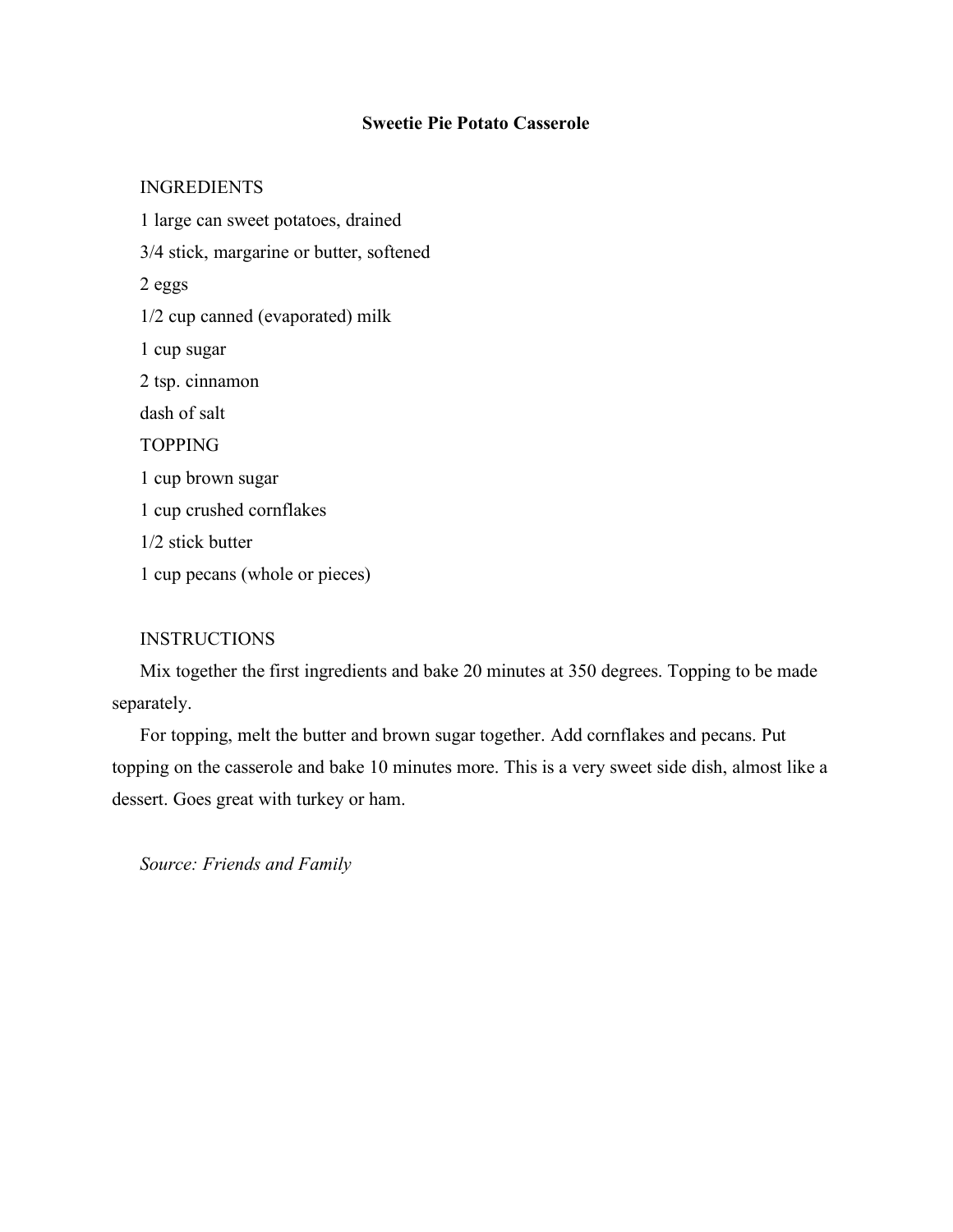# **Soft Side Egg Salad & Cucumber Sandwiches**

### INGREDIENTS

3 hard-cooked eggs, chopped 4 lettuce leaves 1/2 cup chopped green pepper 1 sm. cucumber, thinly sliced

1/4 cup mayonnaise

8 slices whole wheat bread

2 Tbsp. chopped red onion

1/8 tsp. pepper

1/2 tsp. lemon juice

1/8 tsp. salt

### **INSTRUCTIONS**

In a small bowl, combine the eggs, green pepper, mayonnaise, onion, lemon juice, salt and pepper. Spread on four slices of bread. Top with cucumber and lettuce. Top with remaining bread.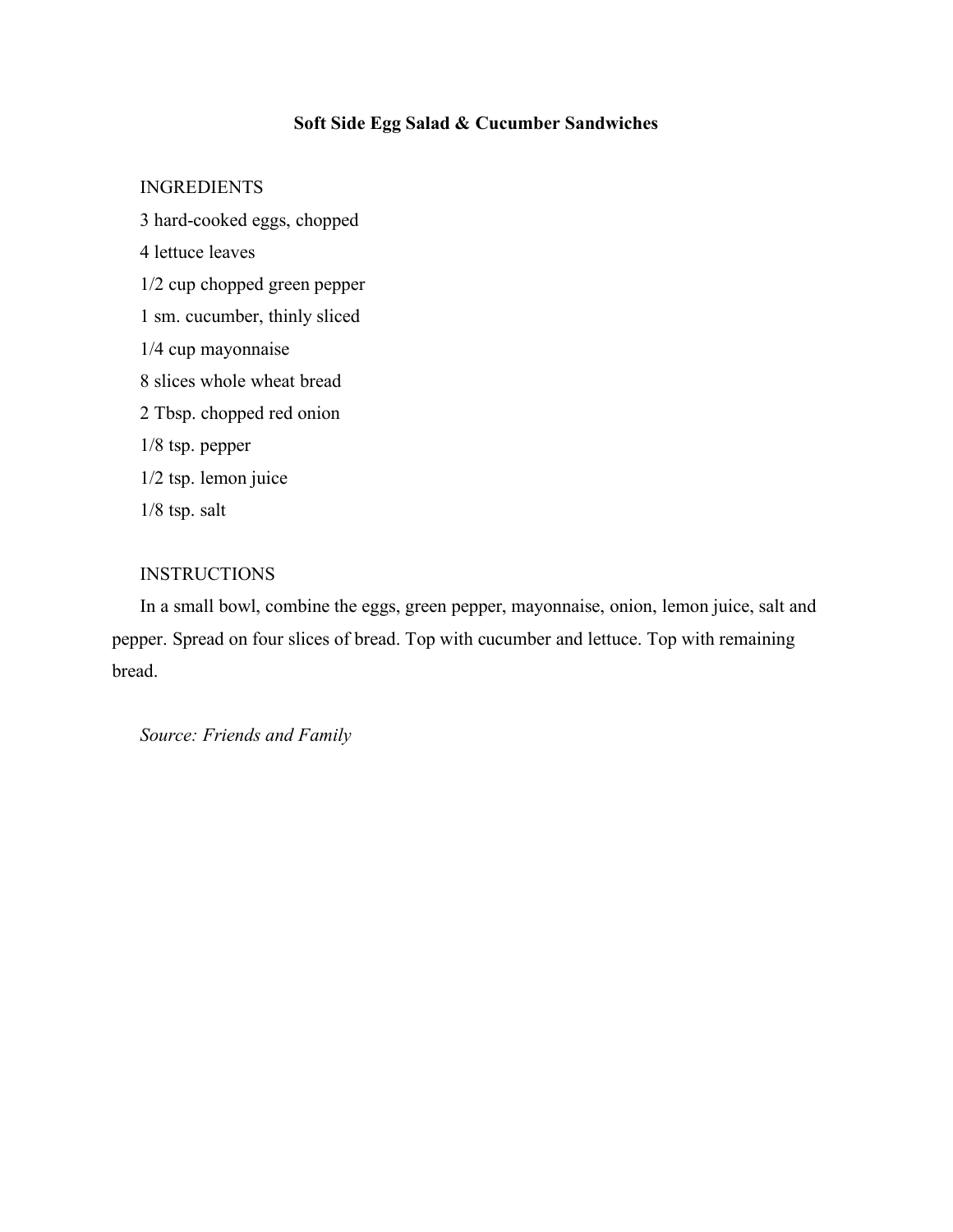#### **Raging Butcher's Turkey**

### INGREDIENTS/INSTRUCTIONS

1 whole turkey cleaned or turkey breast 1-2 liter bottle of Dr. Pepper 1-1/2 gallon bottle of Orange Juice 1-dash liquid smoke 6-Tbsp. hot sauce

In a large pot cover turkey with the previous listed ingredients overnight in the refrigerator.

1-large honey bear bottle 2-packages of cajun or creole seasoning

The following day remove turkey and juice from pot and place in a roasting pan. Saving enough liquid to baste. Discard excess liquid. Pour 1 large honey bear bottle over the top of the turkey and cover with cajun seasoning. Bake for 45 minutes uncovered at 325 degrees, basting every 15 minutes for a turkey breast. For a whole turkey, follow the baking instructions that came with the turkey. Serve with hot basting liquid. This is a spicy and juicy turkey.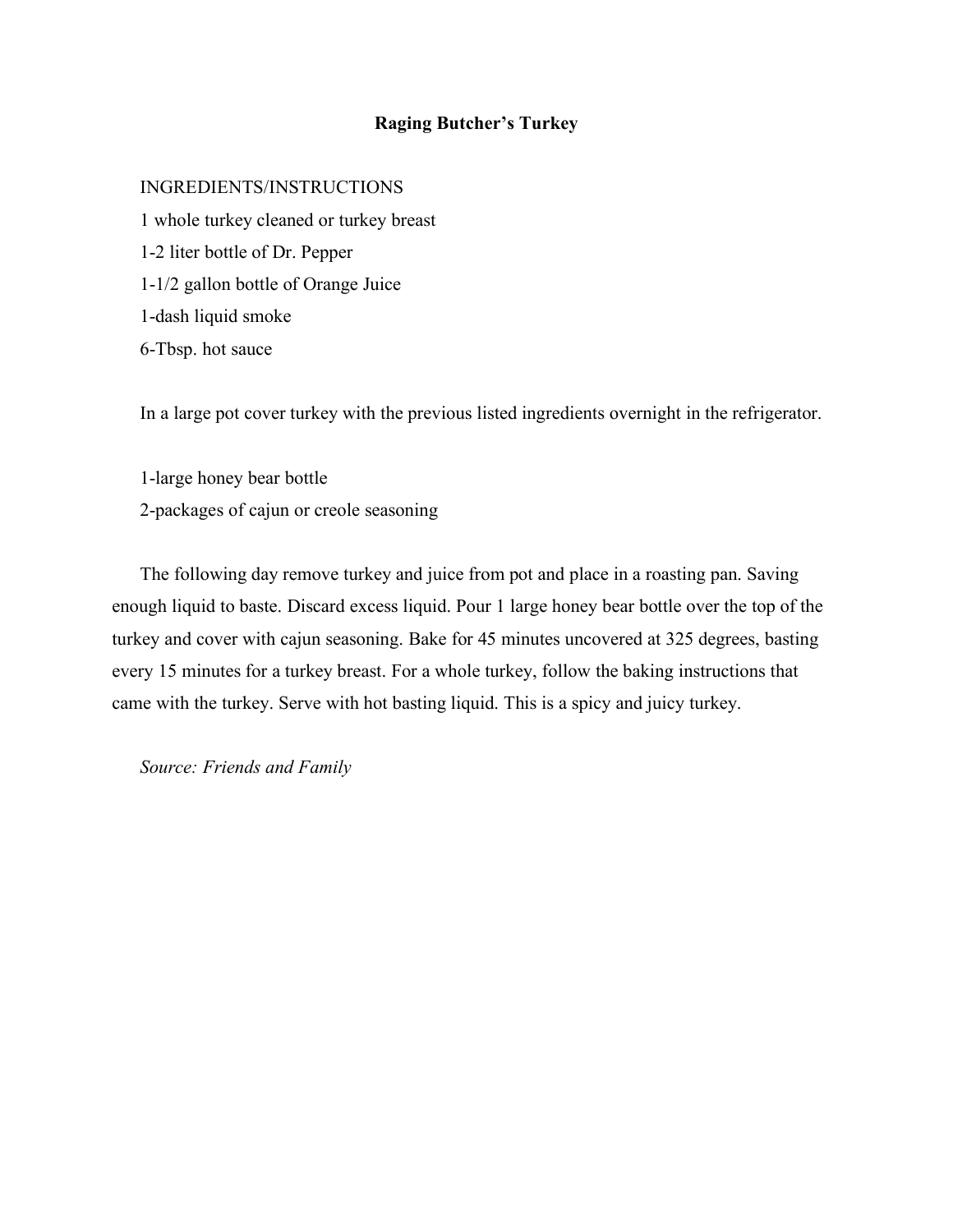# **Knight in Shining Cast Iron Cornbread**

### INGREDIENTS

2 cups yellow cornmeal 1/2 cup all-purpose flour 1 Tbsp. baking powder 2 tsp. salt 1 egg, beaten 2 cups milk  $1/4$  cup canola oil and  $\frac{1}{4}$  cup canola oil for preheating in muffin pans. 1 cup seasoned cracklings or pork rinds

### **INSTRUCTIONS**

Stir ingredients until just combined. Preheat muffin pans/cast iron molds/cast iron skillet containing ¼ cup oil divided in a 400 degree oven for 3 minutes or until very hot. Pour batter into hot pan(s), filling 2/3 full. Bake at 350 degrees for 30 minutes or until golden brown.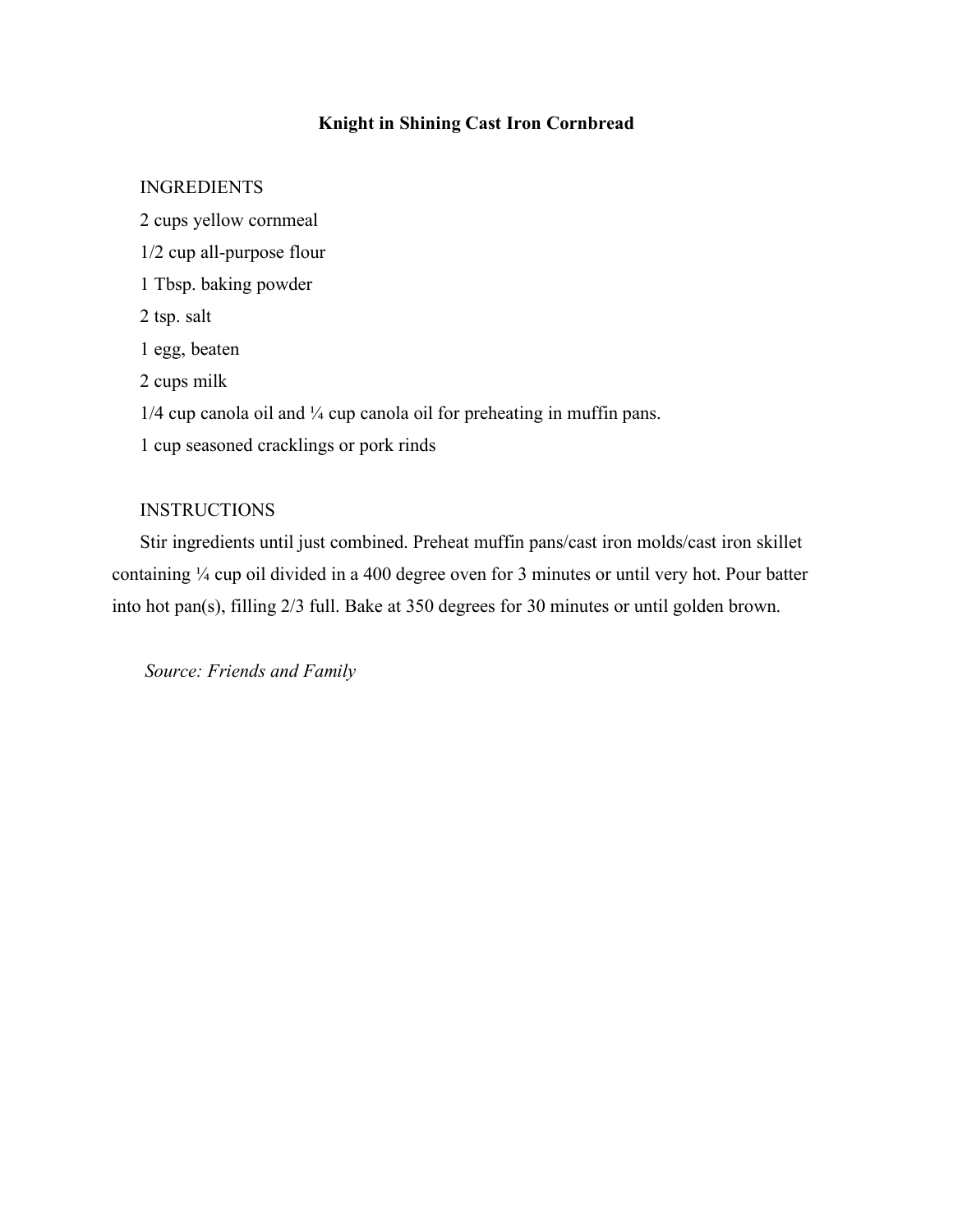**Treats, Desserts & Drink Recipes**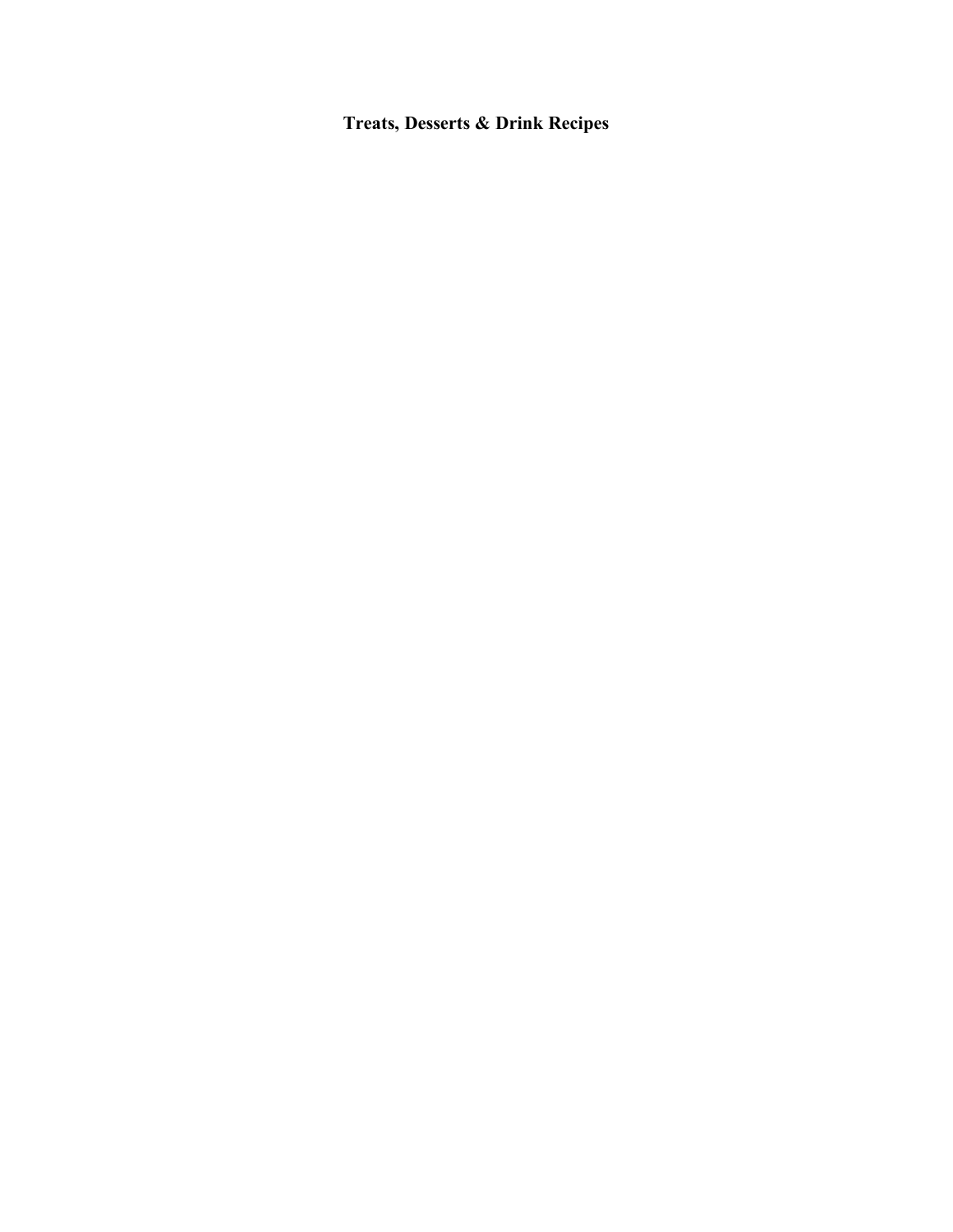## **Creamy Dreamy Crockpot Hot Choc**

### INGREDIENTS

- 1 1/2 cups heavy whipping cream
- 1 14oz can sweetened condensed milk

6 cups milk

1 tsp. vanilla

2 cups of milk chocolate chips (or mix of milk chocolate and semi-sweet)

### **INSTRUCTIONS**

Stir together liquid ingredients and chocolate chips in a 5-quart or larger crock pot. Cover and heat on low for two hours, stirring occasionally with whisk, until mixture is steamy and chocolate is melted and fully incorporated. Move to warm setting until ready to serve then stir well. Garnish individual mugs creamy dreamy hot chocolate with a drizzle of chocolate syrup, mini chocolate ships, whipped cream, marshmallows or a combination of any of the above.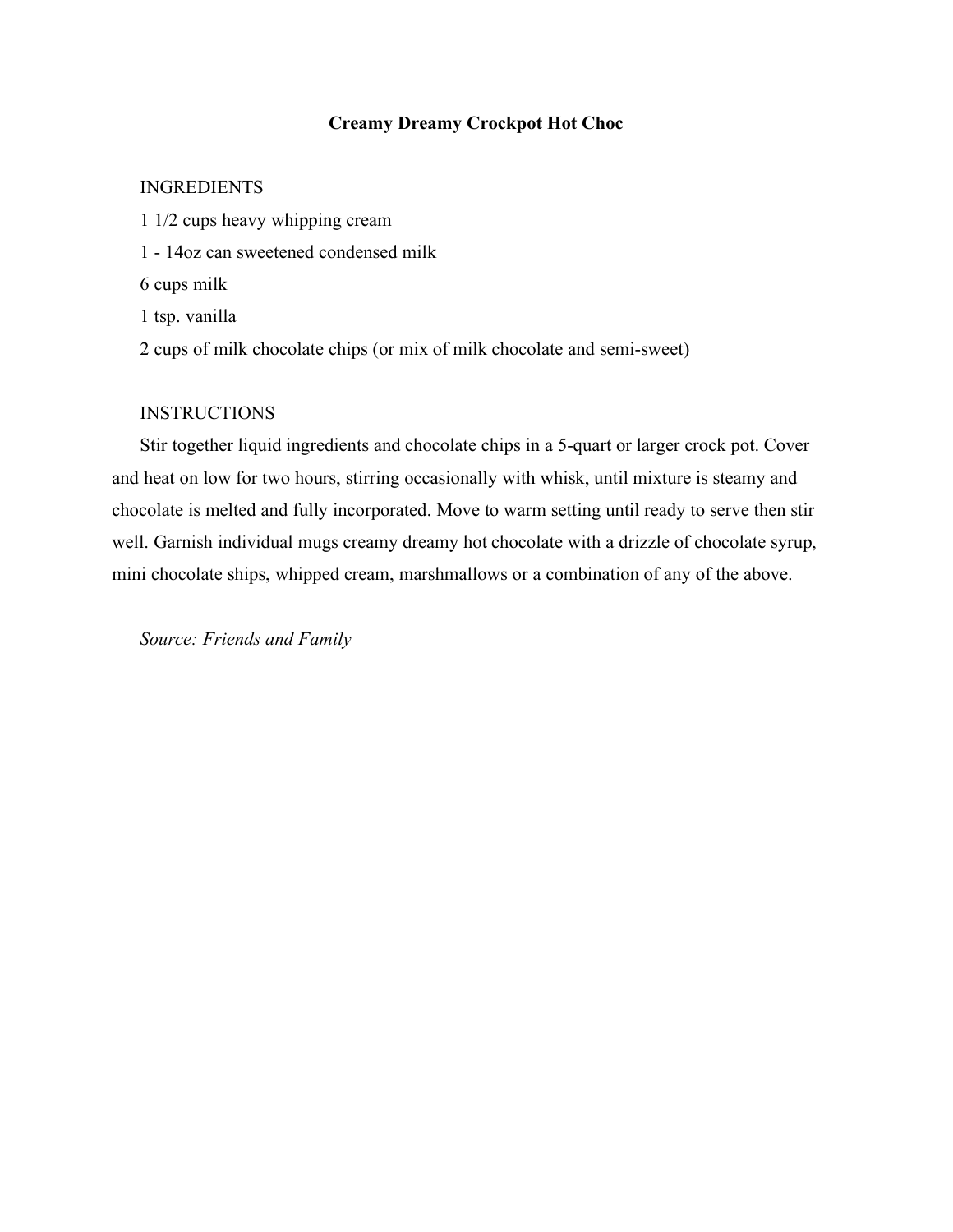### **Pineapple Pretzel Who-Needs-Dessert Salad**

### INGREDIENTS

- 2 cups crushed pretzels
- 1 cup butter, melted
- 1 (8 ounce) package cream cheese
- 1 cup white sugar
- 1 (8 ounce) container frozen whipped topping, thawed
- 2 (20 ounce) cans crushed pineapple
- 1/2 (3.4 ounce) package instant vanilla pudding mix

# DIRECTIONS

Preheat oven to 350 degrees F. Place crushed pretzels in the bottom of a 9x13 inch baking dish. Pour melted butter carefully over top. Bake in preheated oven 10 minutes. Cream together cream cheese and sugar. Fold in whipped topping. Spread over cooled crust. Combine pineapple and pudding mix. Spread over whipped topping layer. Chill until serving.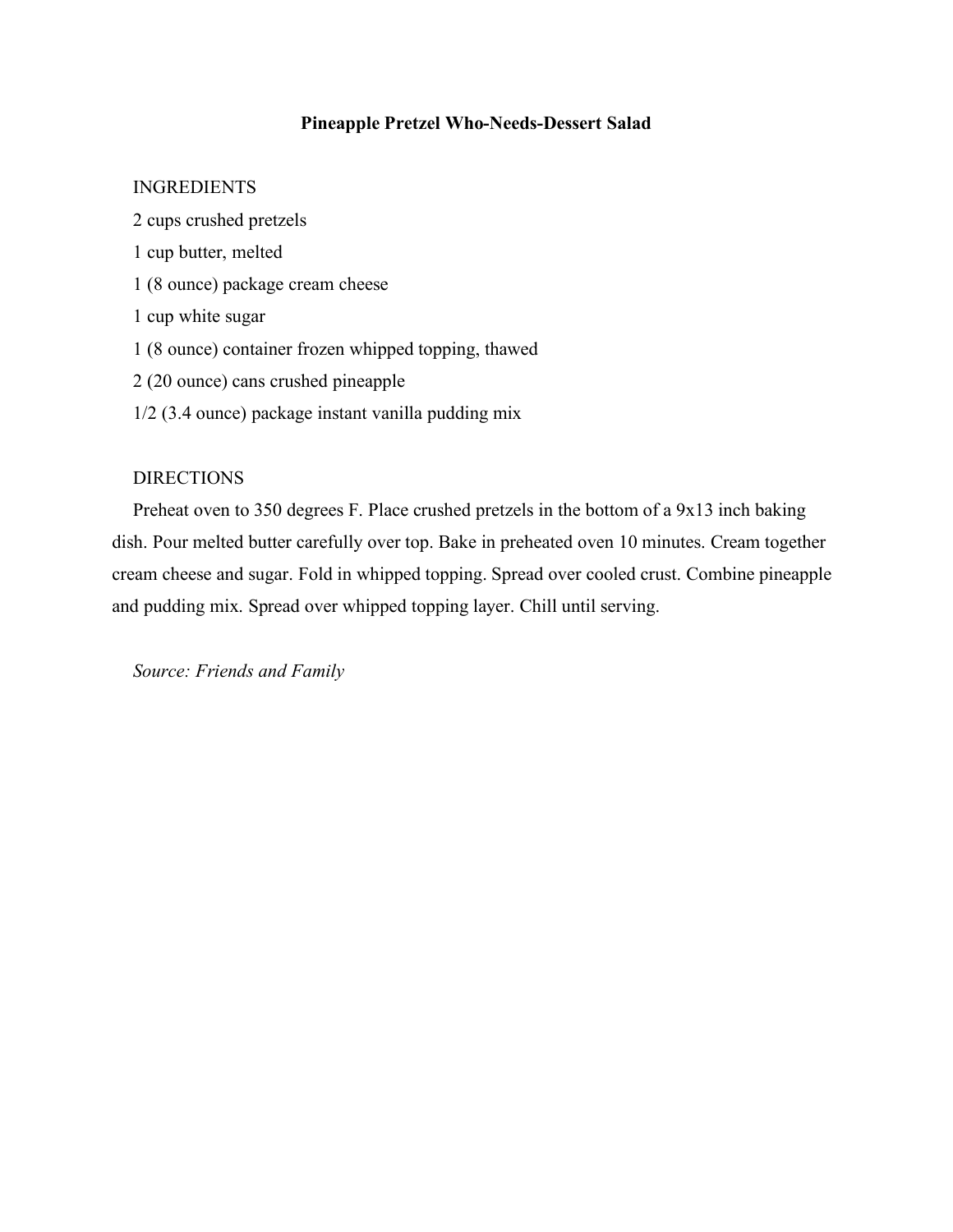### **Casanova's Candy Bar Fudge**

### INGREDIENTS

12-oz. pkg. semi-sweet chocolate chips 4-oz. Snickers candy bars, chopped 16-oz. can Milk Chocolate Frosting

#### **INSTRUCTIONS**

Line 8-inch square pan with foil, extending foil over sides of pan. Spray foil lightly with nonstick cooking spray. Set aside. Melt chocolate chips in medium saucepan over low heat, stirring constantly. Remove from heat. Or, microwave chips in medium microwave-safe bowl on HIGH for 1 to 2 minutes or until chips are melted, stirring occasionally. Reserve 2 Tbsp. of the candy bars. Add frosting and remaining candy bars to melted chocolate; blend well. Spread in sprayed foil-lined pan. Sprinkle with reserved candy bars. Refrigerate 1 hour or until firm. Remove fudge from pan by lifting foil; remove foil from fudge. Cut fudge into squares.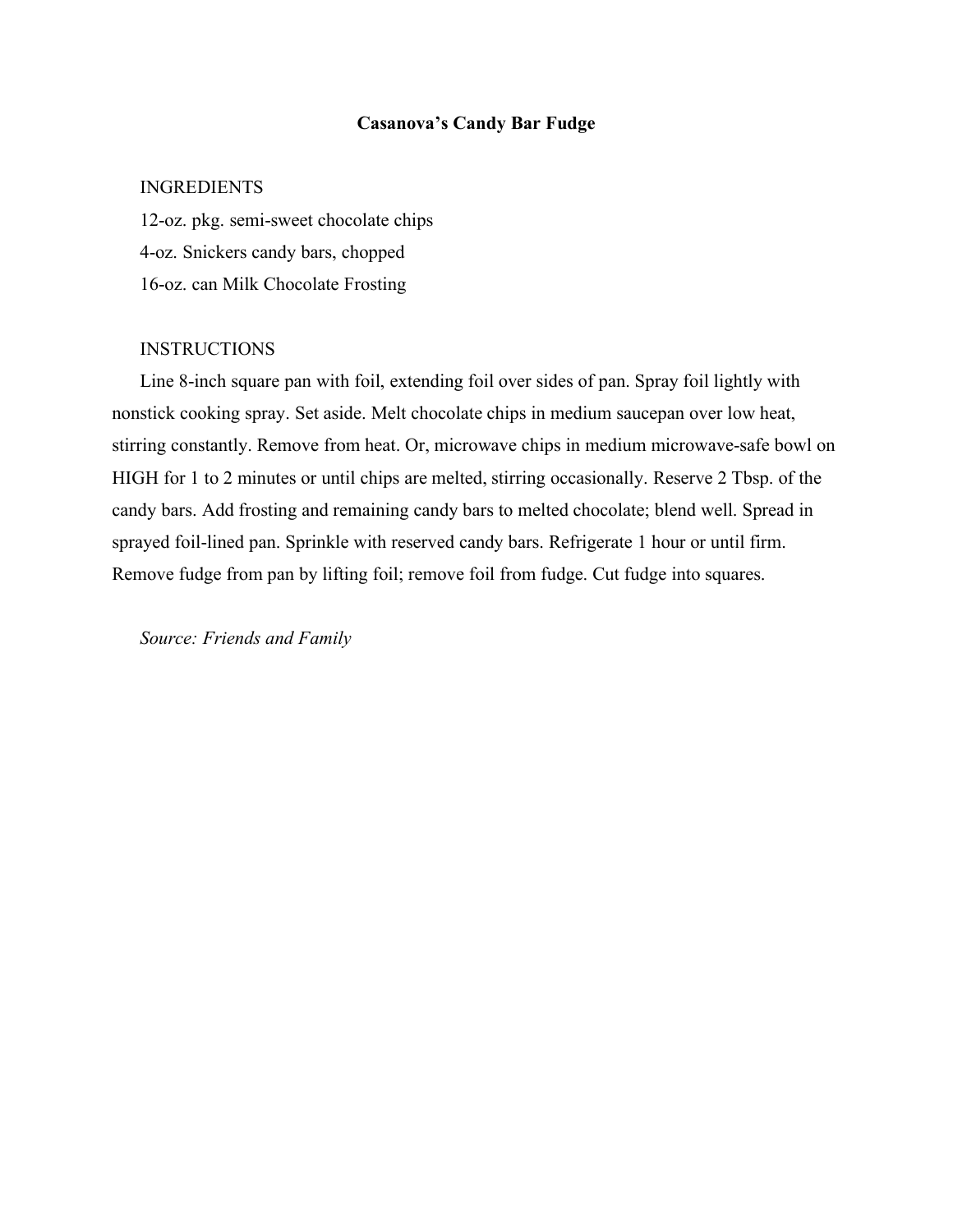### **Grandmammy's Peach Cobbler**

# INGREDIENTS

1 large can and 1 small can sliced peaches in syrup 1 stick butter or margarine 1 cup milk 1 cup self-rising flour 1 cup sugar  $+ 2$  Tbsp. for dusting

# INSTRUCTIONS

Preheat oven to 400 degrees F. Melt butter and pour in a greased 13x9 cake pan. Mix milk, flour and sugar in a bowl with a whisk until smooth. Pour mixture over melted butter. Do not stir. Open peaches and pour over butter and batter mixture in pan. Do not stir. Dust the top of the dessert with sugar, so there's a thin sugar coating across the top. Bake for approximately 30-45 minutes or until brown and done all the way through.

*Source: Recipe by Tiffany's grandmother, Alice Raleigh*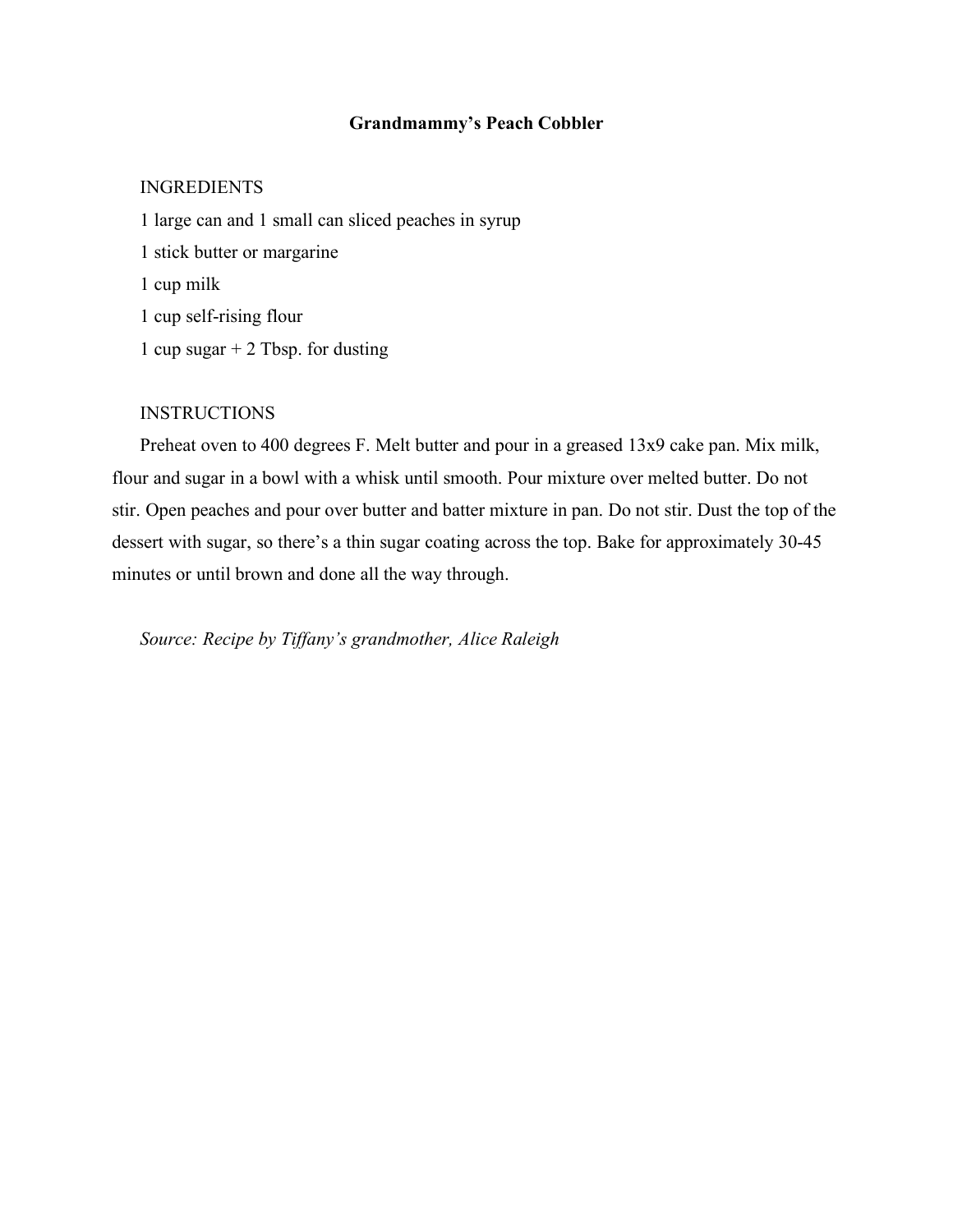# **Dreamboat Corn Salad**

### INGREDIENTS

4-5 ears of corn 1/3 cup red onion, chopped 1/2 cup fresh basil 3 Tbsp. apple cider vinegar 3 Tbsp. olive oil Salt and pepper to taste.

# **INSTRUCTIONS**

Boil corn for 3 minutes, cool and strip kernels off cobs into bowl. Add the remaining ingredients and stir to incorporate. Chill and serve.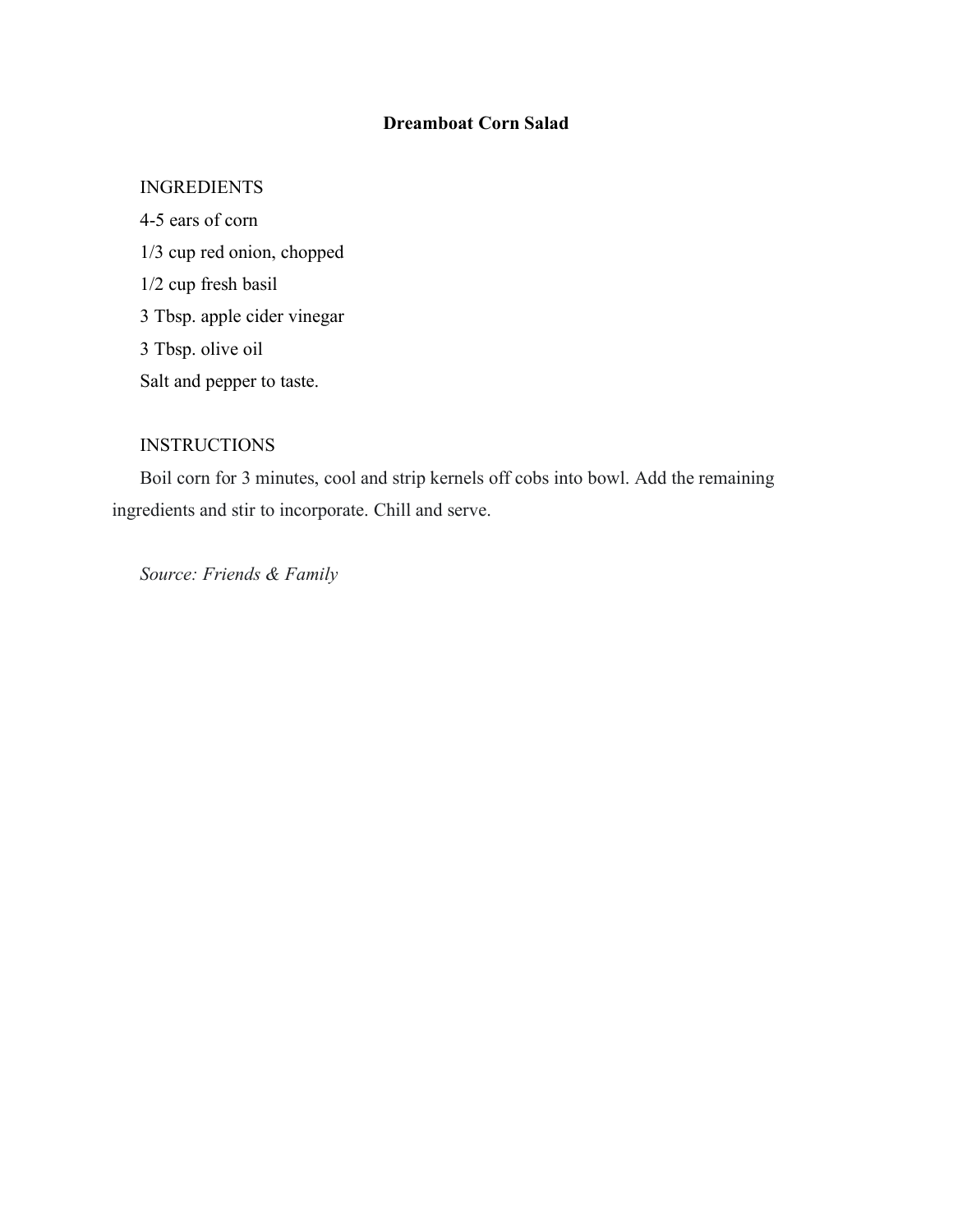# **Honey Bunny Cake**

# INGREDIENTS

1 box Yellow Cake Mix (follow directions for mixing) 1 cup brown sugar 2 Tbsp. cinnamon TOPPING Mix 2 cups powdered sugar with 1 cup of milk Once cake has cooled pour over the top

# **INSTRUCTIONS**

Pour half the batter in baking pan. Mix 1 cup brown sugar with 2 Tbsp. cinnamon. Pour on top of what you just poured into the pan, then cover with remaining batter. Cook in oven to box directions says.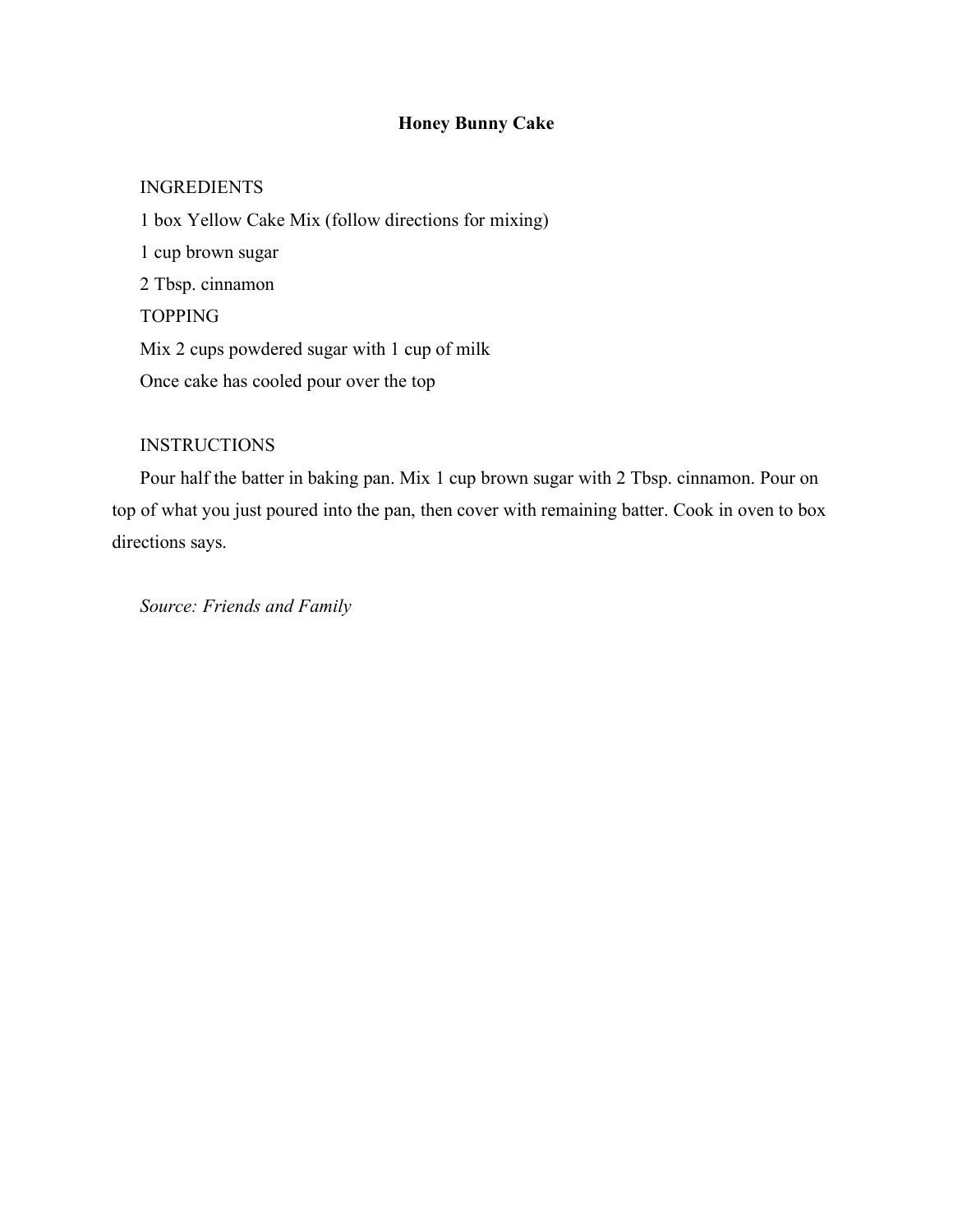# **Hunk Bar Cake**

# INGREDIENTS

- 1 box German Chocolate cake mix (follow directions on back)
- 1 jar caramel ice cream topping
- 1 jar hot fudge ice cream topping
- 1 large tub whipped topping
- 1 package Heath Bar chips, or bars that have been pulverized

# **INSTRUCTIONS**

Using a 9x13 pan, prepare cake mix as directed. Once out of the oven, poke holes in cake with handle of a fork or spoon. While still warm, take Caramel topping and pour in holes. Take Fudge topping and pour overtop the caramel in the holes. Once cake is cool, take small tub of cool whip and mix heath bar chips in it. Spread over the entire cake, once cooled.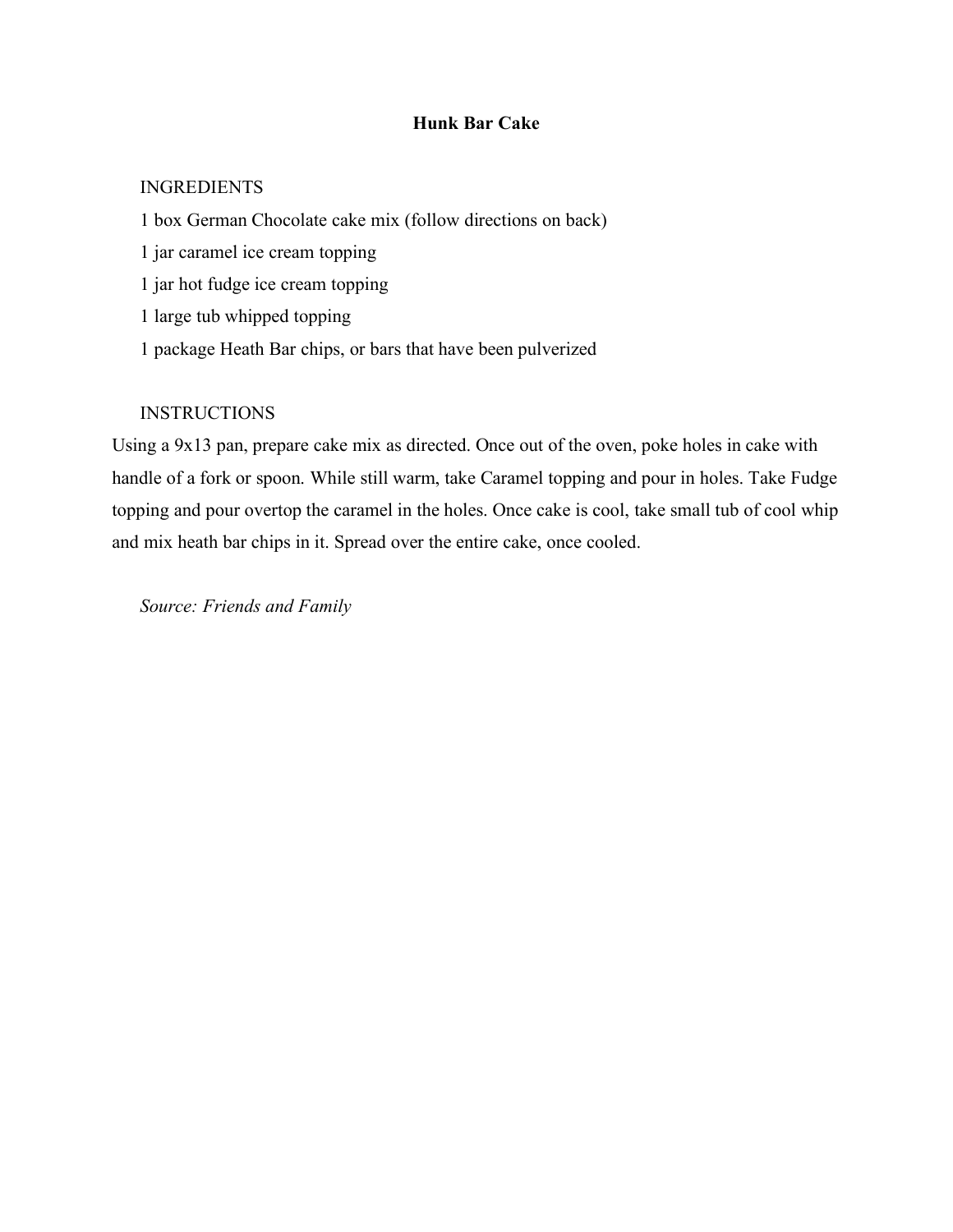# **ExciteMint Cookies**

# INGREDIENTS

18-ounce roll refrigerated sugar cookie dough; sliced 1/4-inch thin 14-ounce package chocolate mint wafers 1 egg, beaten 1 Tbsp. coarsely chopped walnuts or pecans, or enough to cover top of cookies

# **INSTRUCTIONS**

Preheat oven to 375 degrees F. Slightly grease a cookie sheet. Place slices of sugar cookies on sheet, about 2 to 3 inches apart. Top each with a chocolate wafer. Cover wafer with another slice of cookie dough. Brush dough with a beaten egg. Press nuts into top of dough. Bake for about 10 minutes.

*Source: Adapted from Hidden Mint Cookies, https://blogghetti.com/hidden-mint-cookies*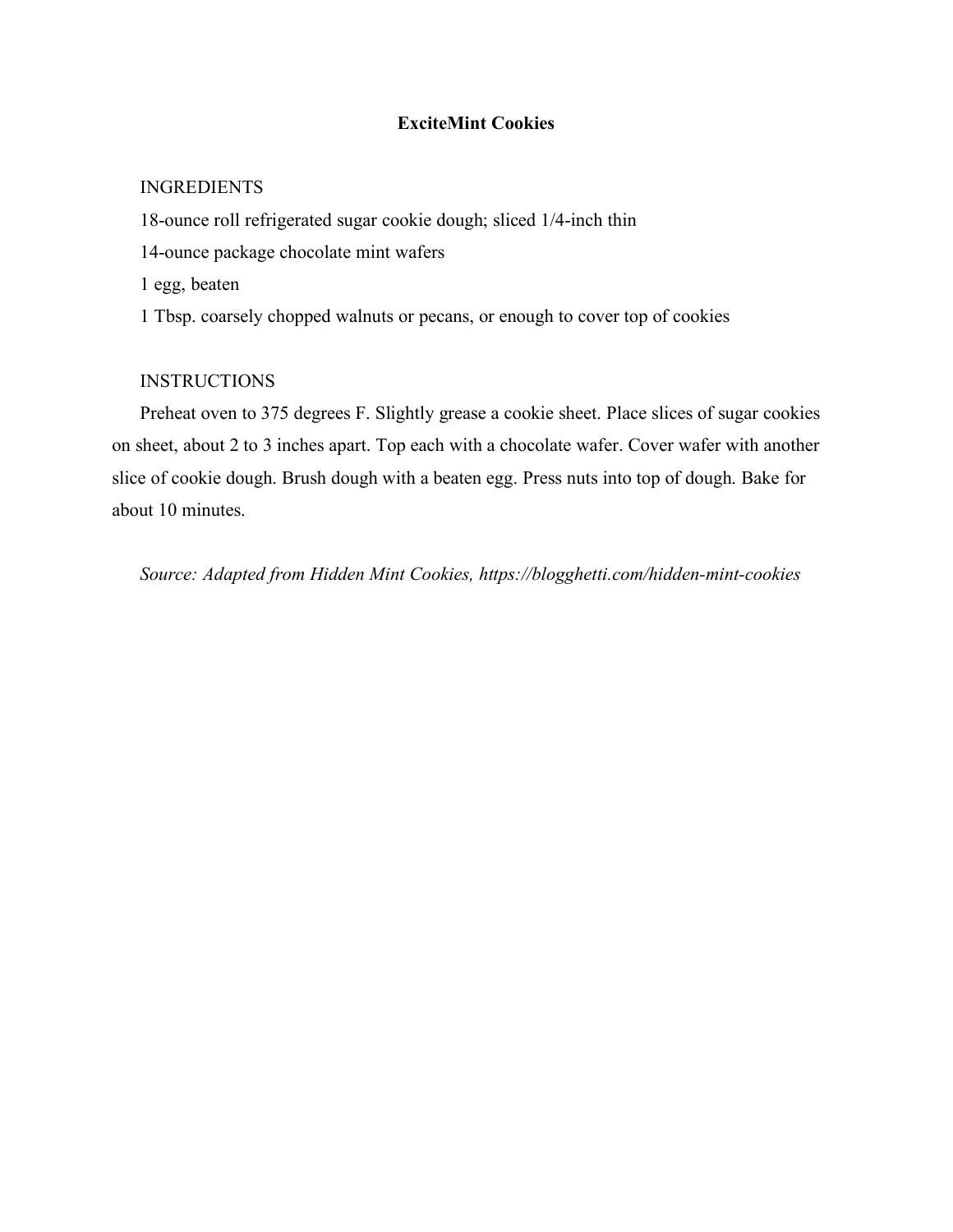### **Kentucky Bourbon Fruit Cake**

#### INGREDIENTS

1 cup sugar 1/2 cup applesauce 1 cup butter 1/2 cup molasses (with 1 tsp. soda dissolved in it) 6 eggs beaten separately 4 cups plain flour 2 tsp. cinnamon, cloves, nutmeg, ginger and cocoa 1 cup small gum drops (cut up ) 1/4 lb. citron 1 lb. raisins ( yellow or dark) 1/2 lb. pineapple 1/2 lb. cherries 1 pkg. chopped dates 1 pkg. figs (cut up)

2 cups each of English walnuts, pecans and black walnuts

#### **INSTRUCTIONS**

Soak all fruits and nuts in one cup of Kentucky bourbon for 24 hours. Put flour and spices in large paper bag, add fruit shake well and add to batter. Add beaten egg, whites last. You will need a very large bowl/pan/and wooden spoon to prepare cake, and also a large fruit cake pan, as it makes a 10 pound cake. Line tube pan with wax paper, place a pan of water in the oven with cake while baking. Bake for 5 hours at 250 degrees. Remove from oven, cool completely. Cake may be stored in a metal container only or may be frozen. It is suggested you make cake 3-4 weeks before serving to give cake time to "mellow." This cake will stay fresh for a long time if kept stored in a metal container. Do not use plastics to store.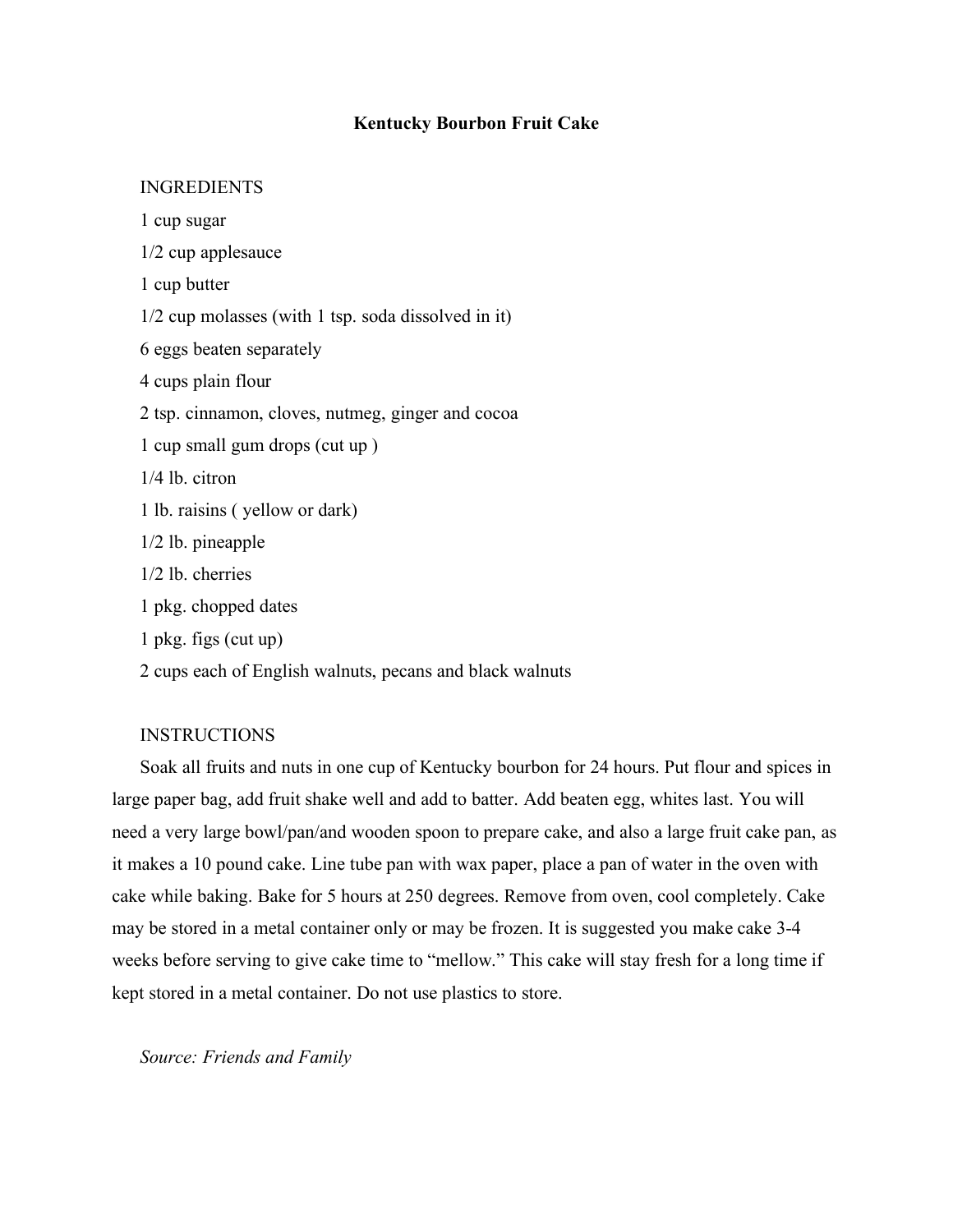# **Pumpkin Turn You Upside Down Cake**

### INGREDIENTS

3 eggs

1 ½ cups sugar

1 can (29 ounces) pumpkin—not pumpkin pie

1 can (12 ounces) evaporated milk

2 tsp. cinnamon

2 tsp. ginger

1 tsp. nutmeg

1 tsp. allspice

### **INSTRUCTIONS**

Mix all ingredients together and pour into ungreased 9 x 13 casserole dish. Bake 30 min. at 350 degrees. Sprinkle a box of yellow cake mix on top. Melt 1 ½ sticks of butter and pour over cake mix. Sprinkle chopped pecans (1/2 to 1 cup) or slivered almonds on top. Bake 30 minutes more.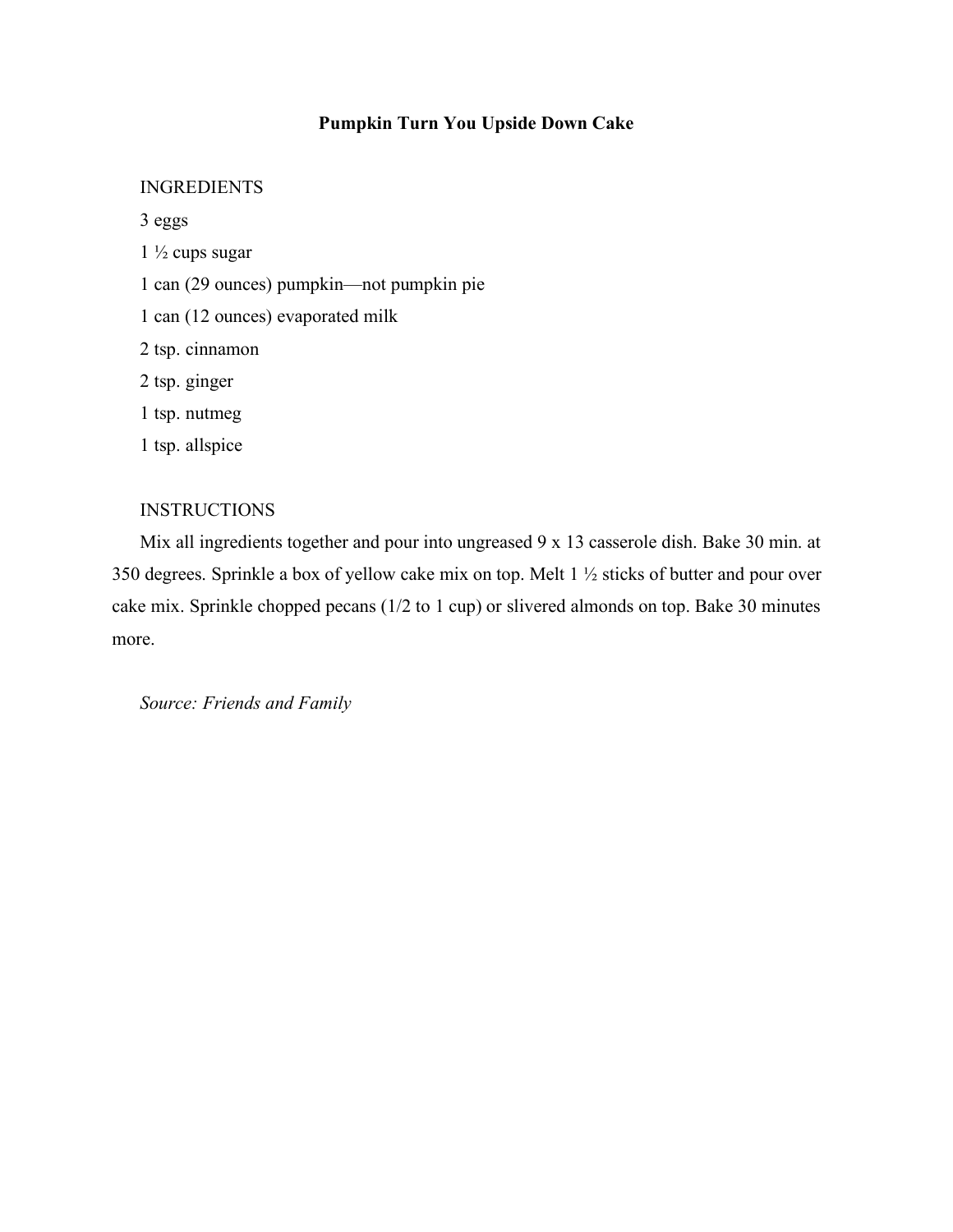### **Hazenberg Sheet Cake**

#### INGREDIENTS

1 cup butter

1 cup water

 $\frac{1}{4}$  cup cocoa

2 cups sugar

2 cups flour

1/8 tsp. salt

2 eggs

1 tsp. baking soda

1/2 cup sour cream

1 tsp. vanilla

Icing:

1/2 cup butter

1/4 cup cocoa

1/4 cup plus 2 Tbsp. milk

1 box (1 pound) powdered sugar (sift it first to remove lumps – otherwise icing remains lumpy)

1/2 tsp. vanilla Chopped Pecans (optional)

#### **INSTRUCTIONS**

For the cake: In a saucepan, combine the butter, water and cocoa over med. heat until the butter melts. In a separate bowl, combine the sugar, flour, salt, eggs, and baking soda. Add the butter mixture to the dry ingredients. Add the sour cream and vanilla and mix well. Pour into a sheet cake pan or jelly roll pan. Bake at 350 degrees for 20 minutes.

For the icing: In a saucepan, combine the butter, cocoa and milk over medium heat and bring to a boil. Immediately remove from heat and combine with powdered sugar and vanilla. Mix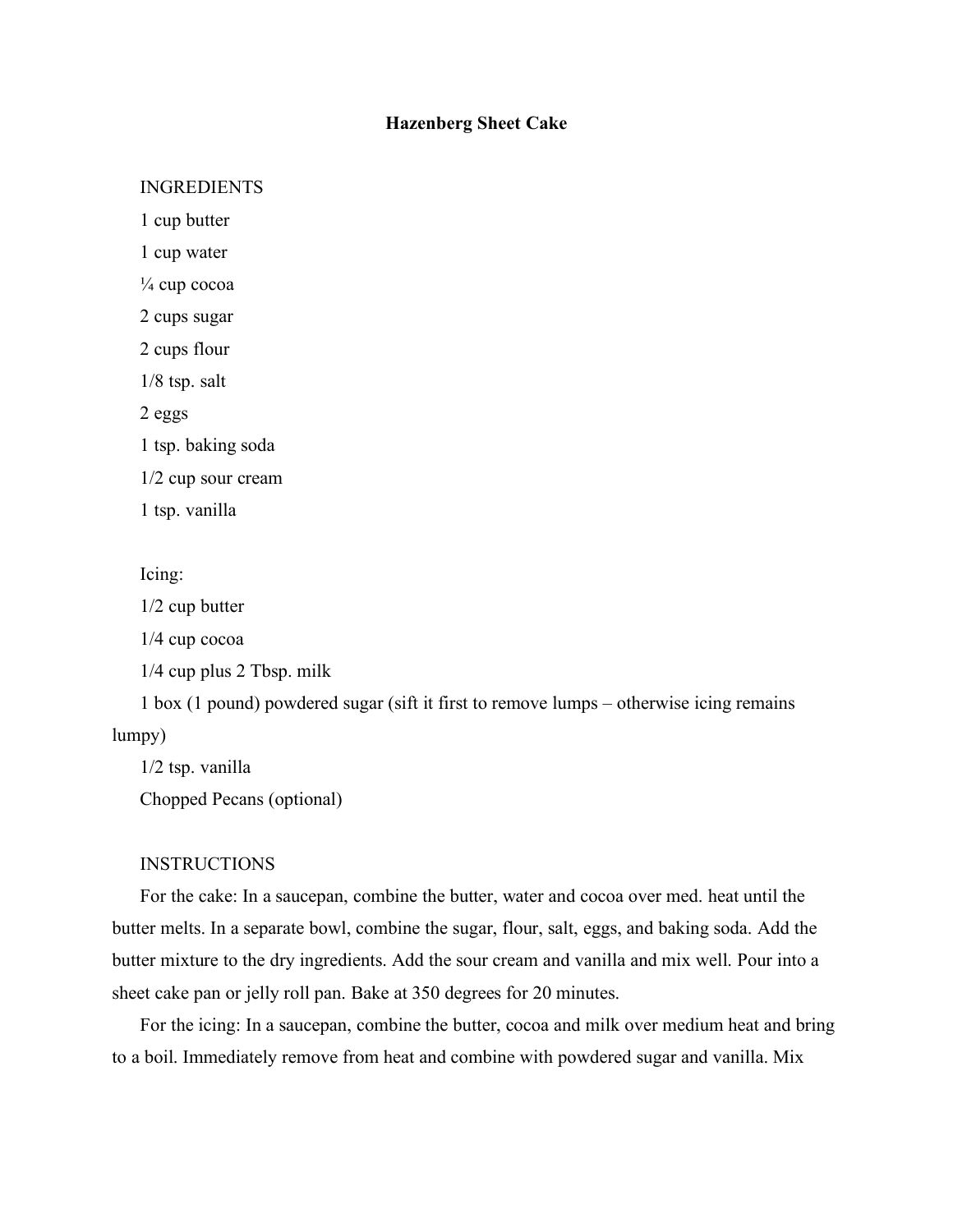well with a mixer to remove lumps. Spread over the sheet cake while it is still hot, top with pecans.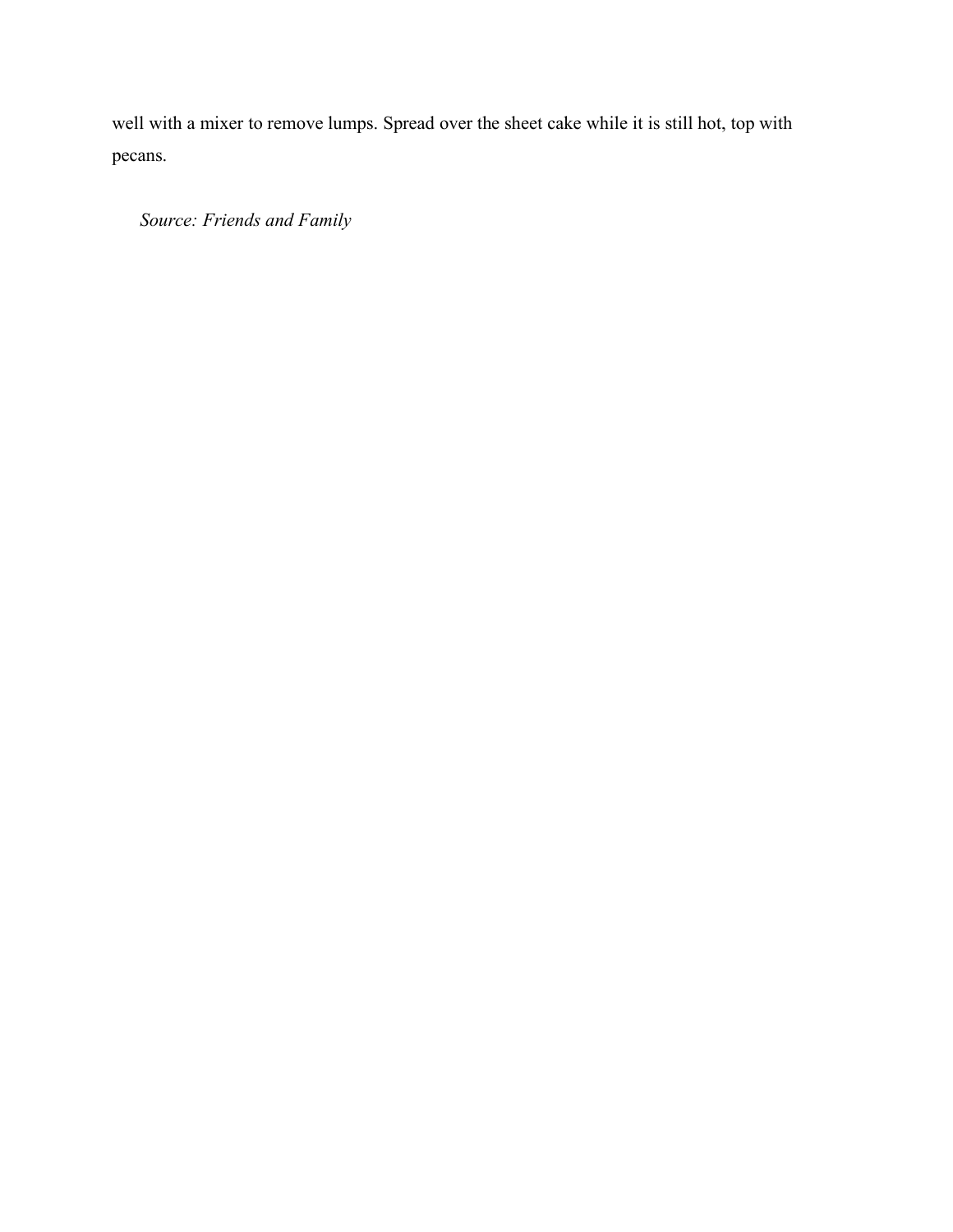# **Baby It's Chocolate Bourbon Pecan Pie**

### INGREDIENTS

4 large eggs 1 cup light corn syrup 6 Tbsp. butter, melted 1/2 cup sugar 1/4 cup firmly packed light brown sugar 4 Tbsp. bourbon 1 heaping Tbsp. all-purpose flour (as much as you can scoop with the tbsp) 1 Tbsp. vanilla extract 1 cup coarsely chopped pecans 1 cup semisweet chocolate morsels 1 (9 inch) pie shell

# **INSTRUCTIONS**

Pre-heat oven to 350 degrees. Melt butter. Whisk together eggs and all ingredients except pecans and chocolate chips until mixture is smooth. Stir in pecans and chocolate chips. Pour into piecrust. Bake on lowest oven rack at 350 degrees for 1 hour or until set.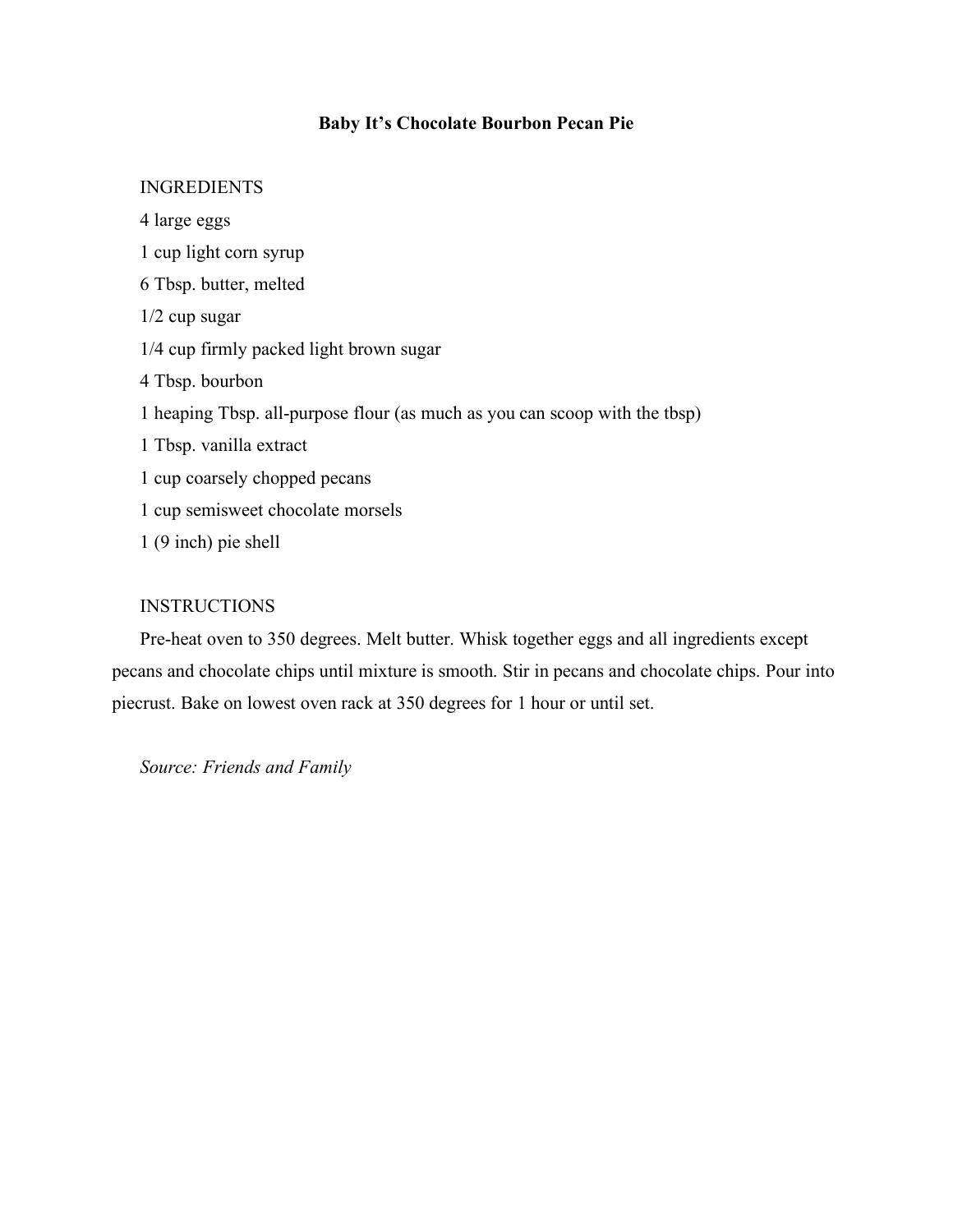#### **Mint Ju***LIPS*

#### SIMPLE SYRUP

In a saucepan, heat equal parts of sugar and water until combined well. Simmer for 10 minutes or so until the mixture has slightly reduced. Pour into a mason jar and allow time to cool before adding cleaned mint leaves. Store in the fridge for up to two weeks (remove mint leaves after 24 hours).

# MAKE THE COCTAIL

Many variations on this cocktail will advise different results. Some say to muddle the mint and simple syrup, rather than adding the mint to the syrup mixture ahead of time. To each his/her own. Fill a derby glass or to the rim with crushed ice. Pour over ice a ratio of 2:1 Kentucky bourbon to minted simple syrup. Garnish with a spring of mint.

*Source: Friends and Family, Trial and Error*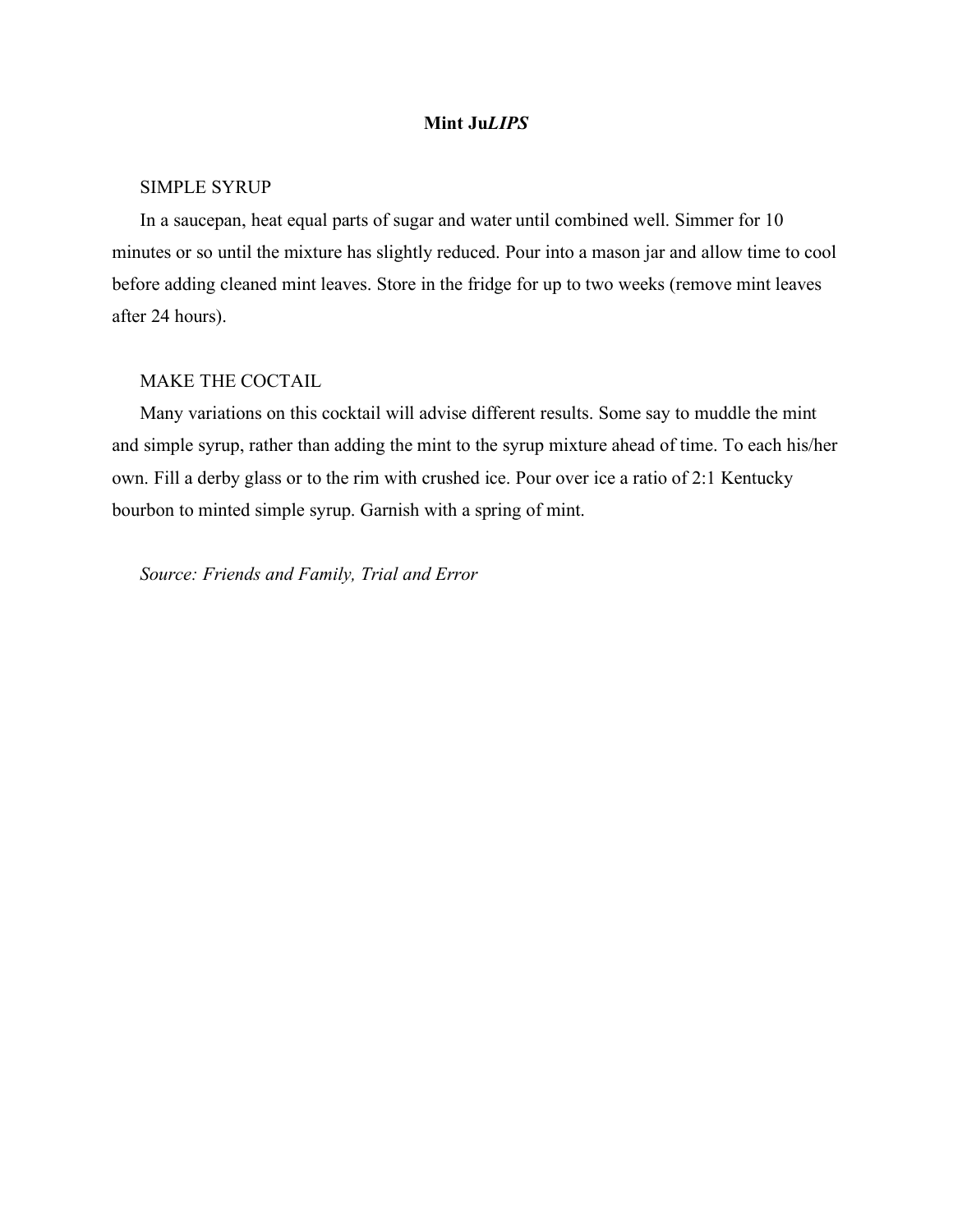# **Race Ya To The Bedroom Pie**

### INGREDIENTS

- 1 6 oz. pkg. semi-sweet chocolate chips
- 1 9" pie crust, either frozen, or prepared dough
- 1 stick butter, melted and cooled
- 2 eggs, slightly beaten
- 1/2 cup flour
- 1 cup pecans, chopped
- 1 cup sugar
- 1 tsp. vanilla

# **INSTRUCTIONS**

Mix sugar and flour. Add other ingredients and mix well. Pour into an unbaked 9" pie crust and bake at 325 degrees for 1 hour. Place the pie pan on a cookie sheet in case pie boils over in the oven.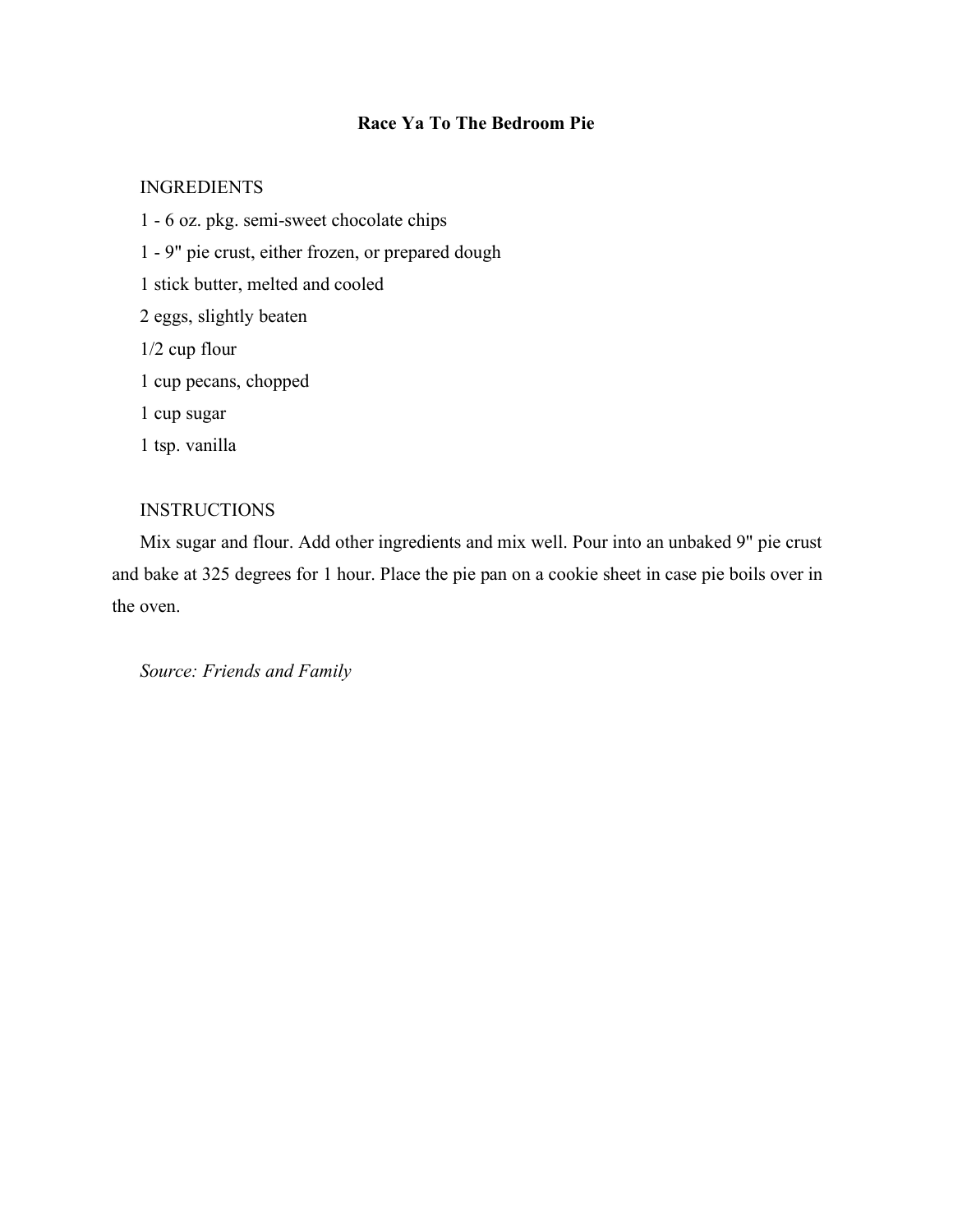### **Prince Charming's Pineapple Dream Dessert**

#### INGREDIENTS

1 – 8 oz. package cream cheese (softened) 1 cup powdered sugar 1 cup crushed pineapple (drained)  $1 - 8$  oz. tub whipped topping **CRUST** 1/2 cup granulated sugar 1/2 cup melted butter 20 individual graham crackers, crushed TOPPING 1/4 cup shredded coconut 1/4 cup diced pineapple (drained)

#### **INSTRUCTIONS**

In a medium mixing bowl, mix the cream cheese with an electric mixer until slightly fluffy. Gradually add the powdered sugar and mix until well combined. Mix in the whipped topping and beat until fluffy. With a spatula, fold in the crushed pineapple, then set aside.

In a small mixing bowl, mix the crushed graham crackers, granulated sugar and melted butter until well combined, then, pat mixture into a 9 X 9 baking dish. Spoon the filling over the crust, and smooth with spatula until even.

Top with shredded coconut and diced pineapple, and refrigerate for 2 hours or until firm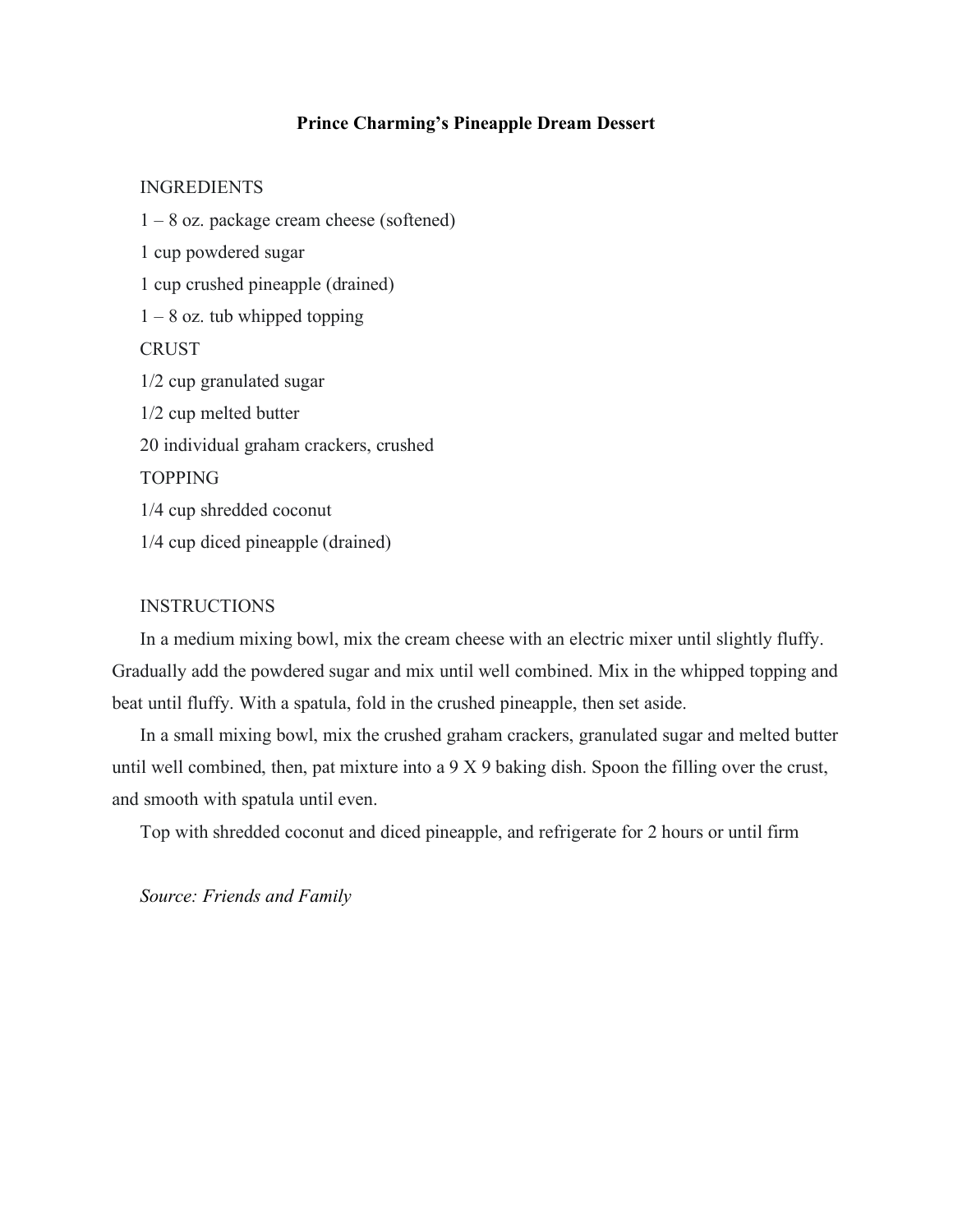#### **Is That A Banana In My Crumb Muffins Or Are You Just Happy To See Me?**

#### INGREDIENTS

1 1/2 cups all-purpose flour 1 tsp. baking soda 1 tsp. baking powder 1/2 tsp. salt 3 bananas, mashed 3/4 cup white sugar 1 egg, lightly beaten 1/3 cup butter, melted 1/3 cup packed brown sugar 2 Tbsp. all-purpose flour 1/8 tsp. ground cinnamon 1 Tbsp. butter

#### **INSTRUCTIONS**

Preheat oven to 375 degrees. Lightly grease 12-count muffin tin, or line with muffin papers. This recipe will make 10-12 muffins. In a large bowl, mix together flour, baking soda, baking powder and salt. In another bowl, beat together bananas, sugar, egg and melted butter. Stir the banana mixture into the flour mixture just until moistened. Do not overmix. Spoon batter into prepared muffin cups. In a small bowl, mix together brown sugar, 2 Tbsp. flour and cinnamon. Cut in 1 Tbsp. butter until mixture resembles coarse cornmeal. Sprinkle topping over muffins. Bake in preheated oven for 18 to 20 minutes, until a toothpick inserted into center of a muffin comes out clean.

*Source: Recipe adapted by Tiffany Carby from Aunt Sissy's Banana Bread*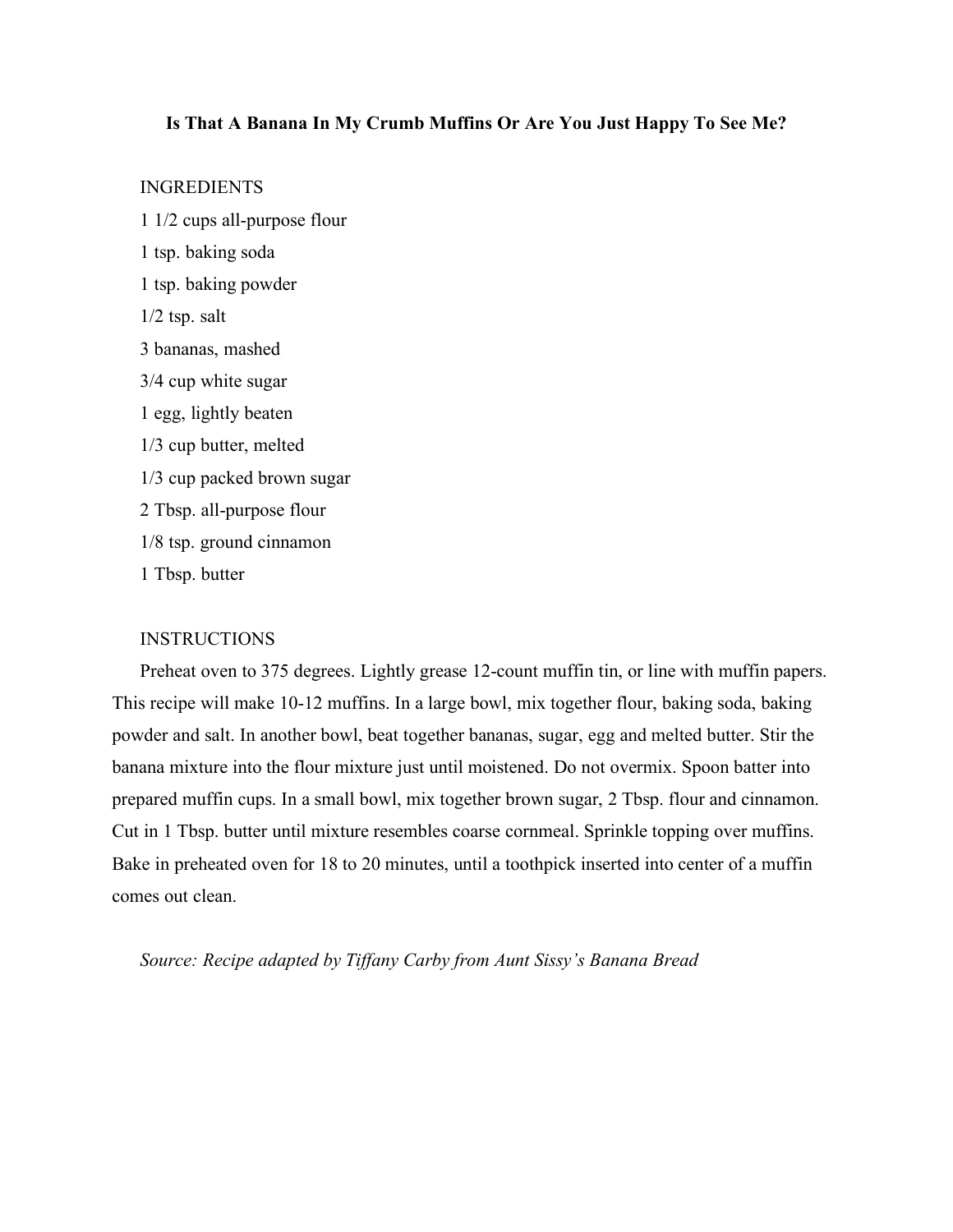# **Just Call Me Punkin Muffins**

# INGREDIENTS

1 yellow cake mix PLUS all ingredients needed on box

1 can of pumpkin puree (not pumpkin pie mix)

2 Tbsp. pumpkin pie seasoning

### **INSTRUCTIONS**

Mix all ingredients according to box instructions, omitting water. Add pumpkin and spices and whip with mixer. Drop approximately 1/4 cup of batter into greased muffin cups. Bake a few minutes less than according to cupcake directions on box. Remove from oven and muffin tins and allow to cool on counter. Once cool, dust with powdered sugar.

*Source: Recipe by Tiffany Carby*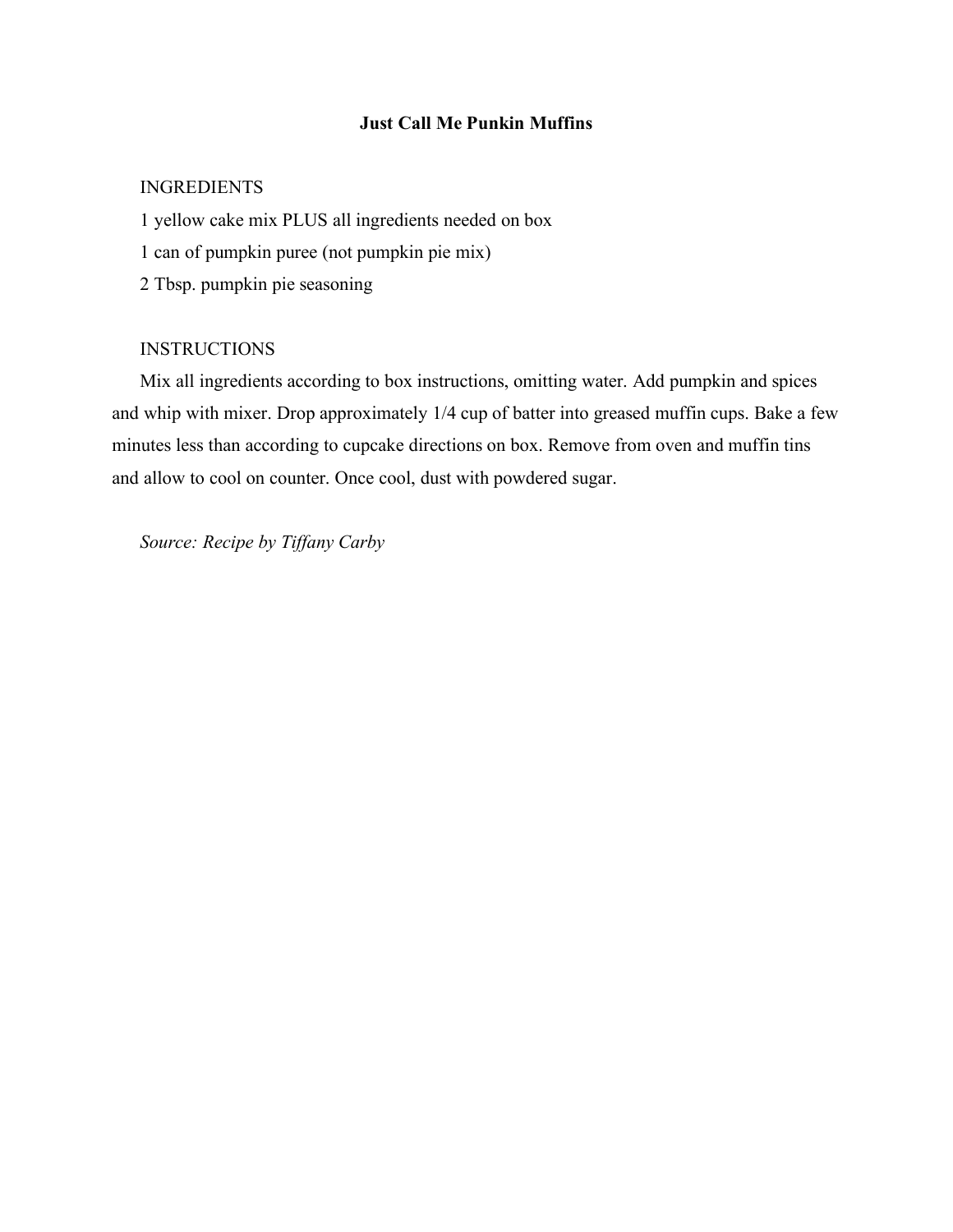# **Peanut Butter-Her-Up Pie**

# INGREDIENTS

1 prepared graham or chocolate pie crust 1 block cream cheese, softened 1 cup creamy peanut butter 1 cup powdered sugar 1 small container whipped topping, thawed

# **INSTRUCTIONS**

Using a mixer, combine cream cheese and peanut butter until smooth. Add powdered sugar and blend until smooth. Fold in whipped topping and add filling to pie crust. Allow at least 4 hours in fridge to setup. Garnish with graham cracker sprinkles if desired.

*Source: Recipe by Tiffany Carby*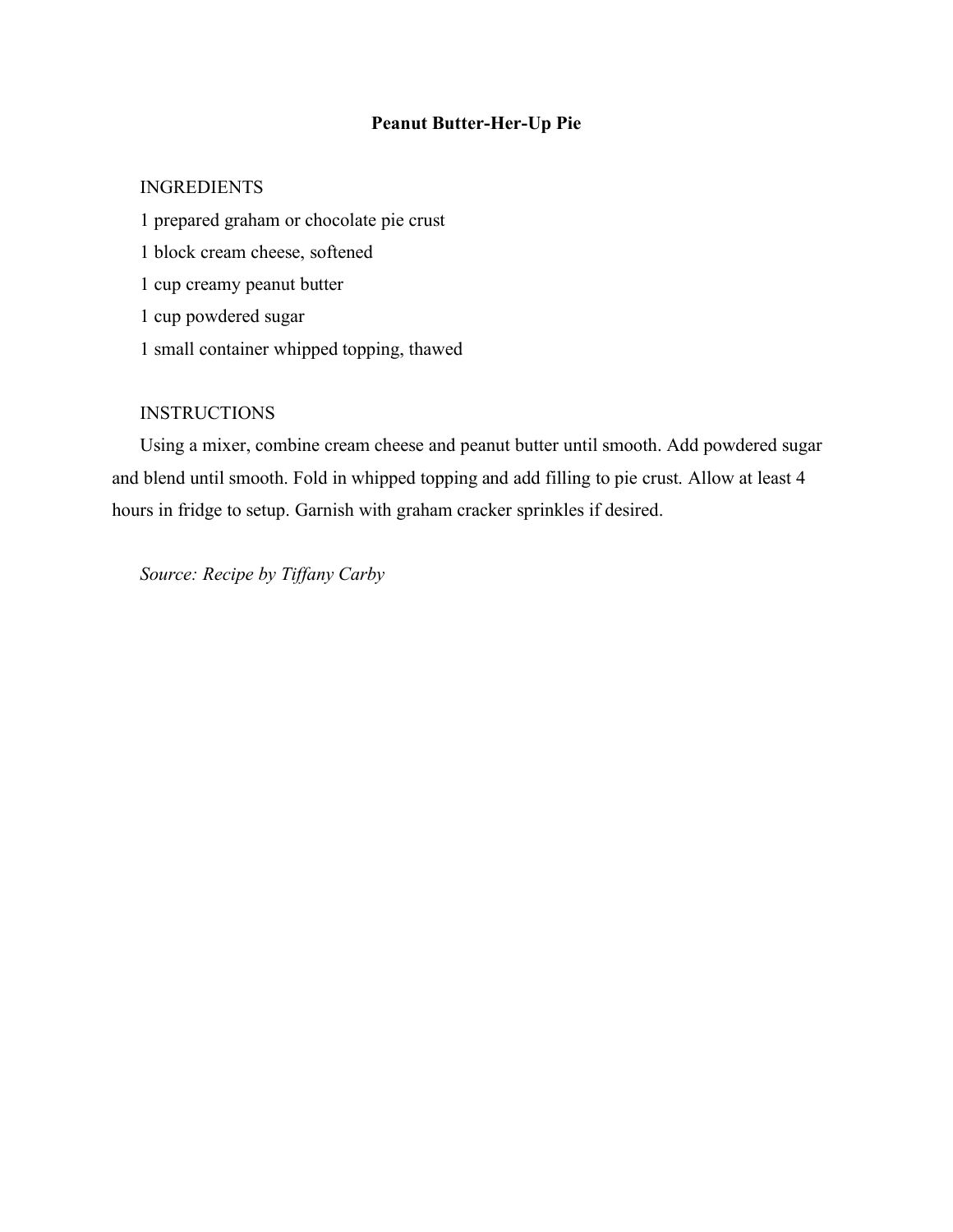### **Peanut Butter-Him Up Bars**

### INGREDIENTS

1 1/2 cups all-purpose flour 1 cup firmly packed brown sugar 2 cups uncooked oats 1 tsp. baking soda 3/4 tsp. salt 1 cup butter, melted 1 – 14 oz. can sweetened condensed milk 1/2 cup crunchy or creamy peanut butter 1 cup candy-coated chocolate pieces like M&M or Sixlets

# **INSTRUCTIONS**

Preheat oven to 375°F. In a large bowl, combine oats, flour, brown sugar, baking soda and salt, stir until incorporated. Add in melted butter. Reserve 1 1/2 cups crumb mixture; press remaining mixture into a greased 13x9-inch baking pan. Bake 12 minutes.

Combine sweetened condensed milk and peanut butter in bowl; stir until well blended. Carefully spread over hot, partially baked crust within 1/4 inch from edge.

Combine reserved crumb mixture with candy-coated pieces and sprinkle over sweetened condensed milk mixture, pressing down lightly. Bake 18- 22 minutes or until golden brown. Allow time to cool completely before slicing into bars.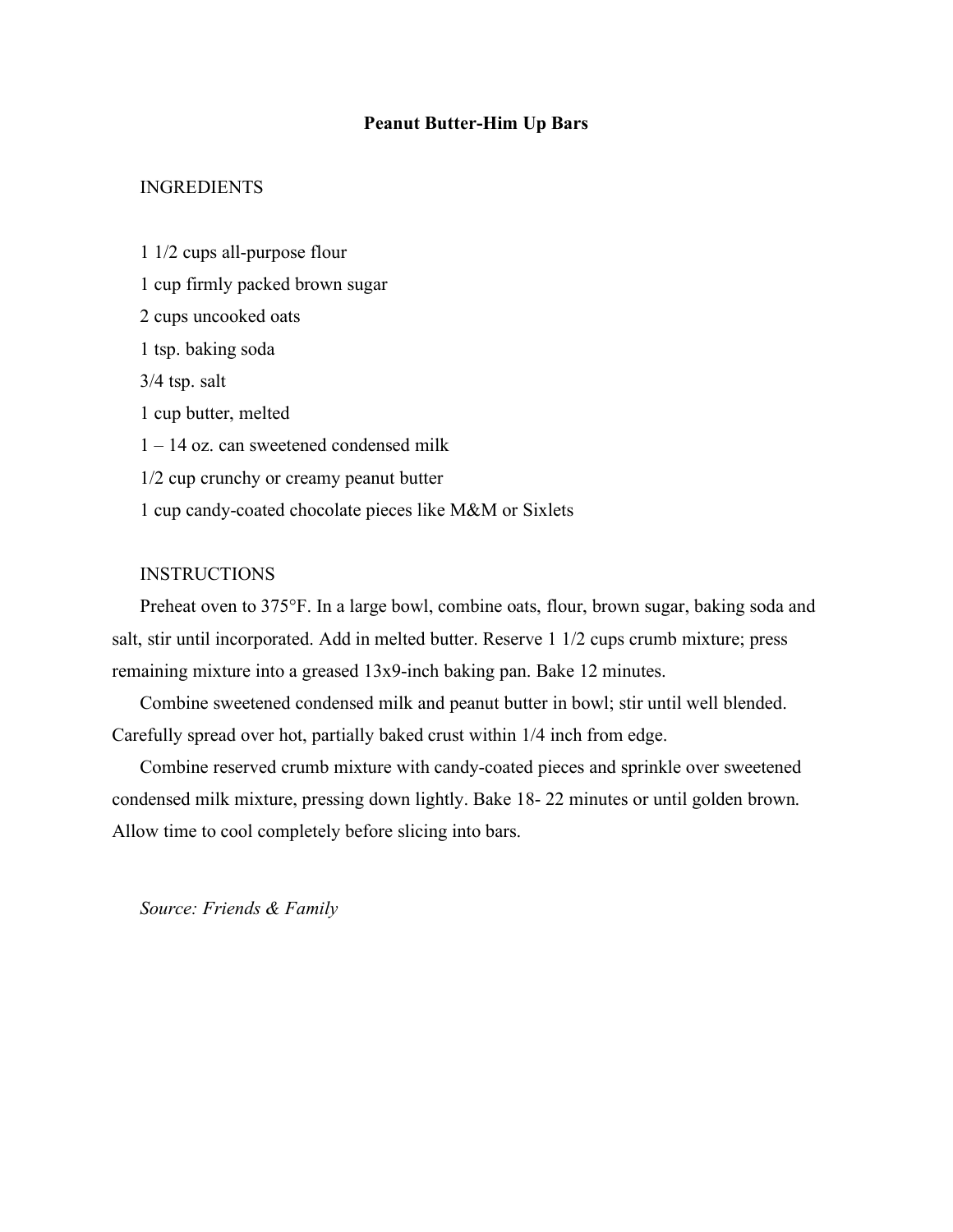### **She's My Cookie Salad**

# INGREDIENTS

1 cup buttermilk 1 small package instant vanilla pudding 1 small container whipped topping, thawed 1 can crushed pineapple, drained 1 can mandarin oranges, drained 1 package Fudge Stripe cookies, crumbled and divided into two bowls

# **INSTRUCTIONS**

Whisk together the buttermilk and pudding mix in a bowl. Fold in whipped topping followed by the fruit and half the cookie pieces. Pour into a serving bowl and garnish with the remaining cookies just before serving. (Store garnish cookies in a sealed bag and salad in the fridge if not serving immediately.)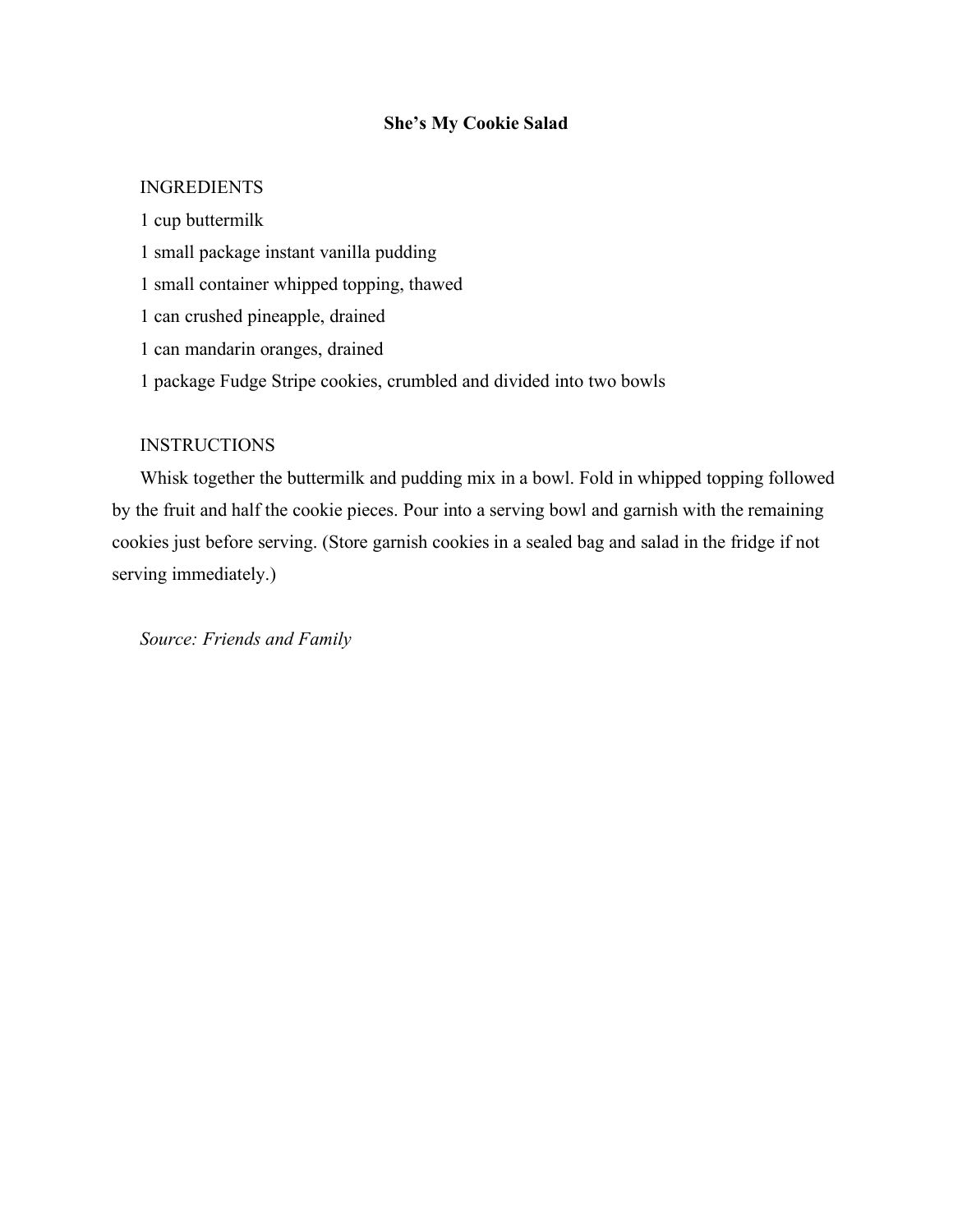#### **Strawberry Sweetie Pie Cake**

#### INGREDIENTS

2 lb. strawberries 2 sleeves graham crackers 1 -8 oz. pkg. cream cheese, room temperature 1 -14 oz. can sweetened condensed milk 2- 3.4 oz. pkg. instant cheesecake flavored pudding 3 cu. milk 1- 12 oz. carton whipped topping, divided

### INSTRUCTIONS

Wash, cut tops off of strawberries and slice them 1/4 inch thick then set aside. Line bottom of a 3-quart 13×9 baking dish with graham crackers and set aside. Combine cream cheese and sweetened condensed milk in a large bowl and beat with a mixer until smooth and creamy. Add pudding mixes and milk then continue mixing on low for 4-5 minutes or until mixture starts to thicken. Fold in 2 cups whipped topping until smooth. Pour half of the cream cheese mixture over graham crackers. Arrange a single layer of strawberry slices over cream cheese mixture. Top strawberries with another layer of graham crackers then cover with remaining cream cheese mixture. Top cream cheese mixture with another layer of strawberries.

Cover and refrigerate for 6-8 hours. When serving, top with remaining whipped topping. Crush remaining graham crackers and sprinkle crumbs over the top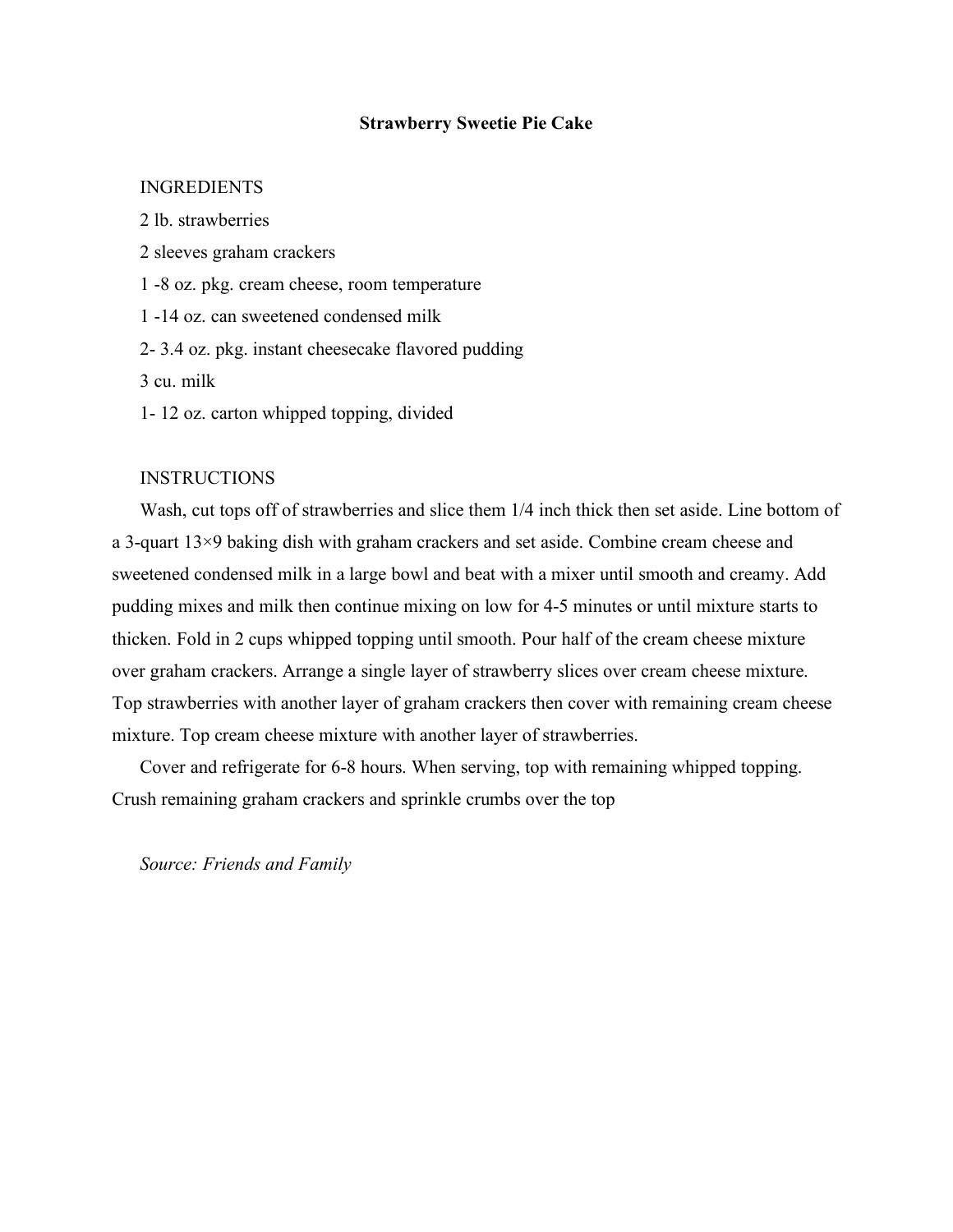#### **Dreamy-cicle Cheesecake**

# INGREDIENTS

1 pouch of Sugar Cookie Mix 3/4 cup and 1 cup powder sugar, divided 2 – 8 oz. boxes of cream cheese, softened 2 cups plus 2 cup heavy whipping cream, divided 1 - 3 oz. box of orange flavored gelatin 1 cup boiling water 1 orange, zested 1/4 tsp. and 1/2 tsp. for the topping of vanilla extract, divided 1 disposable piping bag with star tip

### INSTRUCTIONS

Prepare sugar cookie crust in a springform cheesecake pan, following directions on packaging. Press dough into the prepared pan as you would a regular crust, then bake for roughly 10-12 minutes until the cookie crust is lightly browned; remove and set aside.

In a large mixing bowl, beat cream cheese until smooth, mix in the 3/4 cup powdered sugar. Set aside. In a medium bowl, combine the gelatin with the boiling water and whisk until completely dissolved. Set aside.

Using a standing mixer, whip on medium speed the heavy whipping cream, 1/2 cup powdered sugar and vanilla until stiff peaks form. Add half of the whipped cream into the cooled gelatin and whisk until combined. Fold the remaining whipped cream in with the cream cheese mixture. Spread half of the cream cheese mixture onto the cooled crust. Spread the orange mixture onto the cream cheese mixture. Slowly and carefully spread the remaining cream cheese mixture. Refrigerate overnight.

Using a standing mixture, whip together the 1 cup heavy whipping cream, 1/2 cup powdered sugar and 1/2 tsp. vanilla extract until stiff peaks form. Scoop into the piping bag and pipe small dollops around the edge of the pie. Zest the orange and use for garnish.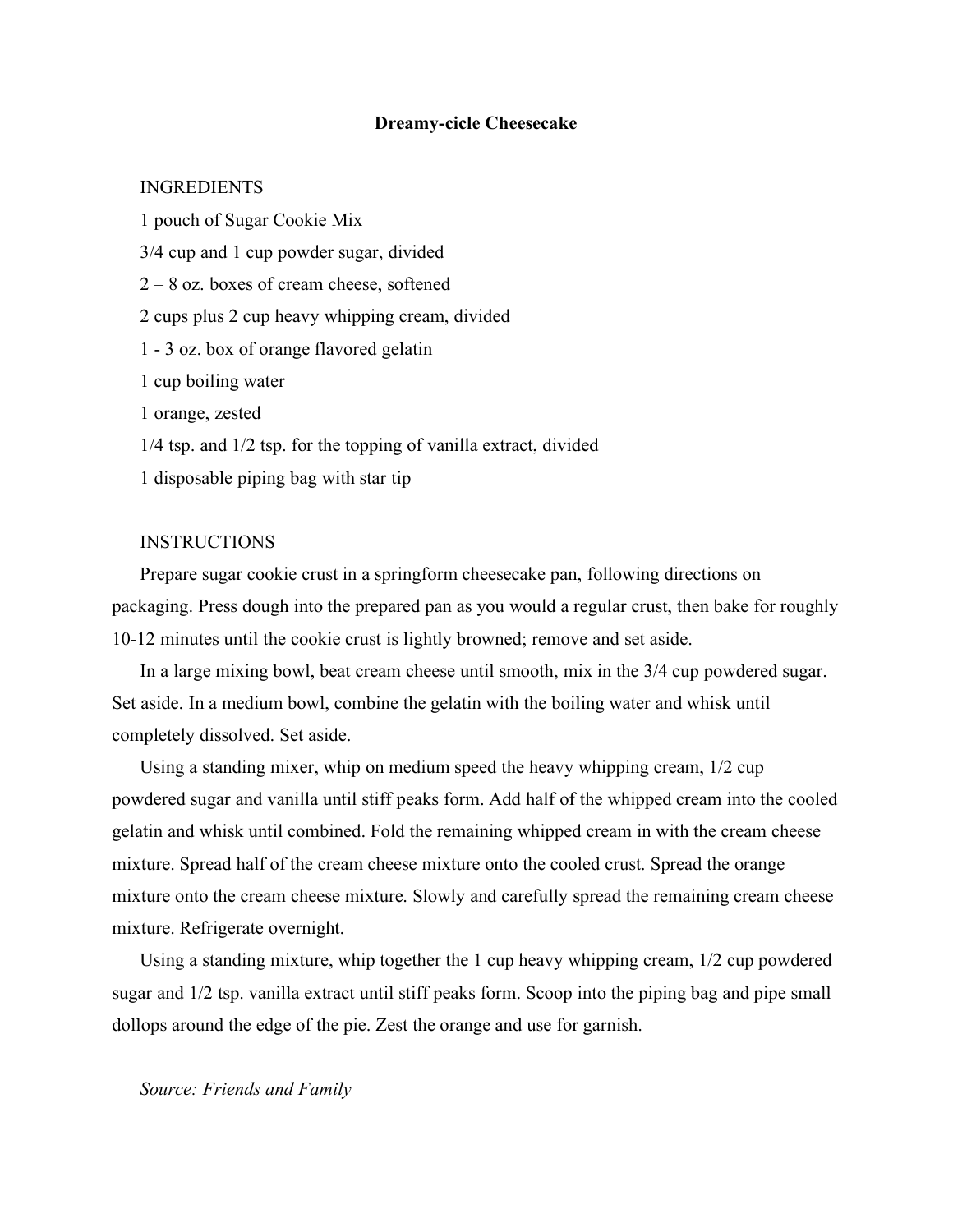### **Lemon In Love Cake**

#### INGREDIENTS

3/4 cup softened butter 1 1/4 cups sugar 8 egg yolks 2 1/2 cups flour 3 tsp. baking powder  $1/4$  tsp. salt 3/4 cup milk 1 tsp. vanilla extract 2 tbsp. lemon juice 1 tsp. grated lemon rind LEMON GLAZE 2 cups powdered sugar 1-2 Tbsp. fresh lemon juice 1-2 tsp. buttermilk Zest of one fresh lemon

#### INSTRUCTIONS

Preheat your oven to 325° F. Cream the butter and sugar until fluffy. In a separate bowl, beat the egg yolks until light and lemon colored. Blend into the creamed mixture. Sift together the flour, baking powder and salt. Resift 3 times. Add the sifted ingredients to the creamed mixture in thirds, alternating with the milk. Beat the batter thoroughly after each addition. Add the vanilla extract, lemon rind and lemon juice. Beat for 2 minutes. Bake in a greased Bundt pan in the oven for 1 hour or until the cake tester inserted in the center comes out clean. Remove from the oven and cool 19 minutes before inverting on serving platter.

*Source: Adapted from Lady Bird Johnson's Lemon Cake https://worldofcooking.net/ladybird-johnsons-lemon-cake*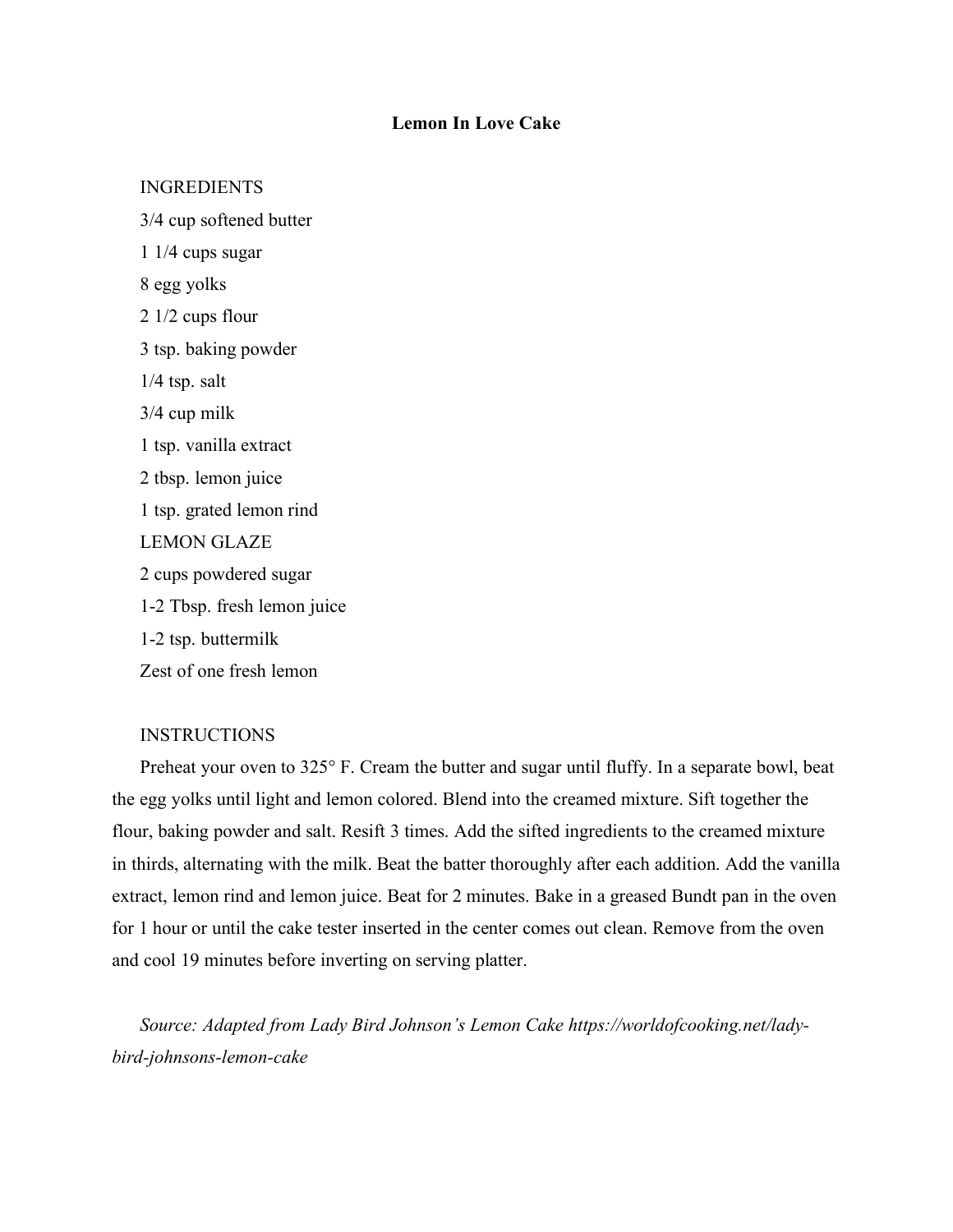# **Complicated Like Drake Chocolate Cake**

### INGREDIENTS

1 and 3/4 cups all-purpose flour (spoon & leveled)

3/4 cup unsweetened natural cocoa powder

1 and 3/4 cups granulated sugar

2 tsp. baking soda

1 tsp. baking powder

1 tsp. salt

2 tsp. espresso powder (optional)

1/2 cup vegetable oil (or canola oil or melted coconut oil)

2 large eggs, at room temperature

2 tsp. pure vanilla extract

1 cup buttermilk

1 cup freshly brewed strong hot coffee (regular or decaf)

# CHOCOLATE BUTTERCREAM

2.5 unsalted butter, softened to room temperature

3–4 cups powdered sugar

3/4 cup unsweetened cocoa powder

3–5 Tbsp. (45-75ml) heavy cream (or half-and-half or milk), at room temperature

1/4 tsp. salt

1 tsp. pure vanilla extract

optional for decoration: semi-sweet chocolate chips

#### INSTRUCTIONS

Preheat oven to 350°F. Grease two 9-inch cake pans, line with parchment paper, then grease the parchment paper. Parchment paper helps the cakes seamlessly release from the pans.

Make the cake: Whisk the flour, cocoa powder, sugar, baking soda, baking powder, salt, and espresso powder (if using) together in a large bowl. Set aside. Using a handheld or stand mixer fitted with a whisk attachment (or you can use a whisk) mix the oil, eggs, and vanilla together on medium-high speed until combined. Add the buttermilk and mix until combined. Pour the wet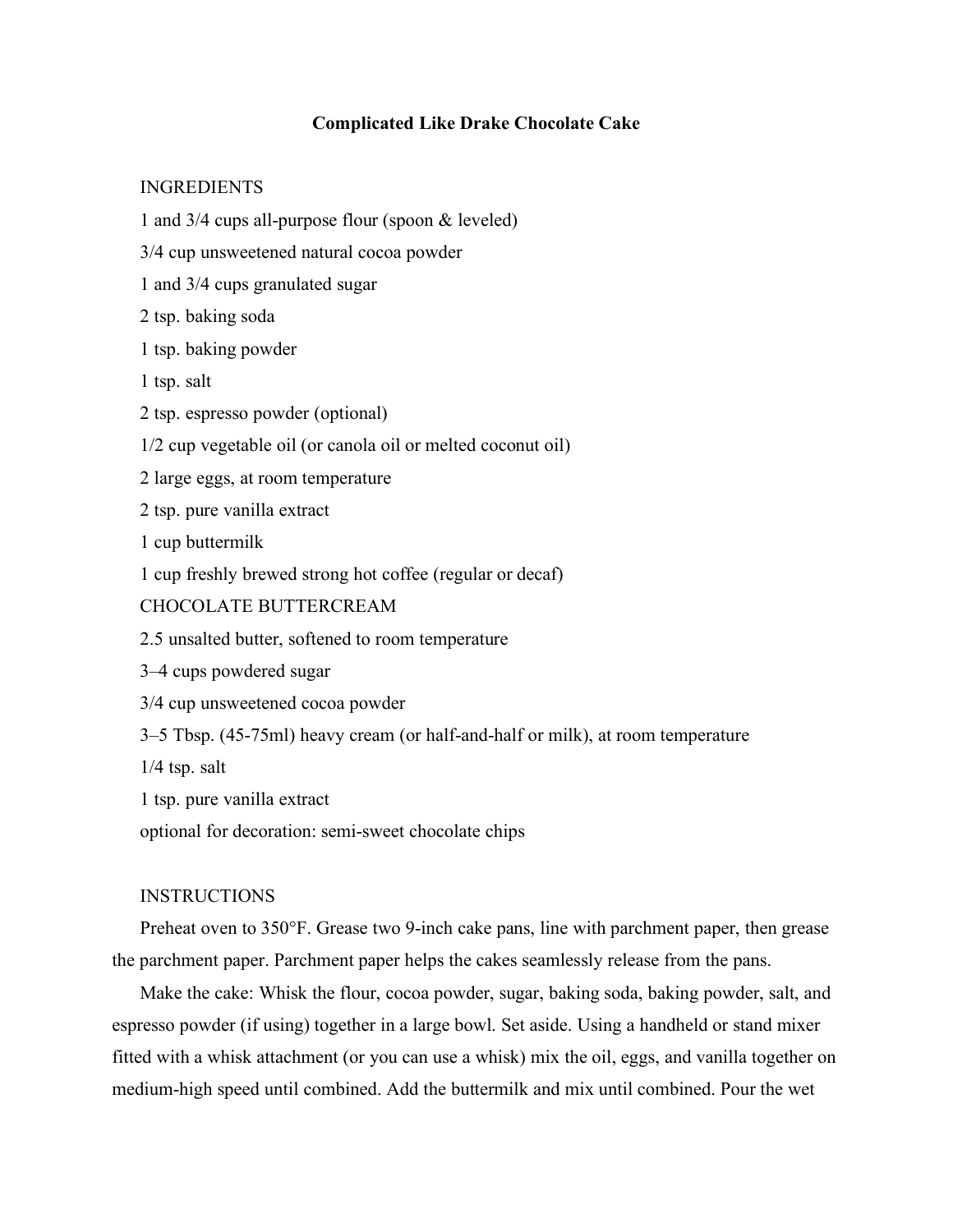ingredients into the dry ingredients, add the hot water/coffee, and whisk or beat on low speed until the batter is completely combined. Batter is thin.

Divide batter evenly between pans. Bake for 23-26 minutes or until a toothpick inserted in the center comes out clean. Baking times vary, so keep an eye on yours. The cakes are done when a toothpick inserted in the center comes out clean. (Note: Even if they're completely done, the cooled cakes may \*slightly\* sink in the center. Cocoa powder is simply not as structurally strong as all-purpose flour and can't hold up to all the moisture necessary to make a moist tasting chocolate cake. It's normal!)

Remove the cakes from the oven and set on a wire rack. Allow to cool completely in the pan.

Make the buttercream: With a handheld or stand mixer fitted with a paddle attachment, beat the butter on medium speed until creamy – about 2 minutes. Add confectioners' sugar, cocoa powder, heavy cream, salt, and vanilla extract. Beat on low speed for 30 seconds, then increase to high speed and beat for 1 full minute. Do not over-whip. Add 1/4 cup more confectioners' sugar or cocoa powder if frosting is too thin or another Tbsp. of cream if frosting is too thick. Taste. Add more salt if needed. (I usually add another pinch.)

Assemble and frost: If cooled cakes are domed on top, use a large serrated knife to slice a thin layer off the tops to create a flat surface. This is called "leveling" the cakes. Discard or crumble over finished cake. Place 1 cake layer on your cake stand or serving plate. Evenly cover the top with frosting. Top with 2nd layer and spread remaining frosting all over the top and sides. I always use an icing spatula and bench scraper for the frosting. Garnish with chocolate chips, if desired.

Refrigerate cake for at least 30-60 minutes before slicing. This helps the cake hold its shape when cutting.

*Source: Adapted from Chocolate Cake,<https://www.lovelifeandeat.com/post/birthday>*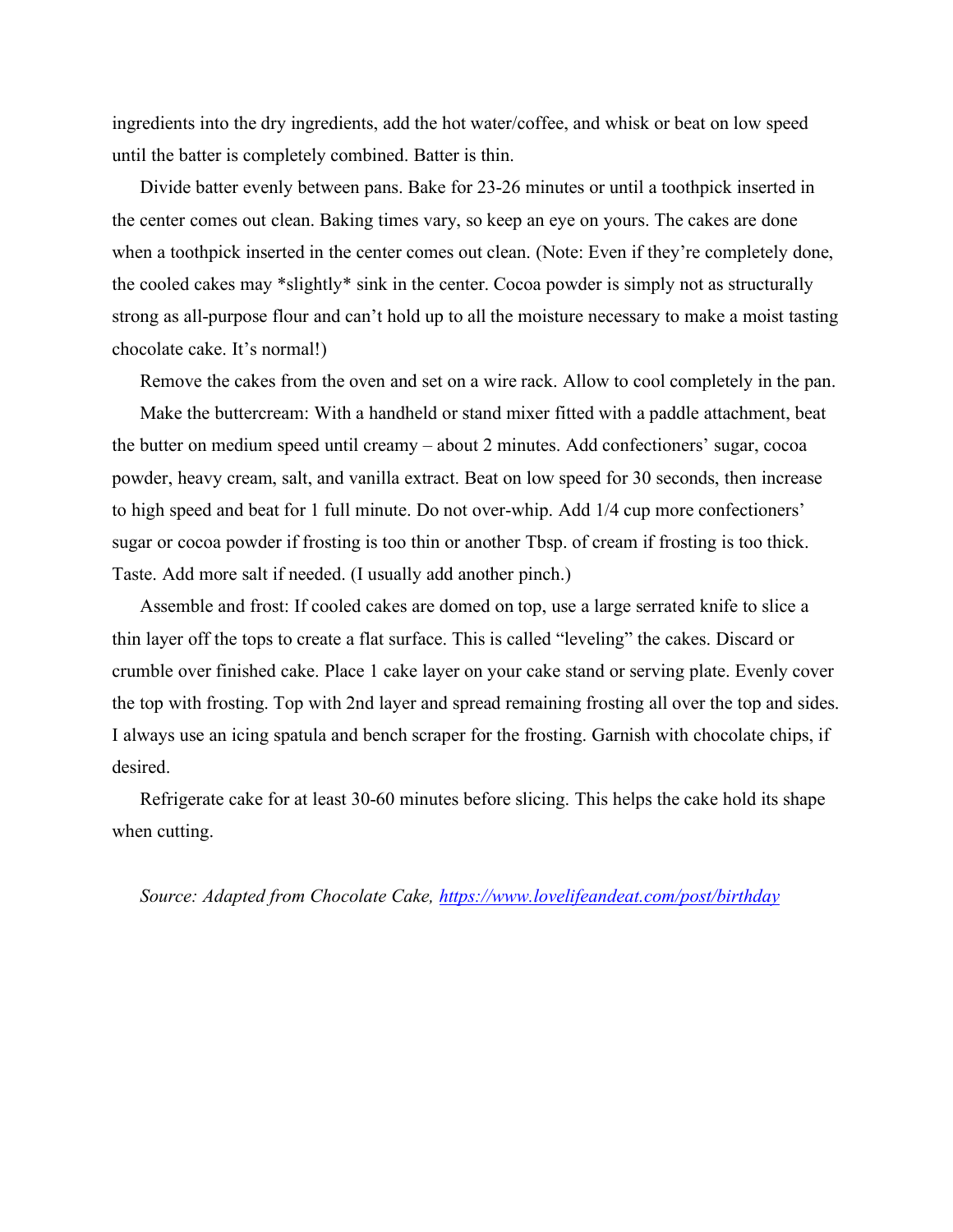### **Chuckles, Giggles and Snickerdoodles Cream Cheese Apple Pie**

#### INGREDIENTS

1 – 1 lb. 1.5 oz pouch Snickerdoodle Cookie Mix 1/2 cup butter, softened Cream Cheese Filling 1 eight ounce package cream cheese, softened 1/4 cup sugar 1 Tbsp. flour 1 Tsp. vanilla 1 egg 11/4 cups apple pie filling, chopped 1/2 Tsp. cinnamon

# **INSTRUCTIONS**

Preheat the oven to 350 degrees. Grease a 9 inch glass pie plate.

Place the pouch of cookie mix into a large bowl. Add the 1/2 cup butter, work with a pastry blender until you have crumbs. Press about 2 cups of the crumbs into to the bottom and up the sides of the pie plate. Bake 10 minutes. Set aside.

Add 1 Tbsp. melted butter to the remaining crumbs, toss to combine.

Beat the cream cheese in a medium bowl until smooth, add the sugar and flour. Mix until well incorporated. Add vanilla and egg, beat until the batter is smooth.

Place the apple pie filling into a small bowl, add the  $1/2$  Tsp. cinnamon, stir to combine.

Spread the creamed cheese mixture into the bottom of the cookie crust. Spoon the chopped up canned apples over the cream cheese layer. Try to get more of the apple and less of the thickened filling onto the top of the cream cheese.

Sprinkle the crumble mixture over the apples evenly. Bake about 35 minutes or until top is golden brown. Let cool completely, refrigerate the pie at least 3 hours before serving.

*Source: Adapted from Kitchen Witch, Snickerdoodle Cream Cheese Apple Pie, www.facebook.com/USAKitchenWitch*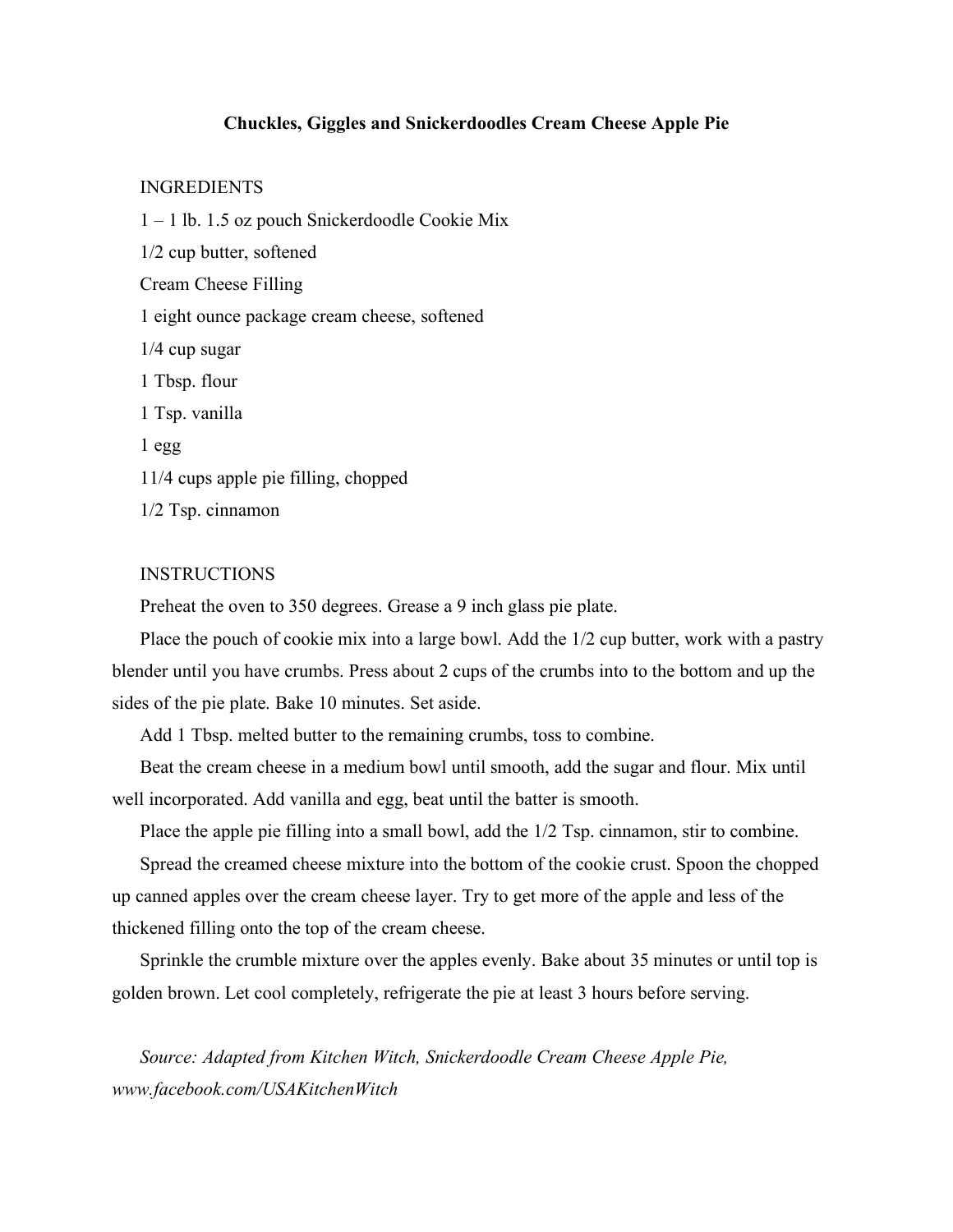#### **Heaven's Kissed Marshmallows**

#### INGREDIENTS

3 Tbsp. (3 packets) powdered gelatin 2 cups cold water 2 cups sugar 2 egg whites\*\* 2 cups confectioners' sugar, sifted (plus more powdered sugar for dusting pan and marshmallows Butter, for greasing pan)

# **INSTRUCTIONS**

In a medium sized saucepan soak the gelatin in the cold water. After the gelatin has softened, approximately 10 minutes, add the regular sugar and then gently dissolve over low heat, approximately 8 minutes. Remove from the heat and allow to cool to room temperature. In a mixer, beat the egg whites until stiff peaks and then fold in the sifted confectioners' sugar. While the mixer is on low, slowly pour in the cooled gelatin mixture. Increase the speed and beat until white and thick. The volume should double in size and should form between soft and firm peaks. Line an 8 by 8-inch baking dish with high sides with foil, grease slightly with butter, and coat with confectioners' sugar. Alternatively, you can use a baking sheet, but the marshmallows will not be as tall. Pour marshmallow mixture in and top with more sifted confectioners' sugar. Leave out overnight or for at least 3 hours to set. The marshmallow should be light and spongy when set. Loosen marshmallow from edges of tray and invert onto a large cutting board. Peel off foil and use a large knife to cut the marshmallows into cubes. Dredge each piece in confectioners' sugar.

*Source: Adapted from Homemade Marshmallows,<http://inpattisplace.com/a-taste-of-heaven>*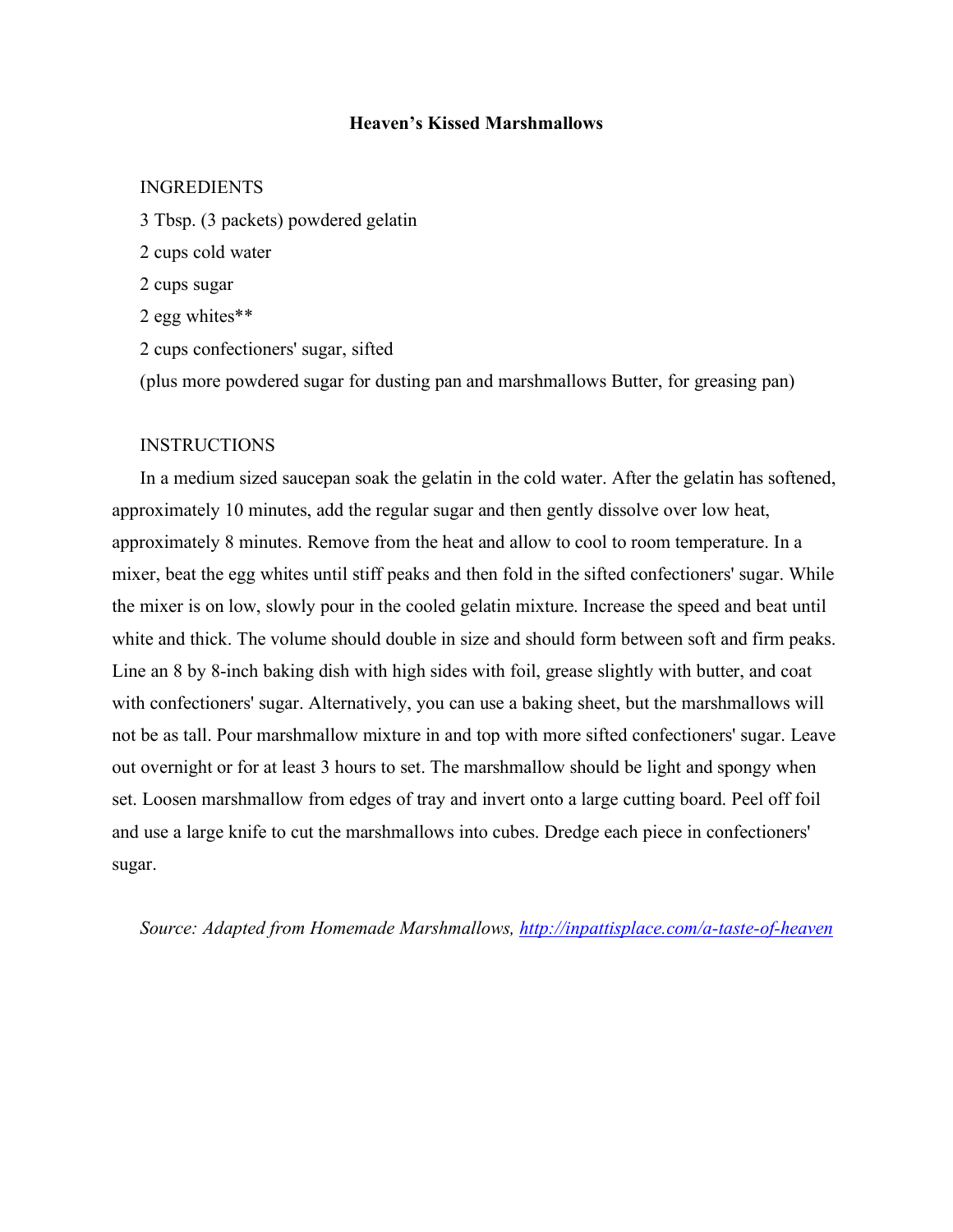# **Lovey Dovey Grape Salad**

# INGREDIENTS

4 lbs. seedless grapes (mix red and green if you like) 8 oz. cream cheese, room temp 8 oz sour cream 1/2 cup sugar 1 tsp. vanilla 1/2 cup chopped pecans TOPPING 1/2 cup chopped pecans 1 cup brown sugar

# INSTRUCTIONS

Mix all ingredients except for topping in a large bowl. Refrigerate until ready to serve. You can make the grape salad a day in advance but sprinkle the topping on it just before serving.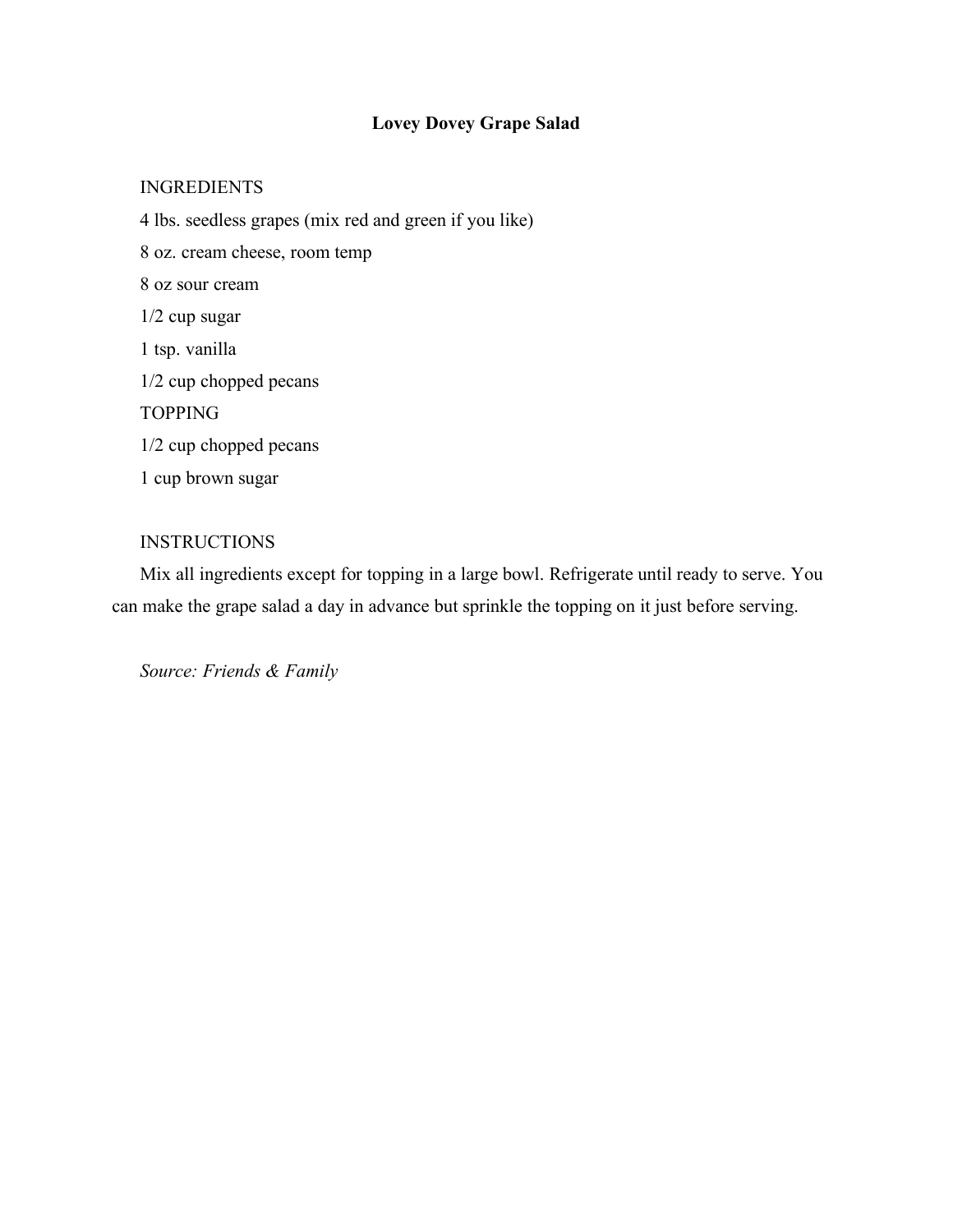# **If you enjoyed Aggie and Drake's favorite recipes, check out their webpage for more at www.tiffanycarby.com/TheButcher**

### **Meet Cut(e)**

Agnes Crawford, better known by her friends as Aggie, moved to the small town of Hazenberg, Kentucky, with one goal in mind: she wanted everyone to know her name. Hopes of becoming a famous playwright one day, the green writer knew she had to start somewhere and landed herself a job at the local newspaper. The new columnist in town would head up the "Dear Aggie" column among other things. Aggie quickly finds out she's going to have to be creative to get the townspeople to ask for advice and trust her responses.

One early morning, Aggie runs into Hazenberg's good looking butcher, Drake Corbin. Or, wait. Maybe he runs into her? Bewitched by his good looks, their meet-cute relationship begins and so starts the web of lies spun by this sexy slaughterer. As time goes on, Drake's darkness cuts Aggie like a knife and she unravels the secrets he's hiding. Will Aggie get out of this relationship unscathed or will Drake lure her right where he wants?

#### **Cut(e) Meat**

The Hazenberg Herald's newest reporter, Aggie Crawford, is bewitched by the town's butcher, Drake Corbin. Her insta-love for her new home is marred by the sudden scandals rocking the town.

Certain that a drug ring has moved into the area, Aggie is determined to crack the case. While her "Dear Aggie" column elicits submissions of all sorts and isn't just for advice and recipe sharing, it turns sinister when she is personally attacked. Threats on her life not only scare her but anger her butcher beau. All the while Drake is hiding a few secrets of his own, and any thoughts of coming clean to Aggie may cause even more trouble in their new relationship.

Can Aggie serve up a little justice? Or will the butcher have to be more creative with his slicing and dicing to ensure the safety of the one he loves?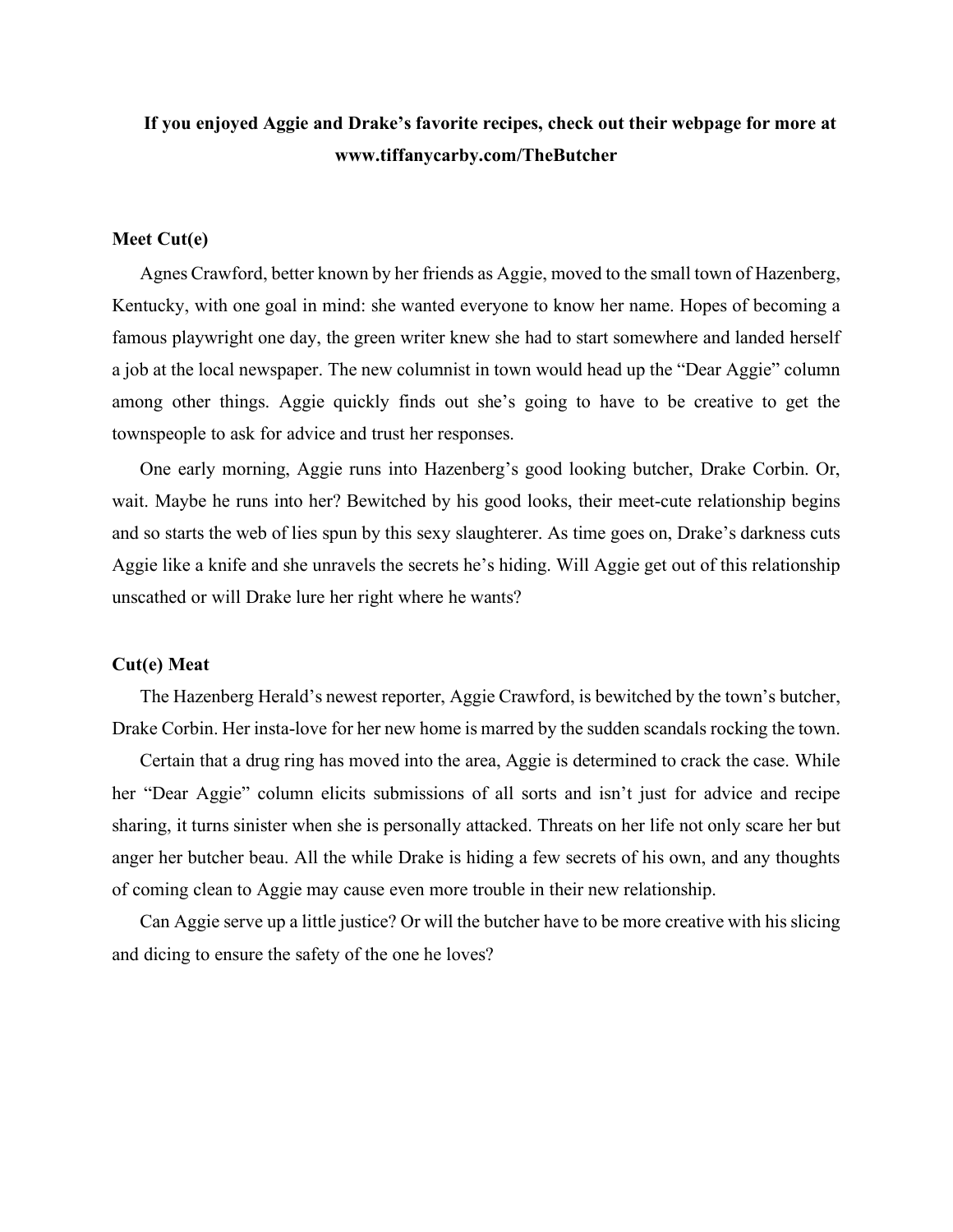# **Connect with Carby through social media, email, and her website listed below…**

*Site*: www.tiffanycarby.com *Profile*: [facebook.com/tiffanycarbyauthor](https://www.facebook.com/tiffanycarbyauthor?fref=gs&__tn__=%2CdK-R-R&eid=ARBmVr8qoyq-gSzlHEI5V_xQ1rnjIUhhh9Q8Gf7-u_wILHoBwYFvekCy05VWHPWLk96p0dY8DnQo2b3x&dti=178003985950658&hc_location=group) *Page*: [facebook.com/authortiffanycarby](https://www.facebook.com/authortiffanycarby/?ref=gs&__tn__=%2CdK-R-R&eid=ARB5mRz8Tbx1U9OAlfPiDZlrUBVgdjXCYLw7kPerzMrRuM0Rs1Fe6ogu-w0YC6DNRL0Baigaoek1ab8F&fref=gs&dti=178003985950658&hc_location=group) *Reader's Group*: [facebook.com/groups/authortiffanycarby](https://www.facebook.com/groups/authortiffanycarby/?ref=gs&fref=gs&dti=178003985950658&hc_location=group) *Twitter*: [twitter.com/tiffany\\_carby](https://twitter.com/tiffany_carby?fbclid=IwAR2nruYvpMxvnmPJ6pPdLZxlmARInvTMy2ggdPEkc4z8u0RN1umeoPFBBno) *Instagram*: [instagram.com/authortiffanycarby](https://www.instagram.com/authortiffanycarby/?fbclid=IwAR3dvzU3VJFRh7rD6KykYqgpxboe43oHU3u8QxHrpAfDevhXqKkDVIJmWLw) *Bookbub*: [bookbub.com/profile/tiffany-carby](https://www.bookbub.com/profile/tiffany-carby) *Goodreads*: [goodreads.com/author/show/16826062.Tiffany\\_Carby](https://www.goodreads.com/author/show/16826062.Tiffany_Carby) *Possessed by Passion*: facebook.com/PossessedbyPassion *Possessed by Passion Party Room*: facebook.com/groups/PossessedbyPassion *Girls Gone Writing*: facebook.com/groups/GirlsGoneWriting *The Shop Series Reader's Group*: [facebook.com/groups/theshopbookseries](https://www.facebook.com/groups/theshopbookseries/?ref=gs&fref=gs&dti=178003985950658&hc_location=group) *The Shop Series Page*: [facebook.com/theshopbookseries](https://www.facebook.com/theshopbookseries/?ref=gs&__tn__=%2CdK-R-R&eid=ARAXtk1qS7oGP2GfsV6eVGsUwcJ9AbcavM8YRimyXR7rr2DLwn4dDwfh-_dUEHG6ycjwoJ7BX16H4WH6&fref=gs&dti=178003985950658&hc_location=group) *Whiskers & Whimsy Designs*: [facebook.com/groups/w](https://www.facebook.com/groups/fierygraphics/?ref=gs&fref=gs&dti=178003985950658&hc_location=group)hiskersandwhimsydesigns *Crazy Ink*: [facebook.com/crazyink](https://www.facebook.com/Crazy.Ink?fref=gs&__tn__=%2CdK-R-R&eid=ARBQvHRQAENxKDR0scea8svfKSwELf41eVe3cooGttI-3kJw9T8Z5tjEPS73TN62RZ-lvguO3xxwIvvM&dti=178003985950658&hc_location=group) *Crazy Ink Anthologies*: [facebook.com/CrazyInkAnthologies](https://www.facebook.com/CrazyInkAnthologies/?ref=gs&__tn__=%2CdK-R-R&eid=ARCwQg7iRC8YncamT0MA95M49I-F3okVqBN0iwYDLhWCNvh_-B-F617dcToe2bSHJKH73eE99BGVLYMN&fref=gs&dti=178003985950658&hc_location=group) *Newsletter Signup*: www.tiffanycarby.com